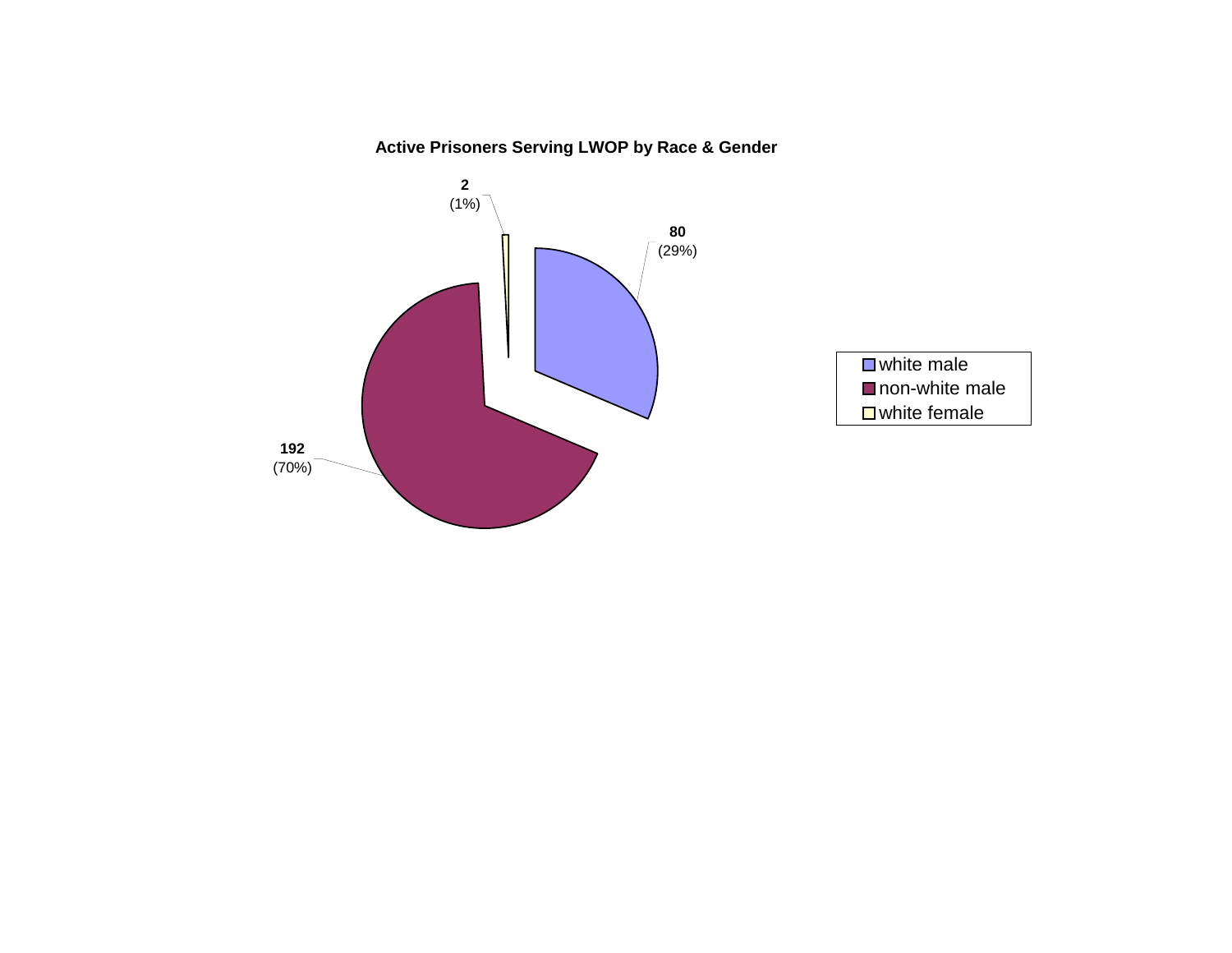

# **Prior Incarcerations for Inmates Serving Life Without Parole**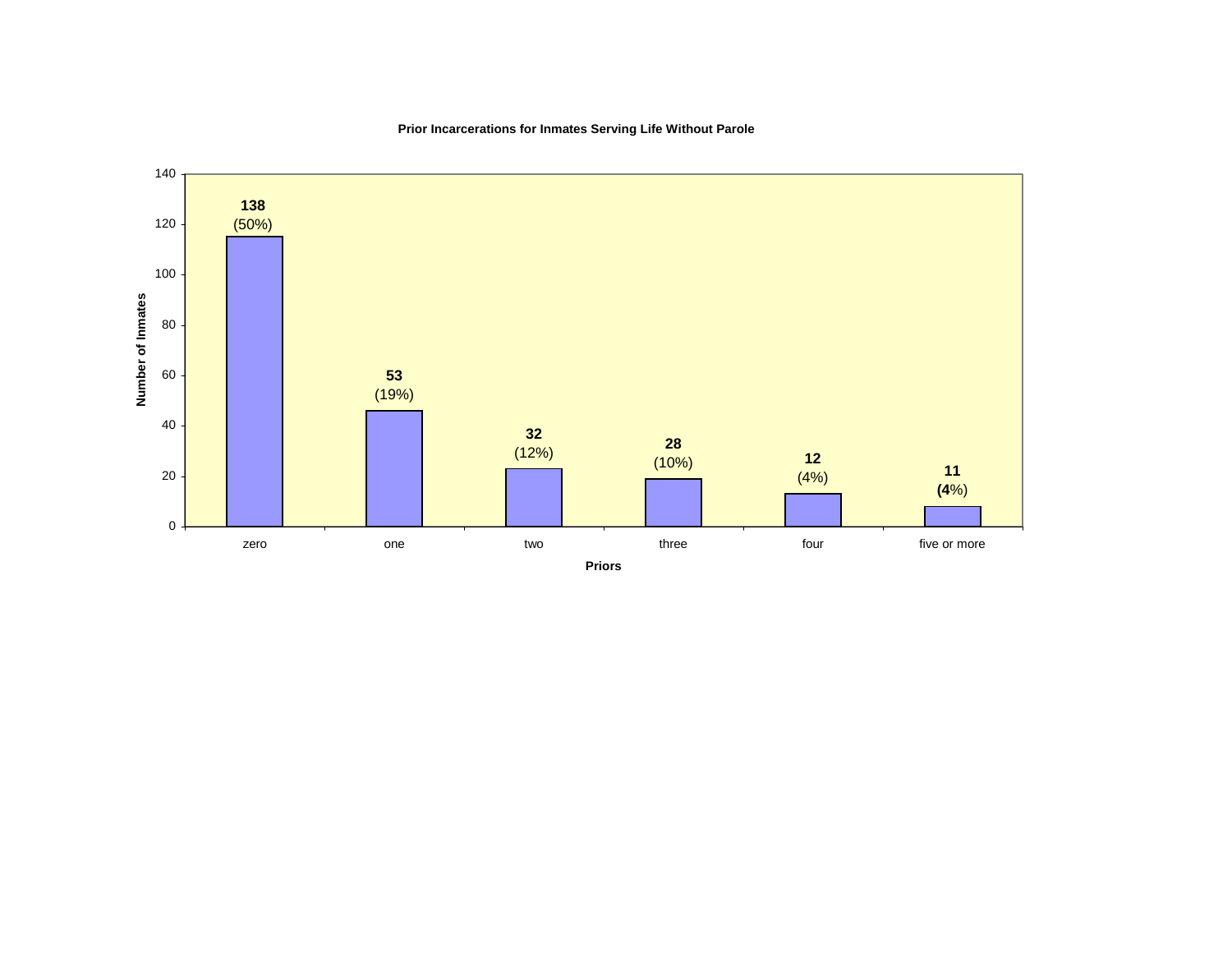# **Active Inmates Serving LWOP by Crime Type**

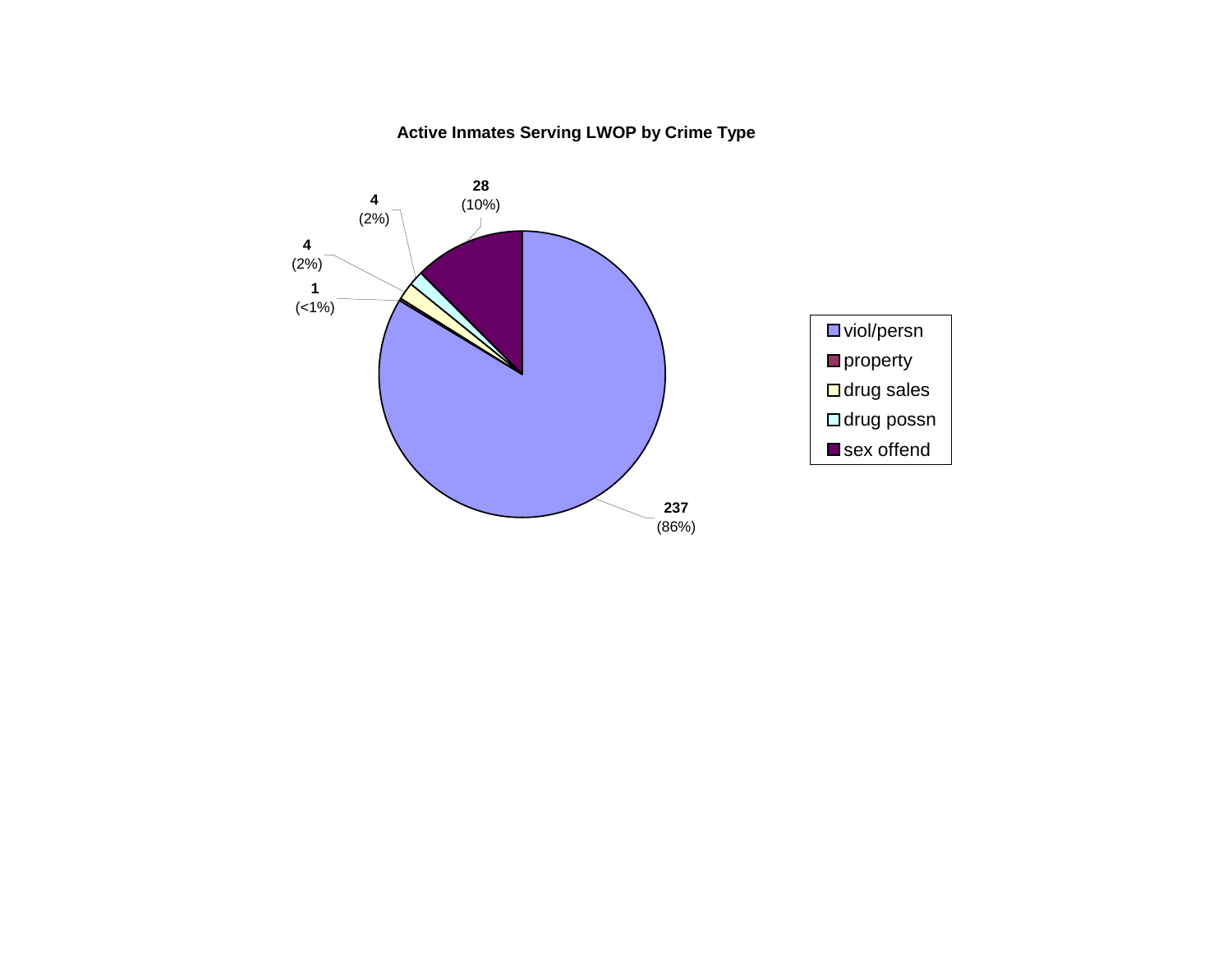Georgia Department of Corrections Page 1 Run 04/16/02 Office of Planning and Analysis

#### Inmate statistical profile

TABLE OF CONTENTS FOR ACTIVE PRISONERS EXCLUDING JAIL

Title PAGE ----- ---- RACE AND SEX............................ 2 Culture Fair IQ Scores.................. 3 Self-Rpt Socioeconomic Class............ 4 Self-Rpt Environment To Age 16.......... 5 Self-Rpt Education Level................ 6 Functional Reading Level (WRAT Scores).. 7 Functional Math Level (WRAT Scores)..... 8 Functional Spelling Level (WRAT Scores). 9 Self-Rpt Guardian Status To Age 16......10 Self-Rpt Employment Status Before Prison11 Self-Rpt Marital Status At Admission....12 Self-Rpt Number Of Children At Admission13 Self-Rpt Religious Affiliation..........14 Self-Rpt Family Behavior Patterns \*.....15 Inmate Diagnostic Behavior Problem \*....16 Physical Profile (General Condition)....17 Security Status...........................18 Number Of Sentences.....................19 Number Of Disciplinaries................20 Number Of Escapes........................21 Number Of Prior Georgia Incarcerations \*22 Number Of Transfers.....................23 County Of Conviction....................24 Circ Of Conviction......................27 Home County.............................29 Prison Sentence In Years.................32 Probation To Follow Prison..............33Admission Type............................34 Release Type..............................35 Inst By Group..............................36 Institution.............................37 Misdemeanors And Felonies...............38 Crimes By Group.............................39 Most Serious Offense....................40 Most Serious Crime Type.................41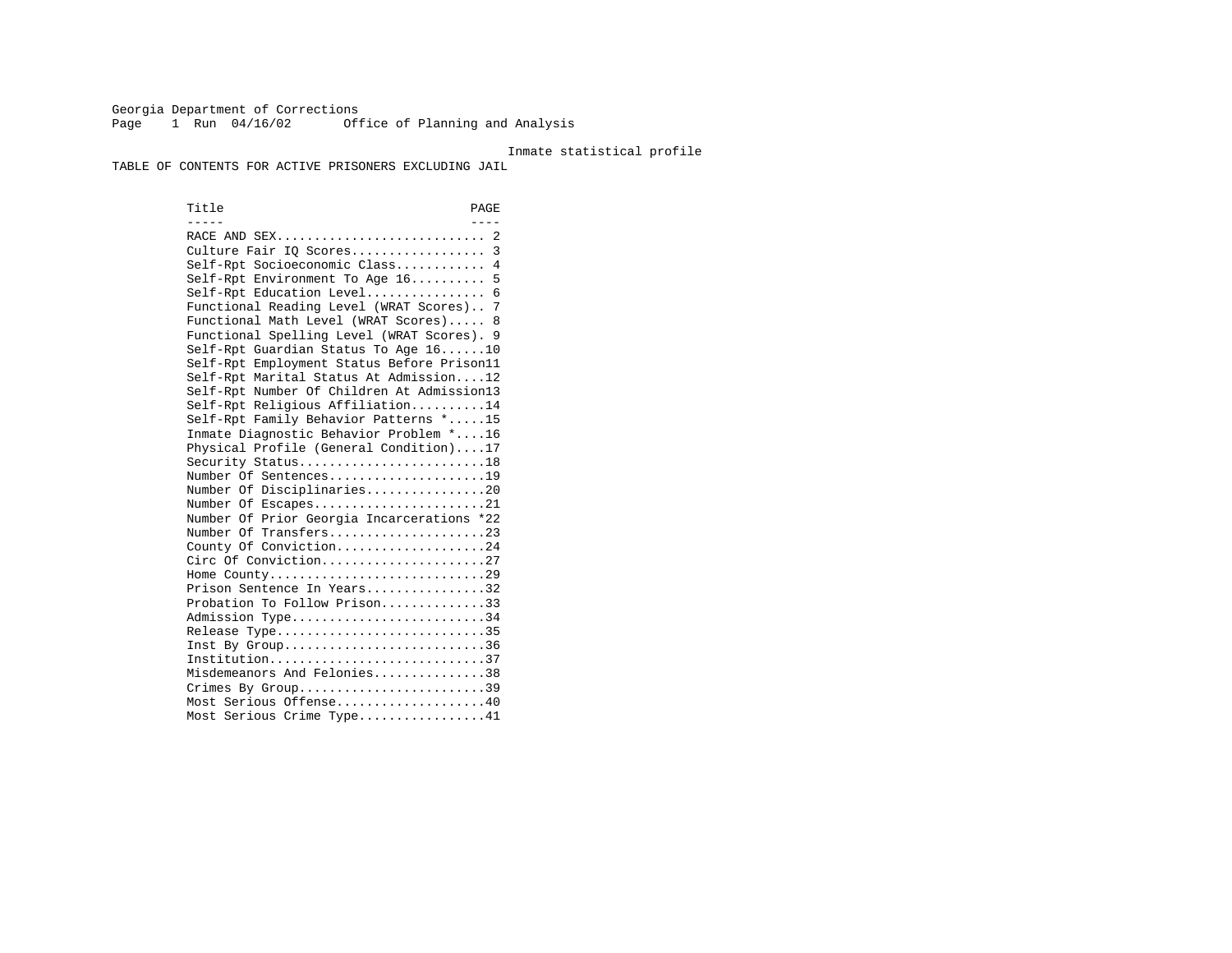# Georgia Department of Corrections Page 2 Run 04/16/02 Office of Planning and Analysis

#### Inmate statistical profile

Sample: ACTIVE PRISONERS EXCLUDING JAIL **Requestor:** Statistics Active inmates 04/16/2002

RACE AND SEX by current age & sex

|                  |                    |                            | M E N            |                      |                     |                  |                             | W O M E N                  |                            |                  |                                  |
|------------------|--------------------|----------------------------|------------------|----------------------|---------------------|------------------|-----------------------------|----------------------------|----------------------------|------------------|----------------------------------|
| RACE AND SEX     | Age<br>$ 00 - 21 $ | Age<br>$ 22-39 $           | Age<br>$ 40-54 $ | Age<br>$8 55-99$     | Men<br>ႜ<br>% Total | Age<br>$ 00-21 $ | Age<br>$ 22-39 $            | Age<br>$ 40-54 $           | Age<br>$8 55-99$           | Women<br>% Total | Grand<br>%   Total<br>ಿ          |
| WHITE MALE       | 0<br>0             | 41<br>27                   | 30<br>32         | 9<br>47              | 80<br>29            | 0<br>0           | 0                           | 0                          |                            | 0                | 80<br>29                         |
| NON WHITE MALE   | 6 100              | 73<br>111                  | 65<br>68         | 10<br>53             | 192<br>71           | $\mathbf 0$<br>0 | $\mathbf 0$<br>$\mathbf{0}$ | 0<br>0                     | $\mathbf 0$<br>0           | 0<br>0           | 192<br>70                        |
| WHITE FEMALE     | $\mathbf 0$<br>0   | $\Omega$<br>0              | $\mathbf 0$<br>0 | $\Omega$<br>$\Omega$ | $\Omega$<br>0       | $\mathbf 0$<br>0 | 2 100                       | $\mathbf 0$                | $\mathbf 0$<br>0           | 2 100            | $\overline{2}$<br>1              |
| NON WHITE FEMALE | 0<br>0             | $\mathbf 0$<br>$\mathbf 0$ | 0<br>0           | $\mathbf 0$<br> 0    | 0<br>0              | 0<br>$\mathbf 0$ | 0<br>$\mathbf{0}$           | $\mathbf 0$<br>$\mathbf 0$ | $\mathbf 0$<br>0           | 0<br>0           | $\overline{0}$<br>$\overline{0}$ |
| Total reported   | 6 100              | 152 100                    | 95 100           | 19 100               | 272 100             | $\mathbf 0$<br>0 | 2 100                       | $\mathbf{0}$               | $\Omega$<br>0 <sup>1</sup> | 2 100            | 274 100                          |
| Percent reported | 100.0              | 100.0                      | 100.0            | 100.0                | 100.0               | $\cdot$ 0        | 100.0                       | $\cdot$ 0                  | .0'                        | 100.0            | 100.0                            |
| NOT REPORTED     | 0                  | $\mathbf 0$                | $\mathbf 0$      | $\mathbf 0$          | 0                   | $\mathbf 0$      | $\mathbf 0$                 | $\mathbf 0$                | $\Omega$                   | $\mathbf 0$      | 0                                |
| Total            | 6                  | 152                        | 95               | 19                   | 272                 | $\mathbf 0$      | 2                           | 0                          | 0                          | 2                | 274                              |
|                  |                    |                            |                  |                      |                     |                  |                             |                            |                            |                  |                                  |
|                  |                    |                            |                  |                      |                     |                  |                             |                            |                            |                  |                                  |
| AVERAGE AGE      | 20.17              | 30.70                      | 45.68            | 60.74                | 37.80               | .00              | 31.50                       | .00                        | .00                        | 31.50            | 37.76                            |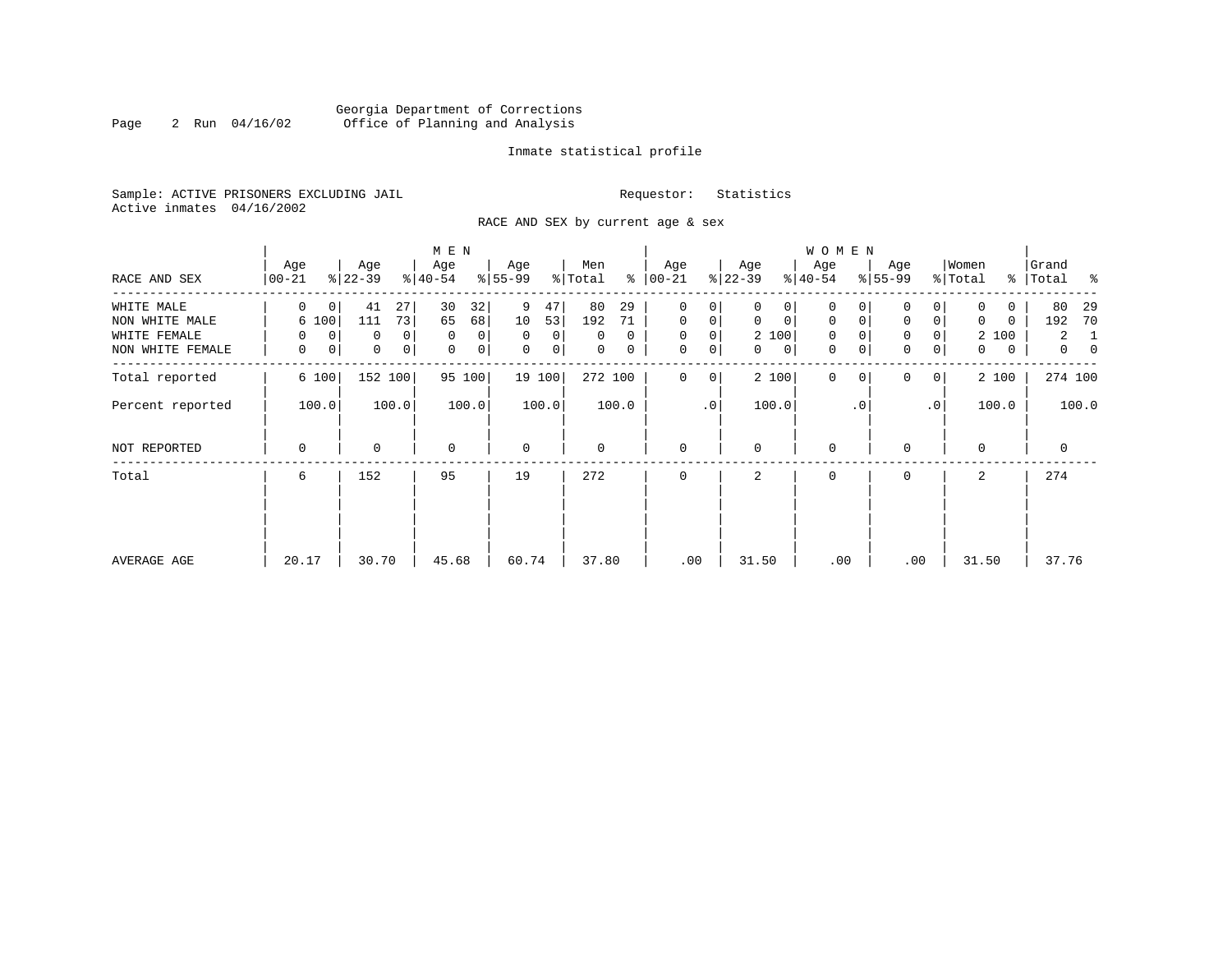# Georgia Department of Corrections Page 3 Run 04/16/02 Office of Planning and Analysis

#### Inmate statistical profile

Sample: ACTIVE PRISONERS EXCLUDING JAIL **Requestor:** Statistics Active inmates 04/16/2002

Culture Fair IQ Scores by current age & sex

|                           |                  |                     | M E N               |                             |                      |                                       |                            | W O M E N                            |                                                      |                                   |                                 |
|---------------------------|------------------|---------------------|---------------------|-----------------------------|----------------------|---------------------------------------|----------------------------|--------------------------------------|------------------------------------------------------|-----------------------------------|---------------------------------|
| IQ Score                  | Age<br>$00 - 21$ | Age<br>$ 22-39 $    | Age<br>$8 40-54$    | Age<br>$8 55-99$            | Men<br>ి<br>% Total  | Age<br>$ 00 - 21 $                    | Age<br>$ 22-39 $           | Age<br>$ 40-54 $                     | Age<br>$8 55-99$                                     | Women<br>% Total<br>$\frac{8}{6}$ | Grand<br>Total<br>$\sim$ $\sim$ |
| LESS THAN 70<br>70 AND UP | 0<br>0<br>6 100  | 5<br>4<br>135<br>96 | 9<br>11<br>75<br>89 | 0<br>$\mathsf{O}$<br>16 100 | 14<br>6<br>232<br>94 | 0<br>0<br>$\mathsf{O}$<br>$\mathbf 0$ | $\mathbf{0}$<br>0<br>2 100 | 0<br>0<br>$\mathbf 0$<br>$\mathbf 0$ | 0 <sup>1</sup><br>0<br>0 <sup>1</sup><br>$\mathbf 0$ | $\Omega$<br>0<br>2 100            | 14 6<br>234 94                  |
| Total reported            | 6 100            | 140 100             | 84 100              | 16 100                      | 246 100              | $\mathbf 0$<br>0                      | 2 100                      | $\mathsf{O}\xspace$<br>0             | 0<br>0 <sup>1</sup>                                  | 2 100                             | 248 100                         |
| Percent reported          | 100.0            | 92.1                | 88.4                | 84.2                        | 90.4                 | $\cdot$ 0                             | 100.0                      | $\cdot$ 0                            | .0'                                                  | 100.0                             | 90.5                            |
| NOT REPORTED              | 0                | 12                  | 11                  | 3                           | 26                   | $\mathbf 0$                           | $\mathbf 0$                | $\mathbf 0$                          | $\mathbf 0$                                          | $\mathbf 0$                       | 26                              |
| Total                     | 6                | 152                 | 95                  | 19                          | 272                  | $\mathbf 0$                           | 2                          | 0                                    | 0                                                    | 2                                 | 274                             |
|                           |                  |                     |                     |                             |                      |                                       |                            |                                      |                                                      |                                   |                                 |
|                           |                  |                     |                     |                             |                      |                                       |                            |                                      |                                                      |                                   |                                 |
| AVERAGE IQ                | 107.67           | 100.16              | 96.07               | 95.56                       | 98.65                | .00                                   | 107.00                     | .00                                  | .00                                                  | 107.00                            | 98.71                           |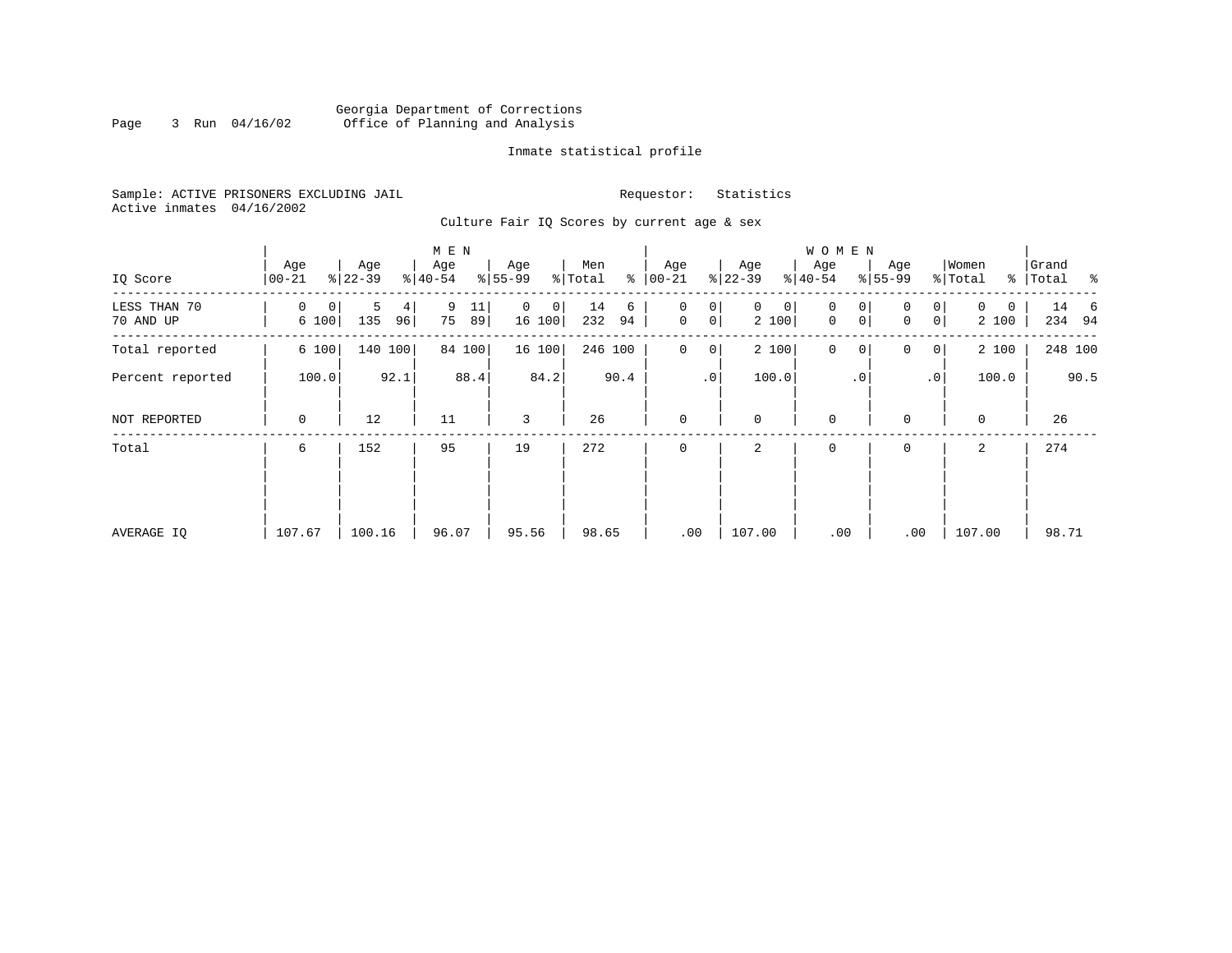# Georgia Department of Corrections<br>4 Run 04/16/02 Office of Planning and Analysis Page 4 Run 04/16/02 Office of Planning and Analysis

#### Inmate statistical profile

Sample: ACTIVE PRISONERS EXCLUDING JAIL **Requestor:** Statistics Active inmates 04/16/2002

Self-Rpt Socioeconomic Class by current age & sex

|                     |          |       |                |      | M E N     |                |           |             |         |      |             |             |              |             | <b>WOMEN</b> |             |           |                 |          |       |           |         |
|---------------------|----------|-------|----------------|------|-----------|----------------|-----------|-------------|---------|------|-------------|-------------|--------------|-------------|--------------|-------------|-----------|-----------------|----------|-------|-----------|---------|
|                     | Age      |       | Age            |      | Age       |                | Age       |             | Men     |      | Age         |             | Age          |             | Age          |             | Age       |                 | Women    |       | Grand     |         |
| Socioeconomic Class | $ 00-21$ |       | $ 22-39 $      |      | $8 40-54$ |                | $8 55-99$ |             | % Total | ⊱    | $00 - 21$   |             | $ 22-39 $    |             | $ 40-54 $    |             | $8 55-99$ |                 | % Total  |       | %   Total | - 왕     |
| WELFARE             | $\Omega$ | 0     | 8              | 5    |           | 3              | 0         | 0           | 11      | 4    |             | 0           | 0            | 0           | $\Omega$     | 0           | 0         |                 | $\Omega$ | 0     | 11        |         |
| OCC EMPLOY          | 2        | 40    | 7              | 5    | 4         | 4              | $\Omega$  | $\mathbf 0$ | 13      | 5    | $\Omega$    | $\mathbf 0$ | $\mathbf{0}$ | $\mathbf 0$ | $\Omega$     | $\Omega$    | $\Omega$  | $\Omega$        | $\Omega$ | 0     | 13        | 5       |
| MINIMUM STD         |          | 60    | 84             | 56   | 49        | 53             | 11        | 61          | 147     | 55   | $\Omega$    | 0           | $\mathbf 0$  | 0           | $\mathbf 0$  | $\Omega$    | 0         |                 | $\Omega$ | 0     | 147       | -55     |
| MIDDLE              | 0        | 0     | 48             | 32   | 35        | 38             | 7         | 39          | 90      | 34   | $\mathbf 0$ | 0           |              | 50          | $\mathbf 0$  | $\mathbf 0$ | 0         |                 |          | 50    | 91        | 34      |
| OTHER               | 0        | 0     | $\overline{2}$ |      | 2         | $\overline{a}$ | 0         | 0           | 4       | 2    | 0           | 0           |              | 50          | $\mathbf 0$  | $\mathbf 0$ | 0         | $\mathbf 0$     |          | 50    |           | 2<br>5  |
| Total reported      |          | 5 100 | 149            | 100  | 93        | 100            |           | 18 100      | 265 100 |      | 0           | 0           |              | 2 100       | $\mathbf 0$  | 0           | 0         | $\overline{0}$  |          | 2 100 |           | 267 100 |
| Percent reported    |          | 83.3  |                | 98.0 |           | 97.9           |           | 94.7        |         | 97.4 |             | $\cdot$ 0   |              | 100.0       |              | . 0         |           | .0 <sup>1</sup> |          | 100.0 |           | 97.4    |
| NOT RPTD            |          |       | 3              |      | 2         |                |           |             |         |      | $\mathbf 0$ |             | 0            |             | $\mathbf 0$  |             | $\Omega$  |                 | $\Omega$ |       |           |         |
| Total               | 6        |       | 152            |      | 95        |                | 19        |             | 272     |      | 0           |             | 2            |             | 0            |             | 0         |                 | 2        |       | 274       |         |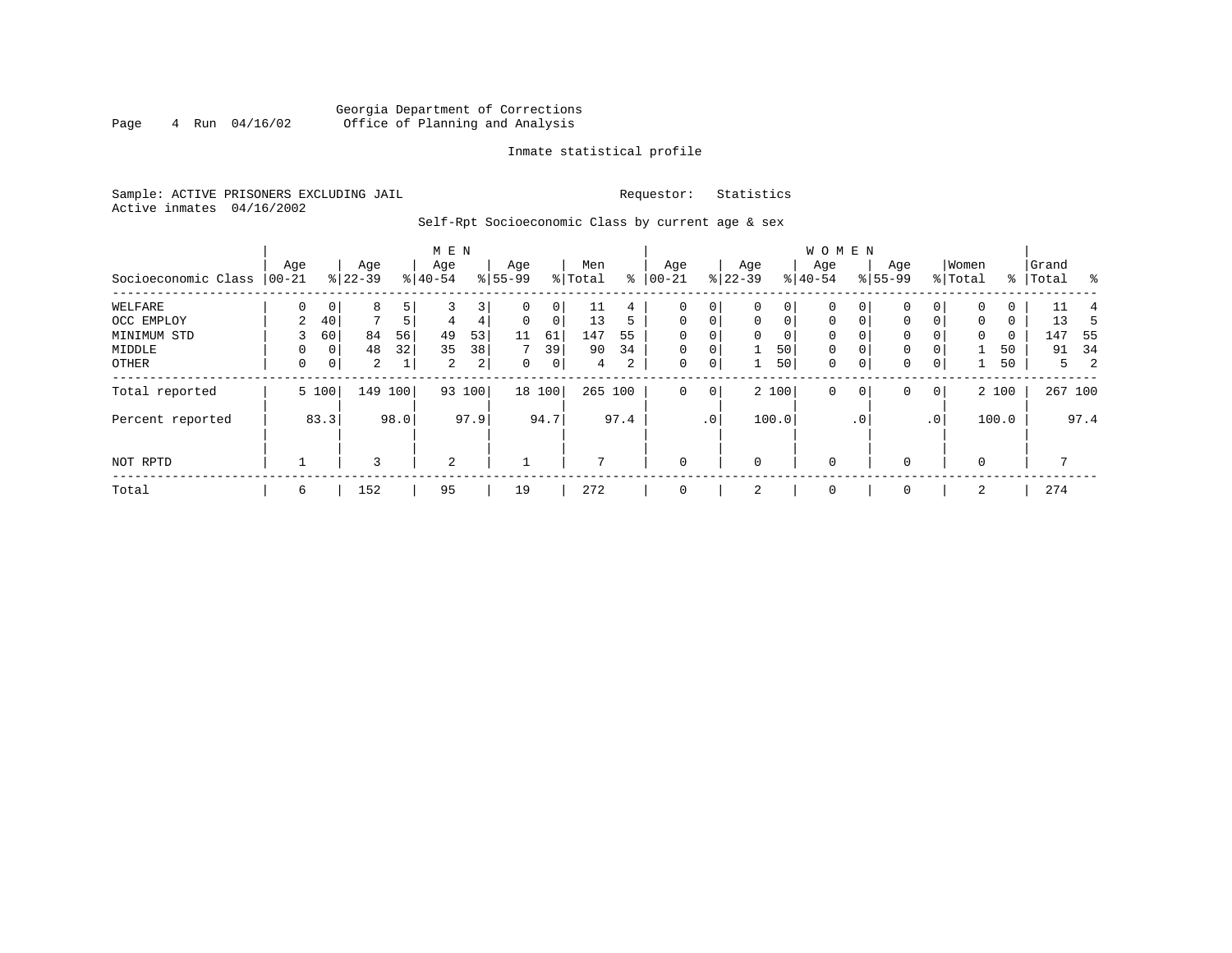# Georgia Department of Corrections Page 5 Run 04/16/02 Office of Planning and Analysis

#### Inmate statistical profile

Sample: ACTIVE PRISONERS EXCLUDING JAIL **Requestor:** Statistics Active inmates 04/16/2002

Self-Rpt Environment To Age 16 by current age & sex

|                  | M E N             |       |                  |      |                  |        |                 |       |                |      |                   |             |                  |          | <b>WOMEN</b>     |           |                    |                 |                  |       |                |             |
|------------------|-------------------|-------|------------------|------|------------------|--------|-----------------|-------|----------------|------|-------------------|-------------|------------------|----------|------------------|-----------|--------------------|-----------------|------------------|-------|----------------|-------------|
| Environment      | Age<br>$ 00 - 21$ |       | Age<br>$8 22-39$ |      | Age<br>$8 40-54$ |        | Age<br>$ 55-99$ |       | Men<br>% Total | နွ   | Age<br>$ 00 - 21$ |             | Age<br>$ 22-39 $ |          | Age<br>$8 40-54$ |           | Age<br>$8155 - 99$ |                 | Women<br>% Total | ႜၟ    | Grand<br>Total | ႜ           |
| RURAL/FARM       | 0                 | 0     | 0                | 0    | 3                | 3      | 3               | 16    | 6              | 2    | $\mathbf 0$       | 0           | $\Omega$         | 0        | 0                |           | 0                  | 0               | 0                | 0     | 6              |             |
| RURAL/NFARM      | $\Omega$          | 0     | 8                | 5    | 9                | 10     |                 | 5     | 18             | ⇁    | $\mathbf 0$       | 0           |                  | 50       | $\mathbf 0$      | $\Omega$  | $\Omega$           | 0               |                  | 50    | 19             |             |
| S.M.S.A          | 2                 | 33    | 63               | 43   | 30               | 32     | 7               | 37    | 102            | 38   | $\mathbf 0$       | 0           | 0                | 0        | 0                |           | 0                  | 0               | 0                | 0     | 102            | 38          |
| URBAN            |                   | 17    | 30               | 20   | 14               | 15     | 2               | 11    | 47             | 18   | $\mathbf 0$       | 0           | $\Omega$         | $\Omega$ | $\mathbf 0$      |           | 0                  | 0               | 0                | 0     | 47             | 18          |
| SMALL TOWN       | 3                 | 50    | 46               | 31   | 37               | 40     | 6               | 32    | 92             | 35   | $\mathbf 0$       | 0           |                  | 50       | 0                |           | 0                  | 0               |                  | 50    | 93             | 35          |
| OTHER            | 0                 | 0     |                  | 1    | $\mathbf 0$      | 0      | $\Omega$        | 0     |                | 0    | $\mathbf 0$       | 0           | 0                | 0        | 0                |           | 0                  | 0               | 0                | 0     |                | $\mathbf 0$ |
| Total reported   |                   | 6 100 | 148              | 100  |                  | 93 100 | 19              | 100   | 266 100        |      | $\mathbf 0$       | $\mathbf 0$ |                  | 2 100    | $\mathbf 0$      | 0         | 0                  | 0               |                  | 2 100 |                | 268 100     |
| Percent reported |                   | 100.0 |                  | 97.4 |                  | 97.9   |                 | 100.0 |                | 97.8 |                   | $\cdot$ 0   |                  | 100.0    |                  | $\cdot$ 0 |                    | .0 <sup>1</sup> |                  | 100.0 |                | 97.8        |
| NOT RPTD         | 0                 |       | 4                |      | 2                |        | $\mathbf 0$     |       | 6              |      | $\mathbf 0$       |             | $\Omega$         |          | $\mathbf 0$      |           | $\Omega$           |                 | 0                |       | 6              |             |
| Total            | 6                 |       | 152              |      | 95               |        | 19              |       | 272            |      | $\mathbf 0$       |             | z                |          | 0                |           | $\mathbf 0$        |                 | 2                |       | 274            |             |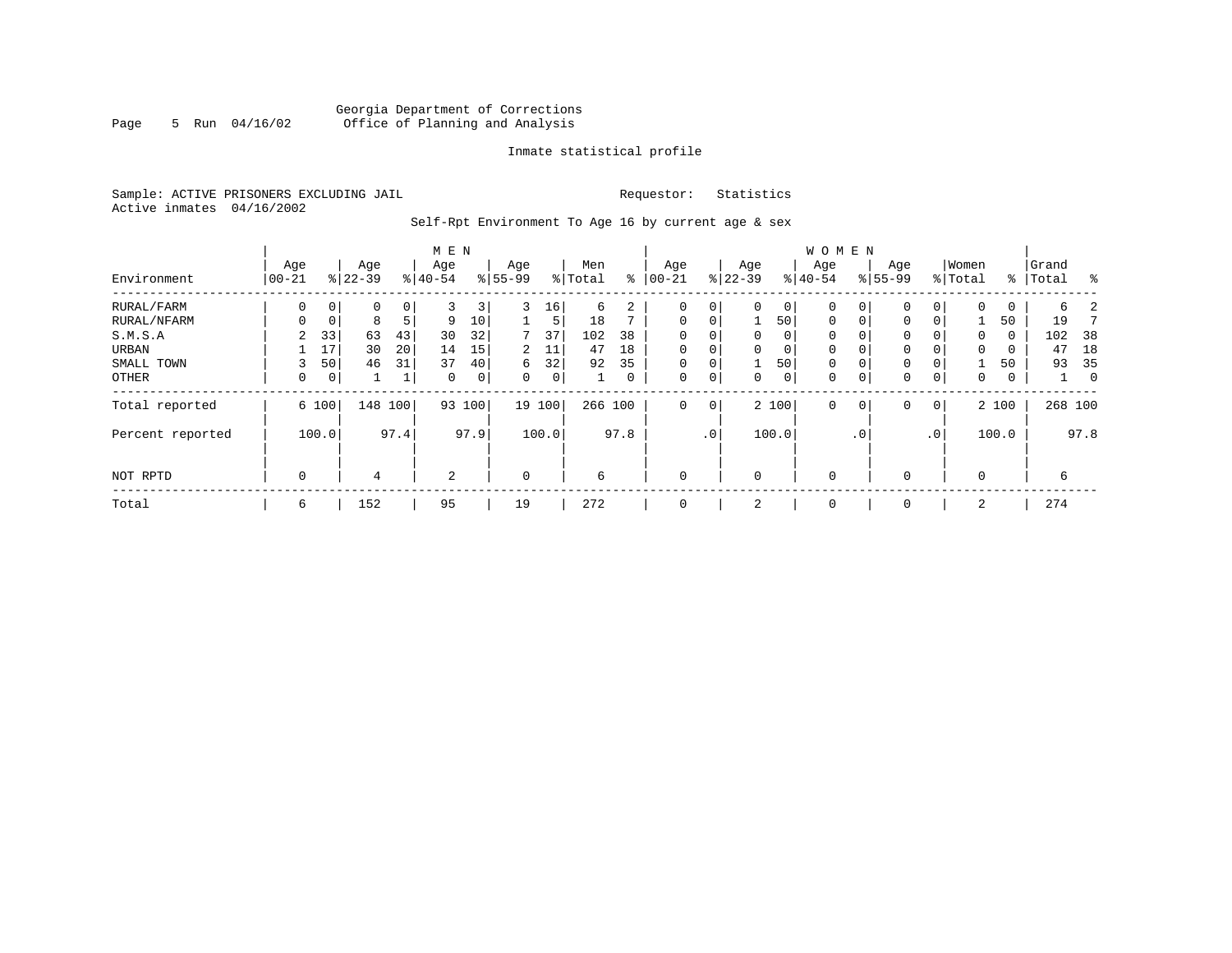#### Georgia Department of Corrections Page 6 Run 04/16/02 Office of Planning and Analysis

#### Inmate statistical profile

Sample: ACTIVE PRISONERS EXCLUDING JAIL **Requestor:** Statistics Active inmates 04/16/2002

Self-Rpt Education Level by current age & sex

|                     | M E N             |             |                  |      |                  |        |                  |        |                |      |                  |                |                  |          | WOMEN            |          |                  |                |                  |               |                |      |
|---------------------|-------------------|-------------|------------------|------|------------------|--------|------------------|--------|----------------|------|------------------|----------------|------------------|----------|------------------|----------|------------------|----------------|------------------|---------------|----------------|------|
| Education Level     | Age<br>$ 00 - 21$ |             | Age<br>$ 22-39 $ |      | Age<br>$ 40-54 $ |        | Aqe<br>$ 55-99 $ |        | Men<br>% Total | ွေ   | Age<br>$ 00-21 $ |                | Age<br>$ 22-39 $ |          | Age<br>$ 40-54 $ |          | Age<br>$8 55-99$ |                | Women<br>% Total | $\frac{1}{6}$ | Grand<br>Total | း    |
|                     |                   |             |                  |      |                  |        |                  |        |                |      |                  |                |                  |          |                  |          |                  |                |                  |               |                |      |
| LESS THAN GRADE 7   | $\Omega$          | 0           | 5                | 3    |                  |        | 2                | 11     | 11             | 4    | O                |                | $\mathbf 0$      | 0        | 0                | O        | 0                | 0              | n                | 0             | 11             |      |
| GRADE 7             |                   | 17          | 3                | 2    | 8                | 9      |                  | 5      | 13             | 5    | 0                |                | 0                | 0        | 0                | 0        | 0                | 0              | 0                | 0             | 13             | -5   |
| GRADE 8             |                   | 17          | 19               | 13   |                  |        | 5                | 26     | 29             | 11   |                  |                | $\Omega$         | 0        | 0                |          | 0                |                | $\Omega$         | 0             | 29             | 11   |
| GRADE 9             |                   | 0           | 21               | 14   | 14               | 15     |                  | 5      | 36             | 13   |                  |                | $\Omega$         | 0        | 0                |          | 0                |                | $\Omega$         | 0             | 36             | 13   |
| GRADE 10            | 2                 | 33          | 41               | 27   | 18               | 19     |                  | 5      | 62             | 23   | $\Omega$         | $\Omega$       | $\Omega$         | $\Omega$ | $\mathbf 0$      |          | $\mathbf 0$      |                | $\mathbf 0$      |               | 62             | 23   |
| GRADE 11            | <sup>0</sup>      | $\mathbf 0$ | 22               | 15   | 7                | 8      | 3                | 16     | 32             | 12   | $\Omega$         |                | 2 100            |          | 0                |          | $\Omega$         |                | 2                | 100           | 34             | 13   |
| GRADE 12            | 2                 | 33          | 25               | 17   | 12               | 13     |                  | 5      | 40             | 15   | U                | 0              | $\Omega$         | 0        | 0                |          | $\mathbf 0$      |                | $\Omega$         | 0             | 40             | 15   |
| MORE THAN GRADE 12  | 0                 | 0           | 15               | 10   | 26               | 28     | 5                | 26     | 46             | 17   | 0                | 0 <sup>1</sup> | 0                | 0        | $\mathbf{0}$     | 0        | $\mathbf 0$      | 0              | 0                | 0             | 46             | 17   |
| Total reported      |                   | 6 100       | 151 100          |      |                  | 93 100 |                  | 19 100 | 269 100        |      | $\Omega$         | 0 <sup>1</sup> | 2 100            |          | $\mathbf{0}$     | $\Omega$ | 0                | 0 <sup>1</sup> |                  | 2 100         | 271 100        |      |
| Percent reported    |                   | 100.0       |                  | 99.3 |                  | 97.9   |                  | 100.0  |                | 98.9 |                  | $\cdot$ 0      | 100.0            |          |                  | . 0      |                  | $\cdot$ 0      |                  | 100.0         |                | 98.9 |
| NOT REPORTED        | $\Omega$          |             |                  |      | 2                |        | $\mathbf 0$      |        | 3              |      | $\Omega$         |                | $\Omega$         |          | $\Omega$         |          | O                |                | $\Omega$         |               | 3              |      |
| Total               | 6                 |             | 152              |      | 95               |        | 19               |        | 272            |      |                  |                | 2                |          | $\Omega$         |          | O                |                | 2                |               | 274            |      |
|                     |                   |             |                  |      |                  |        |                  |        |                |      |                  |                |                  |          |                  |          |                  |                |                  |               |                |      |
| AVG EDUCATION LEVEL | 9.83              |             | 11.03            |      | 12.22            |        | 11.37            |        | 11.43          |      | .00              |                | 11.00            |          | .00              |          | .00              |                | 11.00            |               | 11.43          |      |

\* NOTE: THE FIELD LABLED "LESS THAN GRADE 7" WAS CORRECTED IN MARCH 1989: MISSING DATA FOR INMATES STILL IN DIAGNOSTICS NOW HAS BEEN REMOVED FROM THIS FIELD AND IDENTIFIED AS "NOT REPORTED" INFORMATION.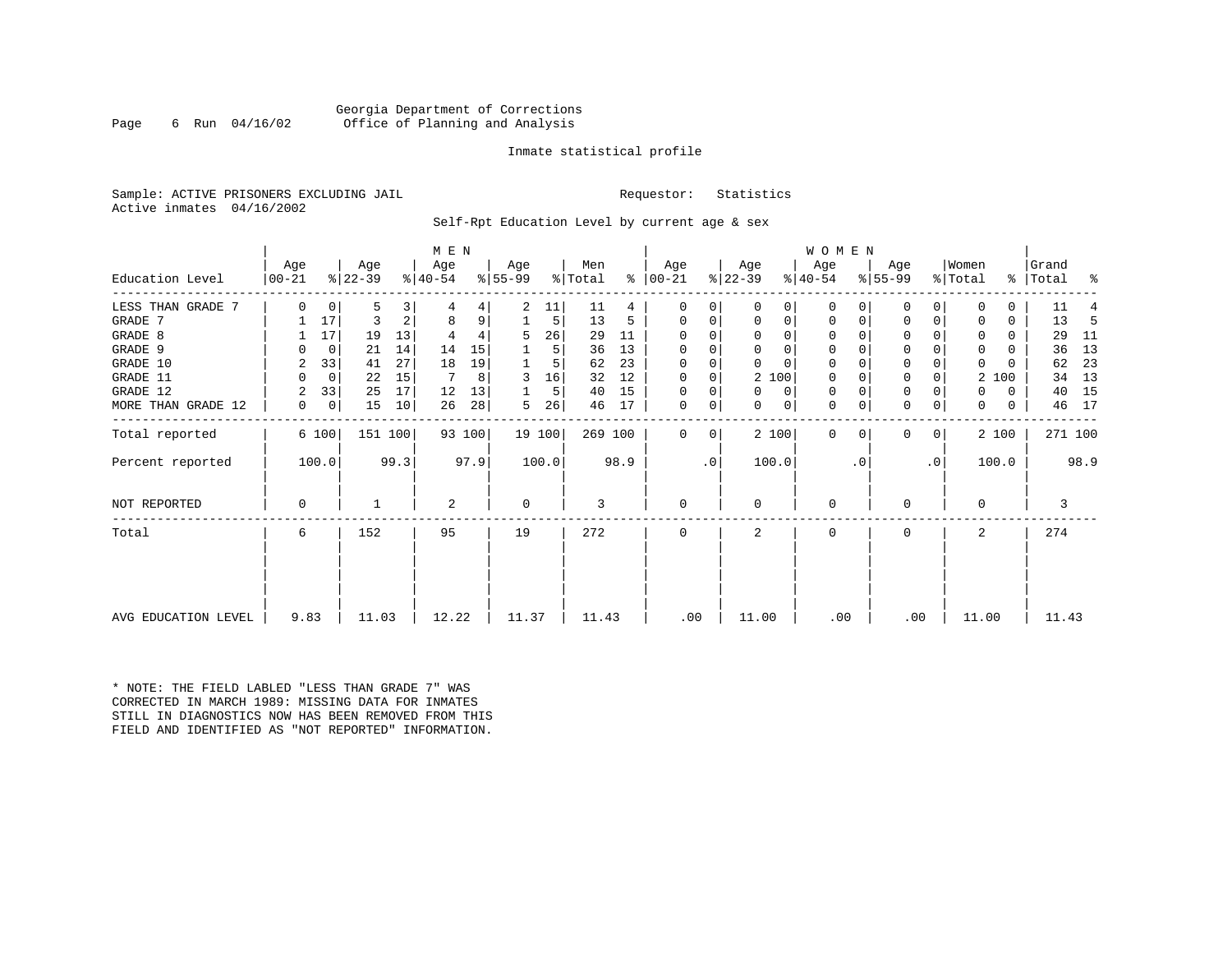#### Inmate statistical profile

Sample: ACTIVE PRISONERS EXCLUDING JAIL **Requestor:** Statistics Active inmates 04/16/2002

Functional Reading Level (WRAT Scores) by current age & sex

|                    |                 |       |                  | M E N |                  |        |                 |                |                |      |                |                |                  | <b>WOMEN</b>   |                  |           |                  |           |                  |          |                |      |
|--------------------|-----------------|-------|------------------|-------|------------------|--------|-----------------|----------------|----------------|------|----------------|----------------|------------------|----------------|------------------|-----------|------------------|-----------|------------------|----------|----------------|------|
| WRAT Reading Score | Age<br>$ 00-21$ |       | Age<br>$ 22-39 $ |       | Age<br>$ 40-54 $ |        | Age<br>$ 55-99$ |                | Men<br>% Total | ⊱    | Age<br>  00-21 |                | Age<br>$ 22-39 $ |                | Age<br>$ 40-54 $ |           | Age<br>$8 55-99$ |           | Women<br>% Total | ∻        | Grand<br>Total | ႜ    |
| LESS THAN GRADE 6  |                 | 17    | 46               | 33    | 29               | 34     |                 | 44             | 83             | 33   | 0              | 0              |                  | 50             | $\Omega$         |           | 0                | 0         |                  | 50       | 84             | 34   |
| 6TH THRU 8TH GRADE | 4               | 67    | 30               | 21    | 17               | 20     | 3               | 19             | 54             | 22   | 0              | 0              | $\mathbf 0$      | 0 <sup>1</sup> | 0                |           | 0                | 0         |                  | 0        | 54             | 22   |
| GRADE 9            |                 | 17    | 12               | 9     | 13               | 15     |                 | $\overline{0}$ | 26             | 10   | 0              |                |                  | 0              | 0                |           | 0                |           |                  | $\Omega$ | 26             | 10   |
| GRADE 10           | 0               | 0     | 4                |       | 3                | 4      | 0               | 0              |                | 3    | 0              | 0              | $\Omega$         | $\overline{0}$ | 0                |           | $\mathbf 0$      |           | 0                | 0        | 7              | 3    |
| GRADE 11           | 0               | 0     |                  |       | 6                |        |                 | 6              | 14             | 6    | $\Omega$       |                |                  | 0              |                  |           | $\mathbf 0$      |           | $\Omega$         | $\Omega$ | 14             |      |
| GRADE 12           | 0               | 0     | 26               | 18    | 11               | 13     | 4               | 25             | 41             | 17   | $\Omega$       | 0              |                  | $\mathbf 0$    | 0                |           | $\mathbf 0$      |           | $\Omega$         | 0        | 41             | 16   |
| MORE THAN GRADE 12 | 0               | 0     | 16               | 11    | 6                | 7      |                 | $6 \mid$       | 23             | 9    | 0              | 0              |                  | 50             | $\mathbf 0$      | 0         | $\mathbf 0$      | 0         |                  | 50       | 24             | 10   |
| Total reported     |                 | 6 100 | 141              | 100   |                  | 85 100 |                 | 16 100         | 248 100        |      | $\Omega$       | $\overline{0}$ |                  | 2 100          | $\mathbf 0$      |           | 0                | 0         |                  | 2 100    | 250 100        |      |
| Percent reported   |                 | 100.0 |                  | 92.8  |                  | 89.5   |                 | 84.2           |                | 91.2 |                | $\cdot$ 0      |                  | 100.0          |                  | $\cdot$ 0 |                  | $\cdot$ 0 |                  | 100.0    |                | 91.2 |
| NOT REPORTED       | 0               |       | 11               |       | 10               |        | 3               |                | 24             |      | 0              |                | $\mathbf 0$      |                | $\mathbf 0$      |           | 0                |           | $\Omega$         |          | 24             |      |
| Total              | 6               |       | 152              |       | 95               |        | 19              |                | 272            |      | 0              |                | 2                |                | 0                |           | 0                |           | 2                |          | 274            |      |
|                    |                 |       |                  |       |                  |        |                 |                |                |      |                |                |                  |                |                  |           |                  |           |                  |          |                |      |
| AVG READING SCORE  | 7.68            |       | 8.24             |       | 7.71             |        | 7.59            |                | 8.00           |      | .00            |                | 9.10             |                | .00              |           | .00              |           | 9.10             |          | 8.01           |      |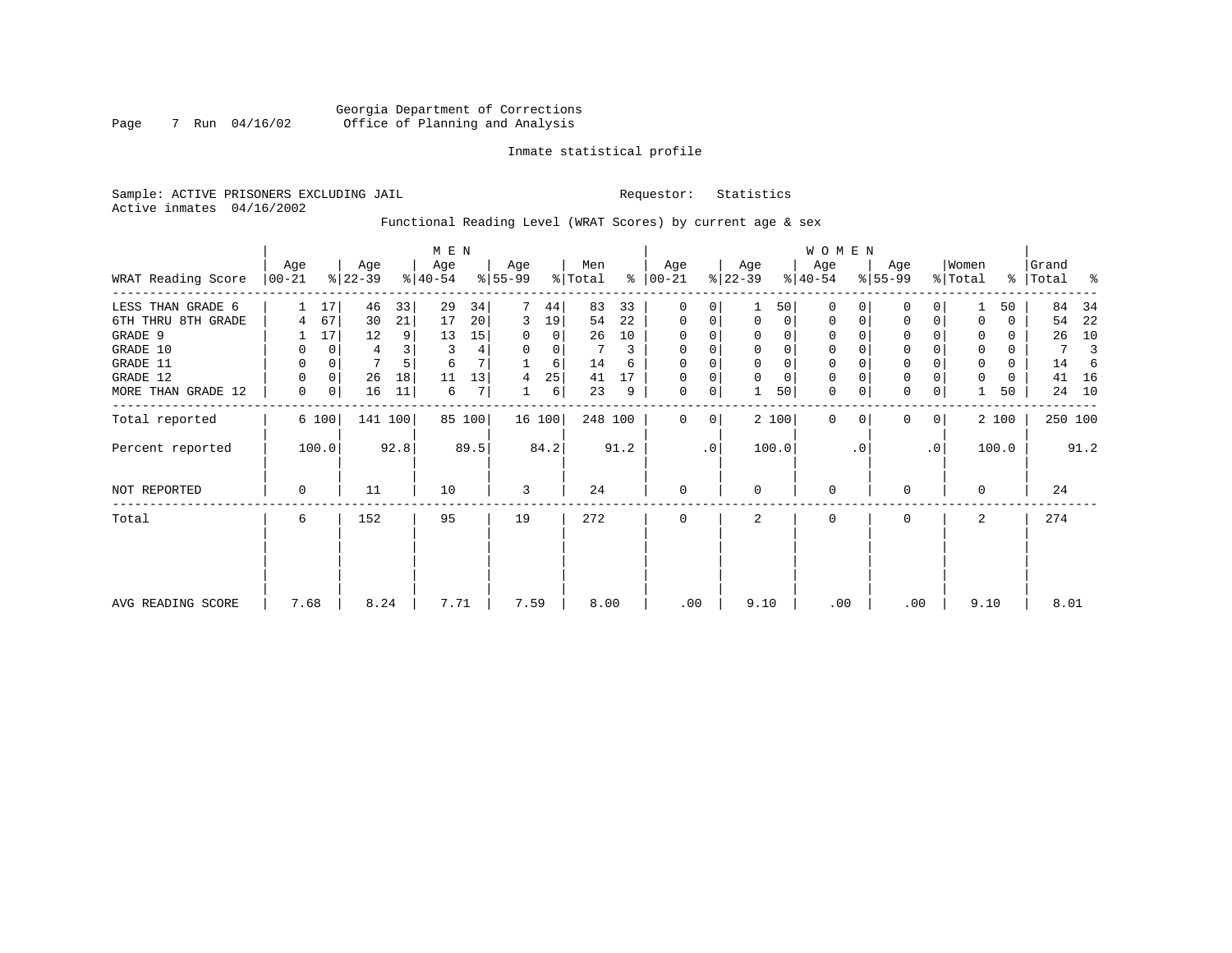#### Inmate statistical profile

Sample: ACTIVE PRISONERS EXCLUDING JAIL **Requestor:** Statistics Active inmates 04/16/2002

# Functional Math Level (WRAT Scores) by current age & sex

|                    | M E N             |                |                  |              |                  |        |                  |      |                |                |                      |             |                  |             | WOMEN            |           |                  |                |                  |       |                    |      |
|--------------------|-------------------|----------------|------------------|--------------|------------------|--------|------------------|------|----------------|----------------|----------------------|-------------|------------------|-------------|------------------|-----------|------------------|----------------|------------------|-------|--------------------|------|
| WRAT Math Score    | Age<br>$ 00 - 21$ |                | Age<br>$ 22-39 $ |              | Age<br>$8 40-54$ |        | Age<br>$ 55-99 $ |      | Men<br>% Total |                | Age<br>$8   00 - 21$ |             | Age<br>$ 22-39 $ |             | Age<br>$ 40-54 $ |           | Age<br>$8 55-99$ |                | Women<br>% Total |       | Grand<br>%   Total | ಿ    |
|                    |                   |                |                  |              |                  |        |                  |      |                |                |                      |             |                  |             |                  |           |                  |                |                  |       |                    |      |
| LESS THAN GRADE 6  | $\overline{2}$    | 33             | 46               | 33           | 39               | 46     | 9                | 56   | 96             | 39             | $\mathbf{0}$         | 0           | $\Omega$         | 0           | $\Omega$         |           | $\Omega$         |                | $\Omega$         | 0     | 96                 | 38   |
| 6TH THRU 8TH GRADE |                   | 17             | 63               | 45           | 31               | 36     | 4                | 25   | 99             | 40             | $\mathbf{0}$         | 0           | $\mathbf 0$      | 0           | $\mathbf 0$      | $\Omega$  | $\Omega$         | $\Omega$       | $\Omega$         | 0     | 99                 | 40   |
| GRADE 9            |                   | 50             | 14               | 10           |                  | 8      | 0                | 0    | 24             | 10             | 0                    |             |                  | 50          | $\Omega$         |           | 0                |                |                  | 50    | 25                 | 10   |
| GRADE 10           | 0                 | $\overline{0}$ | 11               | 8            | $\overline{4}$   | 5      |                  | 6    | 16             | 6              | 0                    | $\Omega$    | $\mathbf 0$      | 0           | 0                | $\Omega$  | $\mathbf 0$      |                | $\Omega$         | 0     | 16                 | 6    |
| GRADE 11           | 0                 | $\Omega$       | 4                |              |                  | 1      | $\mathbf 0$      | 0    | 5              | 2              | 0                    |             |                  | 0           | 0                |           | $\mathbf 0$      |                | $\mathbf 0$      | 0     | 5                  | 2    |
| GRADE 12           | $\Omega$          | $\overline{0}$ | $\overline{2}$   |              | $\overline{2}$   | 2      |                  | 6    | 5              | $\overline{a}$ | 0                    |             | $\mathbf 0$      | $\mathbf 0$ | 0                |           | $\mathbf 0$      |                |                  | 0     | 5                  | 2    |
| MORE THAN GRADE 12 | $\Omega$          | 0              | $\mathbf{1}$     | $\mathbf{1}$ |                  |        |                  | 6    | 3              |                | $\mathbf 0$          | 0           |                  | 50          | $\mathbf 0$      | 0         | $\Omega$         | 0              |                  | 50    | 4                  |      |
| Total reported     |                   | 6 100          | 141 100          |              |                  | 85 100 | 16 100           |      | 248 100        |                | $\Omega$             | $\mathbf 0$ |                  | 2 100       | $\Omega$         | $\Omega$  | $\Omega$         | $\overline{0}$ |                  | 2 100 | 250 100            |      |
| Percent reported   |                   | 100.0          |                  | 92.8         |                  | 89.5   |                  | 84.2 |                | 91.2           |                      | $\cdot$ 0   |                  | 100.0       |                  | $\cdot$ 0 |                  | $\cdot$ 0      |                  | 100.0 |                    | 91.2 |
| NOT REPORTED       | 0                 |                | 11               |              | 10               |        | 3                |      | 24             |                | $\mathbf{0}$         |             | $\Omega$         |             | $\mathbf 0$      |           | $\Omega$         |                | $\Omega$         |       | 24                 |      |
| Total              | 6                 |                | 152              |              | 95               |        | 19               |      | 272            |                | 0                    |             | 2                |             | 0                |           | 0                |                | 2                |       | 274                |      |
|                    |                   |                |                  |              |                  |        |                  |      |                |                |                      |             |                  |             |                  |           |                  |                |                  |       |                    |      |
| AVG MATH SCORE     | 7.50              |                | 7.05             |              | 6.37             |        | 6.16             |      | 6.77           |                | .00                  |             | 11.40            |             | .00              |           | .00              |                | 11.40            |       | 6.81               |      |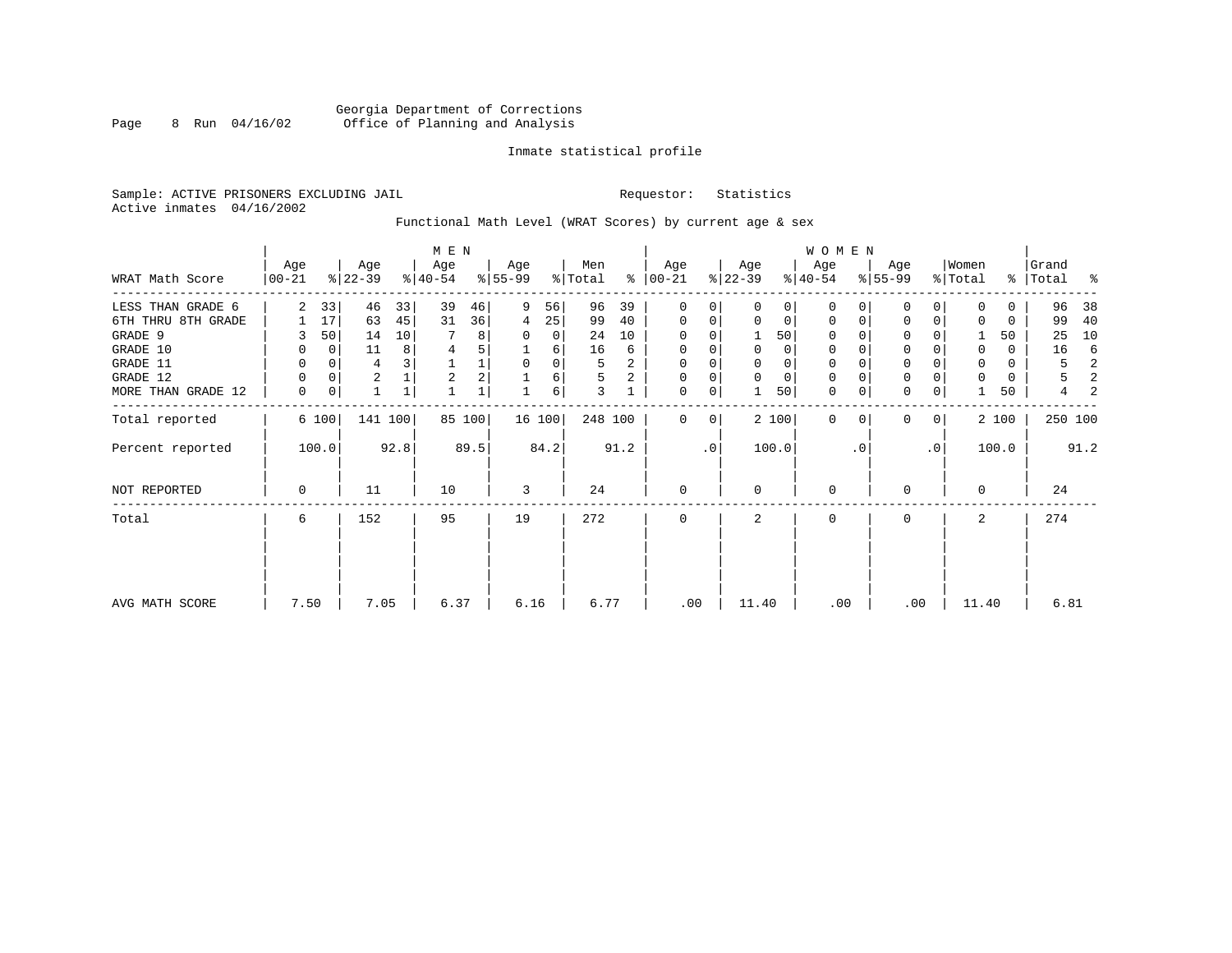#### Inmate statistical profile

Sample: ACTIVE PRISONERS EXCLUDING JAIL **Requestor:** Statistics Active inmates 04/16/2002

# Functional Spelling Level (WRAT Scores) by current age & sex

|                     | M E N       |             |           |      |           |        |           |        |         |      |               |             |             |             | <b>WOMEN</b> |          |             |                |             |       |           |      |
|---------------------|-------------|-------------|-----------|------|-----------|--------|-----------|--------|---------|------|---------------|-------------|-------------|-------------|--------------|----------|-------------|----------------|-------------|-------|-----------|------|
|                     | Age         |             | Age       |      | Age       |        | Age       |        | Men     |      | Age           |             | Age         |             | Age          |          | Age         |                | Women       |       | Grand     |      |
| WRAT Spelling Score | $ 00-21 $   |             | $ 22-39 $ |      | $ 40-54 $ |        | $8 55-99$ |        | % Total |      | $8   00 - 21$ |             | $ 22-39 $   |             | $ 40-54 $    |          | $8 55-99$   |                | % Total     |       | %   Total | ႜ    |
| LESS THAN GRADE 6   | $\Omega$    | $\mathbf 0$ | 51        | 36   | 40        | 47     |           | 44     | 98      | 40   | 0             | 0           | $\Omega$    | $\mathbf 0$ | $\Omega$     | $\Omega$ | $\Omega$    | $\Omega$       | $\Omega$    | 0     | 98        | 39   |
| 6TH THRU 8TH GRADE  | 3           | 50          | 40        | 28   | 26        | 31     | 4         | 25     | 73      | 29   | $\mathbf 0$   | $\mathbf 0$ |             | 50          | $\mathbf 0$  | $\Omega$ | 0           | $\Omega$       |             | 50    | 74        | 30   |
| GRADE 9             | 2           | 33          | 14        | 10   | 5         | 6      | 2         | 13     | 23      | 9    | $\Omega$      | 0           | $\Omega$    | $\Omega$    | $\Omega$     |          | $\Omega$    |                | $\Omega$    | 0     | 23        | 9    |
| GRADE 10            |             | 17          | 10        |      | 2         | 2      | 0         | 0      | 13      | 5    | 0             | 0           | $\Omega$    | $\mathbf 0$ | $\mathbf 0$  |          | $\mathsf 0$ |                | $\Omega$    | 0     | 13        | 5    |
| GRADE 11            | 0           | 0           | 5         |      | 3         | 4      |           | 6      | 9       |      | $\mathbf 0$   |             |             | $\mathbf 0$ | 0            |          | $\mathbf 0$ |                | 0           | 0     | 9         |      |
| GRADE 12            | 0           | 0           | 13        | 9    | 5         | 6      |           | 6      | 19      | 8    | $\mathbf 0$   | 0           | $\mathbf 0$ | $\mathbf 0$ | 0            |          | $\mathsf 0$ |                | $\mathbf 0$ | 0     | 19        | 8    |
| MORE THAN GRADE 12  | 0           | 0           | 8         | 6    | 4         | 5      |           | 6      | 13      | 5    | $\mathbf 0$   | 0           |             | 50          | $\mathbf 0$  | 0        | $\mathbf 0$ | 0              |             | 50    | 14        | -6   |
| Total reported      |             | 6 100       | 141 100   |      |           | 85 100 |           | 16 100 | 248 100 |      | 0             | 0           |             | 2 100       | $\Omega$     | $\Omega$ | $\Omega$    | 0 <sup>1</sup> |             | 2 100 | 250 100   |      |
| Percent reported    |             | 100.0       |           | 92.8 |           | 89.5   |           | 84.2   |         | 91.2 |               | $\cdot$ 0   |             | 100.0       |              | . 0      |             | $\cdot$ 0      |             | 100.0 |           | 91.2 |
| NOT REPORTED        | $\mathbf 0$ |             | 11        |      | 10        |        | 3         |        | 24      |      | $\mathbf{0}$  |             | $\Omega$    |             | $\mathbf 0$  |          | $\Omega$    |                | $\Omega$    |       | 24        |      |
| Total               | 6           |             | 152       |      | 95        |        | 19        |        | 272     |      | $\mathbf 0$   |             | 2           |             | $\mathbf 0$  |          | 0           |                | 2           |       | 274       |      |
|                     |             |             |           |      |           |        |           |        |         |      |               |             |             |             |              |          |             |                |             |       |           |      |
|                     |             |             |           |      |           |        |           |        |         |      |               |             |             |             |              |          |             |                |             |       |           |      |
| AVG SPELLING SCORE  | 8.95        |             | 7.44      |      | 6.28      |        | 7.06      |        | 7.06    |      | .00           |             | 9.70        |             | .00          |          | .00         |                | 9.70        |       | 7.08      |      |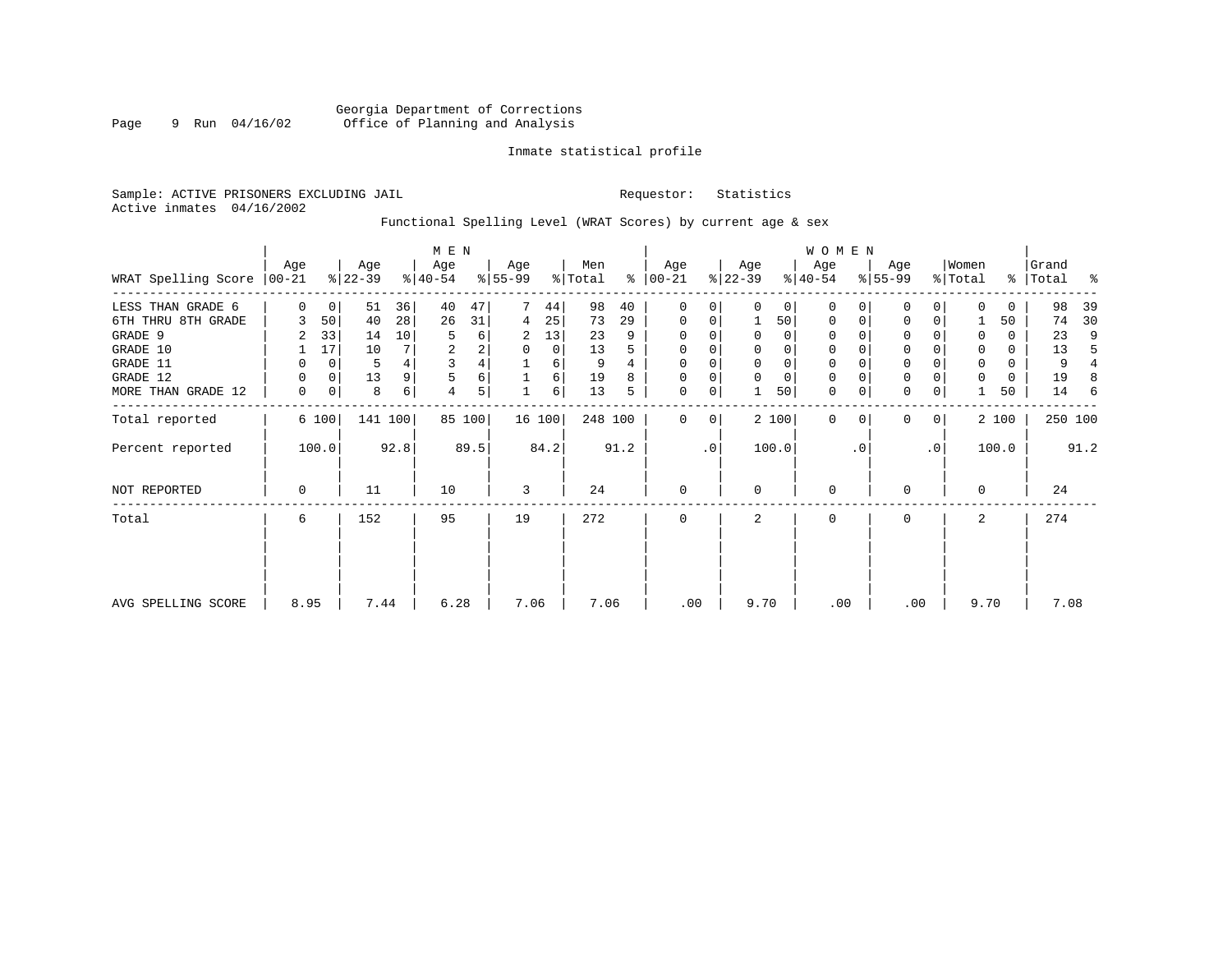#### Georgia Department of Corrections Page 10 Run 04/16/02 Office of Planning and Analysis

#### Inmate statistical profile

Sample: ACTIVE PRISONERS EXCLUDING JAIL **Requestor:** Statistics Active inmates 04/16/2002

Self-Rpt Guardian Status To Age 16 by current age & sex

|                  | M E N     |             |           |      |              |        |          |          |          |          |             |     |          |          | W O M E N |          |              |                 |          |       |           |         |
|------------------|-----------|-------------|-----------|------|--------------|--------|----------|----------|----------|----------|-------------|-----|----------|----------|-----------|----------|--------------|-----------------|----------|-------|-----------|---------|
|                  | Age       |             | Age       |      | Age          |        | Age      |          | Men      |          | Age         |     | Age      |          | Age       |          | Age          |                 | Women    |       | Grand     |         |
| Guardian Status  | $00 - 21$ |             | $ 22-39 $ |      | $ 40-54 $    |        | $ 55-99$ |          | % Total  | ႜ        | $ 00 - 21$  |     | $ 22-39$ |          | $ 40-54 $ |          | $ 55-99 $    |                 | % Total  |       | %   Total | ႜ       |
| ORPHANAGE        |           | O           | 0         | 0    | <sup>0</sup> | 0      |          | 0        | $\Omega$ | $\Omega$ | $\Omega$    | 0   |          | 0        | 0         |          |              |                 |          |       |           |         |
| FATHER ONLY      | 0         | 0           | 4         |      | 2            | 2      |          | $\Omega$ | 6        |          | 0           | 0   | O        | $\Omega$ | $\Omega$  |          | <sup>0</sup> |                 |          | 0     | h         |         |
| FTR MTR HD       |           | 0           | 12        | 8    | 5            | 5      | 2        | 11       | 19       |          |             |     |          |          | O         |          | O            |                 |          |       | 19        |         |
| MOTHER ONLY      |           | 50          | 58        | 38   | 35           | 37     | 4        | 21       | 100      | 37       |             |     |          |          | O         |          | $\Omega$     |                 |          |       | 100       | -37     |
| MTR FTR HD       | 2         | 33          | 48        | 32   | 36           | 38     | 10       | 53       | 96       | 36       | $\Omega$    | 0   |          | 2 100    | $\Omega$  |          | 0            |                 |          | 2 100 | 98        | 36      |
| OTH FEMALE       |           |             | 5         |      |              | 4      |          | 5        | 10       |          |             |     |          | 0        | 0         |          | 0            |                 |          |       | 10        |         |
| OTH MALE         |           |             |           |      | 0            | 0      |          |          |          |          |             |     |          |          | 0         |          |              |                 |          |       |           |         |
| STEP-PARNTS      |           | 17          | 3         |      | 2            | 2      |          | $\Omega$ | 6        | 2        | $\Omega$    |     |          | $\Omega$ | 0         |          | 0            |                 |          | 0     |           |         |
| FOSTER HOME      |           | C           | 6         |      | $\Omega$     | 0      |          |          |          | 3        | $\Omega$    |     |          |          | 0         |          |              |                 |          |       |           |         |
| GRAND PRNTS      | 0         | $\mathbf 0$ | 8         |      | 6            | 6      |          | 5        | 15       | 6        | $\mathbf 0$ | 0   |          | $\Omega$ | 0         |          | 0            |                 |          | 0     | 15        |         |
| OTHER            | 0         | 0           | 6         | 4    |              | 4      | $\Omega$ | 0        | 10       |          | $\mathbf 0$ | 0   |          | 0        | 0         |          | $\Omega$     | 0               |          | 0     | 10        |         |
| Total reported   |           | 6 100       | 151 100   |      |              | 94 100 |          | 19 100   | 270 100  |          | $\Omega$    | 0   |          | 2 100    | $\Omega$  | $\Omega$ | $\Omega$     | 0               |          | 2 100 |           | 272 100 |
| Percent reported |           | 100.0       |           | 99.3 |              | 98.9   |          | 100.0    |          | 99.3     |             | .0' |          | 100.0    |           | . 0      |              | .0 <sup>°</sup> |          | 100.0 |           | 99.3    |
| NOT RPTD         | 0         |             |           |      |              |        | $\Omega$ |          | 2        |          | $\mathbf 0$ |     | $\Omega$ |          | $\Omega$  |          | $\Omega$     |                 | $\Omega$ |       | 2         |         |
| Total            | 6         |             | 152       |      | 95           |        | 19       |          | 272      |          | $\Omega$    |     |          |          | 0         |          | $\Omega$     |                 | 2        |       | 274       |         |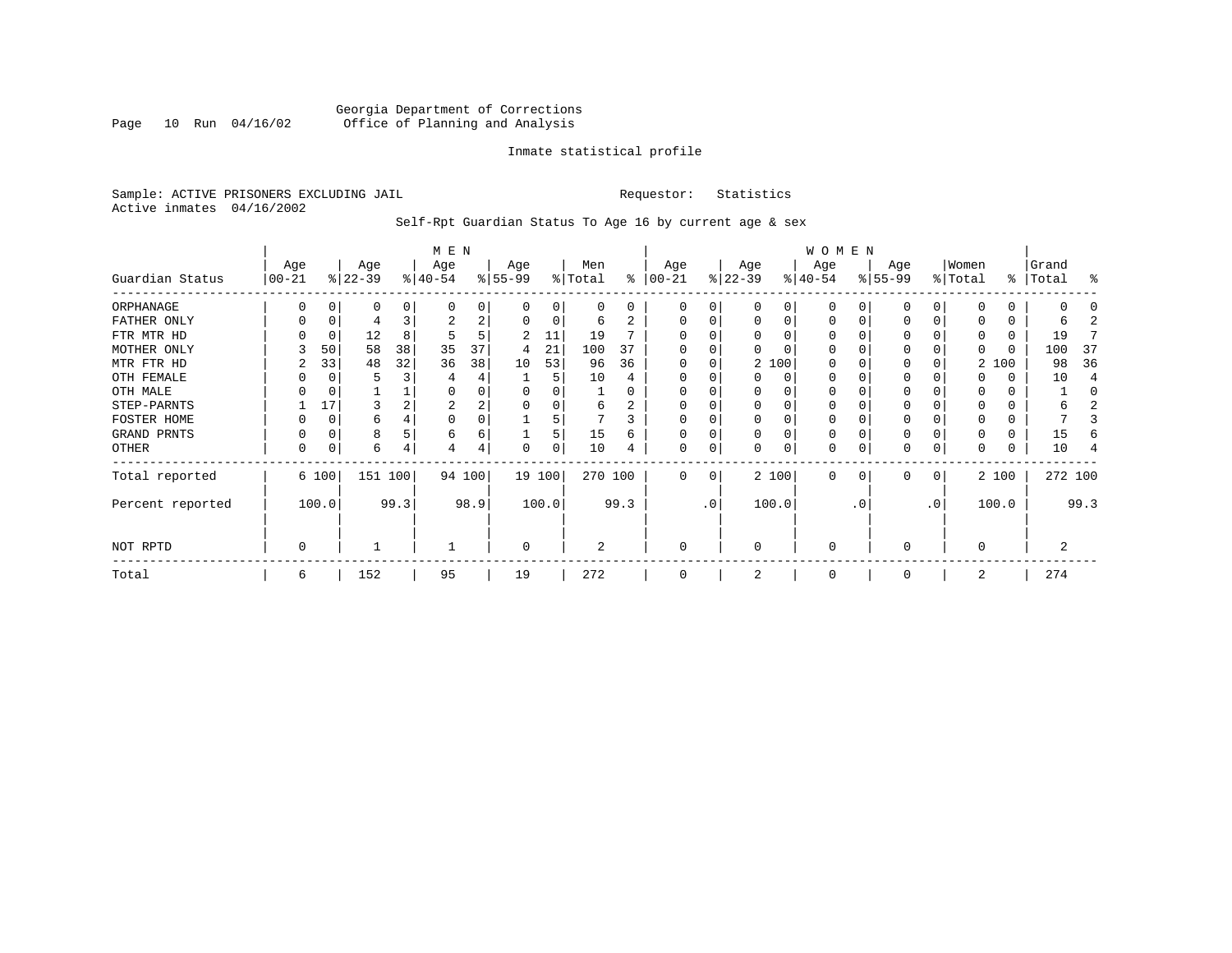#### Georgia Department of Corrections<br>Page 11 Run 04/16/02 Office of Planning and Analysis Office of Planning and Analysis

#### Inmate statistical profile

Sample: ACTIVE PRISONERS EXCLUDING JAIL **Requestor:** Statistics Active inmates 04/16/2002

#### Self-Rpt Employment Status Before Prison by current age & sex

|                  |                 |              |                  |    | M E N            |          |                 |        |                |          |                 |                |                  |             | <b>WOMEN</b>     |             |                    |              |                  |       |                    |      |
|------------------|-----------------|--------------|------------------|----|------------------|----------|-----------------|--------|----------------|----------|-----------------|----------------|------------------|-------------|------------------|-------------|--------------------|--------------|------------------|-------|--------------------|------|
| Employment       | Age<br>$ 00-21$ |              | Age<br>$ 22-39 $ |    | Age<br>$8 40-54$ |          | Age<br>$ 55-99$ |        | Men<br>% Total | ွေ       | Age<br>$ 00-21$ |                | Age<br>$ 22-39 $ |             | Age<br>$ 40-54 $ |             | Age<br>$8155 - 99$ |              | Women<br>% Total |       | Grand<br>%   Total | ႜ    |
| FULL TIME        |                 | 20           | 72               | 50 | 56               | 67       | 11              | 61     | 140            | 56       | 0               | 0              |                  | 2 100       | $\mathbf 0$      | $\Omega$    | 0                  | 0            |                  | 2 100 | 142                | -57  |
| PART TIME        | 0               | 0            | 9                | 6  |                  |          | 0               | 0      | 10             | 4        | $\Omega$        | 0              | $\mathbf{0}$     | $\mathbf 0$ | $\mathbf{0}$     | $\mathbf 0$ | 0                  | 0            | $\Omega$         | 0     | 10                 | 4    |
| UNEMPL < 6M      | 2               | 40           | 19               | 13 |                  |          | 0               | 0      | 28             |          |                 |                | 0                | 0           | 0                | $\Omega$    | 0                  |              | $\Omega$         | 0     | 28                 | -11  |
| UNEMPL > 6M      | O               | 0            | 30               | 21 | 12               | 14       | 2               | 11     | 44             | 18       | $\Omega$        |                | 0                | $\Omega$    | 0                | $\Omega$    | $\Omega$           |              | $\Omega$         | 0     | 44                 | 18   |
| NEVER WORKD      | 2               | 40           | 10               |    |                  |          |                 | 6      | 14             | 6        | $\Omega$        |                | 0                | 0           | 0                | C           | 0                  |              | $\Omega$         | 0     | 14                 | 6    |
| <b>STUDENT</b>   | 0               | 0            |                  |    | $\Omega$         |          | 0               | 0      |                | $\Omega$ | $\Omega$        | 0              | $\mathbf 0$      | 0           | 0                | $\Omega$    | 0                  |              | $\Omega$         | 0     |                    | 0    |
| INCAPABLE        | 0               | 0            | 2                |    | 6                |          | 4               | 22     | 12             |          |                 |                | 0                | 0           | 0                | C           | 0                  |              |                  | 0     | 12                 |      |
| <b>OTHER</b>     | 0               | 0            | 0                | 0  | $\Omega$         | $\Omega$ | 0               | 0      | 0              | 0        | $\Omega$        | 0              | 0                | 0           | 0                | 0           | 0                  | 0            | $\Omega$         | 0     | 0                  | 0    |
| Total reported   |                 | 5 100        | 143 100          |    | 83               | 100      |                 | 18 100 | 249 100        |          | 0               | 0 <sup>1</sup> |                  | 2 100       | $\mathbf{0}$     | $\mathbf 0$ | 0                  | $\mathbf{0}$ |                  | 2 100 | 251 100            |      |
| Percent reported |                 | 83.3<br>94.1 |                  |    |                  | 87.4     |                 | 94.7   |                | 91.5     |                 | .0'            |                  | 100.0       |                  | . 0         |                    | $\cdot$ 0    |                  | 100.0 |                    | 91.6 |
| NOT RPTD         |                 |              | 9                |    | 12               |          |                 |        | 23             |          | $\Omega$        |                | $\mathbf 0$      |             | $\mathbf 0$      |             | $\Omega$           |              | $\Omega$         |       | 23                 |      |
| Total            | 6               |              | 152              |    | 95               |          | 19              |        | 272            |          | $\Omega$        |                | 2                |             | $\mathbf 0$      |             | $\Omega$           |              | 2                |       | 274                |      |

\* NOTE: THE FIELD LABELD "OTHER" WAS CORRECTED IN APRIL 1989; INMATES CODED "PRE-OTIS NOT REPORTED" NOW HAVE BEEN REMOVED FROM THIS FIELD AND IDENTIFIED AS "NOT REPORTED".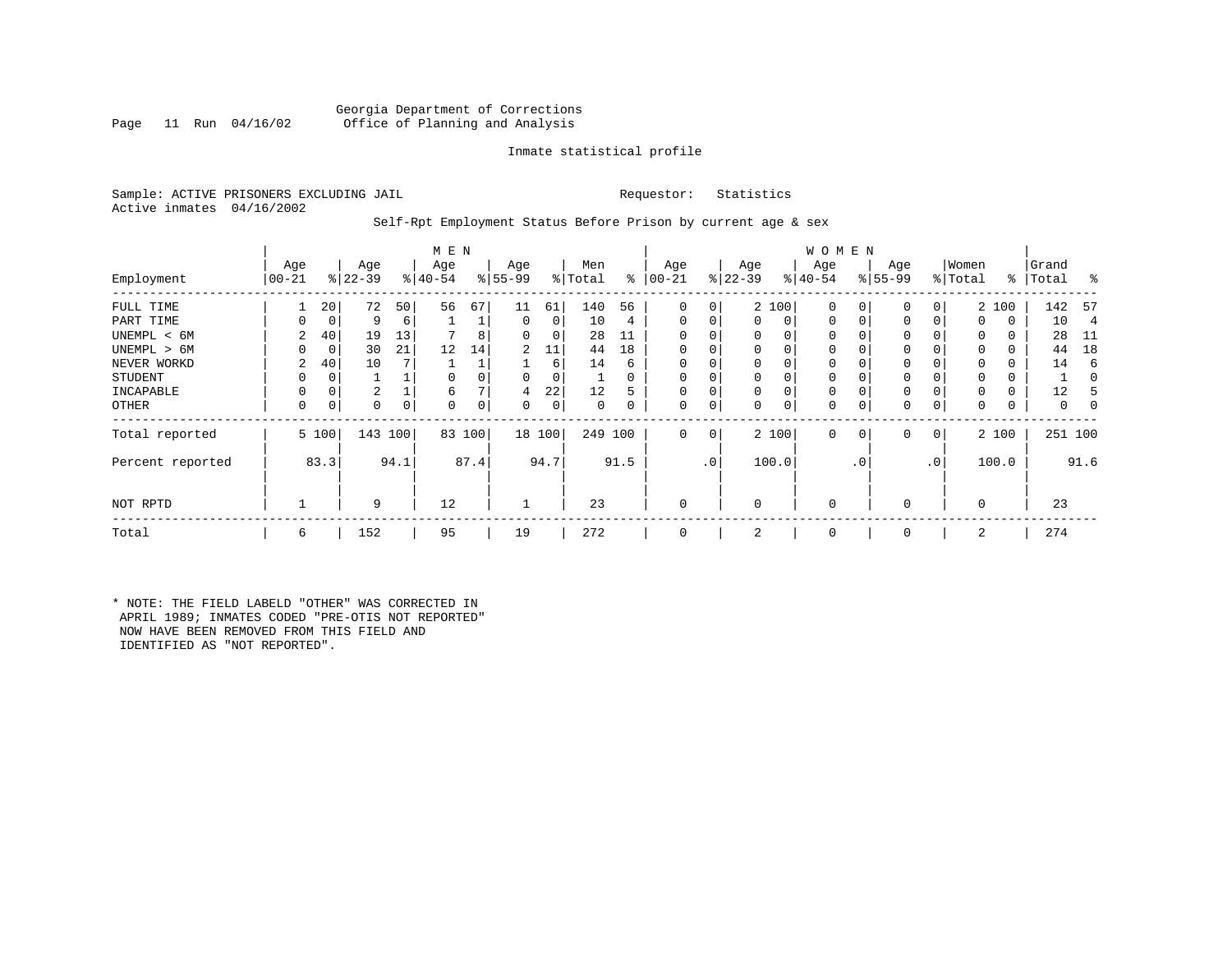#### Georgia Department of Corrections<br>Page 12 Run 04/16/02 Office of Planning and Analysis Page 12 Run 04/16/02 Office of Planning and Analysis

#### Inmate statistical profile

Sample: ACTIVE PRISONERS EXCLUDING JAIL **Requestor:** Statistics Active inmates 04/16/2002

# Self-Rpt Marital Status At Admission by current age & sex

|                  | M E N            |               |                 |     |                  |             |                  |             |                |      |                 |             |                  |               | <b>WOMEN</b>      |           |                 |           |                  |              |                |          |
|------------------|------------------|---------------|-----------------|-----|------------------|-------------|------------------|-------------|----------------|------|-----------------|-------------|------------------|---------------|-------------------|-----------|-----------------|-----------|------------------|--------------|----------------|----------|
| Marital Status   | Age<br>$00 - 21$ |               | Age<br>$ 22-39$ |     | Age<br>$ 40-54 $ |             | Age<br>$8 55-99$ |             | Men<br>% Total | နွ   | Age<br>$ 00-21$ |             | Age<br>$ 22-39 $ | $\frac{8}{3}$ | Age<br>$ 40 - 54$ |           | Age<br>$ 55-99$ |           | Women<br>% Total | ៖            | Grand<br>Total | ፠        |
| SINGLE           |                  | 6 100         | 105             | 70  | 39               | 41          |                  | 5           | 151            | 56   | 0               | $\mathbf 0$ |                  | 50            |                   | 0 I       | 0               | 0         |                  | 50           | 152            | 56       |
| MARRIED          | 0                |               | 18              | 12  | 12               | 13          | 9                | 47          | 39             | 14   | $\Omega$        | 0           | $\Omega$         | $\Omega$      | $\Omega$          | $\Omega$  | $\Omega$        | 0         | 0                | 0            | 39             | 14       |
| SEPARATED        | $\Omega$         |               | 2               |     | 6                | 6           | 2                | 11          | 10             | 4    | $\Omega$        | $\Omega$    | $\Omega$         |               | $\Omega$          |           | $\Omega$        | 0         | $\Omega$         | $\Omega$     | 10             | 4        |
| DIVORCED         | $\Omega$         | 0             | 6               | 4   | 23               | 24          | 3                | 16          | 32             | 12   | 0               | $\Omega$    | $\Omega$         | $\Omega$      | $\mathbf 0$       |           | 0               | 0         | 0                | 0            | 32             | 12       |
| WIDOWED          | $\Omega$         |               | 2               |     | 6                | 6           |                  | 5           | 9              |      | $\Omega$        | $\Omega$    |                  | 50            | $\mathbf 0$       |           | $\mathbf 0$     | 0         |                  | 50           | 10             |          |
| COMMON LAW       | 0                | 0             | 18              | 12  | 8                | 9           | 3                | 16          | 29             | 11   | 0               | 0           | $\Omega$         | $\Omega$      | $\mathbf 0$       |           | 0               | 0         | 0                | $\mathbf{0}$ | 29             | 11       |
| OTHER            | 0                |               | $\mathbf 0$     | 0   | 0                | $\mathbf 0$ | 0                | $\mathbf 0$ | 0              |      | 0               | $\mathsf 0$ | 0                | 0             | $\mathbf 0$       |           | 0               | 0         | 0                | 0            | 0              | $\Omega$ |
| Total reported   |                  | 6 100         | 151             | 100 |                  | 94 100      | 19               | 100         | 270            | 100  | $\Omega$        | $\mathbf 0$ |                  | 2 100         | $\Omega$          | $\Omega$  | $\Omega$        | 0         |                  | 2 100        | 272 100        |          |
| Percent reported |                  | 99.3<br>100.0 |                 |     |                  | 98.9        |                  | 100.0       |                | 99.3 |                 | $\cdot$ 0   |                  | 100.0         |                   | $\cdot$ 0 |                 | $\cdot$ 0 |                  | 100.0        |                | 99.3     |
| NOT RPTD         | $\mathbf 0$      |               |                 |     |                  |             | $\mathbf 0$      |             | 2              |      | $\mathbf 0$     |             | $\Omega$         |               | $\Omega$          |           | $\mathbf 0$     |           | $\Omega$         |              | 2              |          |
| Total            | 6                |               | 152             |     | 95               |             | 19               |             | 272            |      | $\mathbf 0$     |             | 2                |               | $\Omega$          |           | 0               |           | 2                |              | 274            |          |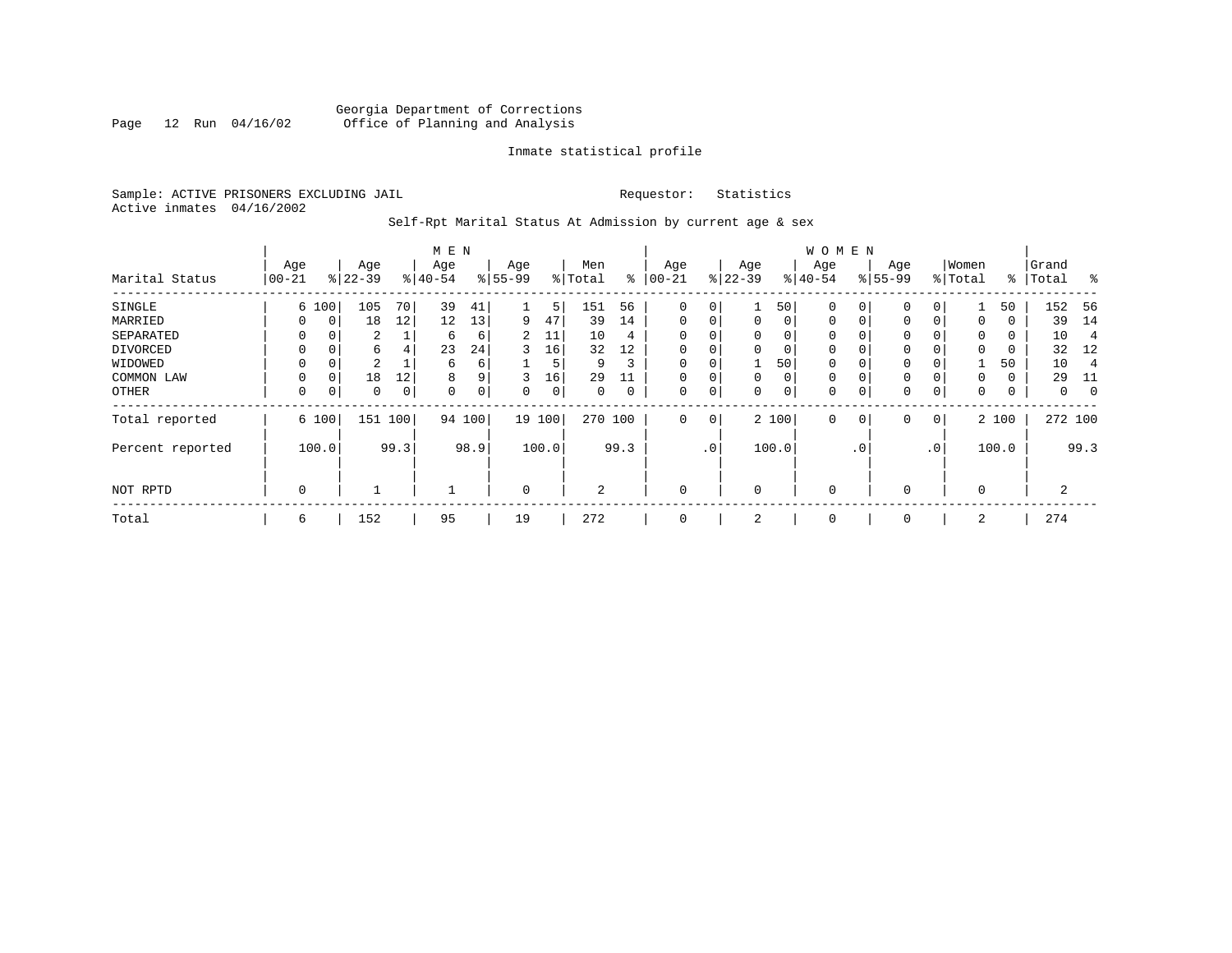Georgia Department of Corrections<br>Page 13 Run 04/16/02 Office of Planning and Analysis Office of Planning and Analysis

#### Inmate statistical profile

Sample: ACTIVE PRISONERS EXCLUDING JAIL **Requestor:** Statistics Active inmates 04/16/2002

#### Self-Rpt Number Of Children At Admission by current age & sex

|                      | M E N             |          |                 |        |                  |                         |                  |        |                |      |                 |           |                  |              | WOMEN           |           |                  |     |                  |          |                |         |
|----------------------|-------------------|----------|-----------------|--------|------------------|-------------------------|------------------|--------|----------------|------|-----------------|-----------|------------------|--------------|-----------------|-----------|------------------|-----|------------------|----------|----------------|---------|
| Number Of Children   | Age<br>$ 00 - 21$ |          | Age<br>$ 22-39$ |        | Age<br>$ 40-54 $ |                         | Age<br>$8 55-99$ |        | Men<br>% Total | %    | Age<br>$ 00-21$ |           | Age<br>$ 22-39 $ |              | Age<br>$ 40-54$ |           | Age<br>$ 55-99 $ |     | Women<br>% Total | ွေ       | Grand<br>Total | န္      |
| NO CHILDREN          | 0                 | 0        | 2               | 2      | $\mathbf 0$      | 0                       | 0                | 0      | 2              |      | 0               | 0         | 0                | 0            | $\Omega$        |           | 0                | 0   | 0                | 0        | 2              |         |
| ONE CHILD            |                   | 33       | 39              | 43     | 22               | 33                      | 6                | 38     | 68             | 39   | 0               | 0         | $\Omega$         | $\mathbf 0$  | 0               | $\Omega$  | $\mathbf 0$      | 0   | $\Omega$         | $\Omega$ | 68             | 39      |
| TWO CHILDREN         |                   | 67       | 26              | 29     | 21               | 32                      | 2                | 13     | 51             | 29   | $\Omega$        | 0         |                  | 1 100        | $\Omega$        |           | $\mathbf 0$      | 0   |                  | 1 100    | 52             | 30      |
| THREE CHILDREN       | 0                 | $\Omega$ | 13              | 14     | 16               | 24                      | 2                | 13     | 31             | 18   | $\Omega$        | 0         | $\Omega$         | 0            | 0               |           | $\mathbf 0$      | O   | O                | $\Omega$ | 31             | 18      |
| FOUR CHILDREN        | 0                 | $\Omega$ |                 | 8      | 3                | 5                       | 2                | 13     | 12             |      | $\Omega$        | 0         |                  | $\mathsf{O}$ | 0               |           | $\mathbf 0$      |     | 0                | $\Omega$ | 12             |         |
| FIVE CHILDREN        | 0                 | 0        | $\overline{2}$  | 2      | 2                | $\overline{\mathbf{3}}$ |                  | 6      | 5              | 3    | $\mathbf 0$     | 0         | $\Omega$         | $\mathbf 0$  | 0               |           | $\mathsf 0$      | 0   | 0                | $\Omega$ | 5              |         |
| MORE THAN 5 CHILDREN | 0                 | 0        |                 |        | 2                | 3                       | 3                | 19     | 6              | 3    | 0               | 0         | $\Omega$         | 0            | $\mathbf 0$     | $\Omega$  | $\mathbf 0$      | 0   | $\mathbf 0$      | 0        | 6              |         |
| Total reported       |                   | 3 100    |                 | 90 100 |                  | 66 100                  |                  | 16 100 | 175 100        |      | $\Omega$        | 0         |                  | 1 100        | $\Omega$        | $\Omega$  | $\Omega$         | 0   |                  | 1 100    |                | 176 100 |
| Percent reported     |                   | 50.0     |                 | 59.2   |                  | 69.5                    |                  | 84.2   |                | 64.3 |                 | $\cdot$ 0 |                  | 50.0         |                 | $\cdot$ 0 |                  | .0' |                  | 50.0     |                | 64.2    |
| NOT REPORTED         | 3                 |          | 62              |        | 29               |                         | 3                |        | 97             |      | $\mathbf 0$     |           |                  |              | 0               |           | $\mathbf 0$      |     |                  |          | 98             |         |
| Total                | 6                 |          | 152             |        | 95               |                         | 19               |        | 272            |      | $\Omega$        |           | 2                |              | $\mathbf 0$     |           | $\mathbf 0$      |     | 2                |          | 274            |         |
| AVG NUM CHILDREN     | 1.67              |          | 1.93            |        | 2.29             |                         | 3.63             |        | 2.22           |      | .00             |           | 2.00             |              | .00             |           | .00              |     | 2.00             |          | 2.22           |         |

\* NOTE: THE FIELD LABLED "NO CHILDREN" WAS CORRECTED IN MARCH 1989: MISSING DATA FOR INMATES STILL IN DIAGNOSTICS NOW HAS BEEN REMOVED FROM THIS FIELD AND IDENTIFIED AS "NOT REPORTED" INFORMATION.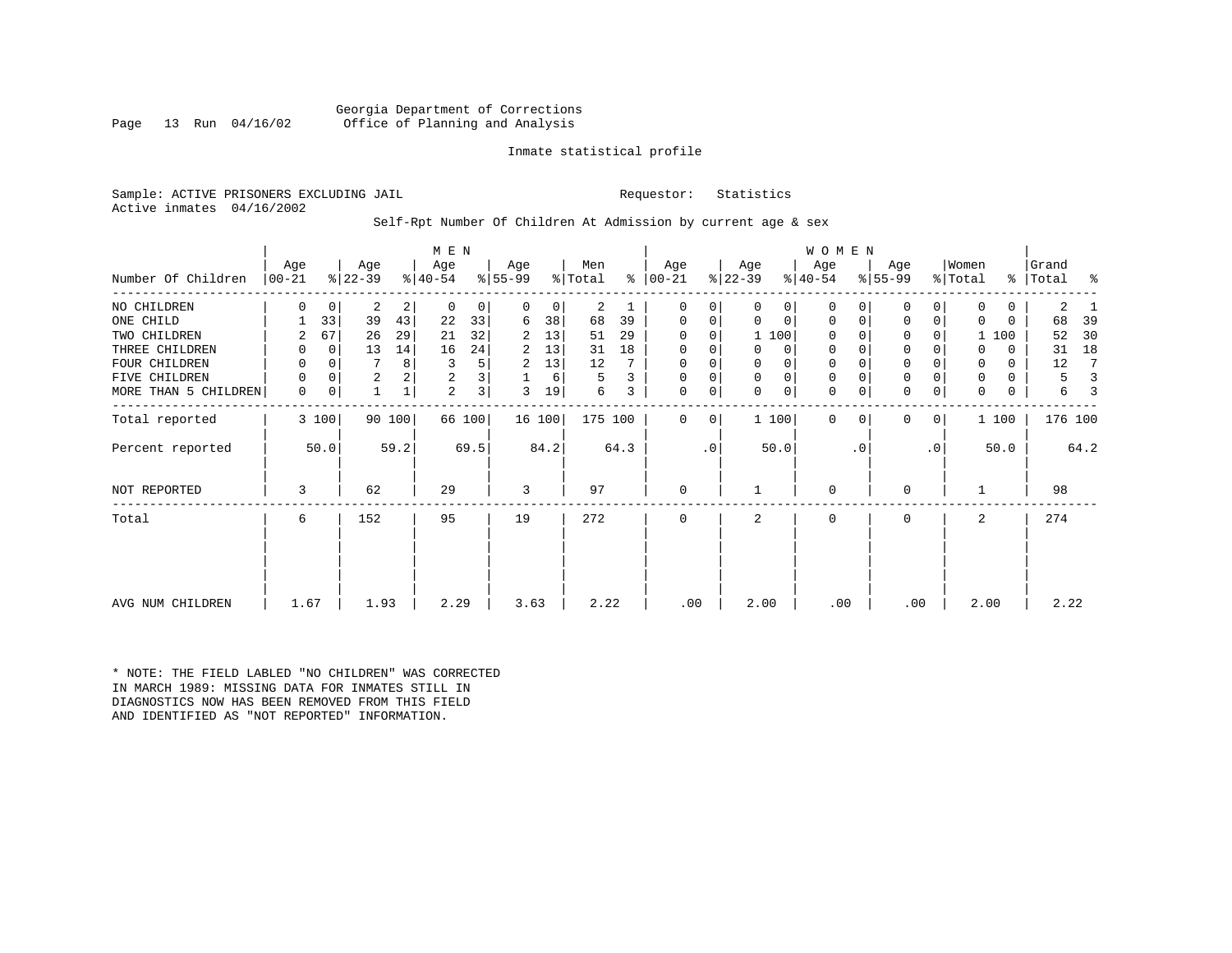# Georgia Department of Corrections<br>Page 14 Run 04/16/02 Office of Planning and Analysis Page 14 Run 04/16/02 Office of Planning and Analysis

#### Inmate statistical profile

Sample: ACTIVE PRISONERS EXCLUDING JAIL **Requestor:** Statistics Active inmates 04/16/2002

# Self-Rpt Religious Affiliation by current age & sex

|                  |            |          |           |          | M E N    |          |           |          |          |              |          |           |             |          | <b>WOMEN</b> |           |           |           |                |             |           |              |
|------------------|------------|----------|-----------|----------|----------|----------|-----------|----------|----------|--------------|----------|-----------|-------------|----------|--------------|-----------|-----------|-----------|----------------|-------------|-----------|--------------|
|                  | Age        |          | Age       |          | Age      |          | Age       |          | Men      |              | Age      |           | Age         |          | Age          |           | Age       |           | Women          |             | Grand     |              |
| Religion         | $ 00 - 21$ |          | $8 22-39$ |          | $ 40-54$ |          | $8 55-99$ |          | % Total  | ွေ           | $ 00-21$ |           | $ 22-39$    |          | $ 40-54$     |           | $8 55-99$ |           | % Total        |             | %   Total | ႜ            |
| <b>ISLAM</b>     | 0          | 0        | 13        | 9        | .5       | 5.       | 2         | 11       | 20       | 7            | 0        | 0         | 0           | 0        | 0            | 0         | 0         | 0         | $\Omega$       | O           | 20        |              |
| CATHOLIC         |            | 0        | 3         | 2        |          | 1        | O         | 0        | 4        | 1            | $\Omega$ | 0         | $\mathbf 0$ | 0        | 0            | 0         | 0         | 0         | $\Omega$       | $\mathbf 0$ |           | 1            |
| <b>BAPTIST</b>   | 2          | 33       | 52        | 35       | 57       | 61       |           | 37       | 118      | 44           | O        | $\Omega$  | 1           | 50       | <sup>0</sup> | 0         | 0         | $\Omega$  | 1              | 50          | 119       | 44           |
| METHODIST        |            | 0        | 2         | 1        | $\Omega$ | $\Omega$ | 2         | 11       | 4        | $\mathbf{1}$ | $\Omega$ | $\Omega$  | $\Omega$    | $\Omega$ | <sup>0</sup> | $\Omega$  | 0         | $\Omega$  | $\Omega$       | $\Omega$    |           | 1            |
| EPISCOPLN        |            | $\Omega$ | 0         | $\Omega$ | 0        | 0        |           | $\Omega$ | 0        | $\Omega$     | $\Omega$ | $\Omega$  | 0           | 0        |              | $\Omega$  | 0         | 0         |                | 0           |           | $\mathbf{0}$ |
| PRESBYTRN        |            | $\Omega$ | 0         | 0        | 0        | $\Omega$ |           | $\Omega$ | 0        | O            | $\Omega$ | $\Omega$  | $\Omega$    | $\Omega$ | 0            | $\Omega$  | 0         | U         | $\Omega$       | 0           |           | $\Omega$     |
| CHC OF GOD       |            | 0        |           | 1        | $\Omega$ | $\Omega$ | U         | 0        |          | O            | O        | $\Omega$  | $\Omega$    | $\Omega$ | <sup>0</sup> | $\Omega$  | U         | 0         | $\Omega$       | $\Omega$    |           | $\Omega$     |
| HOLINESS         |            | $\Omega$ | 3         | 2        | 3        | 3        | 2         | 11       | 8        | ζ            | $\Omega$ | $\Omega$  |             | 50       | <sup>0</sup> | $\Omega$  | 0         | 0         |                | 50          |           | 3            |
| <b>JEWISH</b>    |            | $\Omega$ |           | 1        | $\Omega$ | $\Omega$ | U         | 0        |          | O            | O        |           | $\Omega$    | $\Omega$ |              | $\Omega$  | 0         | $\Omega$  | O              |             |           | $\Omega$     |
| ANGLICAN         |            | 0        | 0         | $\Omega$ | $\Omega$ | U        | U         | 0        | $\Omega$ | O            | $\Omega$ |           | C           | $\Omega$ | O            | $\Omega$  | 0         | $\Omega$  | $\Omega$       | 0           |           | $\mathbf 0$  |
| GRK ORTHDX       |            | $\Omega$ | 0         | 0        | O        | 0        | U         | 0        | $\Omega$ | O            | $\Omega$ | $\Omega$  | O           | 0        | 0            | $\Omega$  | 0         | 0         | $\Omega$       | $\Omega$    |           | $\Omega$     |
| HINDU            |            | $\Omega$ | U         | 0        | O        | O        |           | 0        | $\Omega$ | 0            |          | $\Omega$  | O           | 0        | 0            | $\Omega$  | 0         | U         | O              | 0           |           | $\Omega$     |
| <b>BUDDHIST</b>  |            | $\Omega$ | U         | 0        | O        | $\Omega$ |           | O        | 0        | O            |          | $\Omega$  | O           | $\Omega$ |              | $\Omega$  | 0         | U         | O              | O           |           | $\Omega$     |
| TAOIST           |            | $\Omega$ | O         | $\Omega$ | O        | O        |           | O        | 0        | O            |          |           | $\Omega$    | $\Omega$ | O            | $\Omega$  | 0         | U         |                | U           |           | $\Omega$     |
| SHINTOIST        |            | $\Omega$ | U         | 0        | $\Omega$ | 0        | U         | U        | $\Omega$ | O            | O        | $\Omega$  | $\Omega$    | 0        | 0            | $\Omega$  | 0         | 0         | ∩              | O           |           | ∩            |
| SEVEN D AD       |            | $\Omega$ | U         | O        |          | 2        | U         | O        | 2        |              | $\Omega$ |           | $\cap$      | $\Omega$ | <sup>0</sup> | $\Omega$  | U         | $\Omega$  | $\Omega$       | O           |           |              |
| JEHOVAH WT       |            | $\Omega$ | 2         | 1        |          |          | U         | 0        | 3        |              | $\Omega$ |           | O           | 0        | 0            | $\Omega$  | 0         | 0         | $\Omega$       | U           |           |              |
| LATR DAY S       |            | 0        | 0         | 0        | 0        | $\Omega$ | U         | 0        | 0        | 0            | $\Omega$ |           | O           | $\Omega$ | 0            | 0         | 0         | U         | $\Omega$       | 0           |           | $\mathbf{0}$ |
| QUAKER           |            | 0        | 0         | $\Omega$ | $\Omega$ | $\Omega$ | U         | 0        | 0        | $\Omega$     | $\Omega$ | $\Omega$  | $\mathbf 0$ | $\Omega$ | <sup>0</sup> | 0         | 0         | $\Omega$  | $\Omega$       | 0           |           | $\mathbf{0}$ |
| OTHER PROD       |            | 17       | 18        | 12       | 7        | 7        |           | 5        | 27       | 10           | $\Omega$ | $\Omega$  | $\mathbf 0$ | 0        | $\Omega$     | $\Omega$  | 0         | $\Omega$  | $\Omega$       | 0           | 27        | 10           |
| <b>NONE</b>      | 2          | 33       | 35        | 24       | 13       | 14       | 5         | 26       | 55       | 21           | $\Omega$ | 0         | $\Omega$    | 0        | 0            | $\Omega$  | 0         | 0         | $\Omega$       | 0           | 55        | 20           |
| <b>OTHER</b>     |            | 17       | 18        | 12       | 5        | 5        | 0         | 0        | 24       | 9            | 0        | 0         | $\Omega$    | 0        | 0            | 0         | 0         | 0         | $\Omega$       | $\Omega$    | 24        | 9            |
| Total reported   |            | 6 100    | 148 100   |          |          | 94 100   | 19 100    |          | 267 100  |              | 0        | 0         |             | 2 100    | 0            | 0         | 0         | 0         |                | 2 100       | 269 100   |              |
| Percent reported |            | 100.0    |           | 97.4     |          | 98.9     |           | 100.0    |          | 98.2         |          | $\cdot$ 0 |             | 100.0    |              | $\cdot$ 0 |           | $\cdot$ 0 |                | 100.0       |           | 98.2         |
| NOT RPTD         | $\Omega$   |          | 4         |          | -1       |          | $\Omega$  |          | 5        |              | $\Omega$ |           | $\Omega$    |          | $\Omega$     |           | U         |           | $\Omega$       |             | 5         |              |
| Total            | 6          |          | 152       |          | 95       |          | 19        |          | 272      |              | 0        |           | 2           |          | 0            |           | 0         |           | $\overline{2}$ |             | 274       |              |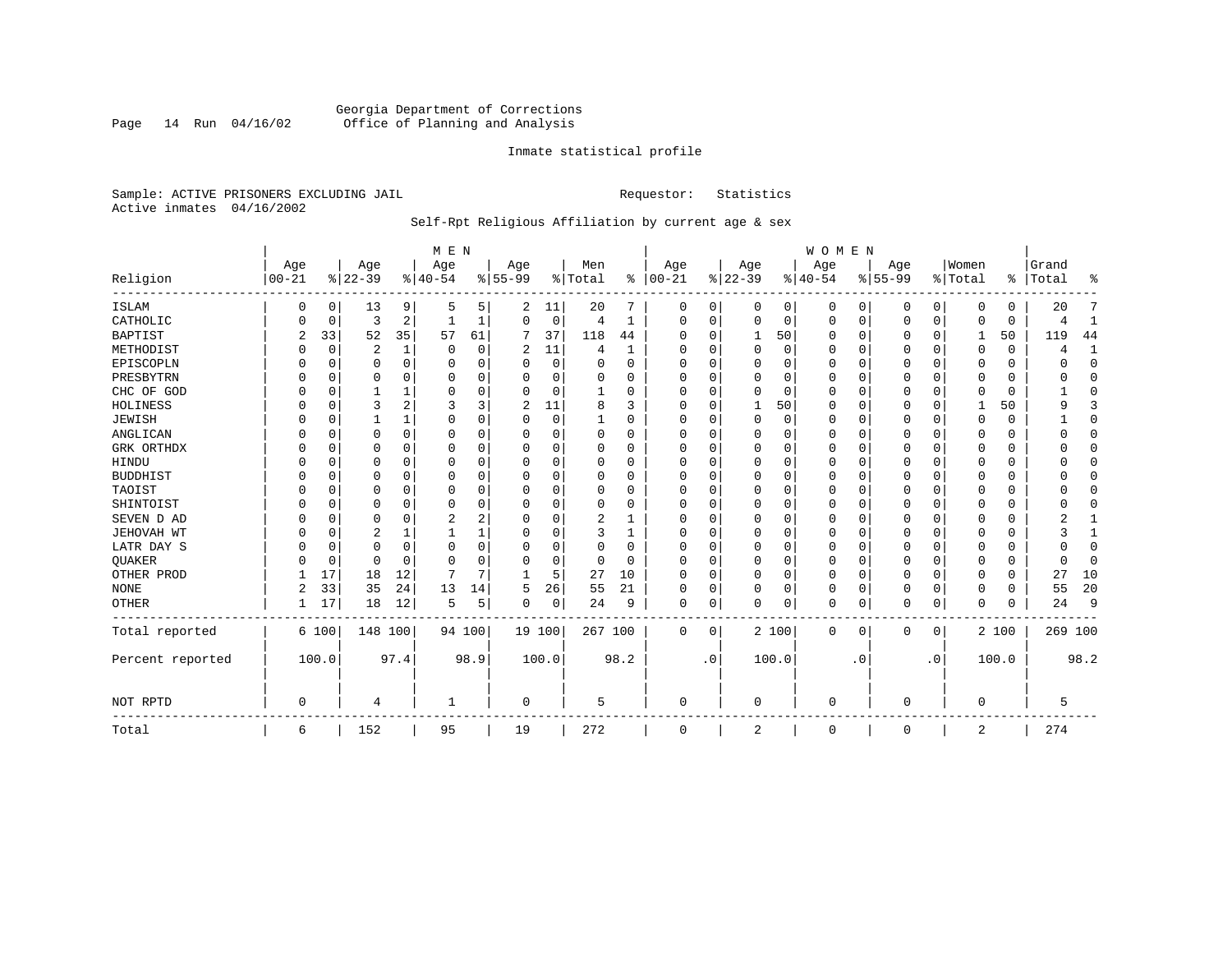#### Georgia Department of Corrections<br>Page 15 Run 04/16/02 Office of Planning and Analysis Office of Planning and Analysis

#### Inmate statistical profile

Sample: ACTIVE PRISONERS EXCLUDING JAIL **Requestor:** Statistics Active inmates 04/16/2002

Self-Rpt Family Behavior Patterns \* by current age & sex

|                  |                 |             |                  |      | M E N            |      |                 |             |                |          |                  |           |                  |          | W O M E N       |           |                 |     |                  |       |                |      |
|------------------|-----------------|-------------|------------------|------|------------------|------|-----------------|-------------|----------------|----------|------------------|-----------|------------------|----------|-----------------|-----------|-----------------|-----|------------------|-------|----------------|------|
| Family Behavior  | Age<br>$ 00-21$ |             | Age<br>$ 22-39 $ |      | Age<br>$ 40-54 $ |      | Age<br>$ 55-99$ |             | Men<br>% Total | ႜ        | Age<br>$00 - 21$ |           | Age<br>$ 22-39 $ |          | Age<br>$ 40-54$ |           | Age<br>$ 55-99$ |     | Women<br>% Total | ∻     | Grand<br>Total | ႜ    |
| CRIMINLTY        | 3               | 23          | 49               | 21   | 33               | 25   | 4               | 21          | 89             | 22       | $\Omega$         | 0         |                  | 17       | $\Omega$        | 0         | $\Omega$        | 0   |                  | 17    | 90             | 22   |
| ALCOHOLISM       |                 | 8           | 35               | 15   | 21               | 16   | 2               | 11          | 59             | 15       | 0                | 0         |                  | 17       | 0               |           | $\Omega$        | 0   |                  | 17    | 60             | -15  |
| DRUG ABUSE       |                 | 8           | 25               | 11   | 11               | 8    |                 | 5           | 38             | 9        |                  |           |                  | 17       | U               |           |                 |     |                  | 17    | 39             | 10   |
| DOMINERING       |                 |             |                  | 0    |                  |      |                 |             |                | O        |                  |           |                  | 17       | <sup>0</sup>    |           |                 |     |                  | 17    |                |      |
| MIGRANT          |                 | 0           |                  |      |                  |      |                 |             |                |          |                  |           |                  | 0        | 0               |           | 0               |     |                  | 0     |                |      |
| INFL BTGS        |                 | 8           | 12               |      |                  | 4    | 3               | 16          | 21             | h        |                  |           |                  | $\Omega$ | 0               |           | $\Omega$        |     |                  | 0     | 21             |      |
| PERMISSIVE       |                 | $\mathbf 0$ |                  | 0    |                  |      | 0               | $\mathbf 0$ |                | $\Omega$ | $\Omega$         | U         |                  | 17       | 0               |           | $\Omega$        |     |                  | 17    | 2              |      |
| FATH ABSNT       |                 | 38          | 83               | 35   | 45               | 34   | 6               | 32          | 139            | 35       |                  |           |                  | $\Omega$ | 0               |           |                 |     |                  | 0     | 139            | 34   |
| MOTH ABSNT       |                 | 15          | 24               | 10   | 13               | 10   | 3               | 16          | 42             | 10       | 0                | 0         |                  |          | 0               |           | $\Omega$        |     |                  | 0     | 42             | 10   |
| NONE             | 0               | 0           | 4                | 2    | 3                | 2    | 0               | 0           |                | 2        | 0                | 0         |                  | 17       | 0               |           | 0               |     |                  | 17    | 8              |      |
| Total reported   |                 | 13 100      | 237              | 100  | 132 100          |      |                 | 19 100      | 401 100        |          | 0                | 0         |                  | 6 100    | $\mathbf{0}$    | 0         | 0               | 0   |                  | 6 100 | 407 100        |      |
| Percent reported |                 | 100.0       |                  | 77.0 |                  | 76.8 |                 | 57.9        |                | 76.1     |                  | $\cdot$ 0 |                  | 100.0    |                 | $\cdot$ 0 |                 | .0' |                  | 100.0 |                | 76.3 |
| <b>OTHER</b>     | 0               |             | 35               |      | 22               |      | 8               |             | 65             |          | 0                |           | $\Omega$         |          | $\Omega$        |           | $\Omega$        |     | $\Omega$         |       | 65             |      |
| Total            | 6               |             | 152              |      | 95               |      | 19              |             | 272            |          | 0                |           | 2                |          | $\mathbf 0$     |           | 0               |     | 2                |       | 274            |      |

\* NOTE: SINCE THERE CAN BE UP TO FIVE BEHAVIOR CODES PER INMATE, THE NUMBER OF CASES REPORTED IN THE DETAIL LINES AND THE TOTAL REPORTED LINE MAY EXCEED THE TOTAL NUMBER OF CASES. IN SHORT, THIS TABLE COUNTS THE NUMBER OF BEHAVIOR PROBLEMS, NOT INMATES.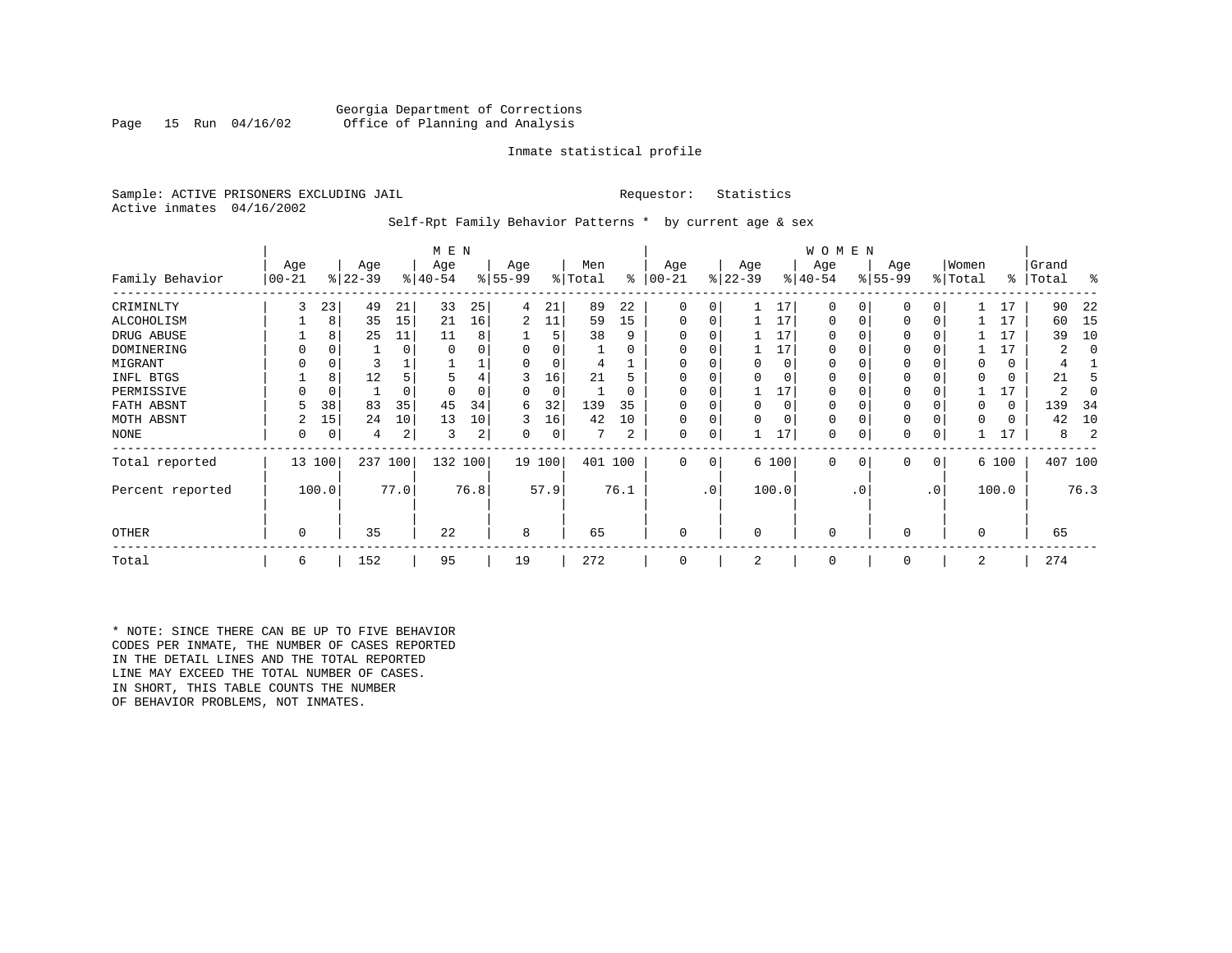#### Georgia Department of Corrections<br>Page 16 Run 04/16/02 Office of Planning and Analysis Office of Planning and Analysis

#### Inmate statistical profile

Sample: ACTIVE PRISONERS EXCLUDING JAIL **Requestor:** Statistics Active inmates 04/16/2002

# Inmate Diagnostic Behavior Problem \* by current age & sex

|                    |            |             |           |                | M E N     |          |          |        |         |                |            |           |                |       | WOMEN     |           |           |             |                |          |           |              |
|--------------------|------------|-------------|-----------|----------------|-----------|----------|----------|--------|---------|----------------|------------|-----------|----------------|-------|-----------|-----------|-----------|-------------|----------------|----------|-----------|--------------|
|                    | Age        |             | Age       |                | Age       |          | Age      |        | Men     |                | Age        |           | Age            |       | Age       |           | Age       |             | Women          |          | Grand     |              |
| Diagnostic Problem | $ 00 - 21$ |             | $ 22-39 $ |                | $ 40-54 $ |          | $ 55-99$ |        | % Total | ွေ             | $ 00 - 21$ |           | $ 22-39 $      |       | $ 40-54 $ |           | $8 55-99$ |             | % Total        |          | %   Total | ႜ            |
| ALCOHOLIC          |            | $\Omega$    | 8         | $\overline{2}$ | 6         | 3        | 3        | 8      | 17      | 3              | 0          | $\Omega$  |                | 25    | $\Omega$  | 0         | 0         | $\Omega$    |                | 25       | 18        | 3            |
| ALCOH ABSE         |            | 6           | 31        | 9              | 23        | 11       |          | 6      | 57      | 9              | $\Omega$   | $\Omega$  | $\Omega$       | 0     | $\Omega$  | 0         | 0         | 0           | $\Omega$       | $\Omega$ | 57        | 9            |
| DRUG EXP           |            | 13          | 55        | 15             | 30        | 14       | 5        | 14     | 92      | 15             |            |           | $\Omega$       | 0     | $\Omega$  | $\Omega$  | 0         | $\Omega$    | $\Omega$       | $\Omega$ | 92        | 15           |
| DRUG ABSE          |            | 19          | 62        | 17             | 29        | 14       |          | 6      | 96      | 15             | O          |           |                | 25    | O         | $\Omega$  | 0         | U           |                | 25       | 97        | 16           |
| NARC ADDCT         |            | $\Omega$    | 2         |                | 2         |          | U        | 0      | 4       |                |            |           | $\Omega$       | 0     | $\Omega$  | $\Omega$  | ი         | $\Omega$    | $\Omega$       | $\Omega$ | 4         | $\mathbf{1}$ |
| EPILEPTIC          |            | $\mathbf 0$ | 3         |                | 2         |          | U        | O      |         |                | ∩          |           | $\Omega$       | O     | $\Omega$  | $\Omega$  | 0         | $\Omega$    | ∩              | $\Omega$ |           |              |
| MANIPULTVE         |            | 25          | 28        | 8              | 12        | 6        |          | 8      | 47      | 8              |            |           | $\Omega$       | 0     | $\Omega$  | $\Omega$  | O         | O           | O              | $\Omega$ | 47        | 8            |
| ASSAULTIVE         | 5          | 31          | 120       | 33             | 74        | 36       | 14       | 39     | 213     | 34             | O          |           | 2              | 50    | 0         | $\Omega$  | 0         | 0           | 2              | 50       | 215       | 34           |
| ESCPE TEND         |            | 0           | 16        | 4              | 16        | 8        | 2        | 6      | 34      | 5              |            |           | $\Omega$       | 0     | $\Omega$  | $\Omega$  | Ω         | O           | $\Omega$       | $\Omega$ | 34        | 5            |
| SUICIDAL           |            | 0           | 17        |                |           |          |          | б      | 22      |                |            |           |                | U     |           | $\Omega$  |           | U           |                | $\Omega$ | 22        | 4            |
| WITHDRAWN          |            |             |           |                |           |          |          |        |         |                |            |           | O              | U     |           |           |           | U           |                | U        |           | O            |
| PR RLTY CT         |            |             | 3         |                |           |          |          | O      | 5       |                |            |           | ∩              | 0     | $\Omega$  | $\Omega$  |           | O           |                | $\Omega$ |           |              |
| HOMOSEXUAL         |            | 6           |           |                |           | $\Omega$ |          | O      | 2       | $\Omega$       |            |           | <sup>0</sup>   | O     | $\Omega$  | $\Omega$  | ი         | O           |                |          |           | O            |
| <b>NONE</b>        |            |             | 3         |                |           | 0        | 2        | 6      | 6       |                |            |           | <sup>0</sup>   | 0     | $\Omega$  | $\Omega$  | ი         | O           |                | U        | 6         |              |
| OTHER              |            | $\Omega$    | 6         | 2              | 4         | 2        |          | 0      | 10      | $\overline{c}$ |            |           | $\Omega$       | 0     | $\Omega$  | $\Omega$  | 0         | $\Omega$    | $\Omega$       | $\Omega$ | 10        | 2            |
| NOT RPTD           | $\Omega$   | $\Omega$    | 5         | 1              | 3         |          |          | 3      | 9       |                | $\Omega$   | 0         | $\Omega$       | 0     | $\Omega$  | 0         | N         | $\mathbf 0$ | $\Omega$       | $\Omega$ | 9         |              |
| Total reported     |            | 16 100      | 362 100   |                | 207 100   |          |          | 36 100 | 621 100 |                | $\Omega$   | $\Omega$  |                | 4 100 | $\Omega$  | $\Omega$  | $\Omega$  | 0           |                | 4 100    | 625 100   |              |
| Percent reported   |            | 100.0       |           | 99.3           |           | 100.0    |          | 100.0  |         | 99.6           |            | $\cdot$ 0 |                | 100.0 |           | $\cdot$ 0 |           | $\cdot$ 0   |                | 100.0    |           | 99.6         |
| UNKNOWN            | $\Omega$   |             |           |                | $\Omega$  |          | 0        |        |         |                | $\Omega$   |           | $\Omega$       |       | $\Omega$  |           | 0         |             | $\Omega$       |          |           |              |
|                    |            |             |           |                |           |          |          |        |         |                |            |           |                |       |           |           |           |             |                |          |           |              |
| Total              | 6          |             | 152       |                | 95        |          | 19       |        | 272     |                | $\Omega$   |           | $\overline{2}$ |       | $\Omega$  |           | $\Omega$  |             | $\overline{2}$ |          | 274       |              |

\* NOTE: SINCE THERE CAN BE UP TO FIVE BEHAVIOR CODES PER INMATE, THE NUMBER OF CASES REPORTED IN THE DETAIL LINES AND THE TOTAL REPORTED LINE MAY EXCEED THE TOTAL NUMBER OF CASES.IN SHORT, THIS TABLE COUNTS THE NUMBER OF BEHAVIOR PROBLEMS, NOT INMATES.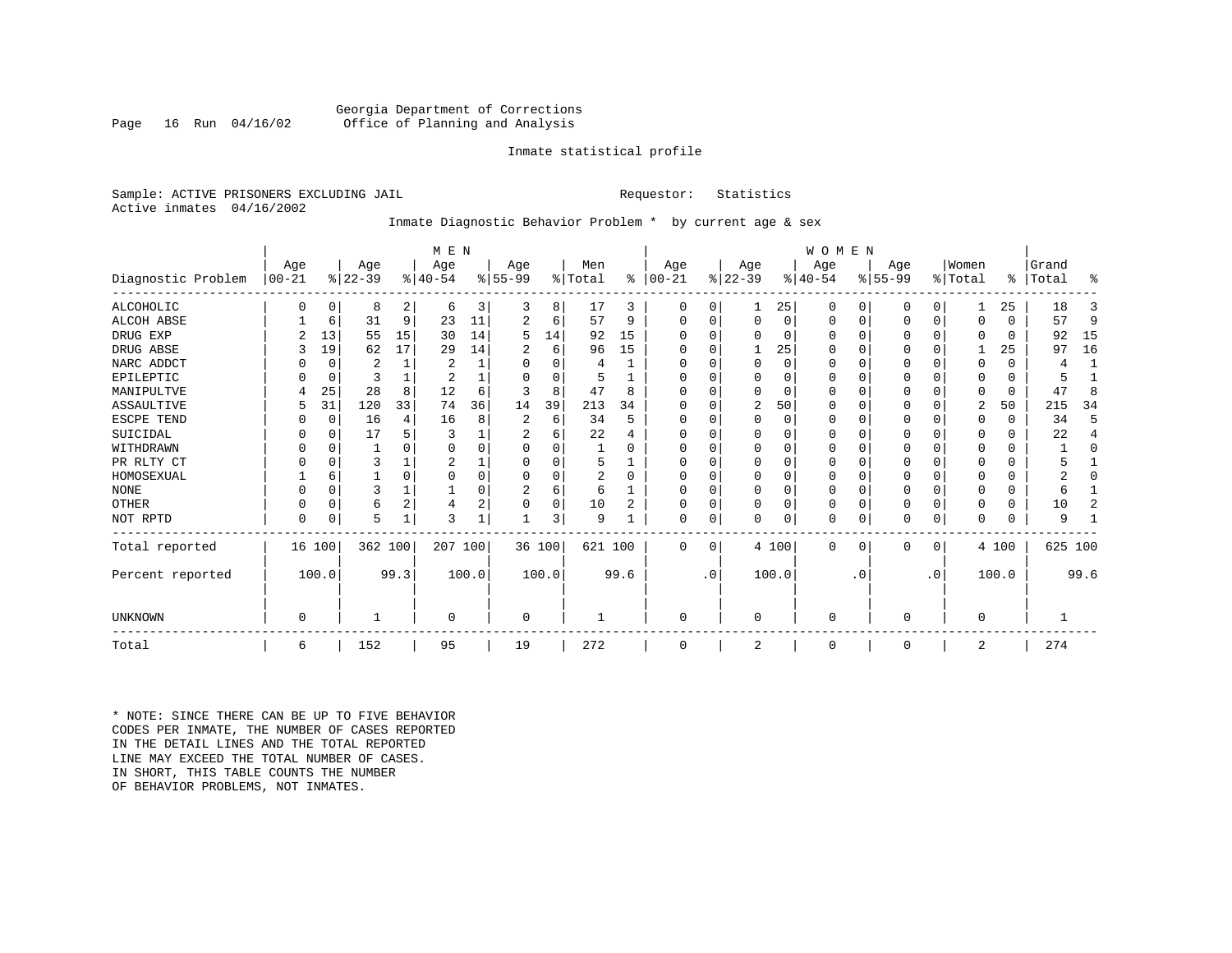#### Georgia Department of Corrections Page 17 Run 04/16/02 Office of Planning and Analysis

#### Inmate statistical profile

Sample: ACTIVE PRISONERS EXCLUDING JAIL **Requestor:** Statistics Active inmates 04/16/2002

# Physical Profile (General Condition) by current age & sex

|                      |             |       |           |                | M E N     |        |             |        |         |      |             |                 |              |             | <b>WOMEN</b> |             |             |                 |             |          |           |             |
|----------------------|-------------|-------|-----------|----------------|-----------|--------|-------------|--------|---------|------|-------------|-----------------|--------------|-------------|--------------|-------------|-------------|-----------------|-------------|----------|-----------|-------------|
|                      | Age         |       | Age       |                | Age       |        | Age         |        | Men     |      | Age         |                 | Age          |             | Age          |             | Age         |                 | Women       |          | Grand     |             |
| Physical Profile     | 00-21       |       | $8 22-39$ |                | $8 40-54$ |        | $8 55-99$   |        | % Total | ႜ    | $00 - 21$   |                 | $8$   22-39  |             | $8 40-54$    |             | $8155 - 99$ |                 | % Total     |          | %   Total | း - မွ      |
| NO LIMITATION        | 5.          | 83    | 114       | 77             | 40        | 43     | 7           | 37     | 166     | 62   | $\Omega$    | 0               |              | 2 100       | 0            | 0           | 0           | 0               |             | 2 100    |           | 168 62      |
| DEFECT NO MAJOR LIMT |             | 17    | 15        | 10             | 21        | 22     | 4           | 21     | 41      | 15   | $\Omega$    | $\Omega$        | $\mathbf{0}$ | $\mathbf 0$ | $\mathbf 0$  | $\mathbf 0$ | $\Omega$    | 0               | $\Omega$    | $\Omega$ | 41        | 15          |
| DEFECT MAJOR LIMIT   | 0           | 0     | 20        | 13             | 32        | 34     | 7           | 37     | 59      | 22   | 0           | 0               | $\mathbf{0}$ | 0           | 0            | $\Omega$    | 0           | 0               | 0           | 0        | 59        | -22         |
| VERY MAJOR DEFECT    | 0           | 0     | 0         | 0 <sup>1</sup> |           | Τ.     |             | 5      | 2       |      | 0           | 0               | $\mathbf{0}$ | 0           | $\mathbf 0$  | $\mathbf 0$ | 0           | 0               | $\mathbf 0$ | 0        |           | $2 \quad 1$ |
| Total reported       |             | 6 100 | 149       | 100            |           | 94 100 |             | 19 100 | 268 100 |      | 0           | $\mathbf{0}$    |              | 2 100       | 0            | $\mathbf 0$ | 0           | $\overline{0}$  |             | 2 100    |           | 270 100     |
| Percent reported     |             | 100.0 |           | 98.0           |           | 98.9   |             | 100.0  |         | 98.5 |             | .0 <sup>1</sup> |              | 100.0       |              | . 0         |             | .0 <sup>1</sup> |             | 100.0    |           | 98.5        |
| NOT REPORTED         | $\mathbf 0$ |       | 3         |                |           |        | $\mathbf 0$ |        | 4       |      | $\mathbf 0$ |                 | $\mathbf 0$  |             | $\mathbf 0$  |             | $\Omega$    |                 | 0           |          | 4         |             |
| Total                | 6           |       | 152       |                | 95        |        | 19          |        | 272     |      | 0           |                 | 2            |             | 0            |             | $\Omega$    |                 | 2           |          | 274       |             |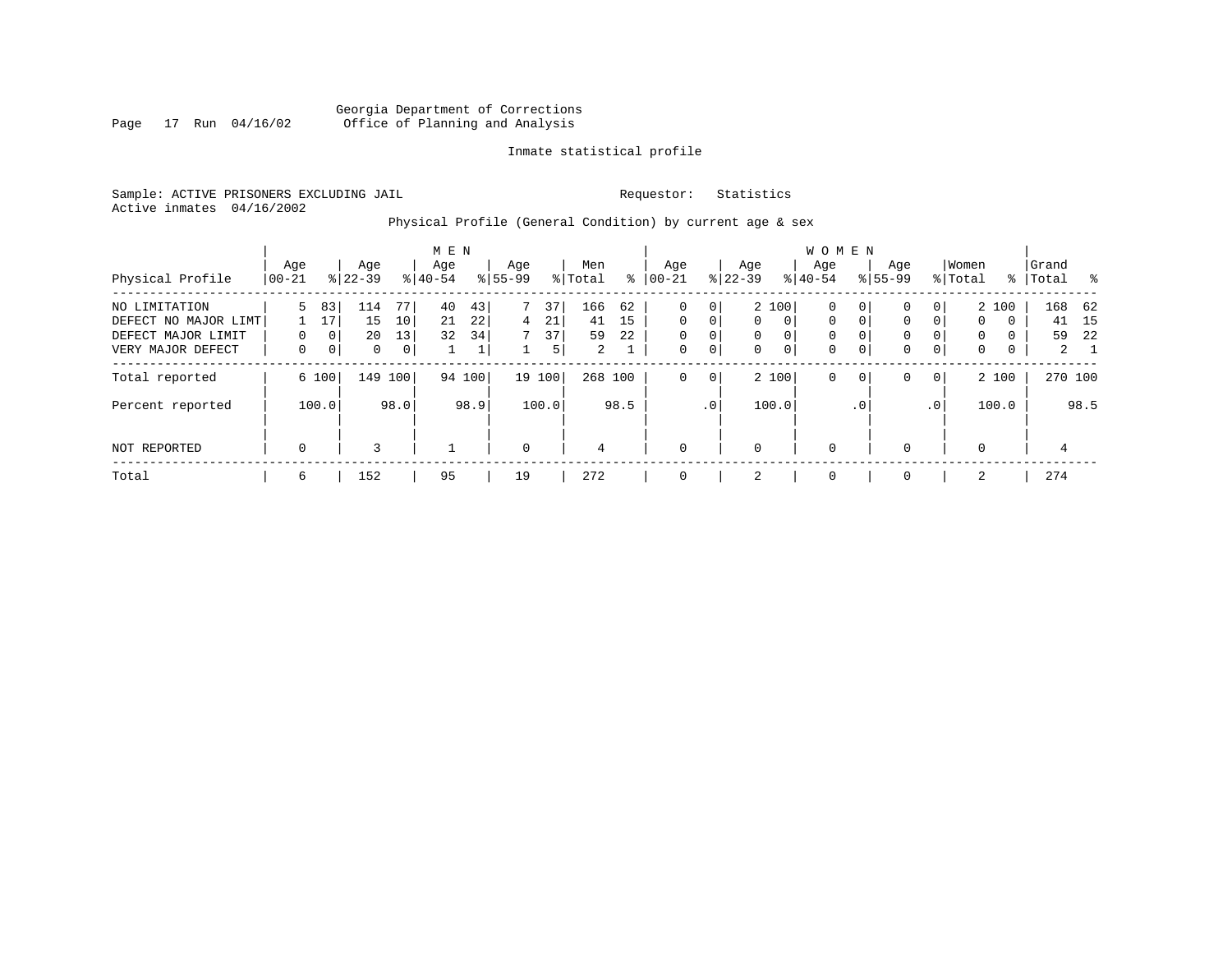#### Georgia Department of Corrections Office of Planning and Analysis

#### Inmate statistical profile

Sample: ACTIVE PRISONERS EXCLUDING JAIL **Requestor:** Statistics Active inmates 04/16/2002

Security Status by current age & sex

|                  |            |       |           |       | M E N     |          |           |        |          |         |              |             |             |       | <b>WOMEN</b> |           |           |           |             |       |           |         |
|------------------|------------|-------|-----------|-------|-----------|----------|-----------|--------|----------|---------|--------------|-------------|-------------|-------|--------------|-----------|-----------|-----------|-------------|-------|-----------|---------|
|                  | Age        |       | Age       |       | Age       |          | Age       |        | Men      |         | Age          |             | Age         |       | Age          |           | Age       |           | Women       |       | Grand     |         |
| Security         | $ 00 - 21$ |       | $ 22-39 $ |       | $8 40-54$ |          | $8 55-99$ |        | % Total  | ႜ       | $00 - 21$    |             | $ 22-39 $   |       | $ 40-54 $    |           | $8 55-99$ |           | % Total     |       | %   Total | ႜ       |
| DIAG INCOM       | 0          | 0     | 0         | 0     | $\Omega$  | $\Omega$ | $\Omega$  | 0      |          | 0       | $\Omega$     | 0           | $\Omega$    | 0     | $\Omega$     |           |           | 0         | $\Omega$    | 0     |           |         |
| WRK RELEAS       |            | 0     | 0         | 0     |           | 0        | $\Omega$  | 0      |          | 0       | 0            |             | 0           | 0     | 0            | 0         |           | 0         | 0           | 0     |           |         |
| TRUSTY           |            |       | 0         |       |           |          | $\Omega$  | 0      |          |         | <sup>0</sup> |             | $\Omega$    | 0     | $\Omega$     |           |           |           | $\Omega$    | 0     |           |         |
| MINIMUM          | 0          | 0     |           |       |           |          |           | 5      | 2        |         |              |             | $\Omega$    | 0     | $\mathbf 0$  |           | 0         |           | $\Omega$    | 0     |           |         |
| MEDIUM           | 0          | 0     | 39        | 26    | 37        | 39       | 10        | 53     | 86       | 32      | $\Omega$     |             |             | 50    | $\mathbf 0$  |           | 0         |           |             | 50    | 87        | 32      |
| CLOSE            | 6          | 100   | 95        | 63    | 55        | 58       |           | 37     | 163      | 60      |              |             | $\Omega$    | 0     | 0            |           | 0         |           | 0           | 0     | 163       | 59      |
| MAXIMUM          | 0          | 0     | 15        | 10    | 2         | 2        |           | 5      | 18       |         | $\Omega$     |             |             | 50    | $\Omega$     |           | 0         | 0         |             | 50    | 19        |         |
| DIAGNOSTIC       | 0          | 0     | 2         |       |           |          | 0         | 0      | 3        |         | $\Omega$     | 0           | 0           | 0     | 0            | 0         | 0         | 0         | 0           | 0     |           |         |
| Total reported   |            | 6 100 | 152 100   |       | 95        | 100      |           | 19 100 |          | 272 100 | 0            | $\mathbf 0$ |             | 2 100 | 0            | $\circ$   | 0         | 0         |             | 2 100 |           | 274 100 |
| Percent reported |            | 100.0 |           | 100.0 |           | 100.0    |           | 100.0  |          | 100.0   |              | $\cdot$ 0   |             | 100.0 |              | $\cdot$ 0 |           | $\cdot$ 0 |             | 100.0 |           | 100.0   |
| NOT RPTD         | 0          |       | $\Omega$  |       | $\Omega$  |          | 0         |        | $\Omega$ |         | $\Omega$     |             | $\mathbf 0$ |       | $\mathbf 0$  |           | 0         |           | $\mathbf 0$ |       |           |         |
| Total            | 6          |       | 152       |       | 95        |          | 19        |        | 272      |         | $\Omega$     |             | 2           |       | $\mathbf 0$  |           | 0         |           | 2           |       | 274       |         |

\* NOTE: BEGINNING IN JULY 1987, THE FACILITIES DIVISION NO LONGER CODED INMATES AS BEING WORK RELEASE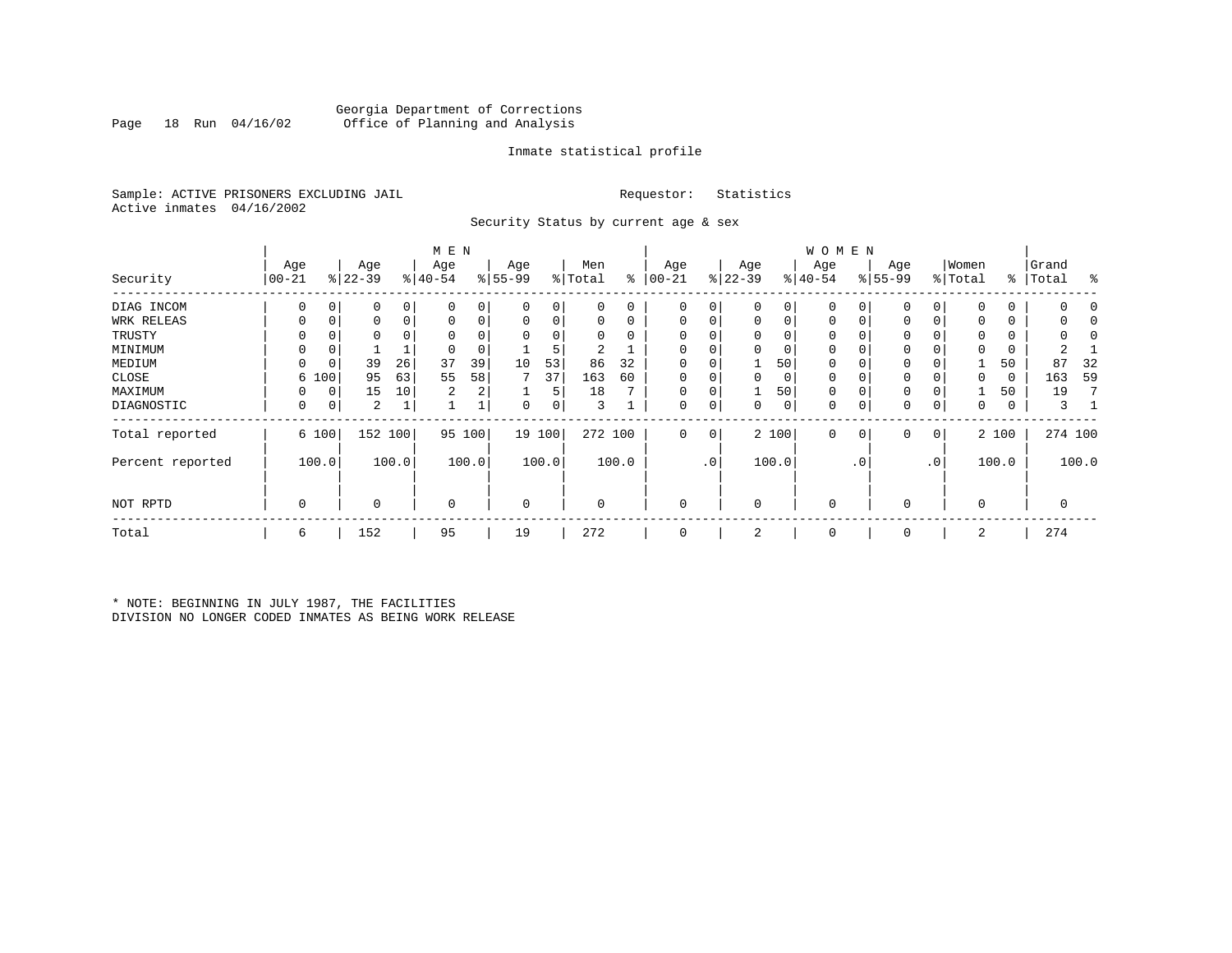#### Georgia Department of Corrections<br>Page 19 Run 04/16/02 Office of Planning and Analysis Page 19 Run 04/16/02 Office of Planning and Analysis

#### Inmate statistical profile

Sample: ACTIVE PRISONERS EXCLUDING JAIL **Requestor:** Statistics Active inmates 04/16/2002

Number Of Sentences by current age & sex

|                             |          |             |           |       | M E N     |        |             |        |         |       |               |                |                |                | WOMEN       |           |                     |           |          |             |         |       |
|-----------------------------|----------|-------------|-----------|-------|-----------|--------|-------------|--------|---------|-------|---------------|----------------|----------------|----------------|-------------|-----------|---------------------|-----------|----------|-------------|---------|-------|
|                             | Age      |             | Age       |       | Age       |        | Age         |        | Men     |       | Age           |                | Age            |                | Age         |           | Age                 |           | Women    |             | Grand   |       |
| Number Of Sentences   00-21 |          |             | $ 22-39 $ |       | $ 40-54 $ |        | $8 55-99$   |        | % Total |       | $8   00 - 21$ |                | $ 22-39 $      |                | $8 40-54$   |           | $8 55-99$           |           | % Total  | %           | Total   | ႜ     |
| $_{\rm ONE}$                | 0        | 0           | 17        | 11    | 15        | 16     | 3           | 16     | 35      | 13    | 0             | 0              | $\Omega$       | 0 <sup>1</sup> | $\mathbf 0$ |           | $\mathbf 0$         | 0         | $\Omega$ | 0           | 35      | 13    |
| TWO                         | 3        | 50          | 30        | 20    | 17        | 18     | 6           | 32     | 56      | 21    | 0             | 0              | 1              | 50             | 0           |           | $\mathbf 0$         | 0         |          | 50          | 57      | -21   |
| THREE                       |          | 17          | 27        | 18    | 19        | 20     | 2           | 11     | 49      | 18    | 0             | 0              | 0              | 0 <sup>1</sup> | 0           |           | 0                   |           | 0        | 0           | 49      | 18    |
| FOUR                        | 0        | $\mathbf 0$ | 20        | 13    | 15        | 16     |             | 5      | 36      | 13    | $\Omega$      | 0              |                | $\mathbf 0$    | 0           |           | $\mathsf{O}\xspace$ |           | $\Omega$ | $\Omega$    | 36      | 13    |
| <b>FIVE</b>                 | $\Omega$ | $\mathbf 0$ | 14        | 9     | 5         | 5      | 3           | 16     | 22      | 8     | 0             | 0              |                | 50             | 0           |           | $\mathbf 0$         |           |          | 50          | 23      | 8     |
| MORE THAN FIVE              | 2        | 33          | 44        | 29    | 24        | 25     | 4           | 21     | 74      | 27    | 0             | 0 <sup>1</sup> | $\Omega$       | 0              | 0           |           | $\mathsf{O}\xspace$ | 0         | 0        | $\mathbf 0$ | 74      | 27    |
| Total reported              |          | 6 100       | 152 100   |       |           | 95 100 |             | 19 100 | 272 100 |       | $\Omega$      | 0              |                | 2 100          | $\Omega$    |           | $\Omega$            | 0         |          | 2 100       | 274 100 |       |
| Percent reported            |          | 100.0       |           | 100.0 |           | 100.0  |             | 100.0  |         | 100.0 |               | $\cdot$ 0      |                | 100.0          |             | $\cdot$ 0 |                     | $\cdot$ 0 |          | 100.0       |         | 100.0 |
| NOT REPORTED                | 0        |             | 0         |       | $\Omega$  |        | $\mathbf 0$ |        | 0       |       | $\Omega$      |                | $\Omega$       |                | 0           |           | 0                   |           | $\Omega$ |             | 0       |       |
| Total                       | 6        |             | 152       |       | 95        |        | 19          |        | 272     |       | $\Omega$      |                | $\mathfrak{D}$ |                | 0           |           | 0                   |           | 2        |             | 274     |       |
|                             |          |             |           |       |           |        |             |        |         |       |               |                |                |                |             |           |                     |           |          |             |         |       |
| AVG NUM SENTENCES           | 4.17     |             | 4.46      |       | 4.32      |        | 4.05        |        | 4.38    |       | .00           |                | 3.50           |                | .00         |           | .00                 |           | 3.50     |             | 4.37    |       |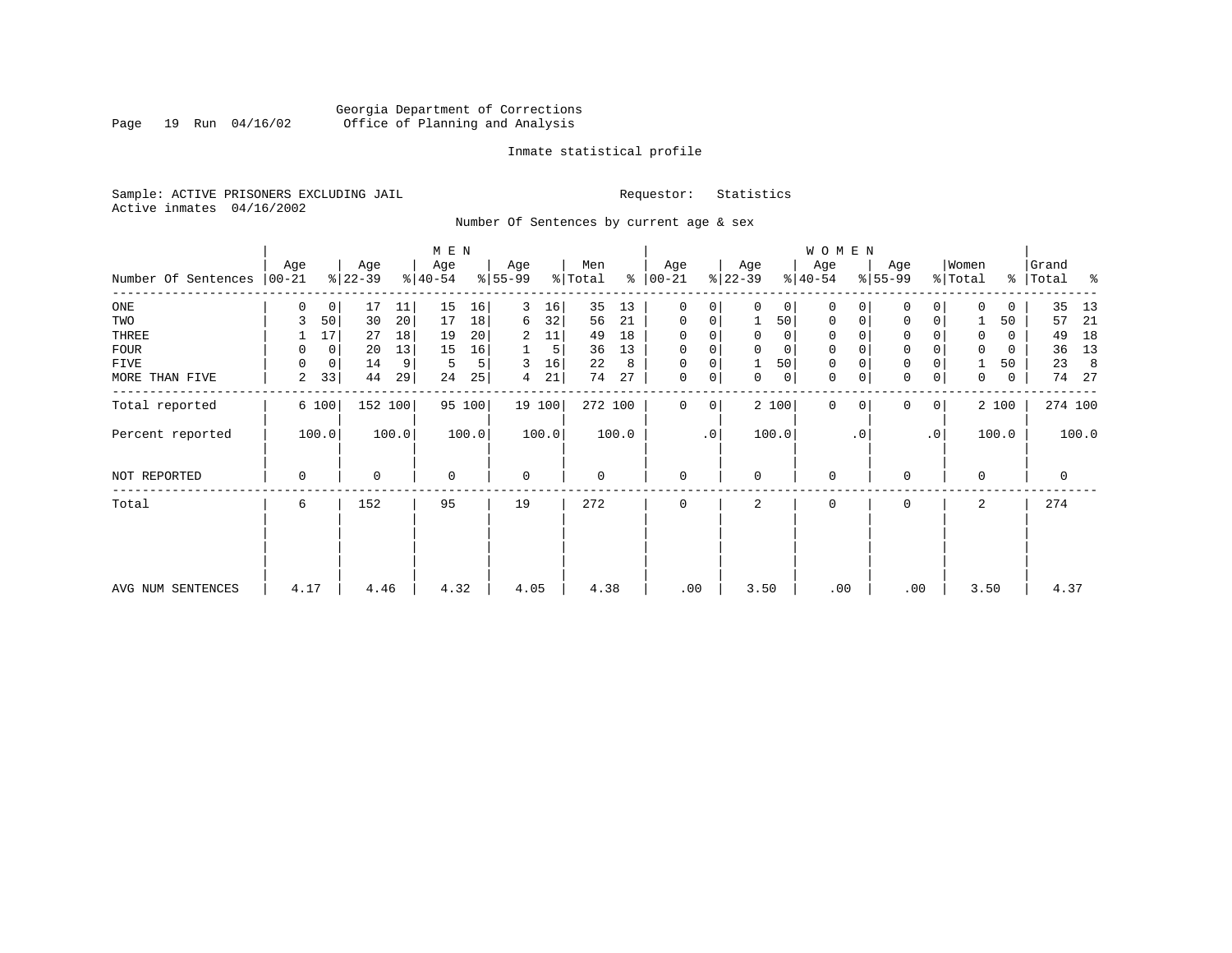# Georgia Department of Corrections<br>Page 20 Run 04/16/02 Office of Planning and Analysis Page 20 Run 04/16/02 Office of Planning and Analysis

#### Inmate statistical profile

Sample: ACTIVE PRISONERS EXCLUDING JAIL **Requestor:** Statistics Active inmates 04/16/2002

Number Of Disciplinaries by current age & sex

|                  |                   |         |                  |         | M E N            |        |                          |             |                |       |                  |             |                  |             | W O M E N        |          |                  |              |                  |       |                    |         |
|------------------|-------------------|---------|------------------|---------|------------------|--------|--------------------------|-------------|----------------|-------|------------------|-------------|------------------|-------------|------------------|----------|------------------|--------------|------------------|-------|--------------------|---------|
| Disciplinaries   | Age<br>$ 00 - 21$ |         | Age<br>$ 22-39 $ |         | Age<br>$ 40-54 $ |        | Age<br>$\frac{8}{55-99}$ |             | Men<br>% Total | ွေ    | Age<br>$00 - 21$ |             | Age<br>$ 22-39 $ |             | Age<br>$ 40-54 $ |          | Age<br>$8 55-99$ |              | Women<br>% Total |       | Grand<br>%   Total | ႜ       |
| ZERO             |                   | 17      | 32               | 21      | 34               | 36     | 9                        | 47          | 76             | 28    | $\mathbf{0}$     | $\Omega$    | $\Omega$         | 0           | $\mathbf 0$      | $\Omega$ | $\Omega$         | $\Omega$     | $\Omega$         | 0     | 76                 | 28      |
| ONE              | 2                 | 33      | 13               | 9       | 9                | 9      | 3                        | 16          | 27             | 10    | $\mathbf{0}$     | 0           | $\mathbf 0$      | $\mathbf 0$ | $\mathbf 0$      | 0        | 0                | $\mathbf 0$  |                  | 0     | 27                 | 10      |
| TWO              |                   | 17      | 11               | 7       | 12               | 13     | 2                        | 11          | 26             | 10    | 0                |             | $\mathbf 0$      | 0           | $\mathbf 0$      | $\Omega$ | $\Omega$         |              | $\mathbf 0$      | 0     | 26                 | 9       |
| THREE            |                   | 17      | 17               | 11      | 8                | 8      | 2                        | 11          | 28             | 10    | 0                |             | $\mathbf 0$      | 0           | $\mathbf 0$      |          | $\mathbf 0$      |              | $\mathbf 0$      | 0     | 28                 | 10      |
| <b>FOUR</b>      |                   | 17      | 13               | 9       | 9                | 9      | 0                        | $\mathbf 0$ | 23             | 8     | $\mathbf 0$      |             |                  | 50          | $\mathbf 0$      |          | $\mathbf 0$      |              |                  | 50    | 24                 | 9       |
| FIVE             | 0                 | 0       | 8                | 5       | 3                | 3      | 0                        | 0           | 11             | 4     | 0                | 0           | $\mathbf 0$      | 0           | 0                | $\Omega$ | 0                |              | 0                | 0     | 11                 | 4       |
| MORE THAN FIVE   | 0                 | $\circ$ | 58               | 38      | 20               | 21     | 3                        | 16          | 81             | 30    | 0                | 0           |                  | 50          | $\mathbf 0$      | 0        | $\mathbf 0$      | 0            |                  | 50    | 82                 | 30      |
| Total reported   |                   | 6 100   |                  | 152 100 |                  | 95 100 |                          | 19 100      | 272 100        |       | $\mathbf 0$      | $\mathbf 0$ |                  | 2 100       | $\mathbf 0$      | $\Omega$ | 0                | $\mathbf{0}$ |                  | 2 100 |                    | 274 100 |
| Percent reported |                   | 100.0   |                  | 100.0   |                  | 100.0  |                          | 100.0       |                | 100.0 |                  | $\cdot$ 0   |                  | 100.0       |                  | . 0      |                  | $\cdot$ 0    |                  | 100.0 |                    | 100.0   |
| NOT REPORTED     | 0                 |         | 0                |         | $\mathbf 0$      |        | $\mathbf 0$              |             | 0              |       | $\mathbf{0}$     |             | $\mathbf 0$      |             | 0                |          | 0                |              | $\Omega$         |       | $\mathbf 0$        |         |
| Total            | 6                 |         | 152              |         | 95               |        | 19                       |             | 272            |       | $\mathbf 0$      |             | 2                |             | 0                |          | 0                |              | 2                |       | 274                |         |
|                  |                   |         |                  |         |                  |        |                          |             |                |       |                  |             |                  |             |                  |          |                  |              |                  |       |                    |         |
|                  |                   |         |                  |         |                  |        |                          |             |                |       |                  |             |                  |             |                  |          |                  |              |                  |       |                    |         |
| AVG NUM DISCIP   | 1.83              |         | 7.38             |         | 3.33             |        | 1.89                     |             | 5.46           |       | .00              |             | 13.50            |             | .00              |          | .00              |              | 13.50            |       | 5.52               |         |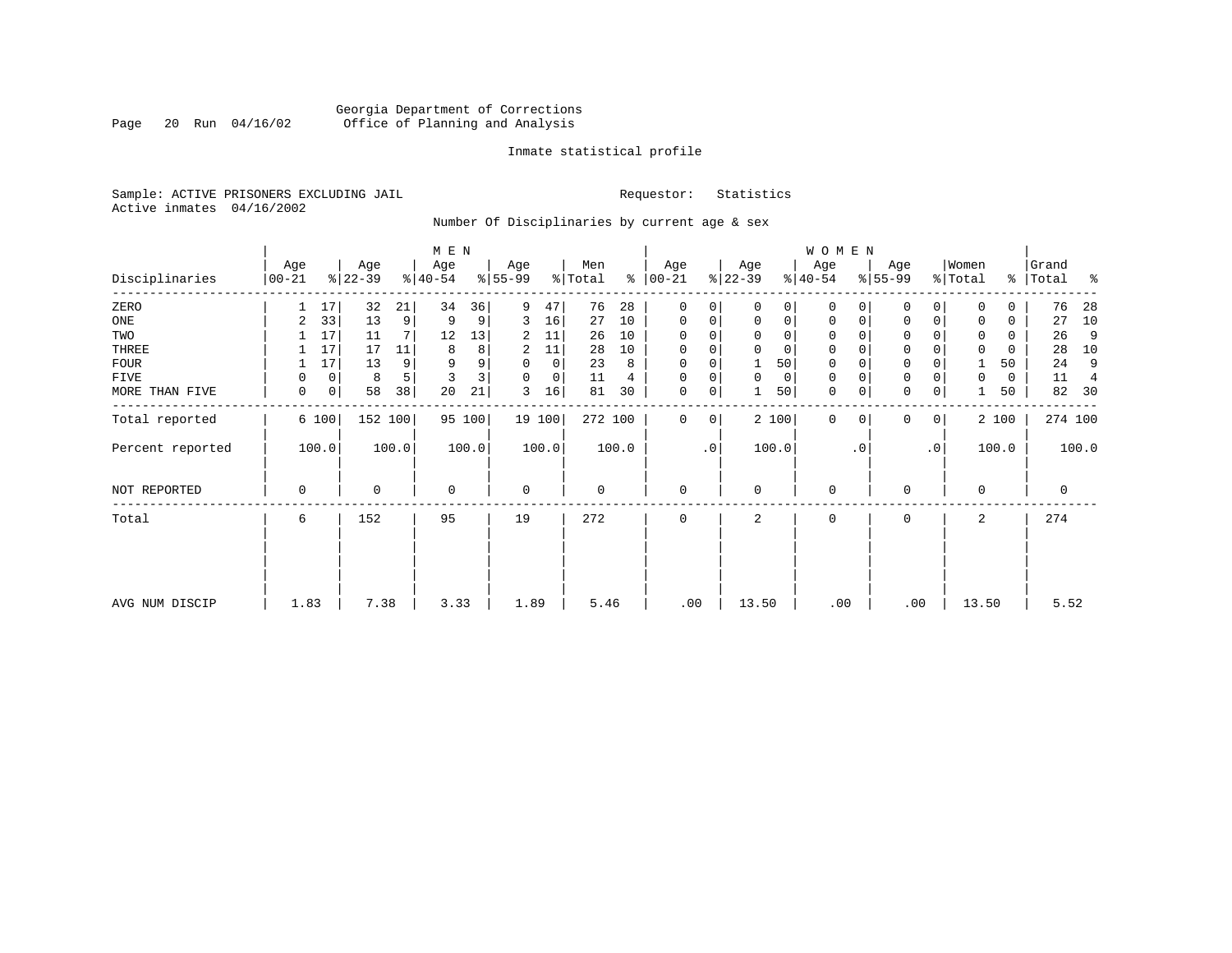# Georgia Department of Corrections<br>Page 21 Run 04/16/02 Office of Planning and Analysis Page 21 Run 04/16/02 Office of Planning and Analysis

#### Inmate statistical profile

Sample: ACTIVE PRISONERS EXCLUDING JAIL **Requestor:** Statistics Active inmates 04/16/2002

Number Of Escapes by current age & sex

|                  |                  |          |                  |          | M E N            |        |                 |        |                            |          |                   |           |                  |       | WOMEN            |             |                  |             |                  |       |                         |
|------------------|------------------|----------|------------------|----------|------------------|--------|-----------------|--------|----------------------------|----------|-------------------|-----------|------------------|-------|------------------|-------------|------------------|-------------|------------------|-------|-------------------------|
| Escapes          | Age<br>$00 - 21$ |          | Age<br>$ 22-39 $ |          | Age<br>$ 40-54 $ |        | Age<br>$ 55-99$ |        | Men<br>$\frac{1}{2}$ Total | ွေ       | Age<br>$ 00 - 21$ |           | Age<br>$ 22-39 $ |       | Age<br>$ 40-54 $ |             | Age<br>$8 55-99$ |             | Women<br>% Total |       | Grand<br>%   Total<br>ႜ |
| ZERO             |                  | 6 100    | 151              | 99       | 95               | 100    |                 | 19 100 | 271 100                    |          | $\mathbf 0$       | 0         |                  | 2 100 | 0                | $\Omega$    | 0                | 0           |                  | 2 100 | 273 100                 |
| ONE              | 0                | 0        |                  | 1        | $\mathbf 0$      | 0      | $\Omega$        | 0      |                            | $\Omega$ | 0                 | 0         | 0                | 0     | $\mathbf 0$      | 0           | $\Omega$         | 0           |                  | 0     | $\mathbf 0$             |
| TWO              | 0                |          |                  |          | 0                |        | 0               |        | 0                          | 0        | $\Omega$          |           | 0                | 0     | 0                |             | $\Omega$         |             |                  | 0     | O                       |
| THREE            | 0                |          |                  |          | $\Omega$         |        | 0               |        | 0                          | 0        | $\Omega$          |           | 0                | 0     | 0                |             | 0                |             |                  | 0     | n                       |
| <b>FOUR</b>      | $\Omega$         | $\Omega$ | 0                | $\Omega$ | $\Omega$         |        | 0               | 0      | 0                          | $\Omega$ | $\Omega$          |           | $\Omega$         | 0     | $\mathbf 0$      | $\Omega$    | 0                |             |                  | 0     | $\Omega$                |
| FIVE             |                  | 0        | 0                |          | $\mathbf 0$      |        | 0               | 0      | 0                          | 0        | 0                 | 0         | 0                | 0     | $\mathbf 0$      | 0           | 0                |             |                  | 0     |                         |
| MORE THAN FIVE   | $\mathbf 0$      | 0        | 0                | 0        | $\mathbf 0$      | 0      | $\mathbf 0$     | 0      | 0                          | 0        | 0                 | 0         | 0                | 0     | $\mathbf 0$      | 0           | $\mathbf 0$      | $\mathbf 0$ | $\Omega$         | 0     | 0                       |
| Total reported   |                  | 6 100    |                  | 152 100  |                  | 95 100 |                 | 19 100 | 272 100                    |          | 0                 | 0         |                  | 2 100 | $\mathbf{0}$     | $\mathbf 0$ | 0                | 0           |                  | 2 100 | 274 100                 |
| Percent reported |                  | 100.0    |                  | 100.0    |                  | 100.0  |                 | 100.0  |                            | 100.0    |                   | $\cdot$ 0 |                  | 100.0 |                  | . 0         |                  | $\cdot$ 0   |                  | 100.0 | 100.0                   |
| NOT REPORTED     | 0                |          | 0                |          | $\mathbf 0$      |        | $\mathbf 0$     |        | 0                          |          | $\mathbf 0$       |           | 0                |       | $\mathbf 0$      |             | 0                |             | $\Omega$         |       | 0                       |
| Total            | 6                |          | 152              |          | 95               |        | 19              |        | 272                        |          | $\mathbf 0$       |           | 2                |       | 0                |             | 0                |             | 2                |       | 274                     |
|                  |                  |          |                  |          |                  |        |                 |        |                            |          |                   |           |                  |       |                  |             |                  |             |                  |       |                         |
|                  |                  |          |                  |          |                  |        |                 |        |                            |          |                   |           |                  |       |                  |             |                  |             |                  |       |                         |
| AVG NUM ESCAPES  |                  | .00      | .01              |          | .00              |        | .00             |        | .00                        |          | .00               |           | .00              |       | .00              |             | .00              |             | .00              |       | .00                     |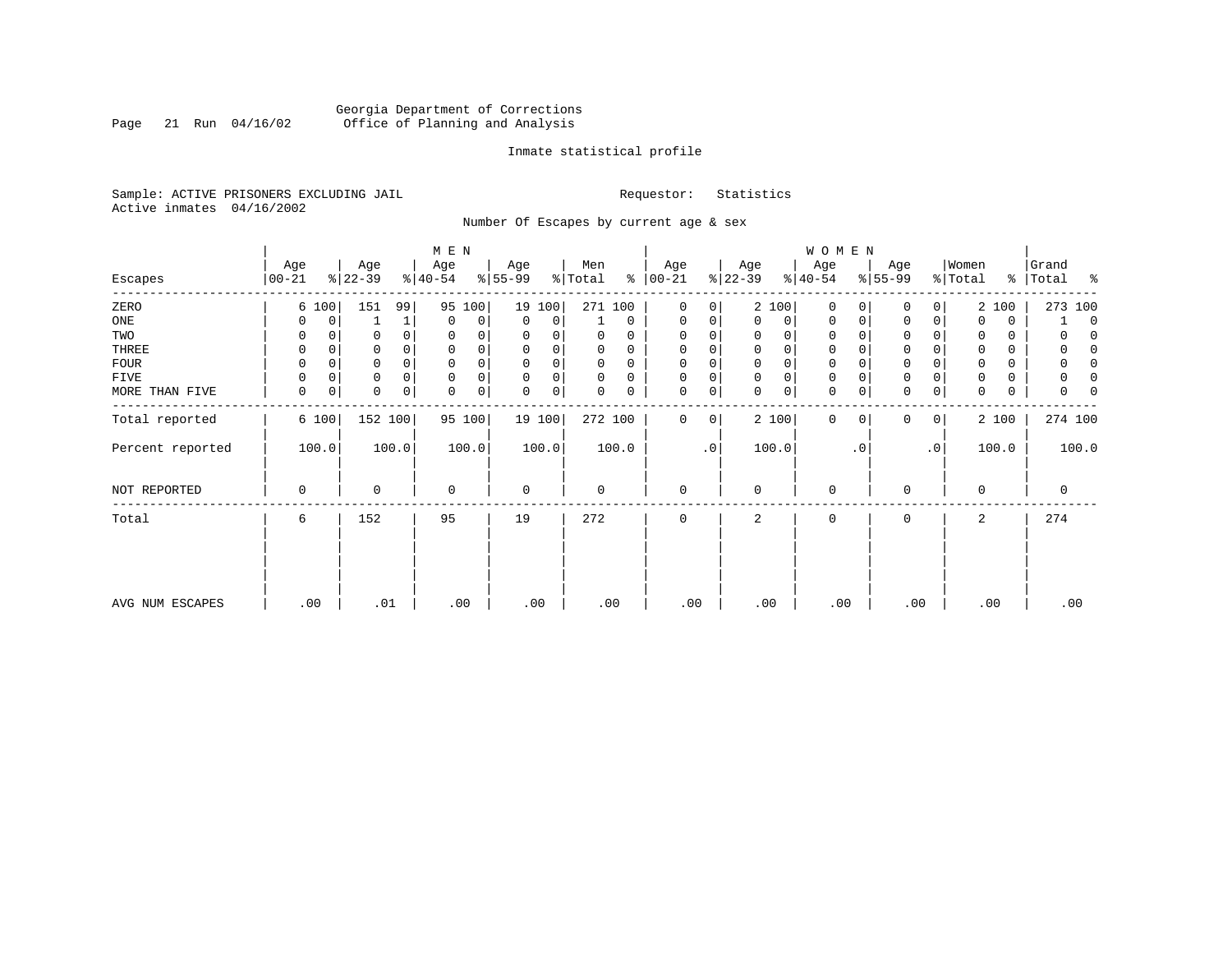#### Georgia Department of Corrections Page 22 Run 04/16/02 Office of Planning and Analysis

#### Inmate statistical profile

Sample: ACTIVE PRISONERS EXCLUDING JAIL **Requestor:** Statistics Active inmates 04/16/2002

#### Number Of Prior Georgia Incarcerations \* by current age & sex

|                              |             |             |                  |       | M E N            |        |                 |             |                |       |                      |           |                  |                | <b>WOMEN</b>     |           |                     |           |                  |          |                |       |
|------------------------------|-------------|-------------|------------------|-------|------------------|--------|-----------------|-------------|----------------|-------|----------------------|-----------|------------------|----------------|------------------|-----------|---------------------|-----------|------------------|----------|----------------|-------|
| Prior Incarcerations   00-21 | Age         |             | Age<br>$ 22-39 $ |       | Age<br>$ 40-54 $ |        | Age<br>$ 55-99$ |             | Men<br>% Total |       | Age<br>$8   00 - 21$ |           | Age<br>$ 22-39 $ |                | Age<br>$ 40-54 $ |           | Age<br>$ 55-99 $    |           | Women<br>% Total | %        | Grand<br>Total | ႜ     |
| ZERO                         | 5.          | 83          | 88               | 58    | 32               | 34     | 11              | 58          | 136            | 50    | $\Omega$             | 0         |                  | 2 100          | $\Omega$         |           | $\Omega$            | 0         |                  | 2 100    | 138            | 50    |
| ONE                          |             | 17          | 28               | 18    | 20               | 21     | 4               | 21          | 53             | 19    | $\mathbf 0$          | 0         | $\Omega$         | 0 <sup>1</sup> | $\Omega$         | 0         | 0                   | 0         | $\Omega$         | 0        | 53             | 19    |
| TWO                          | 0           | 0           | 18               | 12    | 13               | 14     |                 | 5           | 32             | 12    | 0                    | 0         |                  | $\Omega$       | $\Omega$         |           | 0                   |           | 0                | 0        | 32             | 12    |
| THREE                        | 0           | $\mathbf 0$ | 15               | 10    | 11               | 12     | 2               | 11          | 28             | 10    | $\mathbf 0$          | 0         |                  | $\Omega$       | 0                |           | $\mathbf 0$         |           |                  | $\Omega$ | 28             | 10    |
| FOUR                         | 0           | $\Omega$    | 2                |       | 10               | 11     | 0               | $\mathbf 0$ | 12             | 4     | $\Omega$             | 0         |                  | $\Omega$       | 0                |           | $\mathbf 0$         |           | $\mathbf 0$      | 0        | 12             | 4     |
| FIVE                         | $\mathbf 0$ |             |                  |       | 6                | 6      | $\Omega$        | 0           |                |       | 0                    | 0         | $\mathbf{0}$     | 0              | 0                |           | $\mathbf 0$         |           | 0                | 0        | 7              |       |
| MORE THAN FIVE               | $\mathbf 0$ | 0           | $\mathbf 0$      | 0     | 3                | 3      |                 | 5           | 4              |       | $\mathbf 0$          | 0         | $\Omega$         | $\circ$        | 0                |           | $\mathsf{O}\xspace$ | 0         | $\Omega$         | 0        | 4              |       |
| Total reported               |             | 6 100       | 152 100          |       |                  | 95 100 |                 | 19 100      | 272 100        |       | $\Omega$             | 0         |                  | 2 100          | $\Omega$         | $\Omega$  | $\mathbf{0}$        | 0         |                  | 2 100    | 274 100        |       |
| Percent reported             |             | 100.0       |                  | 100.0 |                  | 100.0  |                 | 100.0       |                | 100.0 |                      | $\cdot$ 0 |                  | 100.0          |                  | $\cdot$ 0 |                     | $\cdot$ 0 |                  | 100.0    |                | 100.0 |
| NOT REPORTED                 | $\mathbf 0$ |             | 0                |       | $\mathbf 0$      |        | $\mathbf 0$     |             | 0              |       | $\mathbf 0$          |           | $\Omega$         |                | $\mathbf 0$      |           | 0                   |           | $\Omega$         |          | 0              |       |
| Total                        | 6           |             | 152              |       | 95               |        | 19              |             | 272            |       | $\mathbf 0$          |           | 2                |                | 0                |           | 0                   |           | 2                |          | 274            |       |
|                              |             |             |                  |       |                  |        |                 |             |                |       |                      |           |                  |                |                  |           |                     |           |                  |          |                |       |
| AVG # INCARCERATIONS         | .17         |             | .80              |       | 1.80             |        | .95             |             | 1.15           |       | .00                  |           | .00              |                | .00              |           | .00                 |           | .00              |          | 1.14           |       |

\* This data counts a parole revocation on an existing sentenCE AS A prior incarceration. Also, this data counts, for any cohort of inmates, the total number of Georgia incarcerations the inmate has had during his entire criminal career. For example, if an inmate was admitted to prison first in FY72, and then re-admitted in FY79 and FY85, he had two prior incarcerations before the FY85 admission. This inmate's records show two prior incarcerations in all three of his records since he has had two prior incarcerations in his criminal career. If the cohort of FY72 admissions is selected for analysis, two prior incarcerations will be listed for this inmate even though in FY72, he had no prior incarcerations.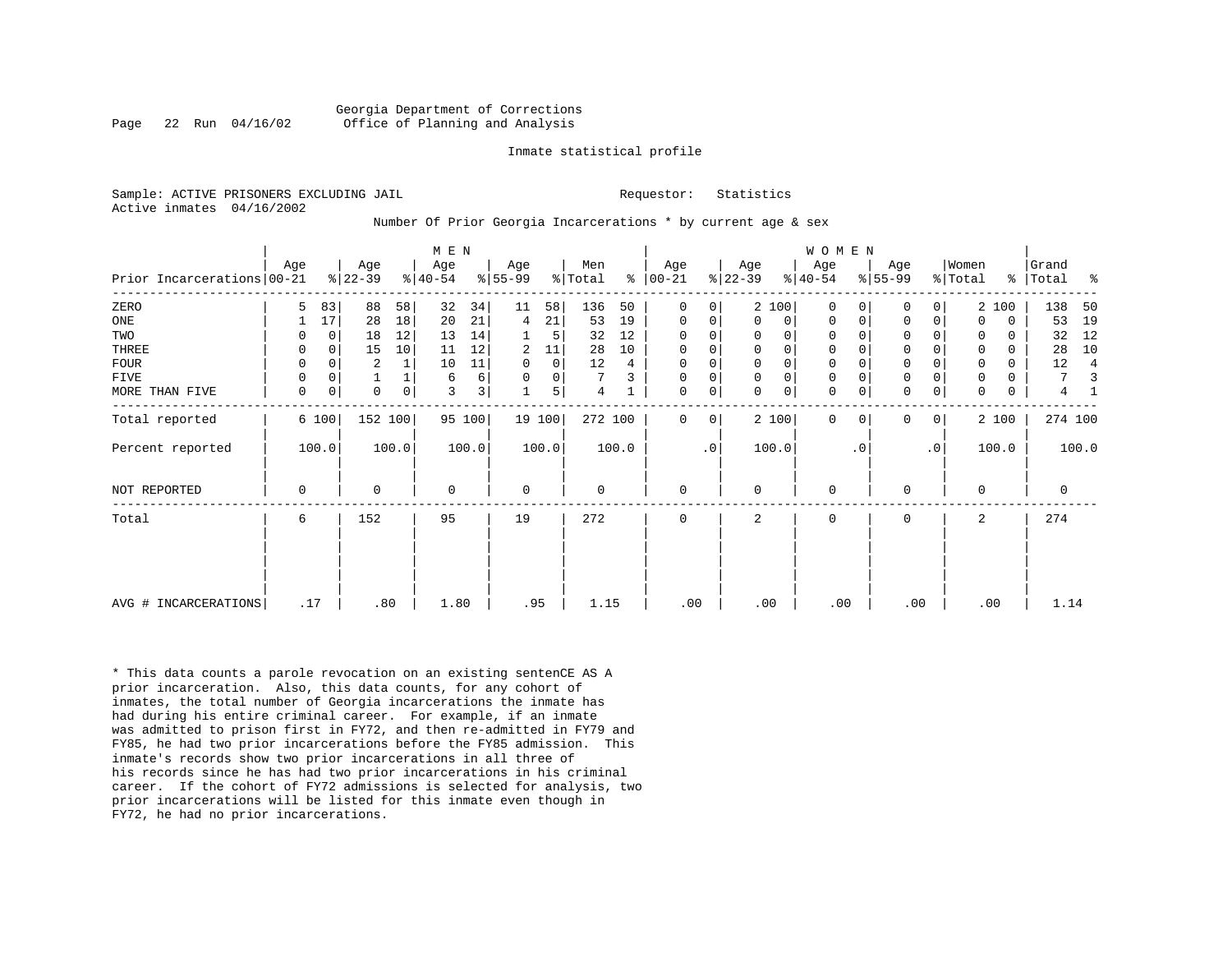# Georgia Department of Corrections<br>Page 23 Run 04/16/02 Office of Planning and Analysis Page 23 Run 04/16/02 Office of Planning and Analysis

#### Inmate statistical profile

Sample: ACTIVE PRISONERS EXCLUDING JAIL **Requestor:** Statistics Active inmates 04/16/2002

Number Of Transfers by current age & sex

|                   |                 |                  | M E N                    |                  |                     |                   |                  | <b>WOMEN</b>            |                            |                        |                      |
|-------------------|-----------------|------------------|--------------------------|------------------|---------------------|-------------------|------------------|-------------------------|----------------------------|------------------------|----------------------|
| Transfers         | Age<br>$ 00-21$ | Age<br>$ 22-39 $ | Age<br>$8 40-54$         | Age<br>$8 55-99$ | Men<br>% Total<br>⊱ | Age<br>$ 00 - 21$ | Age<br>$ 22-39 $ | Age<br>$ 40-54 $        | Age<br>$8 55-99$           | Women<br>% Total<br>ွေ | Grand<br> Total<br>ႜ |
| ZERO              | 0               | 6<br>0           | 2<br>$\overline{2}$<br>4 | $\mathbf 0$      | 8<br>3<br>0         | $\mathbf 0$<br>0  | 50               | $\mathbf 0$             | $\Omega$                   | 50                     | 9                    |
| ONE               | 4               | 67<br>45<br>69   | 43<br>45                 | 10<br>53         | 126<br>46           | 0<br>0            | 50               | $\mathbf 0$<br>0        | $\mathbf 0$<br>0           | 50                     | 127<br>46            |
| TWO               |                 | 38<br>17<br>25   | 33<br>31                 | 21<br>4          | 27<br>74            | $\Omega$          | 0<br>0           | 0                       | 0                          | 0<br>0                 | 27<br>74             |
| THREE             |                 | 17<br>16<br>11   | 10<br>11                 | 16<br>3          | 30<br>11            | 0                 | 0<br>0           | 0                       | $\mathbf 0$                | 0<br>0                 | 11<br>30             |
| <b>FOUR</b>       | 0               | 0<br>6           | 4<br>4<br>4              |                  | 5<br>11<br>4        | 0                 | 0<br>$\Omega$    | 0                       | $\Omega$                   | 0<br>0                 | 11<br>4              |
| FIVE              | 0               | 0<br>6           | $\overline{a}$<br>2      | $\mathbf 0$<br>0 | 3<br>8              | $\Omega$<br>0     | 0<br>$\mathbf 0$ | 0                       | $\mathbf 0$                | 0<br>0                 | 8<br>3               |
| MORE THAN FIVE    | 0               | 0<br>11          | 3 <sup>1</sup><br>7<br>3 | 1                | 5<br>15<br>6        | 0<br>0            | 0<br>$\Omega$    | $\mathbf 0$<br>0        | $\Omega$<br>0              | $\Omega$<br>0          | 15<br>5              |
| Total reported    | 6 100           | 152 100          | 95 100                   | 19 100           | 272 100             | $\Omega$<br>0     | 2 100            | $\mathbf 0$<br>$\Omega$ | $\Omega$<br>$\overline{0}$ | 2 100                  | 274 100              |
| Percent reported  | 100.0           | 100.0            | 100.0                    | 100.0            | 100.0               | $\cdot$ 0         | 100.0            | . 0                     | .0 <sup>1</sup>            | 100.0                  | 100.0                |
| NOT REPORTED      | $\mathbf 0$     | 0                | $\mathbf 0$              | $\mathbf 0$      | $\mathbf 0$         | $\mathbf 0$       | $\mathbf 0$      | $\mathbf 0$             | $\Omega$                   | $\mathbf 0$            | 0                    |
| Total             | 6               | 152              | 95                       | 19               | 272                 | $\mathbf 0$       | 2                | 0                       | $\Omega$                   | 2                      | 274                  |
|                   |                 |                  |                          |                  |                     |                   |                  |                         |                            |                        |                      |
| AVG NUM TRANSFERS | 1.50            | 2.13             | 1.88                     | 1.95             | 2.02                | .00               | .50              | .00                     | .00                        | .50                    | 2.01                 |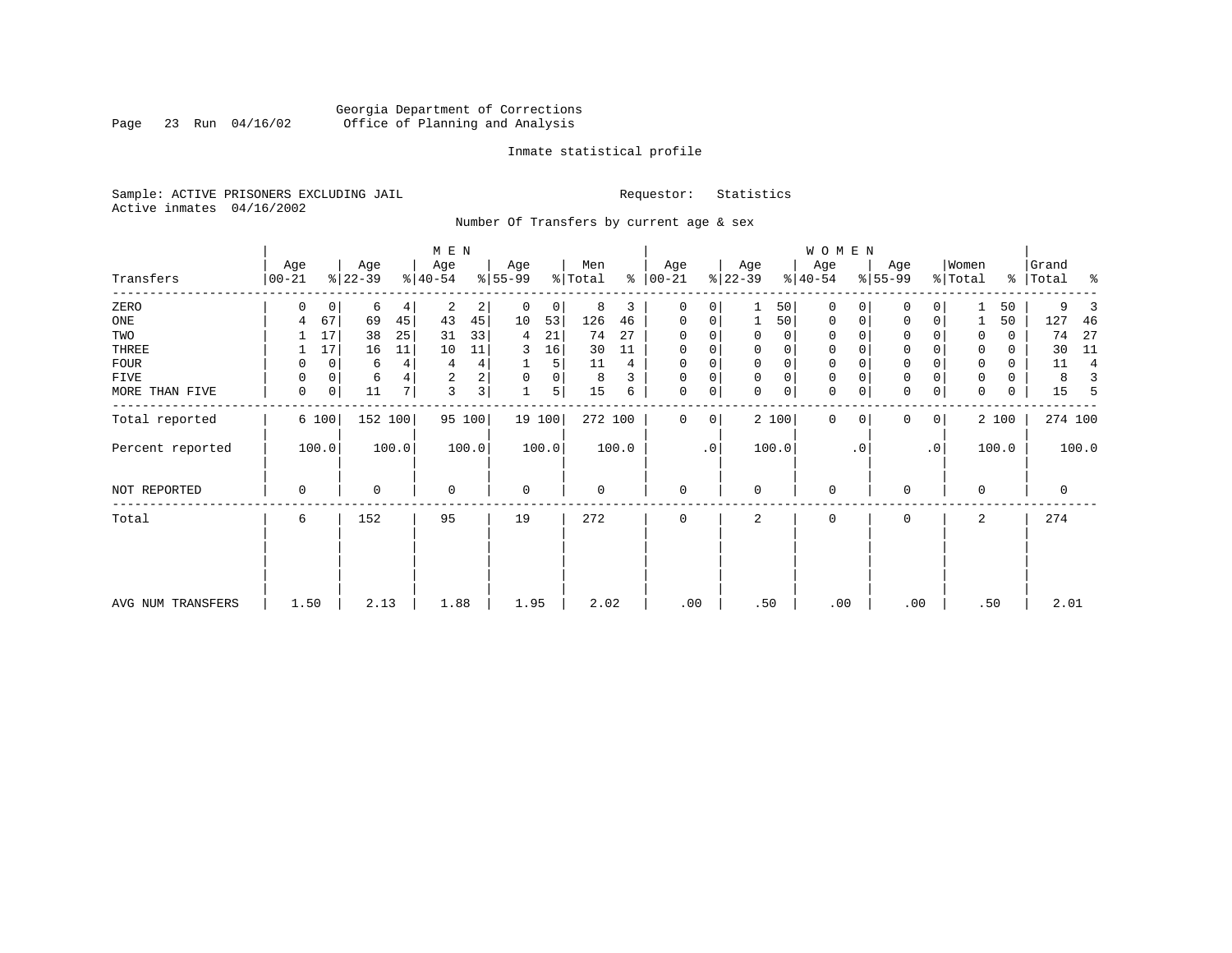#### Georgia Department of Corrections Page 24 Run 04/16/02 Office of Planning and Analysis

#### Inmate statistical profile

Sample: ACTIVE PRISONERS EXCLUDING JAIL **Requestor:** Statistics Active inmates 04/16/2002

County Of Conviction by current age & sex

|                            |             |          |                |              | M E N          |             |             |             |                |                |              |             |             |             | <b>WOMEN</b> |              |             |             |             |             |              |                |
|----------------------------|-------------|----------|----------------|--------------|----------------|-------------|-------------|-------------|----------------|----------------|--------------|-------------|-------------|-------------|--------------|--------------|-------------|-------------|-------------|-------------|--------------|----------------|
|                            | Age         |          | Age            |              | Age            |             | Age         |             | Men            |                | Age          |             | Age         |             | Age          |              | Age         |             | Women       |             | Grand        |                |
| County Of Conviction 00-21 |             |          | $8 22-39$      |              | $8 40-54$      |             | $8 55-99$   |             | %   Total      |                | $% 100 - 21$ |             | $ 22-39$    |             | $8 40-54$    |              | $8155 - 99$ |             | % Total     | ႜၟ          | Total        | ႜ              |
| Appling                    | 0           | 0        | 1              | 1            | 1              | $\mathbf 1$ | 0           | 0           | 2              | 1              | 0            | 0           | 0           | 0           | 0            | 0            | 0           | 0           | 0           | 0           | 2            | 1              |
| Atkinson                   | $\mathbf 0$ | 0        | $\mathbf 0$    | $\mathsf{O}$ | $\mathsf 0$    | 0           | $\mathbf 1$ | 5           | $\mathbf{1}$   | 0              | 0            | 0           | $\mathbf 0$ | $\mathbf 0$ | 0            | $\mathbf 0$  | $\Omega$    | $\mathbf 0$ | O           | 0           | $\mathbf{1}$ | $\mathbf 0$    |
| Bacon                      | 0           | 0        | $\mathbf 0$    | 0            | 1              | 1           | 0           | 0           | 1              | 0              | O            | 0           | $\Omega$    | 0           | 0            | $\mathbf 0$  | 0           | 0           | O           | 0           | $\mathbf{1}$ | $\mathbf 0$    |
| Baldwin                    | 0           | 0        | $\mathbf{1}$   | 1            | 3              | 3           | $\Omega$    | $\mathbf 0$ | 4              | $\mathbf{1}$   | $\Omega$     | 0           | $\Omega$    | $\mathbf 0$ | $\Omega$     | $\mathbf 0$  | $\Omega$    | $\Omega$    | $\Omega$    | 0           | 4            | $\mathbf{1}$   |
| Banks                      | O           | 0        | $\mathbf 0$    | $\mathbf 0$  | $\mathbf{1}$   | $\mathbf 1$ | $\Omega$    | $\mathbf 0$ | $\mathbf{1}$   | $\Omega$       | $\cap$       | 0           | $\Omega$    | $\Omega$    | $\Omega$     | $\sqrt{ }$   | $\Omega$    | $\Omega$    | $\cap$      | $\Omega$    |              | $\mathbf 0$    |
| Barrow                     | U           | 0        | 1              | 1            | $\Omega$       | 0           | 1           | 5           | $\overline{2}$ | $\mathbf{1}$   | 0            | 0           | $\Omega$    | $\Omega$    | 0            | $\Omega$     | $\Omega$    | $\Omega$    | $\Omega$    | 0           | 2            | 1              |
| Bartow                     | 0           | 0        | $\mathbf 0$    | $\mathbf 0$  | 1              | 1           | $\Omega$    | $\mathbf 0$ | 1              | 0              | 0            | 0           | $\Omega$    | 0           | 0            | 0            | $\Omega$    | 0           | $\Omega$    | 0           |              | $\mathbf 0$    |
| Ben Hill                   | 0           | 0        | 1              | 1            | 0              | 0           | $\Omega$    | $\mathbf 0$ | 1              | 0              | C            | 0           | $\Omega$    | 0           | 0            | 0            | $\Omega$    | 0           | 0           | 0           |              | $\mathbf 0$    |
| Berrien                    | 0           | 0        | $\mathbf{1}$   | $\mathbf{1}$ | $\Omega$       | 0           | $\Omega$    | $\mathbf 0$ | $\mathbf{1}$   | $\Omega$       | $\Omega$     | 0           | $\Omega$    | $\Omega$    | $\Omega$     | $\mathbf 0$  | $\Omega$    | $\Omega$    | $\Omega$    | 0           | $\mathbf{1}$ | $\Omega$       |
| <b>Bibb</b>                | O           | 0        | 6              | 4            | 2              | 2           |             | 5           | 9              | 3              | $\Omega$     | 0           | $\Omega$    | 0           | 0            | $\mathbf 0$  | $\Omega$    | $\Omega$    | $\Omega$    | 0           | 9            | 3              |
| Bleckley                   | O           | 0        | $\mathbf{1}$   | $\mathbf{1}$ | 0              | 0           | $\Omega$    | $\mathbf 0$ | $\mathbf{1}$   | 0              | $\Omega$     | 0           | $\Omega$    | $\mathbf 0$ | $\Omega$     | $\mathbf 0$  | $\Omega$    | $\Omega$    | $\Omega$    | $\Omega$    |              | $\mathbf 0$    |
| Brantley                   | 0           | 0        | $\mathbf 0$    | $\mathbf 0$  | $\mathbf{1}$   | 1           | $\Omega$    | $\mathbf 0$ | 1              | $\Omega$       | $\Omega$     | 0           | $\Omega$    | $\mathbf 0$ | $\Omega$     | $\mathbf 0$  | $\Omega$    | $\Omega$    | $\mathbf 0$ | 0           |              | $\mathbf 0$    |
| Brooks                     | 0           | 0        | $\mathbf 0$    | 0            | 1              | 1           | $\Omega$    | $\mathbf 0$ | 1              | 0              | O            | 0           | $\Omega$    | 0           | 0            | 0            | 0           | 0           | 0           | 0           |              | $\mathbf 0$    |
| Burke                      | 0           | 0        | $\overline{4}$ | 3            | 1              | 1           | $\Omega$    | $\mathbf 0$ | 5              | $\overline{a}$ | $\Omega$     | 0           | $\Omega$    | 0           | 0            | $\mathbf 0$  | $\Omega$    | 0           | O           | 0           | 5            | $\overline{c}$ |
| <b>Butts</b>               | 0           | 0        | $\mathbf{1}$   | 1            | 1              | 1           | 1           | 5           | 3              | 1              | $\Omega$     | 0           | $\Omega$    | 0           | 0            | $\Omega$     | $\Omega$    | 0           | $\Omega$    | 0           | 3            | $\mathbf{1}$   |
| Camden                     | O           | 0        | $\mathbf 0$    | 0            | $\mathbf{1}$   | 1           | $\Omega$    | $\mathbf 0$ | $\mathbf{1}$   | 0              | $\Omega$     | 0           | $\Omega$    | 0           | 0            | $\Omega$     | $\Omega$    | 0           | $\Omega$    | 0           |              | $\mathbf 0$    |
| Carroll                    | O           | $\Omega$ | $\overline{c}$ | 1            | $\mathbf 0$    | 0           | $\Omega$    | $\mathbf 0$ | 2              | 1              | C            | 0           | $\Omega$    | $\Omega$    | $\Omega$     | 0            | $\Omega$    | $\Omega$    | $\Omega$    | $\Omega$    | 2            | $\mathbf{1}$   |
| Chatham                    | 1           | 17       | 5              | 3            | 2              | 2           | 1           | 5           | 9              | 3              | O            | 0           | $\Omega$    | 0           | 0            | 0            | $\Omega$    | $\Omega$    | $\Omega$    | 0           | 9            | 3              |
| Chatooga                   | 0           | 0        | 1              | 1            | 0              | 0           | $\Omega$    | $\mathbf 0$ | 1              | 0              | O            | 0           | $\Omega$    | 0           | 0            | $\mathbf 0$  | 0           | 0           | 0           | 0           |              | $\mathbf 0$    |
| Cherokee                   | 0           | 0        | $\overline{2}$ | 1            | 1              | 1           | $\Omega$    | $\mathbf 0$ | 3              | $\mathbf{1}$   | $\Omega$     | 0           | $\Omega$    | 0           | 0            | $\mathbf 0$  | $\Omega$    | 0           | O           | 0           | 3            | $\mathbf{1}$   |
| Clarke                     | 0           | 0        | 5              | 3            | 5              | 5           | $\Omega$    | $\mathbf 0$ | 10             | 4              | $\Omega$     | 0           | $\Omega$    | $\mathbf 0$ | $\Omega$     | $\mathbf 0$  | $\Omega$    | $\Omega$    | $\Omega$    | $\mathbf 0$ | 10           | $\overline{4}$ |
| Clayton                    | U           | 0        | 6              | 4            | 2              | 2           |             | 5           | 9              | 3              | $\Omega$     | 0           | $\Omega$    | 0           | 0            | $\mathbf 0$  | $\Omega$    | 0           | $\Omega$    | 0           | 9            | 3              |
| Cobb                       |             | 17       | 3              | 2            | $\mathbf{1}$   | 1           | $\Omega$    | $\mathbf 0$ | 5              | 2              | O            | 0           | $\Omega$    | 0           | $\Omega$     | $\mathbf 0$  | $\Omega$    | 0           | $\Omega$    | $\Omega$    |              | $\overline{2}$ |
| Coffee                     | 0           | 0        | 1              | 1            | 0              | 0           | $\Omega$    | 0           | 1              | 0              | $\Omega$     | 0           | $\Omega$    | 0           | 0            | 0            | $\Omega$    | $\Omega$    | $\mathbf 0$ | 0           | 1            | $\mathbf 0$    |
| Colquit                    | 0           | 0        | 1              | 1            | $\overline{2}$ | 2           | $\Omega$    | $\mathbf 0$ | 3              | 1              | 0            | 0           | $\Omega$    | 0           | 0            | 0            | 0           | 0           | $\mathbf 0$ | 0           | 3            | 1              |
| Columbia                   | 0           | 0        | $\mathbf{1}$   | $\mathbf{1}$ | $\mathbf{1}$   | $\mathbf 1$ | $\Omega$    | $\mathbf 0$ | $\overline{2}$ | $\mathbf{1}$   | $\Omega$     | 0           | $\Omega$    | $\mathbf 0$ | $\Omega$     | $\mathbf 0$  | $\Omega$    | $\Omega$    | $\Omega$    | 0           | 2            | $\mathbf{1}$   |
| Coweta                     | 0           | 0        | $\mathbf{1}$   | $\mathbf{1}$ | $\mathbf 0$    | 0           | $\Omega$    | $\mathbf 0$ | $\mathbf{1}$   | $\Omega$       | $\Omega$     | 0           | $\Omega$    | $\mathbf 0$ | $\Omega$     | $\Omega$     | $\Omega$    | $\Omega$    | $\Omega$    | 0           | 1            | $\mathbf 0$    |
| Crisp                      | 0           | 0        | $\mathbf{1}$   | 1            | $\Omega$       | 0           | $\Omega$    | 0           | 1              | 0              | $\Omega$     | 0           | $\Omega$    | 0           | 0            | 0            | $\Omega$    | 0           | $\Omega$    | 0           |              | $\mathbf 0$    |
| Dade                       | 0           | 0        | $\mathbf{1}$   | 1            | $\Omega$       | 0           | $\Omega$    | $\mathbf 0$ | 1              | 0              | C            | 0           | $\Omega$    | $\Omega$    | 0            | $\Omega$     | $\Omega$    | 0           | $\Omega$    | $\Omega$    |              | $\mathbf 0$    |
| Decatur                    | 0           | 0        | $\mathbf 0$    | 0            | $\mathbf{1}$   | 1           | 0           | 0           | 1              | 0              | $\Omega$     | 0           | $\Omega$    | 0           | $\Omega$     | $\mathsf{C}$ | $\Omega$    | $\Omega$    | $\mathbf 0$ | 0           | $\mathbf{1}$ | $\Omega$       |
| DeKalb                     | 0           | 0        | 14             | 9            | 6              | 6           | 3           | 16          | 23             | 8              | $\mathbf 0$  | 0           | $\Omega$    | $\mathbf 0$ | $\Omega$     | $\mathbf 0$  | $\Omega$    | $\Omega$    | $\Omega$    | 0           | 23           | 8              |
| Dodge                      | 0           | 0        | $\mathbf{1}$   | $\mathbf{1}$ | $\Omega$       | 0           | $\Omega$    | $\mathbf 0$ | $\mathbf{1}$   | $\Omega$       | $\Omega$     | $\mathbf 0$ | $\Omega$    | $\mathbf 0$ | $\Omega$     | $\mathbf 0$  | $\Omega$    | $\mathbf 0$ | $\Omega$    | 0           |              | $\mathbf 0$    |
| Dougherty                  | 1           | 17       | $\overline{2}$ | $\mathbf{1}$ | $\sqrt{2}$     | 2           | 1           | 5           | 6              | $\mathbf{2}$   | $\Omega$     | 0           | $\Omega$    | 0           | $\Omega$     | $\mathbf 0$  | $\Omega$    | $\Omega$    | $\Omega$    | 0           | 6            | $\overline{2}$ |
| Douglas                    | 0           | 0        | 5              | 3            | 2              | 2           | 0           | 0           | 7              | 3              | $\Omega$     | 0           | $\Omega$    | 0           | 0            | 0            | $\Omega$    | 0           | $\Omega$    | 0           |              | 3              |
| Elbert                     | 0           | 0        | $\mathbf 0$    | 0            | 0              | 0           |             | 5           | 1              | 0              | 0            | 0           | $\Omega$    | 0           | 0            | 0            | 0           | 0           | $\Omega$    | 0           |              | $\mathbf 0$    |
| Emanuel<br>---------       | $\mathbf 0$ | 0        | 1              | $\mathbf 1$  | 0              | 0           | 0           | 0           | 1              | 0              | 0            | 0           | $\Omega$    | 0           | 0            | 0            | $\Omega$    | 0           | $\mathbf 0$ | 0           | 1            | $\bigcap$      |

(continued)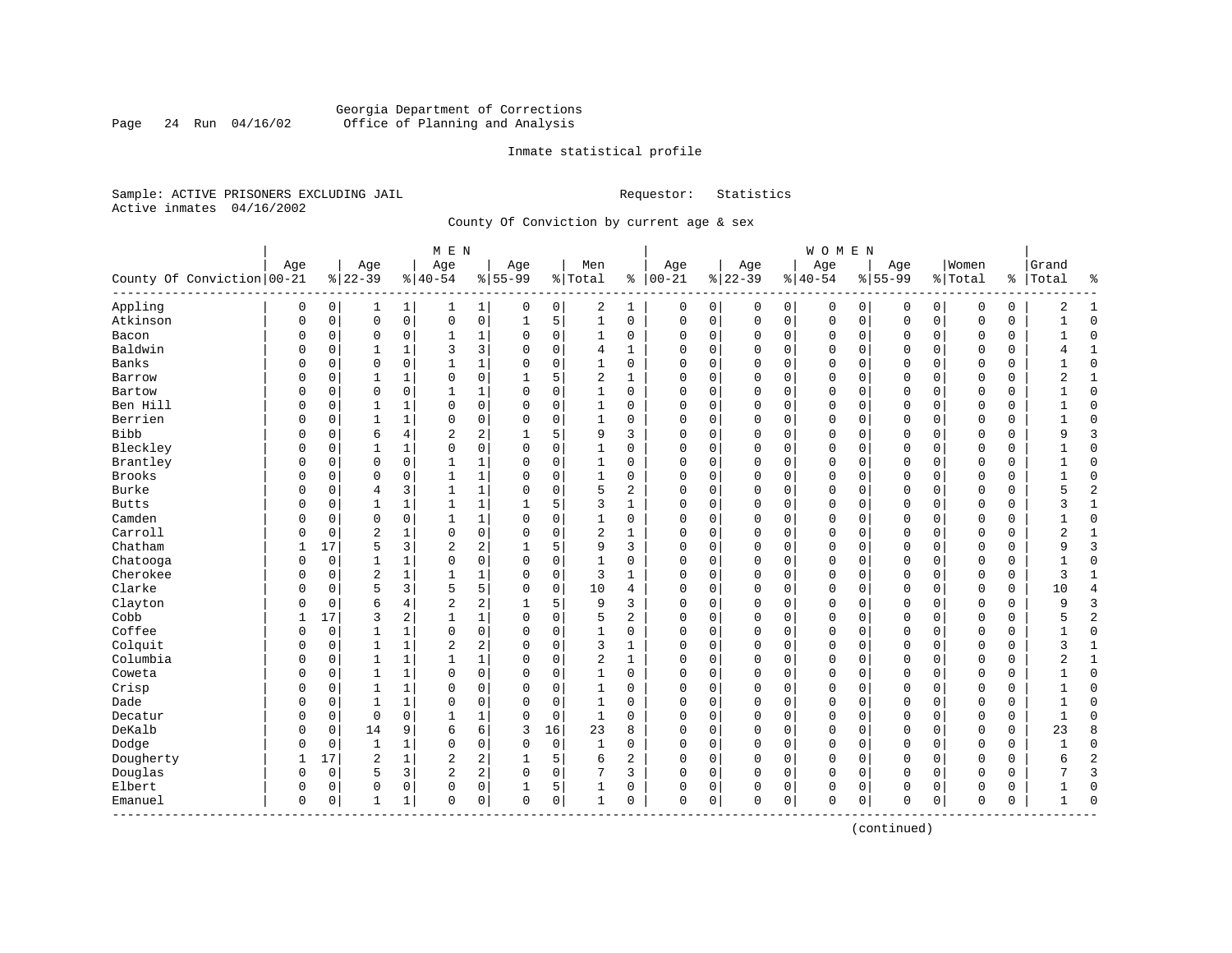#### Georgia Department of Corrections Page 25 Run 04/16/02 Office of Planning and Analysis

# Inmate statistical profile

| Sample: ACTIVE PRISONERS EXCLUDING JAIL |  |                                           |  |  | Requestor: Statistics |
|-----------------------------------------|--|-------------------------------------------|--|--|-----------------------|
| Active inmates 04/16/2002               |  |                                           |  |  |                       |
|                                         |  | County Of Conviction by current age & sex |  |  | (continued)           |
|                                         |  |                                           |  |  |                       |

|                            |     |             |                |              | M E N        |             |              |             |                |                |               |             |          |             | <b>WOMEN</b> |   |           |             |             |          |           |  |
|----------------------------|-----|-------------|----------------|--------------|--------------|-------------|--------------|-------------|----------------|----------------|---------------|-------------|----------|-------------|--------------|---|-----------|-------------|-------------|----------|-----------|--|
|                            | Age |             | Age            |              | Age          |             | Age          |             | Men            |                | Age           |             | Age      |             | Age          |   | Age       |             | Women       |          | Grand     |  |
| County Of Conviction 00-21 |     |             | $ 22-39$       |              | $8 40-54$    |             | $8 55-99$    |             | % Total        |                | $8   00 - 21$ |             | $ 22-39$ |             | $8 40-54$    |   | $8 55-99$ |             | % Total     |          | %   Total |  |
| Fayette                    | 0   | 0           | 0              | 0            | 1            | 1           | 1            | 5           | 2              | 1              | 0             | 0           | 0        | 0           | 0            | 0 | 0         | 0           | 0           | 0        | 2         |  |
| Floyd                      | 0   | $\mathsf 0$ | 3              | 2            | $\mathbf{1}$ | 1           | $\Omega$     | 0           | 4              | 1              | $\Omega$      | $\mathsf 0$ | 0        | 0           | $\mathbf 0$  | 0 | $\Omega$  | $\mathbf 0$ | $\Omega$    | 0        | 4         |  |
| Forsyth                    | O   | 0           | 0              | 0            | 1            | 1           | $\Omega$     | 0           | 1              | 0              | $\Omega$      | 0           | O        | $\Omega$    | $\mathbf 0$  | 0 | $\Omega$  | 0           | $\Omega$    | 0        | 1         |  |
| Franklin                   | O   | 0           | 1              | $\mathbf{1}$ | $\mathbf 0$  | $\mathbf 0$ | $\Omega$     | 0           | 1              | 0              | $\Omega$      | 0           | O        | $\Omega$    | $\mathbf 0$  | 0 | $\Omega$  | 0           | $\Omega$    | 0        | 1         |  |
| Fulton                     | O   | $\mathbf 0$ | 11             | 7            | 11           | 12          | 1            | 5           | 23             | 8              | $\Omega$      | $\mathbf 0$ | O        | $\Omega$    | $\Omega$     | 0 | $\Omega$  | 0           | $\Omega$    | 0        | 23        |  |
| Gilmer                     |     | $\mathbf 0$ | $\mathbf{1}$   | $\mathbf{1}$ | $\mathbf 0$  | 0           | $\Omega$     | $\mathbf 0$ | 1              | 0              | $\Omega$      | $\mathbf 0$ | O        | 0           | $\Omega$     | 0 |           | 0           | $\Omega$    | 0        |           |  |
| Glynn                      |     | 0           | 5              | 3            | 2            | 2           | $\mathbf{1}$ | 5           | 8              | 3              | $\Omega$      | 0           | O        | 0           | $\Omega$     | 0 | O         | 0           | $\Omega$    | 0        | 8         |  |
| Gordon                     | O   | 0           | 0              | $\mathbf 0$  | $\mathbf 0$  | 0           | $\mathbf{1}$ | 5           | $\mathbf{1}$   | $\Omega$       | $\Omega$      | $\mathbf 0$ | 0        | 0           | $\mathbf 0$  | 0 | $\Omega$  | $\mathbf 0$ | $\Omega$    | 0        |           |  |
| Greene                     | U   | 0           | 1              | $\mathbf{1}$ | $\Omega$     | 0           | $\Omega$     | $\mathbf 0$ | $\mathbf{1}$   | 0              | $\Omega$      | $\mathbf 0$ | $\Omega$ | 0           | $\Omega$     | 0 | $\Omega$  | $\mathbf 0$ | $\mathbf 0$ | 0        |           |  |
| Gwinnett                   | O   | 0           | 2              | $\mathbf{1}$ |              | 1           | $\Omega$     | $\mathbf 0$ | 3              |                | $\Omega$      | 0           | 0        | $\Omega$    | 0            | 0 | $\Omega$  | 0           | 0           | 0        | 3         |  |
| Habersham                  | O   | $\mathbf 0$ | 0              | 0            | $\mathbf{1}$ | 1           | $\Omega$     | $\mathbf 0$ | $\mathbf{1}$   | 0              | $\Omega$      | $\mathsf 0$ | 0        | 0           | $\Omega$     | 0 | $\Omega$  | $\mathbf 0$ | $\Omega$    | 0        |           |  |
| Hall                       | U   | 0           | $\overline{2}$ | $\mathbf{1}$ | $\mathbf{1}$ | 1           | $\Omega$     | $\mathbf 0$ | 3              |                | $\Omega$      | $\mathbf 0$ | O        | O           | $\Omega$     | 0 | $\Omega$  | $\mathbf 0$ | $\Omega$    | $\Omega$ | 3         |  |
| Harris                     | U   | $\mathbf 0$ | $\mathbf{1}$   | $\mathbf{1}$ | $\Omega$     | 0           | $\Omega$     | $\mathbf 0$ | $\mathbf{1}$   | 0              | $\Omega$      | $\mathbf 0$ | O        | $\Omega$    | $\Omega$     | 0 | $\Omega$  | $\mathbf 0$ | $\Omega$    | 0        |           |  |
| Hart                       | O   | $\mathbf 0$ | 3              | 2            | $\mathbf{1}$ | 1           |              | $\mathbf 0$ | 4              |                | 0             | $\mathbf 0$ | 0        | $\mathbf 0$ | $\mathbf 0$  | 0 | O         | $\mathbf 0$ | $\Omega$    | 0        | 4         |  |
| Henry                      |     | $\mathsf 0$ | 3              | 2            | $\mathbf 0$  | 0           |              | $\mathbf 0$ | 3              | $\mathbf{1}$   | $\Omega$      | $\mathsf 0$ | 0        | 0           | $\mathbf 0$  | 0 |           | $\mathbf 0$ | $\Omega$    | 0        |           |  |
| Houston                    |     | 0           | $\overline{2}$ | $\mathbf{1}$ | 3            | 3           |              | $\mathbf 0$ | 5              | $\overline{2}$ | $\Omega$      | $\mathbf 0$ | 0        | 0           | $\mathbf 0$  | 0 | O         | $\mathbf 0$ | $\Omega$    | 0        |           |  |
| Jackson                    | O   | 0           | 0              | $\mathbf 0$  | $\mathbf{1}$ | 1           | $\cap$       | $\mathbf 0$ | $\mathbf{1}$   | 0              | $\Omega$      | $\mathbf 0$ | $\Omega$ | 0           | $\mathbf 0$  | 0 | $\Omega$  | $\mathbf 0$ | $\mathbf 0$ | 0        |           |  |
| Jasper                     | U   | 0           | 1              | 1            | $\Omega$     | 0           | O            | 0           | 1              | 0              | $\Omega$      | 0           | $\Omega$ | 0           | 0            | 0 | $\Omega$  | 0           | $\mathbf 0$ | 0        |           |  |
| Jeff Davis                 | O   | 0           | $\overline{2}$ | $\mathbf{1}$ | 0            | 0           | O            | $\mathbf 0$ | $\overline{2}$ |                | 0             | $\mathbf 0$ | 0        | 0           | 0            | 0 | $\Omega$  | 0           | 0           | 0        | 2         |  |
| Jones                      | O   | 0           | 1              | $\mathbf{1}$ | $\Omega$     | 0           | $\Omega$     | $\mathbf 0$ | 1              | 0              | $\Omega$      | $\mathbf 0$ | 0        | 0           | $\mathbf 0$  | 0 | $\Omega$  | $\mathbf 0$ | $\Omega$    | 0        |           |  |
| Lee                        | O   | 0           | 1              | 1            | $\Omega$     | 0           | O            | $\mathbf 0$ | $\mathbf{1}$   | 0              | $\Omega$      | $\mathbf 0$ | 0        | 0           | $\mathbf 0$  | 0 | $\Omega$  | $\mathbf 0$ | $\Omega$    | 0        |           |  |
| Liberty                    | O   | $\Omega$    | 1              | $\mathbf{1}$ | 1            | 1           | 0            | 0           | $\overline{c}$ | 1              | 0             | $\mathbf 0$ | 0        | $\Omega$    | $\Omega$     | 0 | 0         | $\mathbf 0$ | $\Omega$    | $\Omega$ | 2         |  |
| Long                       | O   | 0           | 3              | 2            | $\Omega$     | 0           | 0            | $\mathbf 0$ | 3              | 1              | 0             | $\mathbf 0$ | 0        | $\Omega$    | $\Omega$     | 0 | O         | 0           | $\Omega$    | $\Omega$ | 3         |  |
| Lowndes                    |     | $\mathbf 0$ | 1              | $\mathbf{1}$ | $\Omega$     | 0           | 0            | $\mathbf 0$ | 1              | 0              | 0             | $\mathbf 0$ | 0        | 0           | $\Omega$     | 0 |           | $\mathbf 0$ | $\Omega$    | 0        |           |  |
| Madison                    |     | 0           | 1              | $\mathbf{1}$ | $\Omega$     | 0           | U            | 0           | 1              | $\Omega$       | 0             | 0           | 0        | $\Omega$    | $\Omega$     | 0 | O         | 0           | $\Omega$    | $\Omega$ |           |  |
| Marion                     | O   | 0           | 1              | $\mathbf{1}$ | $\Omega$     | 0           | O            | 0           | 1              | $\Omega$       | $\Omega$      | 0           | 0        | $\Omega$    | $\Omega$     | 0 | $\Omega$  | 0           | $\mathbf 0$ | 0        |           |  |
| McIntosh                   | O   | 0           | 1              | 1            | $\Omega$     | 0           | O            | 0           | 1              | $\Omega$       | U             | 0           | 0        | $\Omega$    | $\Omega$     | 0 | 0         | 0           | $\mathbf 0$ | 0        |           |  |
| Monroe                     | O   | 0           | 0              | 0            |              | 1           | $\Omega$     | 0           | 1              | $\Omega$       | $\Omega$      | 0           | 0        | 0           | 0            | 0 | $\Omega$  | 0           | $\Omega$    | 0        |           |  |
| Muscogee                   | O   | 0           | 4              | 3            | 4            | 4           | $\Omega$     | 0           | 8              | 3              | $\Omega$      | 0           | O        | O           | $\Omega$     | O | $\Omega$  | 0           | $\Omega$    | 0        | 8         |  |
| Newton                     | O   | $\Omega$    | 1              | 1            | $\Omega$     | 0           | $\Omega$     | $\mathbf 0$ | 1              | $\Omega$       | $\Omega$      | $\Omega$    | O        | $\Omega$    | $\Omega$     | 0 | $\Omega$  | $\mathbf 0$ | $\Omega$    | $\Omega$ |           |  |
| Oglethrope                 | O   | 0           | $\Omega$       | 0            | $\mathbf{1}$ | 1           | $\Omega$     | 0           | 1              | 0              | $\Omega$      | 0           | O        | $\Omega$    | $\Omega$     | 0 | $\Omega$  | $\mathbf 0$ | $\Omega$    | 0        |           |  |
| Paulding                   | O   | 0           | 0              | $\mathbf 0$  | $\mathbf{1}$ | 1           | O            | $\mathbf 0$ | 1              | 0              | $\Omega$      | $\mathbf 0$ | O        | 0           | $\Omega$     | 0 | O         | 0           | $\Omega$    | 0        |           |  |
| Pierce                     | O   | $\mathbf 0$ | 0              | $\mathbf 0$  | 1            | 1           | $\Omega$     | $\mathbf 0$ | $\mathbf{1}$   | $\mathbf 0$    | $\Omega$      | $\mathbf 0$ | 0        | $\mathbf 0$ | $\Omega$     | 0 | Ω         | $\mathbf 0$ | $\Omega$    | 0        |           |  |
| Pike                       | O   | $\mathbf 0$ | 1              | $\mathbf{1}$ | $\mathbf{1}$ | $\mathbf 1$ | $\Omega$     | $\mathbf 0$ | $\overline{2}$ | 1              | $\Omega$      | $\mathbf 0$ | 0        | 0           | $\mathbf 0$  | 0 | O         | $\mathbf 0$ | $\Omega$    | 0        | 2         |  |
| Pulaski                    | 0   | 0           | 1              | 1            | $\mathbf 0$  | 0           | $\Omega$     | 0           | 1              | 0              | $\Omega$      | 0           | U        | 0           | $\Omega$     | 0 | $\Omega$  | 0           | $\Omega$    | 0        | 1         |  |

(continued)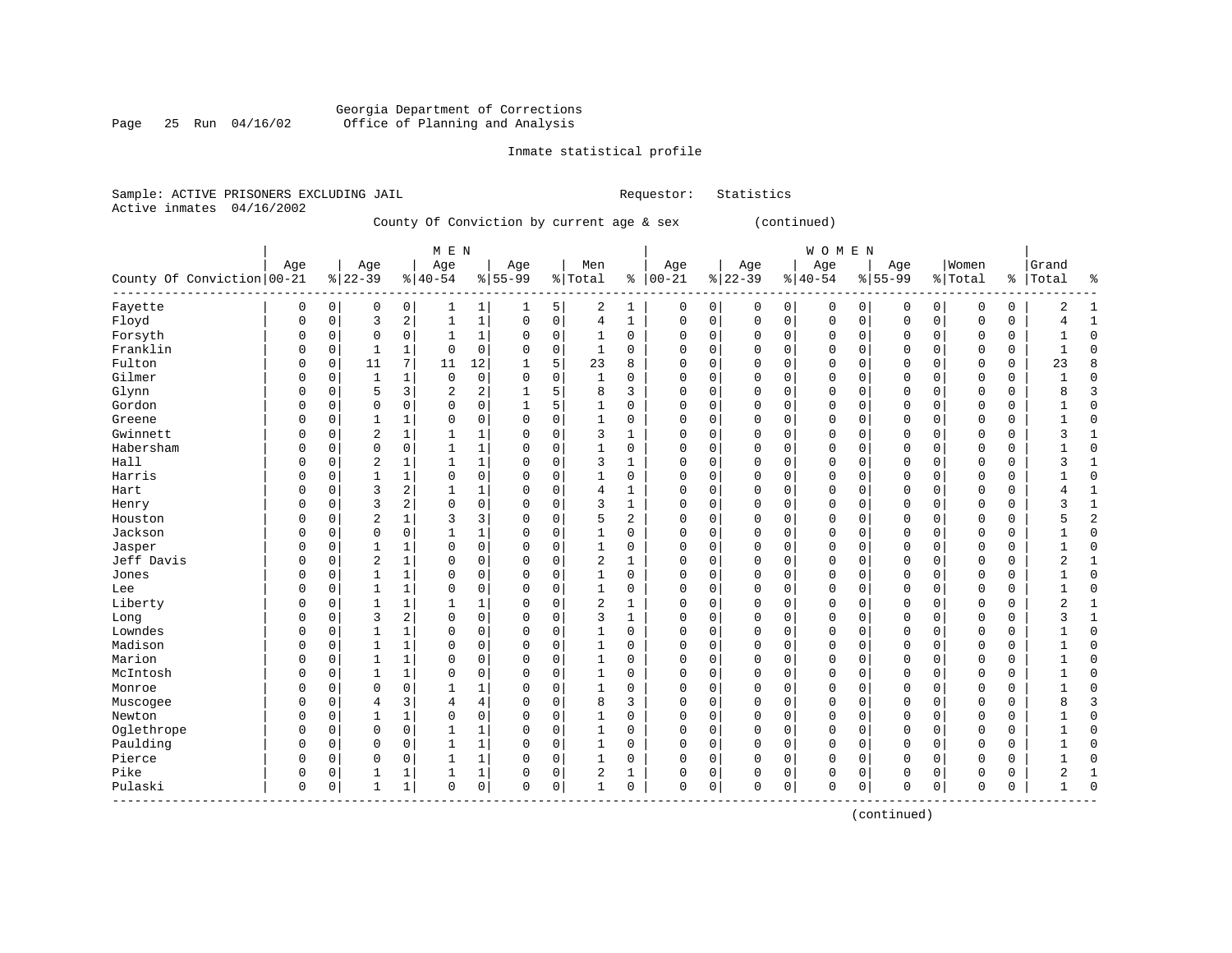#### Georgia Department of Corrections Page 26 Run 04/16/02 Office of Planning and Analysis

# Inmate statistical profile

|  |                           | Sample: ACTIVE PRISONERS EXCLUDING JAIL |                                           | Requestor: | Statistics   |  |
|--|---------------------------|-----------------------------------------|-------------------------------------------|------------|--------------|--|
|  | Active inmates 04/16/2002 |                                         |                                           |            |              |  |
|  |                           |                                         | County Of Conviction by current age & sex |            | (continued)  |  |
|  |                           |                                         | M F. N                                    |            | <b>WOMEN</b> |  |

| County Of Conviction 00-21 | Age      |             | Age<br>$8 22-39$ |              | Age<br>$ 40-54$ |              | Age<br>$8 55-99$ |          | Men<br>% Total |          | Age<br>$% 100-21$ |             | Age<br>$ 22-39$ |                | Age<br>$ 40-54$ |           | Age<br>$8 55-99$ |             | Women<br>% Total | ွေ    | Grand<br>Total | ႜ              |
|----------------------------|----------|-------------|------------------|--------------|-----------------|--------------|------------------|----------|----------------|----------|-------------------|-------------|-----------------|----------------|-----------------|-----------|------------------|-------------|------------------|-------|----------------|----------------|
| Putnam                     | $\Omega$ | 0           | 3                | 2            |                 | 1            | 0                | 0        | 4              | 1        | 0                 | 0           | 0               | 0 <sup>1</sup> | 0               | 0         | 0                | 0           | 0                | 0     |                |                |
| Rabun                      |          | 0           |                  | 1            | 0               | 0            | 0                | 0        |                | 0        | $\mathbf 0$       | $\mathbf 0$ | $\Omega$        | 0              | 0               | 0         | $\mathbf 0$      | $\mathbf 0$ | O                | 0     |                | $\mathbf 0$    |
| Randolph                   |          | 17          | 0                | $\mathbf 0$  | 0               | $\mathbf 0$  | 0                | 0        |                | $\Omega$ | 0                 | 0           | $\Omega$        | $\mathbf 0$    | 0               | $\Omega$  | $\Omega$         | $\Omega$    | O                | 0     |                | $\Omega$       |
| Richmond                   |          | 17          |                  | 5            | 5               | 5            |                  | 5        | 14             | 5        | O                 | $\Omega$    |                 | 50             | O               | U         | $\Omega$         | U           |                  | 50    | 15             | 5              |
| Rockdale                   |          | 0           | 2                | 1            |                 | 1            | 0                | O        | 3              |          | $\Omega$          | 0           | $\mathbf 0$     | $\mathbf 0$    | $\Omega$        | U         | $\mathbf 0$      | $\Omega$    | $\cap$           | 0     | 3              |                |
| Spalding                   | $\Omega$ | 0           | 4                | 3            |                 | $\mathbf{1}$ | 0                | 0        | 5              | 2        | $\Omega$          | 0           | $\Omega$        | $\Omega$       | 0               | U         | $\mathbf 0$      | $\Omega$    | O                | 0     |                | $\overline{2}$ |
| Sumter                     |          | 0           | 0                | 0            |                 | $\mathbf{1}$ | 0                | 0        |                | 0        | $\Omega$          | $\mathbf 0$ | $\Omega$        | 0              | 0               | O         | $\Omega$         | $\Omega$    | $\Omega$         | 0     |                | $\Omega$       |
| Terrell                    | $\cap$   | 0           | 0                | $\Omega$     |                 | $1\,$        | U                | $\Omega$ |                | $\Omega$ | O                 | $\Omega$    | $\Omega$        | $\Omega$       | O               | U         | $\Omega$         | $\Omega$    | C                | 0     |                | $\Omega$       |
| Thomas                     |          | 0           |                  | 1            |                 | $\mathbf 1$  | O                | O        | 2              |          | O                 | $\mathbf 0$ | $\Omega$        | $\mathbf 0$    | 0               | U         | $\Omega$         | $\Omega$    | C                | 0     | ◠<br>4         |                |
| Tift                       |          | 0           | 0                | $\Omega$     |                 | $1\,$        |                  | 5        | 2              |          | $\Omega$          | 0           | $\Omega$        | $\Omega$       | U               | O         | $\Omega$         | $\Omega$    | O                | 0     |                |                |
| Toombs                     |          | 0           | 2                | 1            |                 | $\mathbf{1}$ | 0                | O        |                |          | $\Omega$          | 0           | $\Omega$        | $\mathbf 0$    | 0               | O         | $\Omega$         | $\Omega$    | $\Omega$         | 0     |                |                |
| Towns                      | n        | 0           |                  | $\mathbf{1}$ | $\Omega$        | $\mathbf 0$  | O                | $\Omega$ |                | $\Omega$ | 0                 | $\Omega$    | $\Omega$        | $\Omega$       | 0               | U         | $\Omega$         | $\Omega$    | O                | 0     |                | ∩              |
| Troup                      | $\Omega$ | 0           | 0                | 0            |                 | 1            |                  | 5        | 2              |          | 0                 | $\mathbf 0$ | $\Omega$        | $\Omega$       | $\Omega$        | U         | $\Omega$         | $\Omega$    | O                | 0     | ◠<br>∠         |                |
| Union                      | 0        | 0           | 0                | 0            |                 | $\mathbf 1$  | 0                | $\Omega$ |                | 0        | $\Omega$          | 0           | $\Omega$        | $\Omega$       | 0               | U         | $\Omega$         | O           | C                | 0     |                | $\Omega$       |
| Upson                      | 0        | 0           | $\Omega$         | $\mathbf 0$  |                 | $\mathbf 1$  | 0                | $\Omega$ |                | $\Omega$ | $\Omega$          | $\mathbf 0$ | $\Omega$        | $\Omega$       | 0               | 0         | $\Omega$         | $\Omega$    | O                | 0     |                | $\Omega$       |
| Walker                     | $\Omega$ | 0           |                  | 1            | $\Omega$        | $\mathbf 0$  | U                | O        |                | 0        | 0                 | $\Omega$    |                 | 50             | O               | U         | $\Omega$         | $\Omega$    |                  | 50    | 2              |                |
| Walton                     |          | 0           |                  | 1            |                 | $\mathbf{1}$ | 0                | 0        | 2              |          | O                 | 0           | $\Omega$        | $\mathbf 0$    | $\Omega$        | 0         | $\Omega$         | O           | O                | 0     | 4              |                |
| Ware                       |          | 0           | 3                | 2            | $\overline{2}$  | 2            | O                | $\Omega$ | 5              | 2        | $\Omega$          | $\Omega$    | $\Omega$        | $\Omega$       | 0               | 0         | $\Omega$         | O           | O                | 0     |                | $\overline{2}$ |
| Washington                 |          | 17          | $\Omega$         | $\Omega$     | $\Omega$        | $\mathbf 0$  | 0                | $\Omega$ |                | $\Omega$ | $\Omega$          | $\Omega$    | $\Omega$        | $\Omega$       | 0               | $\Omega$  | $\Omega$         | $\Omega$    | O                | 0     |                | U              |
| Whitfield                  | $\Omega$ | $\mathbf 0$ | 0                | 0            | 3               | 3            | $\mathbf{1}$     | 5        |                |          | O                 | $\mathbf 0$ | $\Omega$        | $\Omega$       | 0               | $\Omega$  | $\mathbf 0$      | $\Omega$    | $\mathbf 0$      | 0     |                |                |
| Wilkes                     | 0        | 0           | 1                | 1            | 0               | $\mathbf 0$  | 0                | 0        |                | 0        | $\mathbf 0$       | 0           | $\Omega$        | $\mathbf 0$    | $\mathbf 0$     | 0         | $\mathbf 0$      | 0           | $\Omega$         | 0     |                |                |
| Total reported             |          | 6 100       | 152 100          |              | 95 100          |              | 19 100           |          | 272 100        |          | $\mathbf 0$       | $\mathbf 0$ |                 | 2 100          | $\mathbf 0$     | 0         | $\mathbf 0$      | $\mathbf 0$ |                  | 2 100 | 274 100        |                |
| Percent reported           |          | 100.0       | 100.0            |              |                 | 100.0        |                  | 100.0    |                | 100.0    |                   | $\cdot$ 0   |                 | 100.0          |                 | $\cdot$ 0 |                  | $\cdot$ 0   |                  | 100.0 |                | 100.0          |
| Not reported               | 0        |             | 0                |              | 0               |              | $\mathbf 0$      |          | $\mathbf 0$    |          | $\mathbf 0$       |             | 0               |                | 0               |           | $\mathbf 0$      |             | $\mathbf 0$      |       | 0              |                |
| Total                      | 6        |             | 152              |              | 95              |              | 19               |          | 272            |          | $\mathbf 0$       |             | 2               |                | $\mathbf 0$     |           | $\mathbf 0$      |             | 2                |       | 274            |                |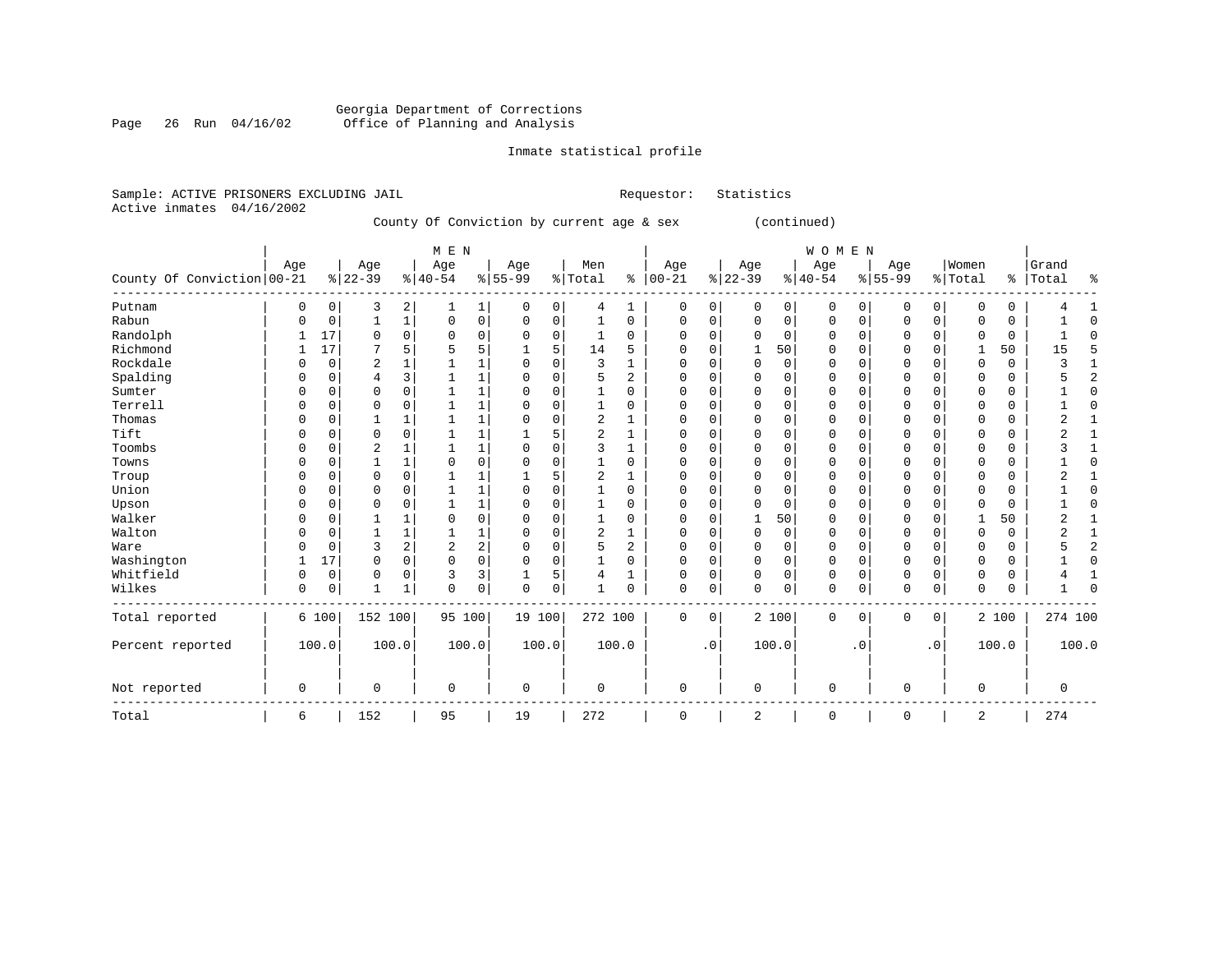#### Georgia Department of Corrections<br>Page 27 Run 04/16/02 Office of Planning and Analysis Page 27 Run 04/16/02 Office of Planning and Analysis

#### Inmate statistical profile

Sample: ACTIVE PRISONERS EXCLUDING JAIL **Requestor:** Statistics Active inmates 04/16/2002

Circ Of Conviction by current age & sex

|                           |                  |             |                 |                | M E N            |                |                  |             |                |                |                 |             |                 |             | W O M E N        |             |                    |             |                  |          |                |                |
|---------------------------|------------------|-------------|-----------------|----------------|------------------|----------------|------------------|-------------|----------------|----------------|-----------------|-------------|-----------------|-------------|------------------|-------------|--------------------|-------------|------------------|----------|----------------|----------------|
| Circ Of Conviction        | Age<br>$00 - 21$ |             | Age<br>$ 22-39$ |                | Age<br>$8 40-54$ |                | Age<br>$8 55-99$ |             | Men<br>% Total | ႜ              | Age<br>$ 00-21$ |             | Age<br>$ 22-39$ |             | Age<br>$8 40-54$ |             | Age<br>$8155 - 99$ |             | Women<br>% Total | %        | Grand<br>Total | န္             |
| Alapaha                   | $\mathbf 0$      | $\mathbf 0$ | 1               | 1              | 0                | 0              | 1                | 5           | 2              | 1              | 0               | 0           | 0               | 0           | 0                | 0           | $\Omega$           | $\mathbf 0$ | $\mathbf 0$      | 0        | 2              | $\mathbf{1}$   |
| Alcovy                    | $\Omega$         | $\mathbf 0$ | $\overline{2}$  | $\mathbf{1}$   | $\mathbf{1}$     | $\mathbf 1$    | $\Omega$         | $\mathbf 0$ | 3              | $\mathbf{1}$   | $\mathbf 0$     | $\mathbf 0$ | $\mathbf 0$     | $\mathbf 0$ | $\mathbf 0$      | $\mathbf 0$ | $\mathbf 0$        | $\mathbf 0$ | $\mathbf 0$      | 0        | 3              | $\mathbf{1}$   |
| Atlanta                   | 0                | 0           | 11              | 7              | 11               | 12             |                  | 5           | 23             | 8              | $\Omega$        | 0           | 0               | $\mathbf 0$ | 0                | 0           | 0                  | $\mathbf 0$ | 0                | 0        | 23             | 8              |
| Atlantic                  | 0                | $\mathbf 0$ | 5               | 3              | $\mathbf{1}$     | $\mathbf 1$    | $\Omega$         | $\mathbf 0$ | 6              | $\overline{a}$ | $\Omega$        | 0           | 0               | $\mathbf 0$ | 0                | 0           | $\Omega$           | 0           | $\mathbf 0$      | $\Omega$ | 6              | $\overline{2}$ |
| Augusta                   | $\mathbf{1}$     | 17          | 12              | 8              | 7                | 7              | 1                | 5           | 21             | 8              | $\Omega$        | $\Omega$    | $\mathbf 1$     | 50          | 0                | $\mathbf 0$ | $\Omega$           | $\Omega$    | 1                | 50       | 22             | $\mathsf{R}$   |
| Blue Ridge                | $\Omega$         | $\mathbf 0$ | $\overline{2}$  |                | 1                | $\mathbf{1}$   | 0                | $\mathbf 0$ | 3              | 1              | 0               | 0           | $\mathbf 0$     | $\mathbf 0$ | $\Omega$         | $\mathbf 0$ | $\Omega$           | $\mathbf 0$ | $\mathbf 0$      | 0        | 3              | $\mathbf{1}$   |
| Brunswick                 | $\Omega$         | $\mathbf 0$ | 8               | 5              | 4                | 4              | $\mathbf{1}$     | 5           | 13             | 5              | $\Omega$        | $\mathbf 0$ | $\mathbf 0$     | $\mathbf 0$ | $\Omega$         | $\mathbf 0$ | $\Omega$           | $\mathbf 0$ | $\mathbf 0$      | $\Omega$ | 13             | 5              |
| Chattahoochee             | O                | $\mathbf 0$ | 6               | 4              | 4                | 4              | $\Omega$         | $\Omega$    | 10             | 4              | $\Omega$        | $\Omega$    | 0               | 0           | $\Omega$         | $\mathbf 0$ | $\mathbf 0$        | $\mathbf 0$ | $\Omega$         | $\Omega$ | 10             | $\overline{4}$ |
| Cherokee                  | N                | $\mathbf 0$ | $\Omega$        | $\Omega$       | 1                | $\mathbf 1$    |                  | 5           | 2              | 1              | $\Omega$        | 0           | 0               | $\mathbf 0$ | 0                | 0           | $\mathbf 0$        | 0           | 0                | 0        | 2              | 1              |
| Clayton                   | O                | $\mathbf 0$ | 6               | 4              | $\overline{2}$   | $\overline{a}$ |                  | 5           | 9              | 3              | $\Omega$        | 0           | 0               | $\mathbf 0$ | 0                | $\mathbf 0$ | $\mathbf{0}$       | 0           | $\mathbf 0$      | 0        | Q              | $\overline{3}$ |
| Cobb                      | 1                | 17          | 3               | 2              | $\mathbf{1}$     | $\mathbf{1}$   | $\Omega$         | $\mathbf 0$ | 5              | $\overline{2}$ | $\Omega$        | $\Omega$    | $\Omega$        | $\mathbf 0$ | 0                | $\mathbf 0$ | $\mathbf 0$        | $\Omega$    | $\mathbf 0$      | 0        | 5              | $\overline{2}$ |
| Conasauga                 | 0                | $\mathbf 0$ | $\mathbf 0$     | $\Omega$       | 3                | 3              | 1                | 5           | 4              | $\mathbf{1}$   | $\Omega$        | $\Omega$    | $\Omega$        | $\mathbf 0$ | $\Omega$         | $\mathbf 0$ | $\mathbf 0$        | $\Omega$    | $\mathbf 0$      | 0        | 4              | $\mathbf 1$    |
| Cordele                   | N                | $\mathbf 0$ | $\overline{2}$  |                | $\Omega$         | 0              | $\Omega$         | $\mathbf 0$ | $\overline{2}$ | $\mathbf{1}$   | $\Omega$        | 0           | $\mathbf 0$     | $\mathbf 0$ | $\Omega$         | $\mathbf 0$ | $\mathbf 0$        | 0           | $\mathbf 0$      | 0        | 2              | $\mathbf{1}$   |
| Coweta                    | N                | $\mathbf 0$ | 3               | 2              | $\mathbf{1}$     | $\mathbf 1$    | 1                | 5           | 5              | $\overline{2}$ | $\Omega$        | $\Omega$    | $\mathbf 0$     | $\mathbf 0$ | $\Omega$         | $\mathbf 0$ | $\mathbf 0$        | $\Omega$    | $\Omega$         | 0        |                | $\overline{2}$ |
| Dougherty                 |                  | 17          | $\overline{2}$  |                | $\overline{2}$   | 2              |                  | 5           | 6              | 2              | $\Omega$        | 0           | 0               | $\mathbf 0$ | 0                | 0           | 0                  | 0           | 0                | 0        |                | $\overline{a}$ |
| Eastern                   | 1                | 17          | 5               | 3              | $\overline{2}$   | 2              |                  | 5           | 9              | 3              | $\Omega$        | 0           | 0               | 0           | 0                | $\mathbf 0$ | 0                  | 0           | $\mathbf 0$      | 0        | Q              | $\overline{3}$ |
| Flint                     | 0                | $\Omega$    | 3               | $\overline{a}$ | $\Omega$         | 0              | $\Omega$         | $\Omega$    | 3              | $\mathbf{1}$   | $\Omega$        | $\Omega$    | $\Omega$        | $\Omega$    | $\Omega$         | $\Omega$    | $\Omega$           | $\Omega$    | $\Omega$         | $\Omega$ | ζ              | $\mathbf{1}$   |
| Griffin                   | 0                | $\Omega$    | 5               | 3              | 4                | 4              |                  | 5           | 10             | 4              | $\Omega$        | $\Omega$    | $\Omega$        | $\mathbf 0$ | $\Omega$         | $\mathbf 0$ | $\Omega$           | $\Omega$    | $\mathbf 0$      | 0        | 10             | $\overline{4}$ |
| Gwinnett                  | N                | $\mathbf 0$ | $\overline{2}$  |                | $\mathbf{1}$     | $\mathbf{1}$   | $\Omega$         | $\mathbf 0$ | 3              | $\mathbf{1}$   | $\Omega$        | 0           | $\mathbf 0$     | $\mathbf 0$ | $\Omega$         | $\mathbf 0$ | $\mathbf{0}$       | $\mathbf 0$ | $\Omega$         | 0        | 3              | $\mathbf{1}$   |
| Houston                   | O                | $\mathbf 0$ | $\overline{2}$  | $\mathbf{1}$   | 3                | 3              | $\Omega$         | $\mathbf 0$ | 5              | $\overline{2}$ | $\Omega$        | $\mathbf 0$ | $\Omega$        | $\mathbf 0$ | $\Omega$         | $\mathbf 0$ | $\mathbf{0}$       | $\mathbf 0$ | $\mathbf 0$      | 0        |                | $\overline{2}$ |
| Lookout Mountain          | U                | $\mathbf 0$ | 3               | $\overline{2}$ | $\Omega$         | 0              | $\Omega$         | 0           | 3              | 1              | $\Omega$        | 0           | 1               | 50          | 0                | 0           | $\mathbf 0$        | 0           | $\mathbf{1}$     | 50       |                | $\mathbf{1}$   |
| Macon                     | O                | $\Omega$    | 6               | $\overline{4}$ | $\overline{2}$   | 2              |                  | 5           | 9              | 3              | $\Omega$        | $\Omega$    | $\Omega$        | $\mathbf 0$ | $\mathbf 0$      | $\mathbf 0$ | $\Omega$           | $\Omega$    | $\mathbf 0$      | $\Omega$ | Q              | $\overline{3}$ |
| Middle                    | 1                | 17          | 3               | 2              | $\mathbf{1}$     | $\mathbf{1}$   | $\Omega$         | $\Omega$    | 5              | $\overline{a}$ | $\Omega$        | $\Omega$    | $\Omega$        | $\Omega$    | $\Omega$         | $\Omega$    | $\Omega$           | $\Omega$    | $\Omega$         | $\Omega$ | 5              | $\overline{2}$ |
| Mountain                  | $\Omega$         | $\mathbf 0$ | 1               | 1              | $\mathbf{1}$     | $\mathbf{1}$   | $\Omega$         | $\mathbf 0$ | $\overline{c}$ | $\mathbf{1}$   | $\Omega$        | $\Omega$    | $\Omega$        | $\mathbf 0$ | $\Omega$         | $\mathbf 0$ | $\mathbf{0}$       | $\Omega$    | $\mathbf 0$      | 0        | 2              | $\mathbf{1}$   |
| Northeastern              | O                | $\mathbf 0$ | $\overline{2}$  | $\mathbf{1}$   | $\mathbf{1}$     | $\mathbf 1$    |                  | $\mathbf 0$ | 3              | $\mathbf{1}$   | $\Omega$        | 0           | $\mathbf 0$     | $\mathbf 0$ | $\Omega$         | $\mathbf 0$ | $\mathbf{0}$       | 0           | $\mathbf 0$      | 0        | 3              | $\mathbf{1}$   |
| Northern                  | O                | $\mathbf 0$ | 5               | 3              | $\overline{c}$   | 2              | 1                | 5           | 8              | 3              | $\Omega$        | $\mathbf 0$ | $\mathbf 0$     | $\mathbf 0$ | $\Omega$         | $\mathbf 0$ | $\mathbf{0}$       | $\mathbf 0$ | $\Omega$         | 0        | $\mathsf{R}$   | $\overline{3}$ |
| Ocmulgee                  | O                | 0           | 7               | 5              | 4                | 4              | $\Omega$         | 0           | 11             | 4              | $\Omega$        | 0           | 0               | $\mathbf 0$ | 0                | 0           | 0                  | 0           | 0                | 0        | 11             | $\overline{4}$ |
| Oconee                    | 0                | $\Omega$    | 3               | 2              | $\Omega$         | 0              | $\Omega$         | $\Omega$    | 3              | $\mathbf{1}$   | $\Omega$        | $\Omega$    | $\Omega$        | $\Omega$    | $\mathbf 0$      | $\mathbf 0$ | $\Omega$           | $\Omega$    | $\mathbf 0$      | $\Omega$ | 3              | $\mathbf{1}$   |
| Pataula                   | 1                | 17          | $\Omega$        | $\Omega$       | $\mathbf{1}$     | $\mathbf{1}$   | $\Omega$         | $\Omega$    | $\overline{2}$ | $\mathbf{1}$   | $\Omega$        | $\Omega$    | $\Omega$        | $\Omega$    | $\Omega$         | $\Omega$    | $\Omega$           | $\Omega$    | $\Omega$         | $\Omega$ | 2              | $\mathbf{1}$   |
| Piedmont                  | 0                | $\mathbf 0$ | 1               | 1              | $\overline{2}$   | $\overline{c}$ |                  | 5           | 4              | $\mathbf{1}$   | $\Omega$        | $\Omega$    | $\Omega$        | $\mathbf 0$ | $\Omega$         | $\mathbf 0$ | $\mathbf{0}$       | $\Omega$    | $\mathbf 0$      | 0        |                | $\mathbf{1}$   |
| Rome                      | 0                | $\mathbf 0$ | 3               | 2              | $\mathbf{1}$     | 1              | $\Omega$         | $\mathsf 0$ | 4              | $\mathbf{1}$   | $\Omega$        | 0           | $\mathbf 0$     | 0           | $\Omega$         | $\mathbf 0$ | $\mathbf{0}$       | $\mathbf 0$ | $\mathbf 0$      | 0        |                | $\mathbf{1}$   |
| South Georgia             | O                | $\mathbf 0$ | $\Omega$        | $\mathbf 0$    | $\mathbf{1}$     | $\mathbf 1$    | $\Omega$         | $\mathbf 0$ | $\mathbf{1}$   | $\Omega$       | $\mathbf 0$     | $\mathbf 0$ | $\mathbf 0$     | $\mathbf 0$ | 0                | 0           | $\mathbf{0}$       | $\mathbf 0$ | $\mathbf 0$      | 0        | -1             | $\Omega$       |
| Southern                  | $\Omega$         | $\mathbf 0$ | 3               | 2              | 4                | 4              | $\Omega$         | $\mathbf 0$ | 7              | 3              | $\mathbf 0$     | $\mathbf 0$ | 0               | $\mathbf 0$ | 0                | $\mathbf 0$ | $\mathbf{0}$       | $\Omega$    | $\mathbf 0$      | 0        | 7              | 3              |
| Southwestern              | $\Omega$         | $\Omega$    | 1               |                | $\mathbf{1}$     | $\mathbf 1$    | $\Omega$         | $\mathbf 0$ | $\overline{c}$ | $\mathbf{1}$   | $\Omega$        | $\mathbf 0$ | 0               | $\mathbf 0$ | $\mathbf 0$      | $\mathbf 0$ | $\mathbf{0}$       | 0           | $\Omega$         | 0        | $\overline{2}$ | $\mathbf{1}$   |
| Stone Mountain            | 0                | $\mathbf 0$ | 14              | 9              | 6                | 6              | 3                | 16          | 23             | 8              | $\Omega$        | 0           | 0               | $\mathbf 0$ | $\Omega$         | $\mathbf 0$ | $\Omega$           | 0           | $\Omega$         | 0        | 23             | $\mathsf{R}$   |
| Tallapoosa<br>----------- | $\Omega$         | 0           | $\Omega$        | $\mathsf 0$    | $\mathbf{1}$     | $\mathbf 1$    | $\Omega$         | $\mathbf 0$ | $\mathbf{1}$   | 0              | $\mathbf 0$     | 0           | $\Omega$        | 0           | $\mathbf 0$      | $\mathbf 0$ | $\mathbf{0}$       | 0           | $\mathbf 0$      | 0        |                | $\Omega$       |

(continued)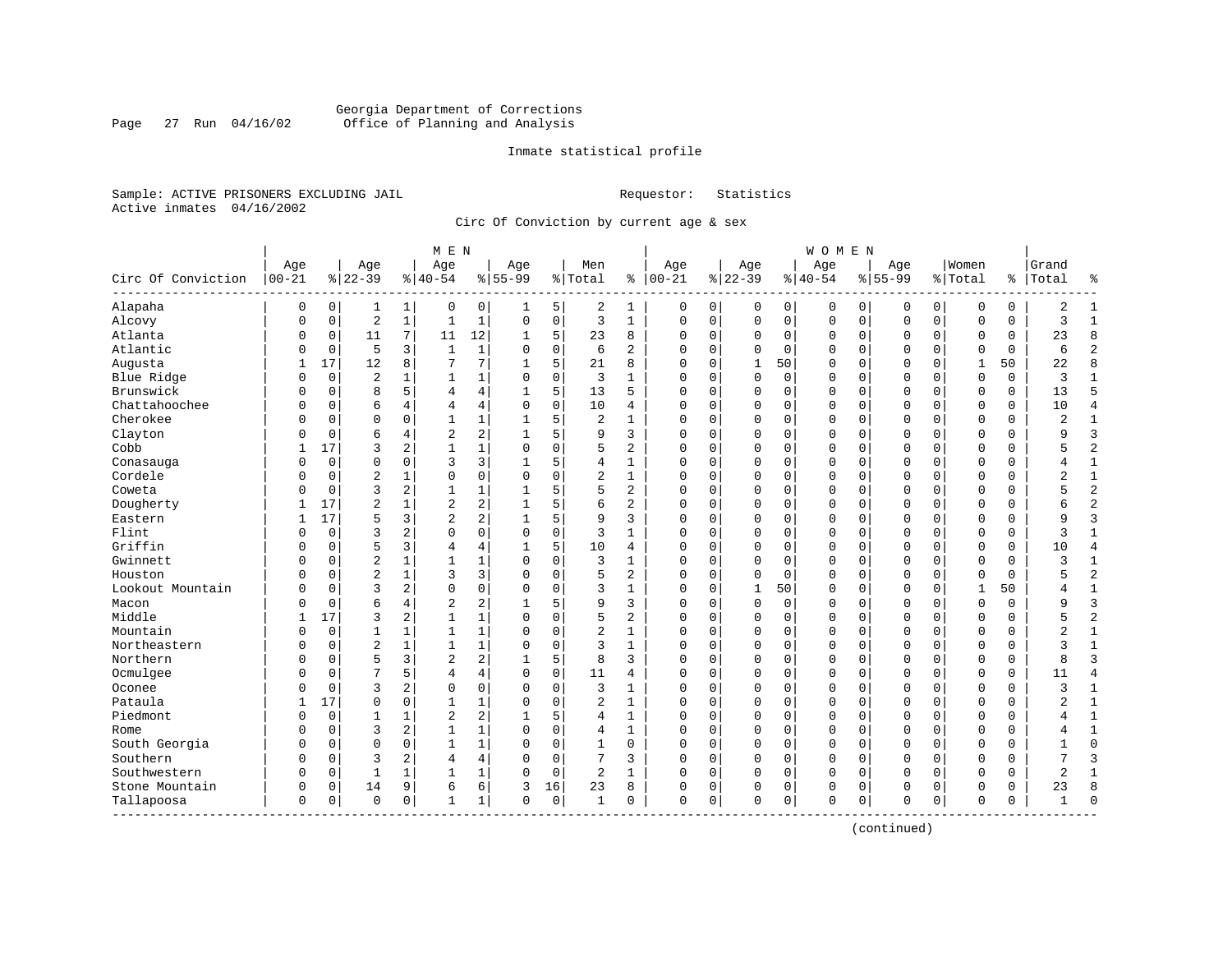#### Georgia Department of Corrections Page 28 Run 04/16/02 Office of Planning and Analysis

# Inmate statistical profile

|  | Sample: ACTIVE PRISONERS EXCLUDING JAIL |  |                                         |  |  | Requestor: Statistics |  |
|--|-----------------------------------------|--|-----------------------------------------|--|--|-----------------------|--|
|  | Active inmates 04/16/2002               |  |                                         |  |  |                       |  |
|  |                                         |  | Circ Of Conviction by current age & sex |  |  | (continued)           |  |
|  |                                         |  | M T NT                                  |  |  |                       |  |

|                    |                   |       |                  |          | M E N            |       |                  |       |                |          |                   |          |                 |          | WOMEN           |     |                 |                 |                  |       |                |       |
|--------------------|-------------------|-------|------------------|----------|------------------|-------|------------------|-------|----------------|----------|-------------------|----------|-----------------|----------|-----------------|-----|-----------------|-----------------|------------------|-------|----------------|-------|
| Circ Of Conviction | Age<br>$ 00 - 21$ |       | Age<br>$ 22-39 $ |          | Age<br>$ 40-54 $ |       | Age<br>$8 55-99$ |       | Men<br>% Total | ⊱        | Age<br>$ 00 - 21$ |          | Age<br>$ 22-39$ |          | Age<br>$ 40-54$ |     | Age<br>$ 55-99$ |                 | Women<br>% Total | ွေ    | Grand<br>Total | န္    |
| Tifton             | $\Omega$          |       | 0                | $\Omega$ |                  |       |                  | 5     | 2              |          | $\Omega$          | $\Omega$ |                 | $\Omega$ | $\Omega$        |     |                 | 0               |                  | 0     | 2              |       |
| Toombs             | O                 |       |                  |          |                  | 0     |                  |       |                | 0        |                   |          |                 | $\Omega$ | U               |     |                 |                 |                  | 0     |                |       |
| Waycross           | O                 |       |                  |          |                  |       |                  |       | 9              |          |                   |          |                 |          |                 |     |                 |                 |                  |       |                |       |
| Western            | 0                 |       | 5                |          |                  |       | U                | n     | 10             | 4        |                   |          |                 |          |                 |     |                 |                 |                  | 0     | 10             |       |
| Rockdale           |                   |       | $\overline{2}$   |          |                  |       |                  |       |                |          |                   |          |                 |          |                 |     |                 |                 |                  | 0     |                |       |
| Douglas            | O                 |       | 5                |          |                  |       |                  |       |                |          |                   |          |                 |          |                 |     |                 |                 |                  |       |                |       |
| Appalachian        | 0                 |       |                  |          |                  |       |                  |       |                |          |                   |          |                 |          |                 |     |                 |                 |                  | 0     |                |       |
| Enotah             | O                 |       |                  |          |                  |       |                  |       |                |          | $\Omega$          |          |                 |          |                 |     |                 |                 |                  | 0     |                |       |
| Forsyth-Bell       | $\Omega$          |       | $\Omega$         |          |                  |       |                  |       |                | $\Omega$ | $\Omega$          |          |                 |          | $\Omega$        |     | $\Omega$        |                 |                  | 0     |                |       |
| Towaliga           | $\mathbf 0$       |       |                  | ⊥        | 2                | 2     |                  | 5     | 4              |          | 0                 | 0        |                 | 0        | 0               |     | $\Omega$        | 0               |                  |       |                |       |
| Total reported     |                   | 6 100 | 152 100          |          | 95 100           |       | 19 100           |       | 272 100        |          | 0                 | 0        |                 | 2 100    | $\mathbf 0$     | 0   | 0               | 0 <sup>1</sup>  |                  | 2 100 | 274 100        |       |
| Percent reported   |                   | 100.0 |                  | 100.0    |                  | 100.0 |                  | 100.0 |                | 100.0    |                   | .0       |                 | 100.0    |                 | . 0 |                 | .0 <sup>1</sup> |                  | 100.0 |                | 100.0 |
| Not reported       | $\mathbf 0$       |       | $\mathbf 0$      |          | $\Omega$         |       | $\mathbf 0$      |       | $\Omega$       |          | $\Omega$          |          | $\Omega$        |          | $\mathbf 0$     |     | $\Omega$        |                 | $\Omega$         |       | $\Omega$       |       |
| Total              | 6                 |       | 152              |          | 95               |       | 19               |       | 272            |          | O                 |          | $\overline{2}$  |          | 0               |     | $\Omega$        |                 | 2                |       | 274            |       |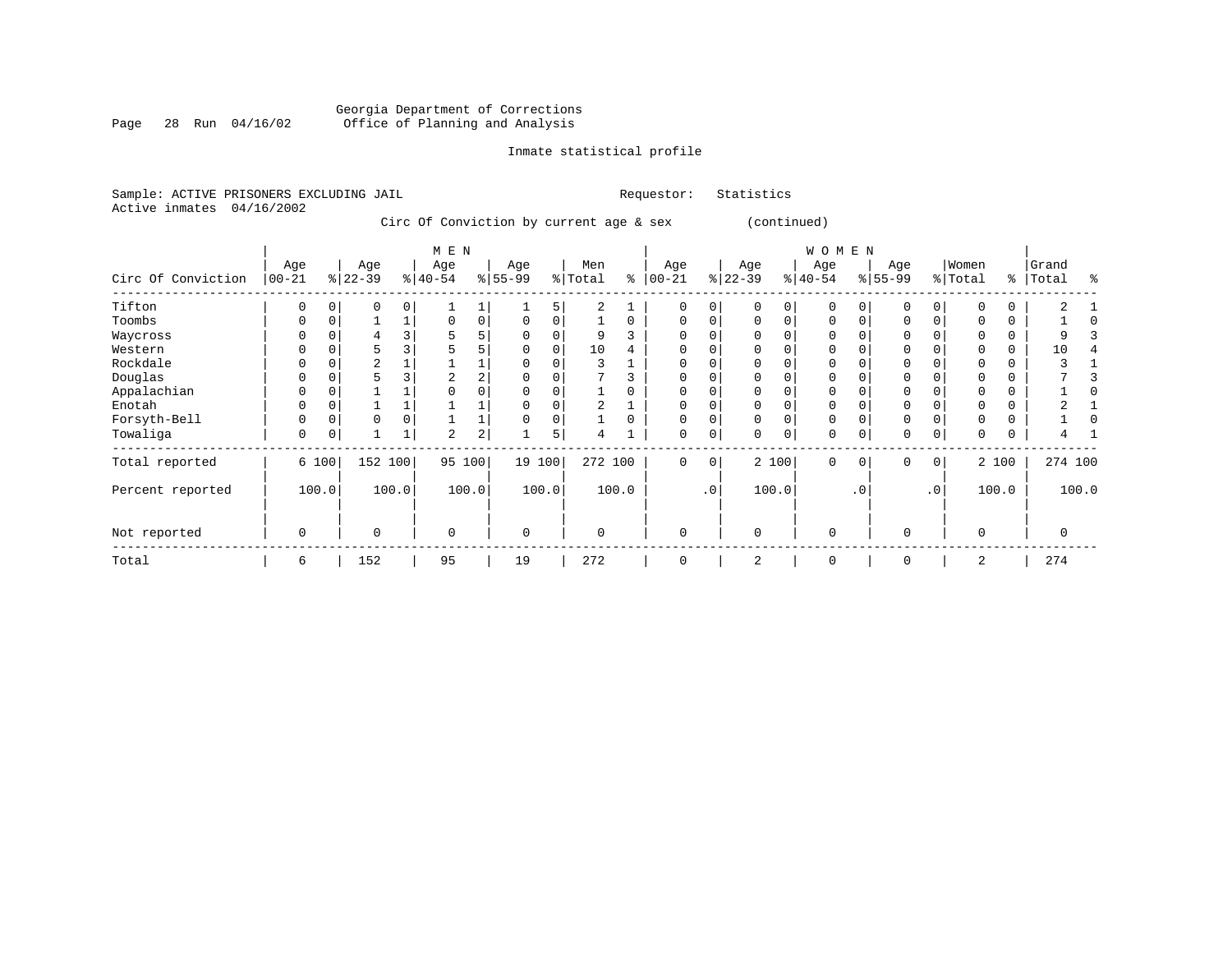#### Georgia Department of Corrections Page 29 Run 04/16/02 Office of Planning and Analysis

#### Inmate statistical profile

Sample: ACTIVE PRISONERS EXCLUDING JAIL **Requestor:** Statistics Active inmates 04/16/2002

Home County by current age & sex

| Age<br>Age<br>Women<br>Grand<br>Age<br>Age<br>Age<br>Men<br>Age<br>Age<br>Age<br>$00 - 21$<br>$8 22-39$<br>$ 40-54$<br>$8   00 - 21$<br>$8 22-39$<br>$8 55-99$<br>$8155 - 99$<br>% Total<br>$8 40-54$<br>% Total<br>Total<br>Home County<br>$\frac{8}{6}$<br>Appling<br>0<br>0<br>$\mathbf{1}$<br>0<br>2<br>$\mathbf{1}$<br>0<br>$\mathbf 0$<br>$\mathbf 0$<br>$\mathbf 0$<br>0<br>1<br>$\mathbf{1}$<br>0<br>0<br>$\mathbf 0$<br>0<br>0<br>0<br>1<br>0<br>Atkinson<br>$\mathbf 0$<br>$\mathbf 0$<br>0<br>7<br>$\mathbf{1}$<br>0<br>$\mathbf 0$<br>0<br>$\mathbf 0$<br>$\mathbf 0$<br>$\mathbf 0$<br>$\mathbf 0$<br>$\mathbf 0$<br>$\mathbf 0$<br>$\mathbf 0$<br>0<br>$\Omega$<br>0<br>$\mathbf{1}$<br>Baldwin<br>2<br>2<br>0<br>3<br>0<br>0<br>1<br>$\mathbf 0$<br>$\Omega$<br>0<br>0<br>0<br>0<br>0<br>0<br>0<br>0<br>0<br>1<br>1<br>0<br>0<br>7<br>2<br>0<br>$\Omega$<br>$\mathbf 0$<br>Barrow<br>O<br>0<br>1<br>1<br>$\Omega$<br>0<br>$\mathbf 0$<br>0<br>0<br>0<br>0<br>1<br>1<br>Bartow<br>$\mathbf 0$<br>3<br>3<br>0<br>$\Omega$<br>$\mathbf 0$<br>0<br>0<br>4<br>$\Omega$<br>$\Omega$<br>1<br>$\Omega$<br>0<br>$\mathbf 0$<br>$\Omega$<br>$\mathbf 0$<br>$\Omega$<br>0<br>O<br>Ben Hill<br>0<br>$\mathbf 0$<br>0<br>0<br>$\mathbf 0$<br>0<br>1<br>0<br>$\Omega$<br>1<br>0<br>0<br>$\mathbf 0$<br>0<br>$\mathbf 0$<br>0<br>0<br>0<br>0<br>1<br>Bibb<br>3<br>2<br>$\mathbf{1}$<br>$\mathbf 1$<br>$\mathbf 0$<br>2<br>$\mathbf 0$<br>0<br>0<br>4<br>$\Omega$<br>0<br>$\mathbf 0$<br>0<br>$\Omega$<br>$\mathbf 0$<br>$\Omega$<br>0<br>0<br>$\Omega$<br>Bleckley<br>$\overline{2}$<br>$\mathbf{1}$<br>0<br>0<br>$\mathbf 0$<br>2<br>$\mathbf{1}$<br>$\mathbf 0$<br>$\mathbf 0$<br>0<br>$\Omega$<br>0<br>$\mathbf 0$<br>0<br>$\Omega$<br>0<br>$\Omega$<br>0<br>0<br>U<br><b>Brooks</b><br>$\mathbf 0$<br>O<br>0<br>$\mathbf{1}$<br>1<br>0<br>0<br>$\Omega$<br>0<br>1<br>0<br>0<br>$\mathbf 0$<br>0<br>0<br>0<br>0<br>0<br>0<br>0<br>Burke<br>$\overline{2}$<br>1<br>$\mathbf 0$<br>$\mathbf 0$<br>0<br>0<br>$\mathbf 0$<br>O<br>0<br>1<br>$\mathbf{1}$<br>$\Omega$<br>3<br>1<br>$\Omega$<br>0<br>$\mathbf 0$<br>$\mathbf 0$<br>0<br>0<br><b>Butts</b><br>$\mathbf 0$<br>$\mathbf 0$<br>0<br>0<br>7<br>0<br>$\Omega$<br>$\mathbf 0$<br>1<br>0<br>$\Omega$<br>0<br>$\mathbf 0$<br>$\Omega$<br>$\mathbf 0$<br>$\Omega$<br>0<br>O<br>0<br>1<br>Camden<br>$\Omega$<br>1<br>$\mathbf 0$<br>0<br>0<br>$\mathbf 0$<br>$\Omega$<br>$\mathbf 0$<br>$\mathbf{1}$<br>$\Omega$<br>$\mathbf{1}$<br>$\Omega$<br>$\Omega$<br>$\Omega$<br>$\mathbf 0$<br>$\Omega$<br>$\Omega$<br>0<br>0<br>$\Omega$<br>Carroll<br>$\overline{2}$<br>0<br>$\mathbf 0$<br>$\overline{c}$<br>$\mathbf{1}$<br>$\mathbf 0$<br>0<br>$\mathbf{1}$<br>0<br>$\Omega$<br>$\Omega$<br>0<br>$\Omega$<br>0<br>$\Omega$<br>$\mathbf 0$<br>$\Omega$<br>0<br>0<br>0<br>Chatham<br>17<br>5<br>7<br>12<br>5<br>12<br>6<br>4<br>$\Omega$<br>0<br>$\mathbf{0}$<br>0<br>$\Omega$<br>$\mathbf 0$<br>$\mathbf{0}$<br>0<br>$\Omega$<br>1<br>1<br>0<br>4<br>Chatooga<br>0<br>$\mathbf 0$<br>0<br>0<br>O<br>0<br>1<br>1<br>$\Omega$<br>$\Omega$<br>1<br>0<br>0<br>0<br>$\mathbf 0$<br>0<br>0<br>0<br>0<br>0<br>Cherokee<br>1<br>0<br>1<br>$\mathbf{1}$<br>$\Omega$<br>0<br>2<br>1<br>$\Omega$<br>0<br>$\mathbf 0$<br>0<br>0<br>$\mathbf 0$<br>0<br>0<br>$\mathbf 0$<br>0<br>O<br>$\mathbf{1}$<br>Clarke<br>3<br>5<br>8<br>3<br>$\Omega$<br>$\Omega$<br>$\overline{4}$<br>$\Omega$<br>$\Omega$<br>$\Omega$<br>0<br>$\Omega$<br>$\Omega$<br>$\Omega$<br>$\Omega$<br>$\Omega$<br>$\Omega$<br>O<br>$\Omega$<br>4<br>3<br>$\overline{4}$<br>$\mathbf 1$<br>7<br>6<br>3<br>Clayton<br>$\mathbf{1}$<br>$\Omega$<br>0<br>$\mathbf{0}$<br>$\mathbf 0$<br>$\Omega$<br>$\mathbf 0$<br>$\Omega$<br>$\Omega$<br>$\Omega$<br>0<br>0<br>$\Omega$<br>1<br>Cobb<br>$\overline{2}$<br>$\mathbf{1}$<br>$\mathbf 1$<br>$\mathbf 0$<br>$\overline{c}$<br>$\mathbf 0$<br>17<br>$\mathbf{1}$<br>$\Omega$<br>4<br>$\Omega$<br>0<br>$\Omega$<br>0<br>$\Omega$<br>$\mathbf 0$<br>$\Omega$<br>0<br>0<br>1<br>$\overline{c}$<br>$\overline{\mathbf{c}}$<br>$\overline{c}$<br>Colquit<br>$\mathbf 0$<br>$\mathbf 0$<br>$\Omega$<br>$\mathbf 0$<br>$\mathbf{1}$<br>$\Omega$<br>0<br>$\mathbf{0}$<br>0<br>$\Omega$<br>$\mathbf 0$<br>$\mathbf{0}$<br>$\mathbf 0$<br>$\Omega$<br>$\Omega$<br>0<br>0<br>Columbia<br>0<br>7<br>0<br>O<br>0<br>$\mathbf 0$<br>0<br>0<br>1<br>0<br>0<br>0<br>$\mathbf 0$<br>0<br>0<br>0<br>$\mathbf 0$<br>0<br>0<br>Coweta<br>0<br>$\mathbf 0$<br>0<br>$\mathbf{1}$<br>$\Omega$<br>$\Omega$<br>$\Omega$<br>0<br>$\mathbf{0}$<br>0<br>$\Omega$<br>$\mathbf 0$<br>$\Omega$<br>$\Omega$<br>$\mathbf 0$<br>0<br>O<br>$\mathbf{1}$<br>1<br>$\Omega$<br>Crisp<br>$\mathbf{1}$<br>$\Omega$<br>$\mathbf 0$<br>$\mathbf{1}$<br>$\mathbf{1}$<br>0<br>0<br>$\Omega$<br>$\Omega$<br>$\Omega$<br>0<br>$\Omega$<br>$\Omega$<br>$\Omega$<br>$\Omega$<br>$\Omega$<br>$\Omega$<br>0<br>$\Omega$<br>$\Omega$<br>2<br>$\mathbf 0$<br>$\mathbf 0$<br>$\overline{c}$<br>$\mathbf 0$<br>$\overline{c}$<br>$\mathbf 0$<br>0<br>$\Omega$<br>0<br>$\mathbf{0}$<br>$\Omega$<br>$\mathbf 0$<br>$\Omega$<br>$\Omega$<br>$\mathbf 0$<br>0<br>Decatur<br>O<br>$\Omega$<br>1<br>DeKalb<br>12<br>3<br>$\overline{4}$<br>$\mathbf 0$<br>19<br>$\mathbf 0$<br>0<br>16<br>$\Omega$<br>8<br>$\Omega$<br>0<br>0<br>$\Omega$<br>$\mathbf 0$<br>$\Omega$<br>0<br>0<br>19<br>0<br>$\Omega$ | ៖<br>2<br>$\mathbf{1}$<br>$\Omega$<br>$\mathbf{1}$<br>ς<br>1<br>2<br>$\mathbf 1$<br>1<br>ζ<br>$\mathbf 0$<br>$\overline{c}$<br>4<br>$\overline{2}$<br>$1\,$<br>$\mathbf 0$<br>3<br>1<br>$\Omega$<br>1 |
|--------------------------------------------------------------------------------------------------------------------------------------------------------------------------------------------------------------------------------------------------------------------------------------------------------------------------------------------------------------------------------------------------------------------------------------------------------------------------------------------------------------------------------------------------------------------------------------------------------------------------------------------------------------------------------------------------------------------------------------------------------------------------------------------------------------------------------------------------------------------------------------------------------------------------------------------------------------------------------------------------------------------------------------------------------------------------------------------------------------------------------------------------------------------------------------------------------------------------------------------------------------------------------------------------------------------------------------------------------------------------------------------------------------------------------------------------------------------------------------------------------------------------------------------------------------------------------------------------------------------------------------------------------------------------------------------------------------------------------------------------------------------------------------------------------------------------------------------------------------------------------------------------------------------------------------------------------------------------------------------------------------------------------------------------------------------------------------------------------------------------------------------------------------------------------------------------------------------------------------------------------------------------------------------------------------------------------------------------------------------------------------------------------------------------------------------------------------------------------------------------------------------------------------------------------------------------------------------------------------------------------------------------------------------------------------------------------------------------------------------------------------------------------------------------------------------------------------------------------------------------------------------------------------------------------------------------------------------------------------------------------------------------------------------------------------------------------------------------------------------------------------------------------------------------------------------------------------------------------------------------------------------------------------------------------------------------------------------------------------------------------------------------------------------------------------------------------------------------------------------------------------------------------------------------------------------------------------------------------------------------------------------------------------------------------------------------------------------------------------------------------------------------------------------------------------------------------------------------------------------------------------------------------------------------------------------------------------------------------------------------------------------------------------------------------------------------------------------------------------------------------------------------------------------------------------------------------------------------------------------------------------------------------------------------------------------------------------------------------------------------------------------------------------------------------------------------------------------------------------------------------------------------------------------------------------------------------------------------------------------------------------------------------------------------------------------------------------------------------------------------------------------------------------------------------------------------------------------------------------------------------------------------------------------------------------------------------------------------------------------------------------------------------------------------------------------------------------------------------------------------------------------------------------------------------------------------------------------------------------------------------------------------------------------------------------------------------------------------------------------------------------|-------------------------------------------------------------------------------------------------------------------------------------------------------------------------------------------------------|
|                                                                                                                                                                                                                                                                                                                                                                                                                                                                                                                                                                                                                                                                                                                                                                                                                                                                                                                                                                                                                                                                                                                                                                                                                                                                                                                                                                                                                                                                                                                                                                                                                                                                                                                                                                                                                                                                                                                                                                                                                                                                                                                                                                                                                                                                                                                                                                                                                                                                                                                                                                                                                                                                                                                                                                                                                                                                                                                                                                                                                                                                                                                                                                                                                                                                                                                                                                                                                                                                                                                                                                                                                                                                                                                                                                                                                                                                                                                                                                                                                                                                                                                                                                                                                                                                                                                                                                                                                                                                                                                                                                                                                                                                                                                                                                                                                                                                                                                                                                                                                                                                                                                                                                                                                                                                                                                                                                                      |                                                                                                                                                                                                       |
|                                                                                                                                                                                                                                                                                                                                                                                                                                                                                                                                                                                                                                                                                                                                                                                                                                                                                                                                                                                                                                                                                                                                                                                                                                                                                                                                                                                                                                                                                                                                                                                                                                                                                                                                                                                                                                                                                                                                                                                                                                                                                                                                                                                                                                                                                                                                                                                                                                                                                                                                                                                                                                                                                                                                                                                                                                                                                                                                                                                                                                                                                                                                                                                                                                                                                                                                                                                                                                                                                                                                                                                                                                                                                                                                                                                                                                                                                                                                                                                                                                                                                                                                                                                                                                                                                                                                                                                                                                                                                                                                                                                                                                                                                                                                                                                                                                                                                                                                                                                                                                                                                                                                                                                                                                                                                                                                                                                      |                                                                                                                                                                                                       |
|                                                                                                                                                                                                                                                                                                                                                                                                                                                                                                                                                                                                                                                                                                                                                                                                                                                                                                                                                                                                                                                                                                                                                                                                                                                                                                                                                                                                                                                                                                                                                                                                                                                                                                                                                                                                                                                                                                                                                                                                                                                                                                                                                                                                                                                                                                                                                                                                                                                                                                                                                                                                                                                                                                                                                                                                                                                                                                                                                                                                                                                                                                                                                                                                                                                                                                                                                                                                                                                                                                                                                                                                                                                                                                                                                                                                                                                                                                                                                                                                                                                                                                                                                                                                                                                                                                                                                                                                                                                                                                                                                                                                                                                                                                                                                                                                                                                                                                                                                                                                                                                                                                                                                                                                                                                                                                                                                                                      |                                                                                                                                                                                                       |
|                                                                                                                                                                                                                                                                                                                                                                                                                                                                                                                                                                                                                                                                                                                                                                                                                                                                                                                                                                                                                                                                                                                                                                                                                                                                                                                                                                                                                                                                                                                                                                                                                                                                                                                                                                                                                                                                                                                                                                                                                                                                                                                                                                                                                                                                                                                                                                                                                                                                                                                                                                                                                                                                                                                                                                                                                                                                                                                                                                                                                                                                                                                                                                                                                                                                                                                                                                                                                                                                                                                                                                                                                                                                                                                                                                                                                                                                                                                                                                                                                                                                                                                                                                                                                                                                                                                                                                                                                                                                                                                                                                                                                                                                                                                                                                                                                                                                                                                                                                                                                                                                                                                                                                                                                                                                                                                                                                                      |                                                                                                                                                                                                       |
|                                                                                                                                                                                                                                                                                                                                                                                                                                                                                                                                                                                                                                                                                                                                                                                                                                                                                                                                                                                                                                                                                                                                                                                                                                                                                                                                                                                                                                                                                                                                                                                                                                                                                                                                                                                                                                                                                                                                                                                                                                                                                                                                                                                                                                                                                                                                                                                                                                                                                                                                                                                                                                                                                                                                                                                                                                                                                                                                                                                                                                                                                                                                                                                                                                                                                                                                                                                                                                                                                                                                                                                                                                                                                                                                                                                                                                                                                                                                                                                                                                                                                                                                                                                                                                                                                                                                                                                                                                                                                                                                                                                                                                                                                                                                                                                                                                                                                                                                                                                                                                                                                                                                                                                                                                                                                                                                                                                      |                                                                                                                                                                                                       |
|                                                                                                                                                                                                                                                                                                                                                                                                                                                                                                                                                                                                                                                                                                                                                                                                                                                                                                                                                                                                                                                                                                                                                                                                                                                                                                                                                                                                                                                                                                                                                                                                                                                                                                                                                                                                                                                                                                                                                                                                                                                                                                                                                                                                                                                                                                                                                                                                                                                                                                                                                                                                                                                                                                                                                                                                                                                                                                                                                                                                                                                                                                                                                                                                                                                                                                                                                                                                                                                                                                                                                                                                                                                                                                                                                                                                                                                                                                                                                                                                                                                                                                                                                                                                                                                                                                                                                                                                                                                                                                                                                                                                                                                                                                                                                                                                                                                                                                                                                                                                                                                                                                                                                                                                                                                                                                                                                                                      |                                                                                                                                                                                                       |
|                                                                                                                                                                                                                                                                                                                                                                                                                                                                                                                                                                                                                                                                                                                                                                                                                                                                                                                                                                                                                                                                                                                                                                                                                                                                                                                                                                                                                                                                                                                                                                                                                                                                                                                                                                                                                                                                                                                                                                                                                                                                                                                                                                                                                                                                                                                                                                                                                                                                                                                                                                                                                                                                                                                                                                                                                                                                                                                                                                                                                                                                                                                                                                                                                                                                                                                                                                                                                                                                                                                                                                                                                                                                                                                                                                                                                                                                                                                                                                                                                                                                                                                                                                                                                                                                                                                                                                                                                                                                                                                                                                                                                                                                                                                                                                                                                                                                                                                                                                                                                                                                                                                                                                                                                                                                                                                                                                                      |                                                                                                                                                                                                       |
|                                                                                                                                                                                                                                                                                                                                                                                                                                                                                                                                                                                                                                                                                                                                                                                                                                                                                                                                                                                                                                                                                                                                                                                                                                                                                                                                                                                                                                                                                                                                                                                                                                                                                                                                                                                                                                                                                                                                                                                                                                                                                                                                                                                                                                                                                                                                                                                                                                                                                                                                                                                                                                                                                                                                                                                                                                                                                                                                                                                                                                                                                                                                                                                                                                                                                                                                                                                                                                                                                                                                                                                                                                                                                                                                                                                                                                                                                                                                                                                                                                                                                                                                                                                                                                                                                                                                                                                                                                                                                                                                                                                                                                                                                                                                                                                                                                                                                                                                                                                                                                                                                                                                                                                                                                                                                                                                                                                      |                                                                                                                                                                                                       |
|                                                                                                                                                                                                                                                                                                                                                                                                                                                                                                                                                                                                                                                                                                                                                                                                                                                                                                                                                                                                                                                                                                                                                                                                                                                                                                                                                                                                                                                                                                                                                                                                                                                                                                                                                                                                                                                                                                                                                                                                                                                                                                                                                                                                                                                                                                                                                                                                                                                                                                                                                                                                                                                                                                                                                                                                                                                                                                                                                                                                                                                                                                                                                                                                                                                                                                                                                                                                                                                                                                                                                                                                                                                                                                                                                                                                                                                                                                                                                                                                                                                                                                                                                                                                                                                                                                                                                                                                                                                                                                                                                                                                                                                                                                                                                                                                                                                                                                                                                                                                                                                                                                                                                                                                                                                                                                                                                                                      |                                                                                                                                                                                                       |
|                                                                                                                                                                                                                                                                                                                                                                                                                                                                                                                                                                                                                                                                                                                                                                                                                                                                                                                                                                                                                                                                                                                                                                                                                                                                                                                                                                                                                                                                                                                                                                                                                                                                                                                                                                                                                                                                                                                                                                                                                                                                                                                                                                                                                                                                                                                                                                                                                                                                                                                                                                                                                                                                                                                                                                                                                                                                                                                                                                                                                                                                                                                                                                                                                                                                                                                                                                                                                                                                                                                                                                                                                                                                                                                                                                                                                                                                                                                                                                                                                                                                                                                                                                                                                                                                                                                                                                                                                                                                                                                                                                                                                                                                                                                                                                                                                                                                                                                                                                                                                                                                                                                                                                                                                                                                                                                                                                                      |                                                                                                                                                                                                       |
|                                                                                                                                                                                                                                                                                                                                                                                                                                                                                                                                                                                                                                                                                                                                                                                                                                                                                                                                                                                                                                                                                                                                                                                                                                                                                                                                                                                                                                                                                                                                                                                                                                                                                                                                                                                                                                                                                                                                                                                                                                                                                                                                                                                                                                                                                                                                                                                                                                                                                                                                                                                                                                                                                                                                                                                                                                                                                                                                                                                                                                                                                                                                                                                                                                                                                                                                                                                                                                                                                                                                                                                                                                                                                                                                                                                                                                                                                                                                                                                                                                                                                                                                                                                                                                                                                                                                                                                                                                                                                                                                                                                                                                                                                                                                                                                                                                                                                                                                                                                                                                                                                                                                                                                                                                                                                                                                                                                      |                                                                                                                                                                                                       |
|                                                                                                                                                                                                                                                                                                                                                                                                                                                                                                                                                                                                                                                                                                                                                                                                                                                                                                                                                                                                                                                                                                                                                                                                                                                                                                                                                                                                                                                                                                                                                                                                                                                                                                                                                                                                                                                                                                                                                                                                                                                                                                                                                                                                                                                                                                                                                                                                                                                                                                                                                                                                                                                                                                                                                                                                                                                                                                                                                                                                                                                                                                                                                                                                                                                                                                                                                                                                                                                                                                                                                                                                                                                                                                                                                                                                                                                                                                                                                                                                                                                                                                                                                                                                                                                                                                                                                                                                                                                                                                                                                                                                                                                                                                                                                                                                                                                                                                                                                                                                                                                                                                                                                                                                                                                                                                                                                                                      |                                                                                                                                                                                                       |
|                                                                                                                                                                                                                                                                                                                                                                                                                                                                                                                                                                                                                                                                                                                                                                                                                                                                                                                                                                                                                                                                                                                                                                                                                                                                                                                                                                                                                                                                                                                                                                                                                                                                                                                                                                                                                                                                                                                                                                                                                                                                                                                                                                                                                                                                                                                                                                                                                                                                                                                                                                                                                                                                                                                                                                                                                                                                                                                                                                                                                                                                                                                                                                                                                                                                                                                                                                                                                                                                                                                                                                                                                                                                                                                                                                                                                                                                                                                                                                                                                                                                                                                                                                                                                                                                                                                                                                                                                                                                                                                                                                                                                                                                                                                                                                                                                                                                                                                                                                                                                                                                                                                                                                                                                                                                                                                                                                                      | $\Omega$<br>1                                                                                                                                                                                         |
|                                                                                                                                                                                                                                                                                                                                                                                                                                                                                                                                                                                                                                                                                                                                                                                                                                                                                                                                                                                                                                                                                                                                                                                                                                                                                                                                                                                                                                                                                                                                                                                                                                                                                                                                                                                                                                                                                                                                                                                                                                                                                                                                                                                                                                                                                                                                                                                                                                                                                                                                                                                                                                                                                                                                                                                                                                                                                                                                                                                                                                                                                                                                                                                                                                                                                                                                                                                                                                                                                                                                                                                                                                                                                                                                                                                                                                                                                                                                                                                                                                                                                                                                                                                                                                                                                                                                                                                                                                                                                                                                                                                                                                                                                                                                                                                                                                                                                                                                                                                                                                                                                                                                                                                                                                                                                                                                                                                      | $\overline{2}$<br>$\mathbf{1}$                                                                                                                                                                        |
|                                                                                                                                                                                                                                                                                                                                                                                                                                                                                                                                                                                                                                                                                                                                                                                                                                                                                                                                                                                                                                                                                                                                                                                                                                                                                                                                                                                                                                                                                                                                                                                                                                                                                                                                                                                                                                                                                                                                                                                                                                                                                                                                                                                                                                                                                                                                                                                                                                                                                                                                                                                                                                                                                                                                                                                                                                                                                                                                                                                                                                                                                                                                                                                                                                                                                                                                                                                                                                                                                                                                                                                                                                                                                                                                                                                                                                                                                                                                                                                                                                                                                                                                                                                                                                                                                                                                                                                                                                                                                                                                                                                                                                                                                                                                                                                                                                                                                                                                                                                                                                                                                                                                                                                                                                                                                                                                                                                      | 5                                                                                                                                                                                                     |
|                                                                                                                                                                                                                                                                                                                                                                                                                                                                                                                                                                                                                                                                                                                                                                                                                                                                                                                                                                                                                                                                                                                                                                                                                                                                                                                                                                                                                                                                                                                                                                                                                                                                                                                                                                                                                                                                                                                                                                                                                                                                                                                                                                                                                                                                                                                                                                                                                                                                                                                                                                                                                                                                                                                                                                                                                                                                                                                                                                                                                                                                                                                                                                                                                                                                                                                                                                                                                                                                                                                                                                                                                                                                                                                                                                                                                                                                                                                                                                                                                                                                                                                                                                                                                                                                                                                                                                                                                                                                                                                                                                                                                                                                                                                                                                                                                                                                                                                                                                                                                                                                                                                                                                                                                                                                                                                                                                                      | $\mathbf{0}$                                                                                                                                                                                          |
|                                                                                                                                                                                                                                                                                                                                                                                                                                                                                                                                                                                                                                                                                                                                                                                                                                                                                                                                                                                                                                                                                                                                                                                                                                                                                                                                                                                                                                                                                                                                                                                                                                                                                                                                                                                                                                                                                                                                                                                                                                                                                                                                                                                                                                                                                                                                                                                                                                                                                                                                                                                                                                                                                                                                                                                                                                                                                                                                                                                                                                                                                                                                                                                                                                                                                                                                                                                                                                                                                                                                                                                                                                                                                                                                                                                                                                                                                                                                                                                                                                                                                                                                                                                                                                                                                                                                                                                                                                                                                                                                                                                                                                                                                                                                                                                                                                                                                                                                                                                                                                                                                                                                                                                                                                                                                                                                                                                      | $\overline{2}$<br>1                                                                                                                                                                                   |
|                                                                                                                                                                                                                                                                                                                                                                                                                                                                                                                                                                                                                                                                                                                                                                                                                                                                                                                                                                                                                                                                                                                                                                                                                                                                                                                                                                                                                                                                                                                                                                                                                                                                                                                                                                                                                                                                                                                                                                                                                                                                                                                                                                                                                                                                                                                                                                                                                                                                                                                                                                                                                                                                                                                                                                                                                                                                                                                                                                                                                                                                                                                                                                                                                                                                                                                                                                                                                                                                                                                                                                                                                                                                                                                                                                                                                                                                                                                                                                                                                                                                                                                                                                                                                                                                                                                                                                                                                                                                                                                                                                                                                                                                                                                                                                                                                                                                                                                                                                                                                                                                                                                                                                                                                                                                                                                                                                                      | $\overline{3}$<br>R                                                                                                                                                                                   |
|                                                                                                                                                                                                                                                                                                                                                                                                                                                                                                                                                                                                                                                                                                                                                                                                                                                                                                                                                                                                                                                                                                                                                                                                                                                                                                                                                                                                                                                                                                                                                                                                                                                                                                                                                                                                                                                                                                                                                                                                                                                                                                                                                                                                                                                                                                                                                                                                                                                                                                                                                                                                                                                                                                                                                                                                                                                                                                                                                                                                                                                                                                                                                                                                                                                                                                                                                                                                                                                                                                                                                                                                                                                                                                                                                                                                                                                                                                                                                                                                                                                                                                                                                                                                                                                                                                                                                                                                                                                                                                                                                                                                                                                                                                                                                                                                                                                                                                                                                                                                                                                                                                                                                                                                                                                                                                                                                                                      | $\overline{2}$<br>6                                                                                                                                                                                   |
|                                                                                                                                                                                                                                                                                                                                                                                                                                                                                                                                                                                                                                                                                                                                                                                                                                                                                                                                                                                                                                                                                                                                                                                                                                                                                                                                                                                                                                                                                                                                                                                                                                                                                                                                                                                                                                                                                                                                                                                                                                                                                                                                                                                                                                                                                                                                                                                                                                                                                                                                                                                                                                                                                                                                                                                                                                                                                                                                                                                                                                                                                                                                                                                                                                                                                                                                                                                                                                                                                                                                                                                                                                                                                                                                                                                                                                                                                                                                                                                                                                                                                                                                                                                                                                                                                                                                                                                                                                                                                                                                                                                                                                                                                                                                                                                                                                                                                                                                                                                                                                                                                                                                                                                                                                                                                                                                                                                      | $\overline{2}$<br>4                                                                                                                                                                                   |
|                                                                                                                                                                                                                                                                                                                                                                                                                                                                                                                                                                                                                                                                                                                                                                                                                                                                                                                                                                                                                                                                                                                                                                                                                                                                                                                                                                                                                                                                                                                                                                                                                                                                                                                                                                                                                                                                                                                                                                                                                                                                                                                                                                                                                                                                                                                                                                                                                                                                                                                                                                                                                                                                                                                                                                                                                                                                                                                                                                                                                                                                                                                                                                                                                                                                                                                                                                                                                                                                                                                                                                                                                                                                                                                                                                                                                                                                                                                                                                                                                                                                                                                                                                                                                                                                                                                                                                                                                                                                                                                                                                                                                                                                                                                                                                                                                                                                                                                                                                                                                                                                                                                                                                                                                                                                                                                                                                                      | $\overline{c}$<br>$\mathbf 1$                                                                                                                                                                         |
|                                                                                                                                                                                                                                                                                                                                                                                                                                                                                                                                                                                                                                                                                                                                                                                                                                                                                                                                                                                                                                                                                                                                                                                                                                                                                                                                                                                                                                                                                                                                                                                                                                                                                                                                                                                                                                                                                                                                                                                                                                                                                                                                                                                                                                                                                                                                                                                                                                                                                                                                                                                                                                                                                                                                                                                                                                                                                                                                                                                                                                                                                                                                                                                                                                                                                                                                                                                                                                                                                                                                                                                                                                                                                                                                                                                                                                                                                                                                                                                                                                                                                                                                                                                                                                                                                                                                                                                                                                                                                                                                                                                                                                                                                                                                                                                                                                                                                                                                                                                                                                                                                                                                                                                                                                                                                                                                                                                      | $\mathbf{0}$                                                                                                                                                                                          |
|                                                                                                                                                                                                                                                                                                                                                                                                                                                                                                                                                                                                                                                                                                                                                                                                                                                                                                                                                                                                                                                                                                                                                                                                                                                                                                                                                                                                                                                                                                                                                                                                                                                                                                                                                                                                                                                                                                                                                                                                                                                                                                                                                                                                                                                                                                                                                                                                                                                                                                                                                                                                                                                                                                                                                                                                                                                                                                                                                                                                                                                                                                                                                                                                                                                                                                                                                                                                                                                                                                                                                                                                                                                                                                                                                                                                                                                                                                                                                                                                                                                                                                                                                                                                                                                                                                                                                                                                                                                                                                                                                                                                                                                                                                                                                                                                                                                                                                                                                                                                                                                                                                                                                                                                                                                                                                                                                                                      | $\Omega$                                                                                                                                                                                              |
|                                                                                                                                                                                                                                                                                                                                                                                                                                                                                                                                                                                                                                                                                                                                                                                                                                                                                                                                                                                                                                                                                                                                                                                                                                                                                                                                                                                                                                                                                                                                                                                                                                                                                                                                                                                                                                                                                                                                                                                                                                                                                                                                                                                                                                                                                                                                                                                                                                                                                                                                                                                                                                                                                                                                                                                                                                                                                                                                                                                                                                                                                                                                                                                                                                                                                                                                                                                                                                                                                                                                                                                                                                                                                                                                                                                                                                                                                                                                                                                                                                                                                                                                                                                                                                                                                                                                                                                                                                                                                                                                                                                                                                                                                                                                                                                                                                                                                                                                                                                                                                                                                                                                                                                                                                                                                                                                                                                      | $\Omega$<br>$\mathbf{1}$                                                                                                                                                                              |
|                                                                                                                                                                                                                                                                                                                                                                                                                                                                                                                                                                                                                                                                                                                                                                                                                                                                                                                                                                                                                                                                                                                                                                                                                                                                                                                                                                                                                                                                                                                                                                                                                                                                                                                                                                                                                                                                                                                                                                                                                                                                                                                                                                                                                                                                                                                                                                                                                                                                                                                                                                                                                                                                                                                                                                                                                                                                                                                                                                                                                                                                                                                                                                                                                                                                                                                                                                                                                                                                                                                                                                                                                                                                                                                                                                                                                                                                                                                                                                                                                                                                                                                                                                                                                                                                                                                                                                                                                                                                                                                                                                                                                                                                                                                                                                                                                                                                                                                                                                                                                                                                                                                                                                                                                                                                                                                                                                                      | $\overline{2}$<br>$\mathbf{1}$                                                                                                                                                                        |
|                                                                                                                                                                                                                                                                                                                                                                                                                                                                                                                                                                                                                                                                                                                                                                                                                                                                                                                                                                                                                                                                                                                                                                                                                                                                                                                                                                                                                                                                                                                                                                                                                                                                                                                                                                                                                                                                                                                                                                                                                                                                                                                                                                                                                                                                                                                                                                                                                                                                                                                                                                                                                                                                                                                                                                                                                                                                                                                                                                                                                                                                                                                                                                                                                                                                                                                                                                                                                                                                                                                                                                                                                                                                                                                                                                                                                                                                                                                                                                                                                                                                                                                                                                                                                                                                                                                                                                                                                                                                                                                                                                                                                                                                                                                                                                                                                                                                                                                                                                                                                                                                                                                                                                                                                                                                                                                                                                                      | 8                                                                                                                                                                                                     |
| $\overline{2}$<br>$\overline{c}$<br>2<br>Dougherty<br>17<br>$\mathbf{1}$<br>7<br>6<br>3<br>$\Omega$<br>0<br>$\mathbf{0}$<br>0<br>$\Omega$<br>$\mathbf 0$<br>$\mathbf 0$<br>1<br>1<br>0<br>0<br>0                                                                                                                                                                                                                                                                                                                                                                                                                                                                                                                                                                                                                                                                                                                                                                                                                                                                                                                                                                                                                                                                                                                                                                                                                                                                                                                                                                                                                                                                                                                                                                                                                                                                                                                                                                                                                                                                                                                                                                                                                                                                                                                                                                                                                                                                                                                                                                                                                                                                                                                                                                                                                                                                                                                                                                                                                                                                                                                                                                                                                                                                                                                                                                                                                                                                                                                                                                                                                                                                                                                                                                                                                                                                                                                                                                                                                                                                                                                                                                                                                                                                                                                                                                                                                                                                                                                                                                                                                                                                                                                                                                                                                                                                                                                                                                                                                                                                                                                                                                                                                                                                                                                                                                                     | $\overline{2}$<br>6                                                                                                                                                                                   |
| Douglas<br>2<br>2<br>3<br>2<br>0<br>5<br>0<br>0<br>$\mathbf 0$<br>2<br>0<br>0<br>$\mathbf 0$<br>0<br>0<br>0<br>0<br>$\mathbf 0$<br>0<br>0                                                                                                                                                                                                                                                                                                                                                                                                                                                                                                                                                                                                                                                                                                                                                                                                                                                                                                                                                                                                                                                                                                                                                                                                                                                                                                                                                                                                                                                                                                                                                                                                                                                                                                                                                                                                                                                                                                                                                                                                                                                                                                                                                                                                                                                                                                                                                                                                                                                                                                                                                                                                                                                                                                                                                                                                                                                                                                                                                                                                                                                                                                                                                                                                                                                                                                                                                                                                                                                                                                                                                                                                                                                                                                                                                                                                                                                                                                                                                                                                                                                                                                                                                                                                                                                                                                                                                                                                                                                                                                                                                                                                                                                                                                                                                                                                                                                                                                                                                                                                                                                                                                                                                                                                                                            | $\overline{2}$<br>5                                                                                                                                                                                   |
| Elbert<br>0<br>7<br>$\mathbf 0$<br>$\mathbf 0$<br>0<br>$\mathbf{1}$<br>$\Omega$<br>0<br>0<br>$\Omega$<br>$\mathbf 0$<br>$\Omega$<br>$\Omega$<br>$\Omega$<br>0<br>O<br>0<br>$\mathbf{1}$<br>$\Omega$<br>$\mathbf 0$                                                                                                                                                                                                                                                                                                                                                                                                                                                                                                                                                                                                                                                                                                                                                                                                                                                                                                                                                                                                                                                                                                                                                                                                                                                                                                                                                                                                                                                                                                                                                                                                                                                                                                                                                                                                                                                                                                                                                                                                                                                                                                                                                                                                                                                                                                                                                                                                                                                                                                                                                                                                                                                                                                                                                                                                                                                                                                                                                                                                                                                                                                                                                                                                                                                                                                                                                                                                                                                                                                                                                                                                                                                                                                                                                                                                                                                                                                                                                                                                                                                                                                                                                                                                                                                                                                                                                                                                                                                                                                                                                                                                                                                                                                                                                                                                                                                                                                                                                                                                                                                                                                                                                                   | $\Omega$                                                                                                                                                                                              |
| Fayette<br>7<br>$\overline{2}$<br>$\Omega$<br>$\Omega$<br>$\mathbf{1}$<br>1<br>$\Omega$<br>0<br>$\Omega$<br>$\Omega$<br>$\Omega$<br>$\Omega$<br>$\Omega$<br>$\Omega$<br>$\Omega$<br>$\Omega$<br>O<br>$\Omega$<br>1<br>1                                                                                                                                                                                                                                                                                                                                                                                                                                                                                                                                                                                                                                                                                                                                                                                                                                                                                                                                                                                                                                                                                                                                                                                                                                                                                                                                                                                                                                                                                                                                                                                                                                                                                                                                                                                                                                                                                                                                                                                                                                                                                                                                                                                                                                                                                                                                                                                                                                                                                                                                                                                                                                                                                                                                                                                                                                                                                                                                                                                                                                                                                                                                                                                                                                                                                                                                                                                                                                                                                                                                                                                                                                                                                                                                                                                                                                                                                                                                                                                                                                                                                                                                                                                                                                                                                                                                                                                                                                                                                                                                                                                                                                                                                                                                                                                                                                                                                                                                                                                                                                                                                                                                                              | $\overline{2}$<br>$\mathbf 1$                                                                                                                                                                         |
| $\overline{3}$<br>2<br>3<br>Floyd<br>$\Omega$<br>0<br>$\mathbf 0$<br>$\mathbf 0$<br>$\mathbf{1}$<br>0<br>$\mathbf{0}$<br>$\mathbf 0$<br>$\Omega$<br>$\mathbf 0$<br>$\Omega$<br>$\Omega$<br>$\Omega$<br>O<br>0<br>$\Omega$<br>0                                                                                                                                                                                                                                                                                                                                                                                                                                                                                                                                                                                                                                                                                                                                                                                                                                                                                                                                                                                                                                                                                                                                                                                                                                                                                                                                                                                                                                                                                                                                                                                                                                                                                                                                                                                                                                                                                                                                                                                                                                                                                                                                                                                                                                                                                                                                                                                                                                                                                                                                                                                                                                                                                                                                                                                                                                                                                                                                                                                                                                                                                                                                                                                                                                                                                                                                                                                                                                                                                                                                                                                                                                                                                                                                                                                                                                                                                                                                                                                                                                                                                                                                                                                                                                                                                                                                                                                                                                                                                                                                                                                                                                                                                                                                                                                                                                                                                                                                                                                                                                                                                                                                                       | 3<br>$\mathbf{1}$                                                                                                                                                                                     |
| Franklin<br>$\mathbf{1}$<br>0<br>$\mathbf{1}$<br>0<br>$\mathbf{1}$<br>0<br>0<br>$\Omega$<br>0<br>$\Omega$<br>0<br>$\Omega$<br>0<br>0<br>$\mathbf 0$<br>0<br>0<br>$\mathbf 0$<br>0<br>0                                                                                                                                                                                                                                                                                                                                                                                                                                                                                                                                                                                                                                                                                                                                                                                                                                                                                                                                                                                                                                                                                                                                                                                                                                                                                                                                                                                                                                                                                                                                                                                                                                                                                                                                                                                                                                                                                                                                                                                                                                                                                                                                                                                                                                                                                                                                                                                                                                                                                                                                                                                                                                                                                                                                                                                                                                                                                                                                                                                                                                                                                                                                                                                                                                                                                                                                                                                                                                                                                                                                                                                                                                                                                                                                                                                                                                                                                                                                                                                                                                                                                                                                                                                                                                                                                                                                                                                                                                                                                                                                                                                                                                                                                                                                                                                                                                                                                                                                                                                                                                                                                                                                                                                               | $\Omega$                                                                                                                                                                                              |
| 16<br>12<br>7<br>Fulton<br>16<br>31<br>13<br>$\mathbf{0}$<br>0<br>$\mathbf{0}$<br>$\mathbf 0$<br>$\Omega$<br>$\mathbf{0}$<br>$\mathbf 0$<br>$\mathbf 0$<br>0<br>0<br>14<br>1<br>0<br>0<br>31                                                                                                                                                                                                                                                                                                                                                                                                                                                                                                                                                                                                                                                                                                                                                                                                                                                                                                                                                                                                                                                                                                                                                                                                                                                                                                                                                                                                                                                                                                                                                                                                                                                                                                                                                                                                                                                                                                                                                                                                                                                                                                                                                                                                                                                                                                                                                                                                                                                                                                                                                                                                                                                                                                                                                                                                                                                                                                                                                                                                                                                                                                                                                                                                                                                                                                                                                                                                                                                                                                                                                                                                                                                                                                                                                                                                                                                                                                                                                                                                                                                                                                                                                                                                                                                                                                                                                                                                                                                                                                                                                                                                                                                                                                                                                                                                                                                                                                                                                                                                                                                                                                                                                                                         | 13                                                                                                                                                                                                    |
| Gilmer<br>$\mathbf{1}$<br>$\mathbf 0$<br>0<br>$\Omega$<br>$\mathbf 0$<br>$\mathbf{1}$<br>0<br>$\mathbf{0}$<br>0<br>$\mathbf 0$<br>$\Omega$<br>$\mathbf 0$<br>$\mathbf{0}$<br>$\Omega$<br>$\mathbf 0$<br>0<br>0<br>$\mathbf{1}$<br>$\mathbf 0$<br>0                                                                                                                                                                                                                                                                                                                                                                                                                                                                                                                                                                                                                                                                                                                                                                                                                                                                                                                                                                                                                                                                                                                                                                                                                                                                                                                                                                                                                                                                                                                                                                                                                                                                                                                                                                                                                                                                                                                                                                                                                                                                                                                                                                                                                                                                                                                                                                                                                                                                                                                                                                                                                                                                                                                                                                                                                                                                                                                                                                                                                                                                                                                                                                                                                                                                                                                                                                                                                                                                                                                                                                                                                                                                                                                                                                                                                                                                                                                                                                                                                                                                                                                                                                                                                                                                                                                                                                                                                                                                                                                                                                                                                                                                                                                                                                                                                                                                                                                                                                                                                                                                                                                                   | $\mathbf{0}$                                                                                                                                                                                          |
| $\overline{3}$<br>2<br>7<br>$\overline{2}$<br>$\mathbf 0$<br>Glynn<br>0<br>1<br>5<br>$\mathbf{0}$<br>0<br>$\Omega$<br>$\Omega$<br>$\mathbf 0$<br>0<br>O<br>$\mathbf{1}$<br>$\mathbf{1}$<br>$\mathbf 0$<br>$\mathbf 0$<br>0                                                                                                                                                                                                                                                                                                                                                                                                                                                                                                                                                                                                                                                                                                                                                                                                                                                                                                                                                                                                                                                                                                                                                                                                                                                                                                                                                                                                                                                                                                                                                                                                                                                                                                                                                                                                                                                                                                                                                                                                                                                                                                                                                                                                                                                                                                                                                                                                                                                                                                                                                                                                                                                                                                                                                                                                                                                                                                                                                                                                                                                                                                                                                                                                                                                                                                                                                                                                                                                                                                                                                                                                                                                                                                                                                                                                                                                                                                                                                                                                                                                                                                                                                                                                                                                                                                                                                                                                                                                                                                                                                                                                                                                                                                                                                                                                                                                                                                                                                                                                                                                                                                                                                           | $\overline{2}$<br>5                                                                                                                                                                                   |
| Gordon<br>7<br>$\mathbf 0$<br>0<br>$\Omega$<br>0<br>0<br>0<br>1<br>1<br>0<br>0<br>0<br>$\Omega$<br>$\Omega$<br>0<br>$\Omega$<br>0<br>$\mathbf 0$<br>0<br>0                                                                                                                                                                                                                                                                                                                                                                                                                                                                                                                                                                                                                                                                                                                                                                                                                                                                                                                                                                                                                                                                                                                                                                                                                                                                                                                                                                                                                                                                                                                                                                                                                                                                                                                                                                                                                                                                                                                                                                                                                                                                                                                                                                                                                                                                                                                                                                                                                                                                                                                                                                                                                                                                                                                                                                                                                                                                                                                                                                                                                                                                                                                                                                                                                                                                                                                                                                                                                                                                                                                                                                                                                                                                                                                                                                                                                                                                                                                                                                                                                                                                                                                                                                                                                                                                                                                                                                                                                                                                                                                                                                                                                                                                                                                                                                                                                                                                                                                                                                                                                                                                                                                                                                                                                           | $\Omega$<br>1                                                                                                                                                                                         |
| 0<br>0<br>0<br>$\mathbf 0$<br>0<br>$\mathbf{0}$<br>0<br>$\mathbf 0$<br>$\Omega$<br>$\mathbf 0$<br>$\Omega$<br>$\mathbf 0$<br>$\mathbf 0$<br>Greene<br>0<br>1<br>1<br>0<br>$\Omega$<br>0<br>1                                                                                                                                                                                                                                                                                                                                                                                                                                                                                                                                                                                                                                                                                                                                                                                                                                                                                                                                                                                                                                                                                                                                                                                                                                                                                                                                                                                                                                                                                                                                                                                                                                                                                                                                                                                                                                                                                                                                                                                                                                                                                                                                                                                                                                                                                                                                                                                                                                                                                                                                                                                                                                                                                                                                                                                                                                                                                                                                                                                                                                                                                                                                                                                                                                                                                                                                                                                                                                                                                                                                                                                                                                                                                                                                                                                                                                                                                                                                                                                                                                                                                                                                                                                                                                                                                                                                                                                                                                                                                                                                                                                                                                                                                                                                                                                                                                                                                                                                                                                                                                                                                                                                                                                         | $\Omega$<br>1                                                                                                                                                                                         |

(continued)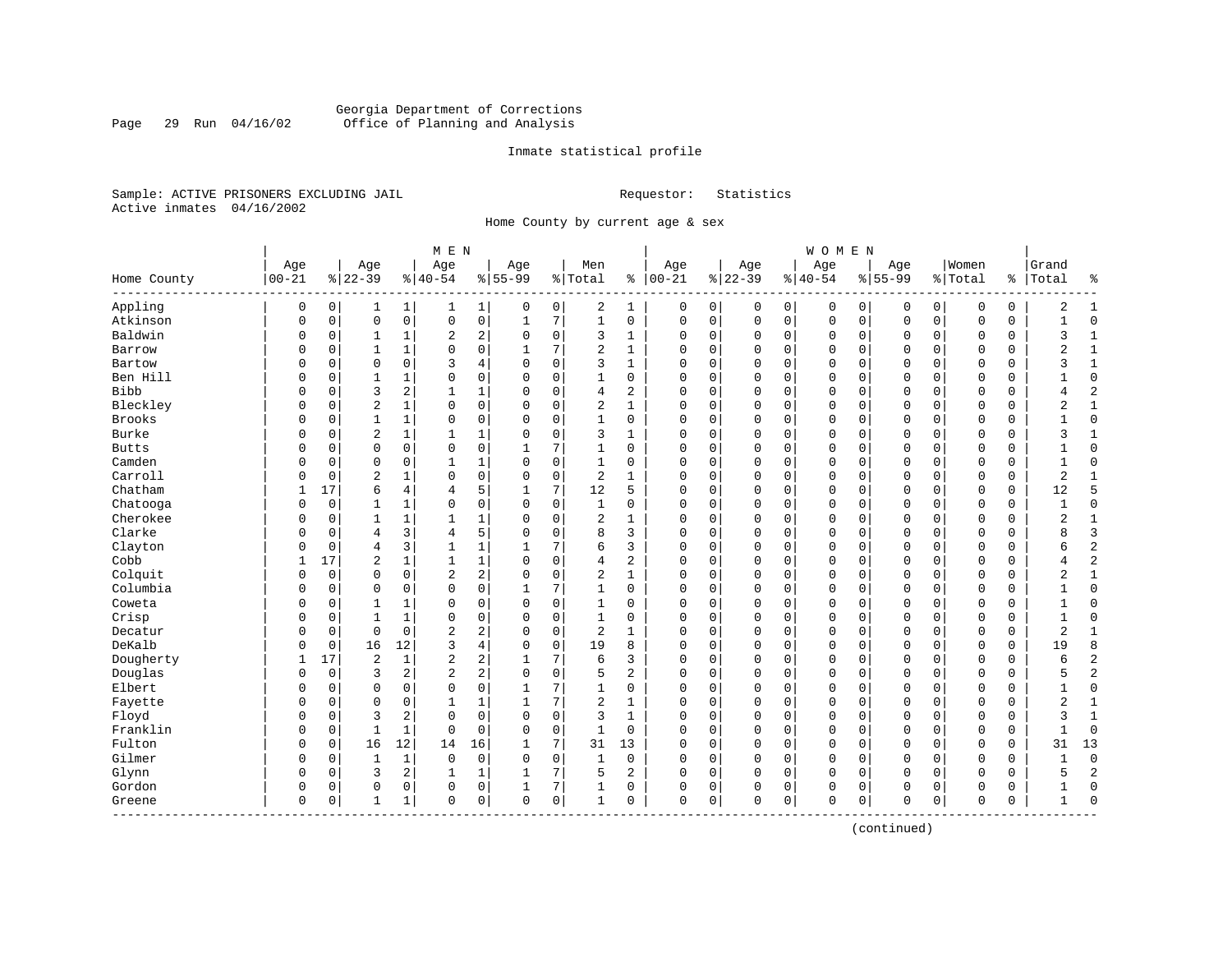#### Georgia Department of Corrections Page 30 Run 04/16/02 Office of Planning and Analysis

#### Inmate statistical profile

|  | Sample: ACTIVE PRISONERS EXCLUDING JAIL | Requestor: Statistics |  |
|--|-----------------------------------------|-----------------------|--|
|  | Active inmates 04/16/2002               |                       |  |

------------------------------------------------------------------------------------------------------------------------------------

Home County by current age & sex (continued)

| M E N | W O M E N | Age | Age | Age | Age | Men | Age | Age | Age | Age |Women |Grand Home County |00-21 %|22-39 %|40-54 %|55-99 %|Total % |00-21 %|22-39 %|40-54 %|55-99 %|Total % |Total % ------------------------------------------------------------------------------------------------------------------------------------Gwinnett | 0 0| 1 1| 2 2| 0 0| 3 1 | 0 0| 0 0| 0 0| 0 0| 0 0 | 3 1 Habersham | 0 0| 0 0| 1 1| 0 0| 1 0 | 0 0| 0 0| 0 0| 0 0| 0 0 | 1 0 Hall | 0 0| 2 1| 2 2| 0 0| 4 2 | 0 0| 0 0| 0 0| 0 0| 0 0 | 4 2 Hancock | 0 0| 0 0| 1 1| 0 0| 1 0 | 0 0| 0 0| 0 0| 0 0| 0 0 | 1 0 Harris | 0 0| 0 0| 1 1| 0 0| 1 0 | 0 0| 0 0| 0 0| 0 0| 0 0 | 1 0 Hart | 0 0| 2 1| 0 0| 0 0| 2 1 | 0 0| 0 0| 0 0| 0 0| 0 0 | 2 1 Henry | 0 0| 2 1| 1 1| 0 0| 3 1 | 0 0| 0 0| 0 0| 0 0| 0 0 | 3 1 Houston | 0 0| 2 1| 2 2| 0 0| 4 2 | 0 0| 0 0| 0 0| 0 0| 0 0 | 4 2 Jackson | 0 0| 0 0| 1 1| 0 0| 1 0 | 0 0| 0 0| 0 0| 0 0| 0 0 | 1 0 Jeff Davis | 0 0| 2 1| 0 0| 0 0| 2 1 | 0 0| 0 0| 0 0| 0 0| 0 0 | 2 1 Jenkins | 0 0| 2 1| 0 0| 0 0| 2 1 | 0 0| 0 0| 0 0| 0 0| 0 0 | 2 1 Laurens | 0 0| 1 1| 0 0| 0 0| 1 0 | 0 0| 0 0| 0 0| 0 0| 0 0 | 1 0 Liberty | 0 0| 2 1| 2 2| 0 0| 4 2 | 0 0| 0 0| 0 0| 0 0| 0 0 | 4 2 Lincoln | 0 0| 1 1| 0 0| 0 0| 1 0 | 0 0| 0 0| 0 0| 0 0| 0 0 | 1 0 Long | 0 0| 1 1| 0 0| 0 0| 1 0 | 0 0| 0 0| 0 0| 0 0| 0 0 | 1 0 Lowndes | 0 0| 1 1| 0 0| 0 0| 1 0 | 0 0| 0 0| 0 0| 0 0| 0 0 | 1 0 Marion | 0 0| 1 1| 0 0| 0 0| 1 0 | 0 0| 0 0| 0 0| 0 0| 0 0 | 1 0 McDuffie | 0 0| 0 0| 1 1| 0 0| 1 0 | 0 0| 0 0| 0 0| 0 0| 0 0 | 1 0 McIntosh | 0 0| 2 1| 0 0| 0 0| 2 1 | 0 0| 0 0| 0 0| 0 0| 0 0 | 2 1 Mitchell | 0 0| 1 1| 0 0| 0 0| 1 0 | 0 0| 0 0| 0 0| 0 0| 0 0 | 1 0 Monroe | 0 0| 0 0| 1 1| 0 0| 1 0 | 0 0| 0 0| 0 0| 0 0| 0 0 | 1 0 Morgan | 0 0| 1 1| 0 0| 0 0| 1 0 | 0 0| 0 0| 0 0| 0 0| 0 0 | 1 0 Muscogee | 0 0| 4 3| 3 4| 0 0| 7 3 | 0 0| 0 0| 0 0| 0 0| 0 0 | 7 3 Newton | 0 0| 1 1| 0 0| 0 0| 1 0 | 0 0| 0 0| 0 0| 0 0| 0 0 | 1 0 Oglethrope | 0 0| 1 1| 0 0| 0 0| 1 0 | 0 0| 0 0| 0 0| 0 0| 0 0 | 1 0 Paulding | 0 0| 0 0| 1 1| 0 0| 1 0 | 0 0| 0 0| 0 0| 0 0| 0 0 | 1 0 Pierce | 0 0| 0 0| 1 1| 0 0| 1 0 | 0 0| 0 0| 0 0| 0 0| 0 0 | 1 0 Pike | 0 0| 1 1| 1 1| 0 0| 2 1 | 0 0| 0 0| 0 0| 0 0| 0 0 | 2 1 Putnam | 0 0| 1 1| 1 1| 0 0| 2 1 | 0 0| 0 0| 0 0| 0 0| 0 0 | 2 1 Rabun | 0 0| 1 1| 0 0| 0 0| 1 0 | 0 0| 0 0| 0 0| 0 0| 0 0 | 1 0 Randolph | 1 17| 0 0| 1 1| 0 0| 2 1 | 0 0| 0 0| 0 0| 0 0| 0 0 | 2 1 Richmond | 1 17| 6 4| 3 4| 0 0| 10 4 | 0 0| 1 50| 0 0| 0 0| 1 50 | 11 5 Rockdale | 0 0| 0 0| 1 1| 0 0| 1 0 | 0 0| 0 0| 0 0| 0 0| 0 0 | 1 0 Spalding | 0 0| 3 2| 1 1| 0 0| 4 2 | 0 0| 0 0| 0 0| 0 0| 0 0 | 4 2

Stephens | 0 0| 0 0| 1 1| 0 0| 1 0 | 0 0| 0 0| 0 0| 0 0| 0 0 | 1 0

(continued)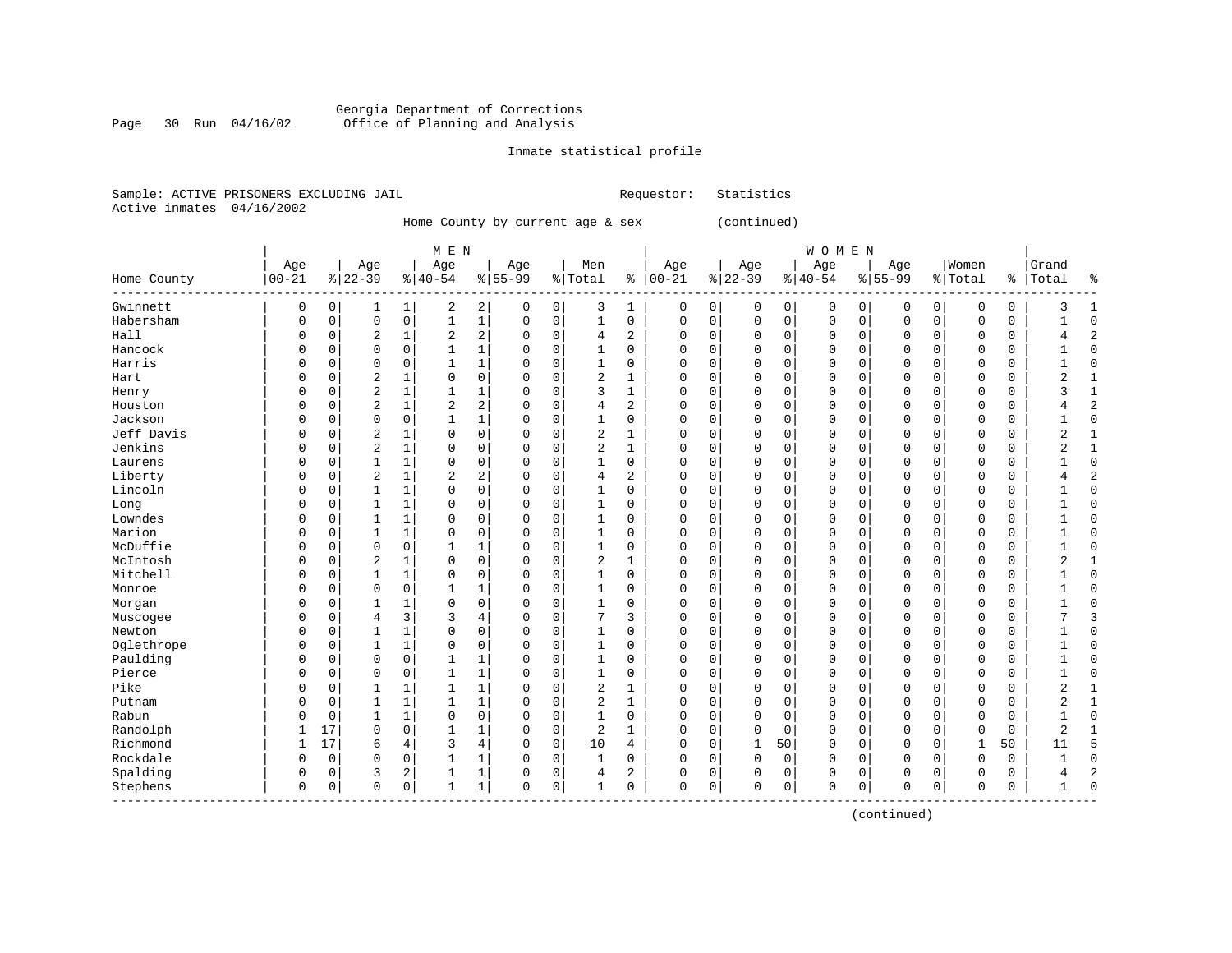#### Georgia Department of Corrections Page 31 Run 04/16/02 Office of Planning and Analysis

#### Inmate statistical profile

|                           | Sample: ACTIVE PRISONERS EXCLUDING JAIL | Requestor: Statistics |  |
|---------------------------|-----------------------------------------|-----------------------|--|
| Active inmates 04/16/2002 |                                         |                       |  |

Home County by current age & sex (continued)

| M E N | W O M E N | Age | Age | Age | Age | Men | Age | Age | Age | Age |Women |Grand Home County |00-21 %|22-39 %|40-54 %|55-99 %|Total % |00-21 %|22-39 %|40-54 %|55-99 %|Total % |Total % ------------------------------------------------------------------------------------------------------------------------------------Sumter | 0 0| 0 0| 1 1| 0 0| 1 0 | 0 0| 0 0| 0 0| 0 0| 0 0 | 1 0 Tattnall | 0 0| 1 1| 0 0| 0 0| 1 0 | 0 0| 0 0| 0 0| 0 0| 0 0 | 1 0 Thomas | 0 0| 1 1| 1 1| 0 0| 2 1 | 0 0| 0 0| 0 0| 0 0| 0 0 | 2 1 Tift | 0 0| 0 0| 1 1| 1 7| 2 1 | 0 0| 0 0| 0 0| 0 0| 0 0 | 2 1 Toombs | 0 0| 2 1| 1 1| 0 0| 3 1 | 0 0| 0 0| 0 0| 0 0| 0 0 | 3 1 Troup | 0 0| 0 0| 0 0| 1 7| 1 0 | 0 0| 0 0| 0 0| 0 0| 0 0 | 1 0 Union | 0 0| 0 0| 1 1| 0 0| 1 0 | 0 0| 0 0| 0 0| 0 0| 0 0 | 1 0 Upson | 0 0| 0 0| 1 1| 0 0| 1 0 | 0 0| 0 0| 0 0| 0 0| 0 0 | 1 0 Walker | 0 0| 2 1| 0 0| 0 0| 2 1 | 0 0| 1 50| 0 0| 0 0| 1 50 | 3 1 Walton | 0 0| 1 1| 1 1| 0 0| 2 1 | 0 0| 0 0| 0 0| 0 0| 0 0 | 2 1 Ware | 0 0| 3 2| 1 1| 0 0| 4 2 | 0 0| 0 0| 0 0| 0 0| 0 0 | 4 2 Washington | 1 17| 0 0| 0 0| 0 0| 1 0 | 0 0| 0 0| 0 0| 0 0| 0 0 | 1 0 Wayne | 0 0| 1 1| 0 0| 0 0| 1 0 | 0 0| 0 0| 0 0| 0 0| 0 0 | 1 0 Whitfield | 0 0| 0 0| 1 1| 0 0| 1 0 | 0 0| 0 0| 0 0| 0 0| 0 0 | 1 0 Wilkinson | 0 0| 1 1| 0 0| 0 0| 1 0 | 0 0| 0 0| 0 0| 0 0| 0 0 | 1 0 ------------------------------------------------------------------------------------------------------------------------------------Total reported | 6 100| 134 100| 85 100| 14 100| 239 100 | 0 0| 2 100| 0 0| 0 0| 2 100 | 241 100 | | | | | | | | | | | Percent reported | 100.0| 88.2| 89.5| 73.7| 87.9 | .0| 100.0| .0| .0| 100.0 | 88.0 | | | | | | | | | | | | | | | | | | | | | | Not reported | 0 | 18 | 10 | 5 | 33 | 0 | 0 | 0 | 0 | 0 | 33 ------------------------------------------------------------------------------------------------------------------------------------Total | 6 | 152 | 95 | 19 | 272 | 0 | 2 | 0 | 0 | 2 | 274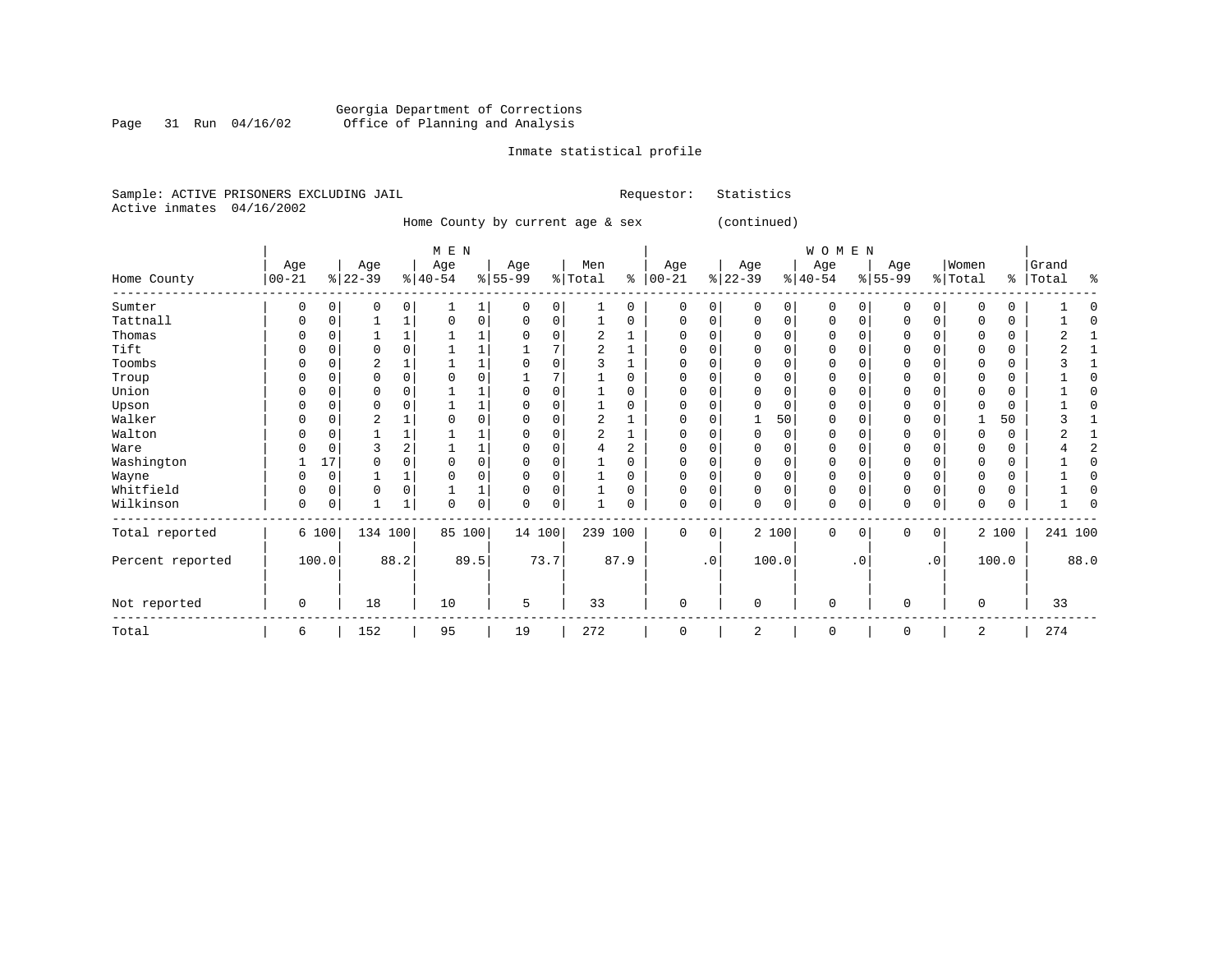Georgia Department of Corrections Office of Planning and Analysis

Inmate statistical profile<br>Requestor: Statistics

Sample: ACTIVE PRISONERS EXCLUDING JAIL Active inmates 04/16/2002

# Prison Sentence In Years by current age & sex

|                                    |                   |                              | M E N                      |                         |                          |                            |                            | WOMEN                      |                            |                            |                      |
|------------------------------------|-------------------|------------------------------|----------------------------|-------------------------|--------------------------|----------------------------|----------------------------|----------------------------|----------------------------|----------------------------|----------------------|
| Sentence In Years<br>--------      | Age<br>$ 00 - 21$ | Age<br>$8 22-39$             | Age<br>$ 40-54$            | Age<br>$8155 - 99$      | Men<br>% Total           | Age<br>$% 100-21$          | Age<br>$ 22-39$            | Age<br>$ 40-54$            | Age<br>$8155 - 99$         | Women<br>% Total<br>နွ     | Grand<br>Total<br>٩, |
| $0 - 1$                            | 0                 | $\Omega$<br>0<br>0           | 0<br>0                     | 0<br>0                  | $\Omega$<br>0            | 0<br>0                     | 0<br>0                     | 0<br>0                     | 0<br>0                     | 0<br>0                     | $\mathbf 0$<br>0     |
| $1.1 - 2$                          | 0                 | $\mathbf 0$<br>0<br>0        | $\mathbf 0$<br>0           | 0<br>0                  | 0<br>0                   | 0<br>0                     | $\mathbf 0$<br>0           | 0<br>0                     | 0<br>0                     | $\mathbf 0$<br>0           | 0<br>$\Omega$        |
| $2.1 - 3$                          | 0                 | $\mathbf 0$<br>0<br>0        | $\mathbf 0$<br>0           | 0<br>0                  | 0<br>0                   | $\mathbf 0$<br>0           | $\mathbf 0$<br>0           | 0<br>0                     | $\mathbf 0$<br>0           | 0<br>$\mathbf 0$           | $\Omega$<br>0        |
| $3.1 - 4$                          | $\Omega$          | $\Omega$<br>0<br>0           | $\Omega$<br>$\Omega$       | 0<br>0                  | $\Omega$<br>$\Omega$     | $\mathbf 0$<br>0           | $\mathbf 0$<br>$\mathbf 0$ | 0<br>0                     | $\mathbf 0$<br>0           | $\Omega$<br>0              | $\Omega$<br>$\Omega$ |
| $4.1 - 5$                          | $\Omega$          | $\mathbf 0$<br>0<br>0        | $\mathbf 0$<br>$\mathbf 0$ | $\mathbf 0$<br>0        | $\Omega$<br>0            | 0<br>0                     | $\mathbf 0$<br>$\mathbf 0$ | $\mathbf 0$<br>0           | $\mathbf 0$<br>0           | $\mathbf 0$<br>0           | $\Omega$<br>0        |
| $5.1 - 6$                          | $\Omega$          | $\Omega$<br>0<br>$\Omega$    | $\Omega$<br>0              | 0<br>0                  | $\Omega$<br>$\Omega$     | $\mathbf 0$<br>$\Omega$    | $\mathbf 0$<br>0           | 0<br>0                     | $\mathbf 0$<br>0           | 0<br>$\Omega$              | 0<br>$\Omega$        |
| $6.1 - 7$                          | $\Omega$          | $\mathbf 0$<br>$\Omega$<br>0 | $\mathbf 0$<br>$\Omega$    | $\Omega$<br>$\mathbf 0$ | $\Omega$<br>0            | $\mathbf 0$<br>$\mathbf 0$ | $\mathbf 0$<br>$\Omega$    | $\mathbf 0$<br>$\mathbf 0$ | $\mathbf 0$<br>$\mathbf 0$ | $\mathbf 0$<br>$\mathbf 0$ | $\Omega$<br>$\Omega$ |
| $7.1 - 8$                          | $\Omega$          | $\Omega$<br>0<br>0           | 0<br>0                     | 0<br>0                  | $\Omega$<br>$\Omega$     | $\mathbf 0$<br>$\Omega$    | $\mathbf 0$<br>$\mathbf 0$ | 0<br>0                     | $\mathbf 0$<br>0           | $\Omega$<br>$\Omega$       | 0<br>$\Omega$        |
| $8.1 - 9$                          | 0                 | $\mathbf 0$<br>0<br>0        | $\mathbf 0$<br>0           | $\Omega$<br>0           | 0<br>0                   | $\mathbf 0$<br>0           | $\mathbf 0$<br>0           | 0<br>0                     | $\mathbf 0$<br>0           | $\mathbf 0$<br>$\mathbf 0$ | $\Omega$<br>0        |
| $9.1 - 10$                         | $\Omega$          | 0<br>0<br>0                  | $\mathbf 0$<br>$\Omega$    | 0<br>$\mathbf 0$        | $\Omega$<br>0            | $\mathbf 0$<br>0           | $\mathbf 0$<br>$\mathbf 0$ | $\mathbf 0$<br>0           | $\mathbf 0$<br>0           | $\mathbf 0$<br>0           | $\Omega$<br>$\Omega$ |
| $10.1 - 12$                        | 0                 | 0<br>0<br>0                  | 0<br>0                     | 0<br>0                  | $\Omega$<br>$\Omega$     | 0<br>0                     | $\mathbf 0$<br>$\mathbf 0$ | 0<br>0                     | $\mathbf 0$<br>0           | 0<br>0                     | 0<br>$\Omega$        |
| $12.1 - 15$                        | $\Omega$          | 0<br>0<br>0                  | $\mathbf 0$<br>0           | 0<br>0                  | $\Omega$<br>0            | $\mathbf 0$<br>0           | $\mathbf 0$<br>$\mathbf 0$ | 0<br>0                     | $\mathbf 0$<br>0           | 0<br>0                     | $\mathbf 0$<br>0     |
| $15.1 - 20$                        | $\Omega$          | $\Omega$<br>0<br>0           | $\Omega$<br>$\Omega$       | 0<br>$\mathbf 0$        | $\Omega$<br>$\Omega$     | $\mathbf 0$<br>0           | $\mathbf 0$<br>$\mathbf 0$ | $\mathbf 0$<br>0           | 0<br>0                     | $\mathbf 0$<br>0           | $\Omega$<br>$\Omega$ |
| 20.1-OVER                          | 0                 | 0<br>0<br>0                  | $\mathbf 0$<br>0           | 0<br>0                  | 0<br>0                   | 0<br>0                     | $\mathbf 0$<br>$\mathbf 0$ | 0<br>0                     | 0<br>0                     | $\mathbf 0$<br>0           | 0<br>$\Omega$        |
| LIFE                               | $\Omega$          | 0<br>0<br>0                  | $\Omega$<br>0              | 0<br>$\mathbf 0$        | $\Omega$<br>$\Omega$     | 0<br>$\Omega$              | $\mathbf 0$<br>0           | 0<br>0                     | $\mathbf 0$<br>0           | 0<br>0                     | $\Omega$<br>$\Omega$ |
| DEATH                              | $\Omega$          | $\mathbf 0$<br>$\Omega$<br>0 | $\mathbf 0$<br>$\Omega$    | $\mathbf 0$<br>0        | $\Omega$<br>$\Omega$     | $\Omega$<br>$\mathbf 0$    | $\mathbf 0$<br>$\Omega$    | $\mathbf 0$<br>0           | $\mathbf 0$<br>$\mathbf 0$ | $\mathbf 0$<br>$\mathbf 0$ | $\Omega$<br>$\Omega$ |
| LIFE W/O PAROLE                    | 100<br>6          | 152 100                      | 95<br>100                  | 19<br>100               | 272 100                  | 0<br>0                     | 2 100                      | 0<br>0                     | 0<br>0                     | 2<br>100                   | 274 100              |
| YOUTHFUL OFFENDERS                 | 0                 | 0<br>$\mathbf 0$<br>0        | 0<br>0                     | 0<br>0                  | $\mathsf{O}\xspace$<br>0 | $\mathbf 0$<br>0           | 0<br>0                     | 0<br>0                     | $\mathbf 0$<br>0           | 0<br>0                     | $\overline{0}$<br>0  |
|                                    |                   |                              |                            |                         |                          |                            |                            |                            |                            |                            |                      |
| Total reported                     | 6 100             | 152 100                      | 95 100                     | 19 100                  | 272 100                  | 0<br>0                     | 2 100                      | $\mathbf 0$<br>0           | 0<br>0                     | 2 100                      | 274 100              |
| Percent reported                   | 100.0             | 100.0                        | 100.0                      | 100.0                   | 100.0                    | $\cdot$ 0                  | 100.0                      | $\cdot$ 0                  | . 0                        | 100.0                      | 100.0                |
| NOT REPORTED                       | $\mathbf 0$       | 0                            | 0                          | $\mathbf 0$             | $\mathbf 0$              | 0                          | $\mathbf 0$                | 0                          | $\mathbf 0$                | $\mathbf 0$                | $\mathbf 0$          |
| Total                              | 6                 | 152                          | 95                         | 19                      | 272                      | 0                          | 2                          | 0                          | $\mathsf{O}\xspace$        | 2                          | 274                  |
| AVG EXCLUDING<br>LIFE, DEATH, YO   | .00               | .00                          | .00                        | .00                     | .00                      | .00                        | .00                        | .00                        | .00                        | .00                        | .00                  |
| AVG INCLUDING<br>LIFE=21, YO=3 YRS | 3.00              | 3.00                         | 3.00                       | 3.00                    | 3.00                     | .00                        | 3.00                       | .00                        | .00                        | 3.00                       | 3.00                 |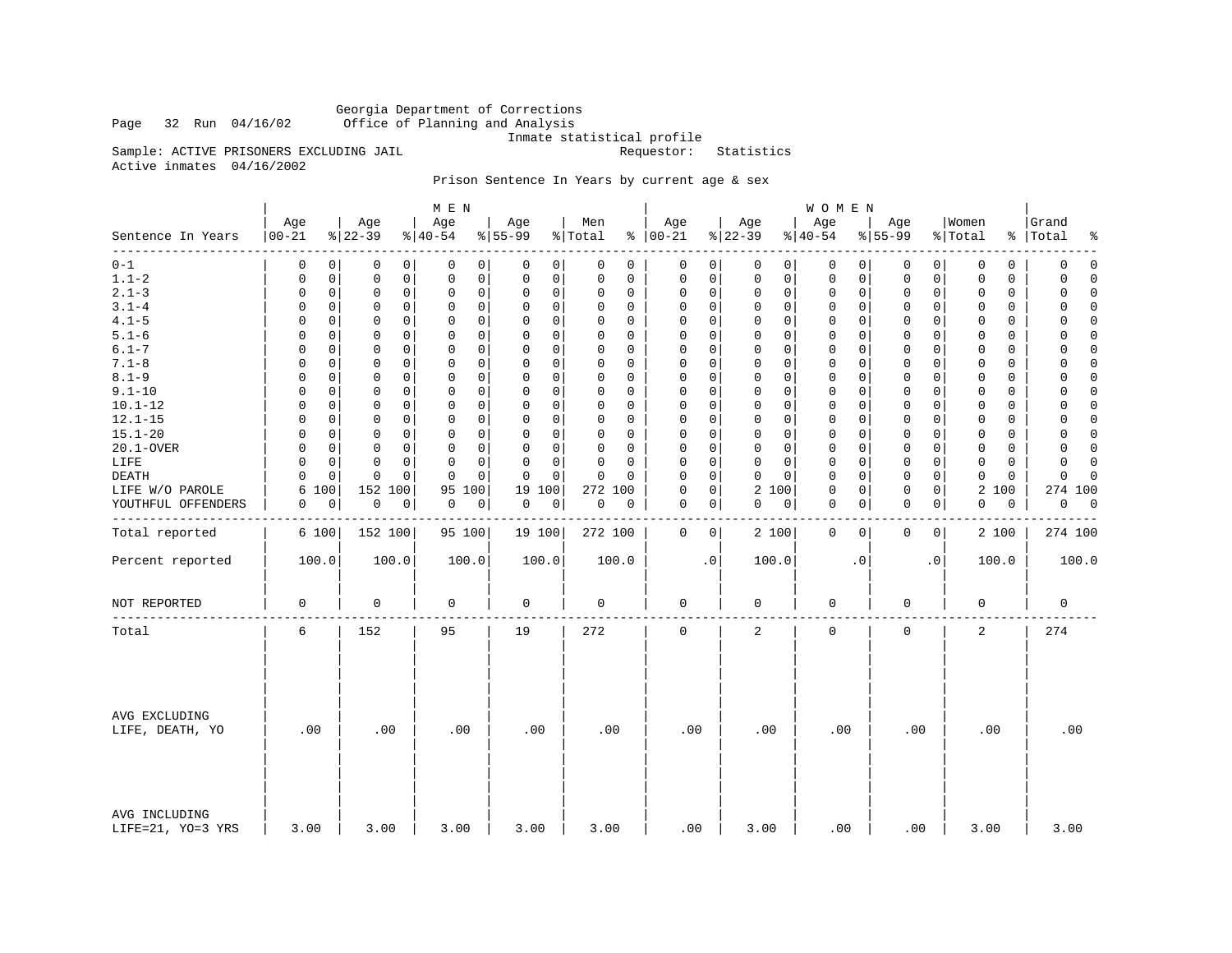#### Georgia Department of Corrections Page 33 Run 04/16/02 Office of Planning and Analysis

#### Inmate statistical profile

Sample: ACTIVE PRISONERS EXCLUDING JAIL **Requestor:** Statistics Active inmates 04/16/2002

Probation To Follow Prison by current age & sex

| Prob After Prison                      | Age<br>$ 00-21$        | Age<br>$ 22-39 $ | M E N<br>Age<br>$8 40-54$ | Age<br>$8 55-99$   | Men<br>% Total<br>∻ | Age<br>$ 00 - 21 $          | Aqe<br>$ 22-39 $                                 | <b>WOMEN</b><br>Aqe<br>$ 40-54$ | Age<br>$8155 - 99$                                    | Women<br>% Total                                         | Grand<br>%  Total<br>- 옹 |
|----------------------------------------|------------------------|------------------|---------------------------|--------------------|---------------------|-----------------------------|--------------------------------------------------|---------------------------------|-------------------------------------------------------|----------------------------------------------------------|--------------------------|
| PROBATION TO<br>FOLLOW<br>NO PROBATION | $\Omega$<br>0<br>6 100 | 2<br>149<br>98   | 94<br>99                  | 0<br> 0 <br>19 100 | 4<br>268<br>99      | $\circ$<br>0<br>$\mathbf 0$ | 0 <sup>1</sup><br>$\overline{0}$<br> 0 <br>2 100 | 0<br>$\mathbf 0$                | 0 <sup>1</sup><br>0<br>0 <sup>1</sup><br>$\mathbf{0}$ | $\mathbf{0}$<br>0<br>$\Omega$<br>0 <sup>1</sup><br>2 100 | 270 99                   |
| Total reported                         | 6 100                  | 152 100          | 95<br>100                 | 19 100             | 272 100             | 0 <br>0                     | 2 100                                            | 0                               | 0 <sup>1</sup><br>0                                   | 2 100<br> 0                                              | 274 100                  |
| Percent reported                       | 100.0                  | 100.0            | 100.0                     | 100.0              | 100.0               | .0 <sup>1</sup>             | 100.0                                            |                                 | .0 <sup>1</sup>                                       | 100.0<br>.0'                                             | 100.0                    |
| NOT REPORTED                           | 0                      | $\Omega$         | $\mathbf 0$               | $\mathbf 0$        | $\Omega$            | $\Omega$                    | $\Omega$                                         | $\mathbf 0$                     | 0                                                     | 0                                                        | $\Omega$                 |
| Total                                  | 6                      | 152              | 95                        | 19                 | 272                 |                             | 2                                                | $\Omega$                        | 0                                                     | 2                                                        | 274                      |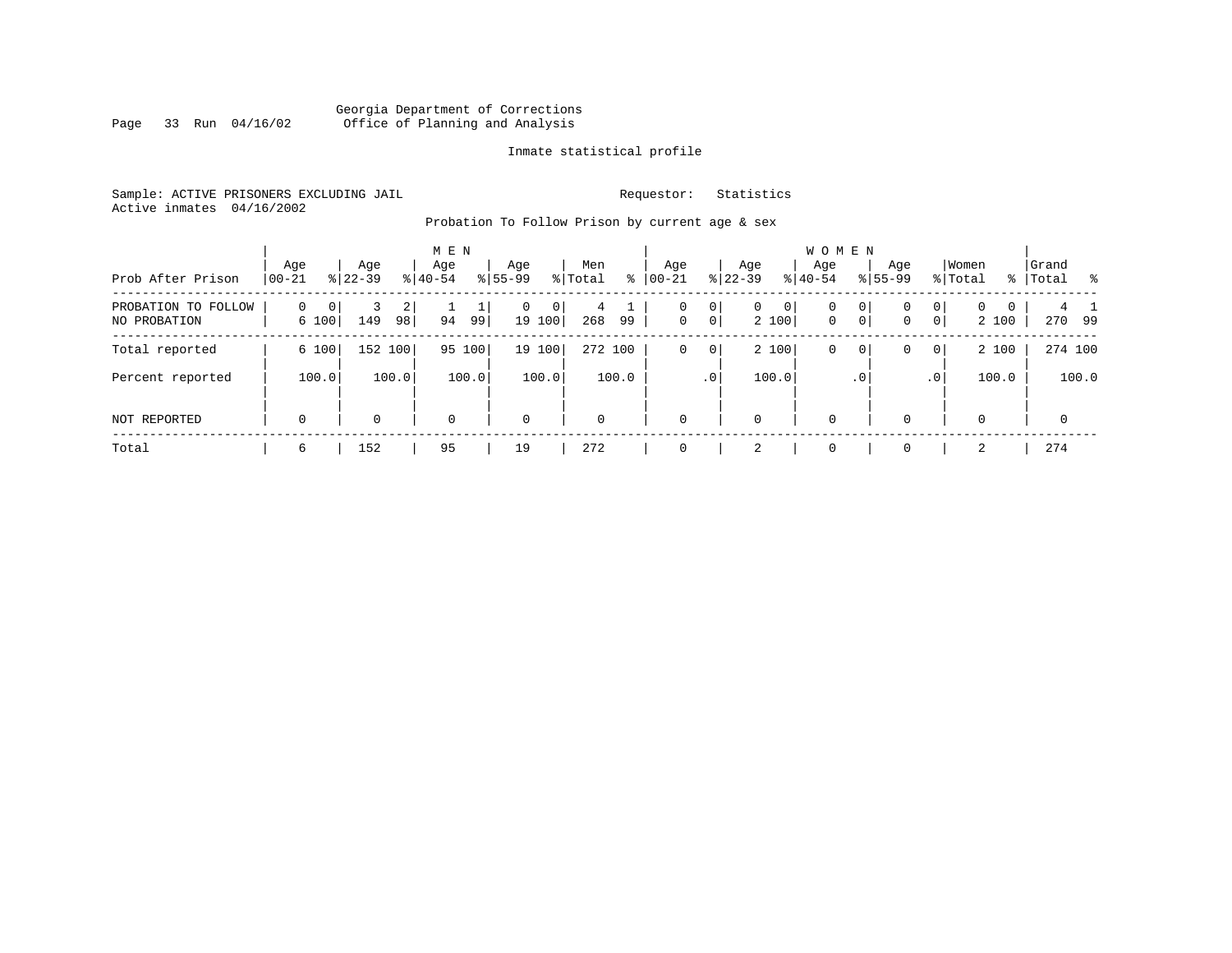# Georgia Department of Corrections<br>Page 34 Run 04/16/02 Office of Planning and Analysis Page 34 Run 04/16/02 Office of Planning and Analysis

#### Inmate statistical profile

Sample: ACTIVE PRISONERS EXCLUDING JAIL **Requestor:** Statistics Active inmates 04/16/2002

Admission Type by current age & sex

|                      |           |             |          |          | M E N    |          |           |          |         |          |              |              |          |              | <b>WOMEN</b> |          |           |              |         |          |         |              |
|----------------------|-----------|-------------|----------|----------|----------|----------|-----------|----------|---------|----------|--------------|--------------|----------|--------------|--------------|----------|-----------|--------------|---------|----------|---------|--------------|
|                      | Age       |             | Age      |          | Age      |          | Aqe       |          | Men     |          | Age          |              | Age      |              | Age          |          | Aqe       |              | Women   |          | Grand   |              |
| Admission Type       | $00 - 21$ |             | $ 22-39$ |          | $ 40-54$ |          | $8 55-99$ |          | % Total | နွ       | $ 00 - 21$   |              | $ 22-39$ |              | $ 40-54$     |          | $8 55-99$ |              | % Total | ွေ       | Total   |              |
| COMMITTED FROM COURT | 2         | 33          | 47       | 31       | 32       | 34       | 3         | 16       | 84      | 31       | 0            | 0            |          | 2 100        | 0            | U        | 0         | 0            | 2       | 100      | 86      | -31          |
| RETURN APPEAL/BOND   | O         | $\mathbf 0$ | 0        | 0        | $\Omega$ | 0        | O         | 0        | 0       | $\Omega$ | 0            | 0            | $\Omega$ | 0            | 0            | $\Omega$ | $\Omega$  | $\Omega$     | O       | 0        | U       | ∩            |
| PAROLE REV/NEW SENT  |           | $\Omega$    | 11       | 7        | 14       | 15       |           | 5        | 26      | 10       | <sup>0</sup> | $\Omega$     | ∩        | O            | $\Omega$     | $\Omega$ | ∩         | $\Omega$     | U       | U        | 26      | Q            |
| PAR REV/NO NEW SENT  |           | $\Omega$    |          |          |          | 1        | ∩         | $\Omega$ | 4       | 1        | <sup>0</sup> | $\Omega$     | ∩        | $\Omega$     | U            | $\cap$   | ∩         | <sup>n</sup> |         | O        |         |              |
| PROB VIOL/TOTAL REV  |           | $\Omega$    | $\Omega$ | 0        | $\Omega$ | $\Omega$ | O         | $\Omega$ | U       | U        | O            | $\Omega$     | U        | $\Omega$     | U            | n        | ∩         | U            | U       | O        |         | Λ            |
| PROB VIOL/PARTIAL    |           | 17          | U        | 0        |          |          |           | $\Omega$ | 2       |          | O            | 0            | U        | O            | U            | n        | $\Omega$  |              |         | U        |         |              |
| ADMIT FM OTHER CUST  |           | $\Omega$    | U        | 0        | $\Omega$ | $\Omega$ | O         | $\Omega$ | U       | 0        | <sup>0</sup> | $\Omega$     | U        | <sup>0</sup> | U            | n        | $\Omega$  | U            |         | U        |         | <sup>0</sup> |
| SHOCK INCARCERATION  |           | $\Omega$    | U        | U        | $\Omega$ | 0        | U         | 0        | U       | U        | <sup>0</sup> | 0            | U        | O            | U            | $\Omega$ | ∩         | 0            |         | 0        |         | ∩            |
| PROB REV/REMAINDER   |           | $\Omega$    | 5        | 3        | 2        | 2        |           | $\Omega$ |         | 3        | <sup>0</sup> | $\Omega$     | ∩        | O            | U            | $\Omega$ | ∩         | $\Omega$     |         | 0        |         |              |
| NEW SENT/PAR REV PND |           | $\Omega$    | $\Omega$ | $\Omega$ |          | 1        | O         | $\Omega$ |         | U        | <sup>0</sup> | $\Omega$     | U        | $\Omega$     | U            | $\Omega$ | $\Omega$  | 0            |         | $\Omega$ |         | ſ            |
| LIFE W/O PAROLE      |           | 50          | 86       | 57       | 44       | 46       | 14        | 74       | 147     | 54       |              | $\Omega$     |          | $\Omega$     | Ω            | n        | $\Omega$  | U            |         | $\Omega$ | 14      | 54           |
| PAROLE REV BOOT CAMP |           | $\Omega$    | 0        | $\Omega$ | $\Omega$ | $\Omega$ | O         | $\Omega$ | 0       | 0        | 0            | $\Omega$     |          | $\Omega$     | Ω            | $\Omega$ |           |              |         | $\Omega$ |         | <sup>0</sup> |
| PAR REV/RSN UNKNOWN  |           | $\Omega$    | U        | $\Omega$ | $\Omega$ | $\Omega$ |           | 5        |         | U        | 0            | $\Omega$     |          | $\Omega$     | Ω            | $\Omega$ | O         |              | O       | 0        |         | <sup>0</sup> |
| PROBATION/PAROLE REV |           | $\Omega$    | U        | 0        | $\Omega$ | $\Omega$ | U         | $\Omega$ | 0       | 0        | O            | $\Omega$     | ∩        | $\Omega$     | U            | $\Omega$ | ∩         | U            | n       | 0        |         | n            |
| PB PAROLE RESCINDED  |           | $\Omega$    | U        | 0        | $\Omega$ | $\Omega$ | U         | $\Omega$ | 0       | 0        | O            | $\Omega$     | U        | $\Omega$     | U            | n        | ∩         | 0            | n       | U        |         | n            |
| PROB REVOC/SPEC COND |           | $\Omega$    | U        | U.       | ∩        | U        | U         | U        | 0       | U        | <sup>0</sup> | <sup>n</sup> | U        | U            | U            | $\cap$   | ∩         | U            |         | 0        |         |              |
| PAR REV/REVOC CENTER |           | 0           | U        | 0        | $\Omega$ | O        | U         | O        | U       | U        | O            | 0            |          | U            | U            | $\Omega$ | ∩         | <sup>n</sup> |         | 0        |         |              |
| INFORMATION ONLY     |           | $\mathbf 0$ | U        | U        | $\Omega$ | $\Omega$ |           | $\Omega$ | 0       | U        |              | O            |          | O            | Ω            | n        | $\Omega$  | U            |         | 0        |         | n            |
| INCOMPLETE SENT PKG  |           | 0           |          | 0        | $\Omega$ | $\Omega$ | U         | $\Omega$ | 0       | U        | <sup>0</sup> | 0            |          | O            | 0            | $\Omega$ | $\Omega$  |              |         | 0        |         | ∩            |
| HANCOCK REVOC CENTER | O         | 0           | U        | 0        | $\Omega$ | $\Omega$ | U         | $\Omega$ | 0       | U        | 0            | $\Omega$     | U        | $\Omega$     | 0            | O        | $\Omega$  | 0            | O       | 0        |         | ∩            |
| WHITWORTH DETENTION  | U         | $\Omega$    | U        | $\Omega$ | $\Omega$ | $\Omega$ | U         | $\Omega$ | 0       | 0        | <sup>0</sup> | $\Omega$     | $\Omega$ | $\Omega$     | 0            | $\Omega$ | ∩         | $\Omega$     | U       | 0        |         | ∩            |
| DCYS AT RISK         | U         | $\Omega$    | U        | $\Omega$ | $\Omega$ | 0        | U         | 0        | U       | U        | <sup>0</sup> | $\Omega$     | U        | 0            | U            | $\Omega$ | $\Omega$  | $\Omega$     |         | 0        |         | ſ            |
| <b>OTHER</b>         | U         | 0           | U        | 0        | $\Omega$ | 0        | O         | 0        | N       | U        | $\Omega$     | 0            | U        | 0            | 0            | $\Omega$ | $\Omega$  | 0            | O       | U        |         |              |
| Total reported       |           | 6 100       | 152 100  |          |          | 95 100   | 19 100    |          | 272 100 |          | 0            | 0            |          | 2 100        | 0            | $\Omega$ | $\Omega$  | $\Omega$     |         | 2 100    | 274 100 |              |
| Percent reported     |           | 100.0       |          | 100.0    |          | 100.0    |           | 100.0    |         | 100.0    |              | $\cdot$ 0    |          | 100.0        |              | . 0      |           | $\cdot$ 0    |         | 100.0    |         | 100.0        |
| UNKNOWN              | 0         |             | 0        |          | 0        |          | 0         |          | 0       |          | 0            |              | 0        |              | 0            |          | $\Omega$  |              | O       |          | 0       |              |
| Total                | 6         |             | 152      |          | 95       |          | 19        |          | 272     |          | 0            |              | 2        |              | 0            |          | $\Omega$  |              | 2       |          | 274     |              |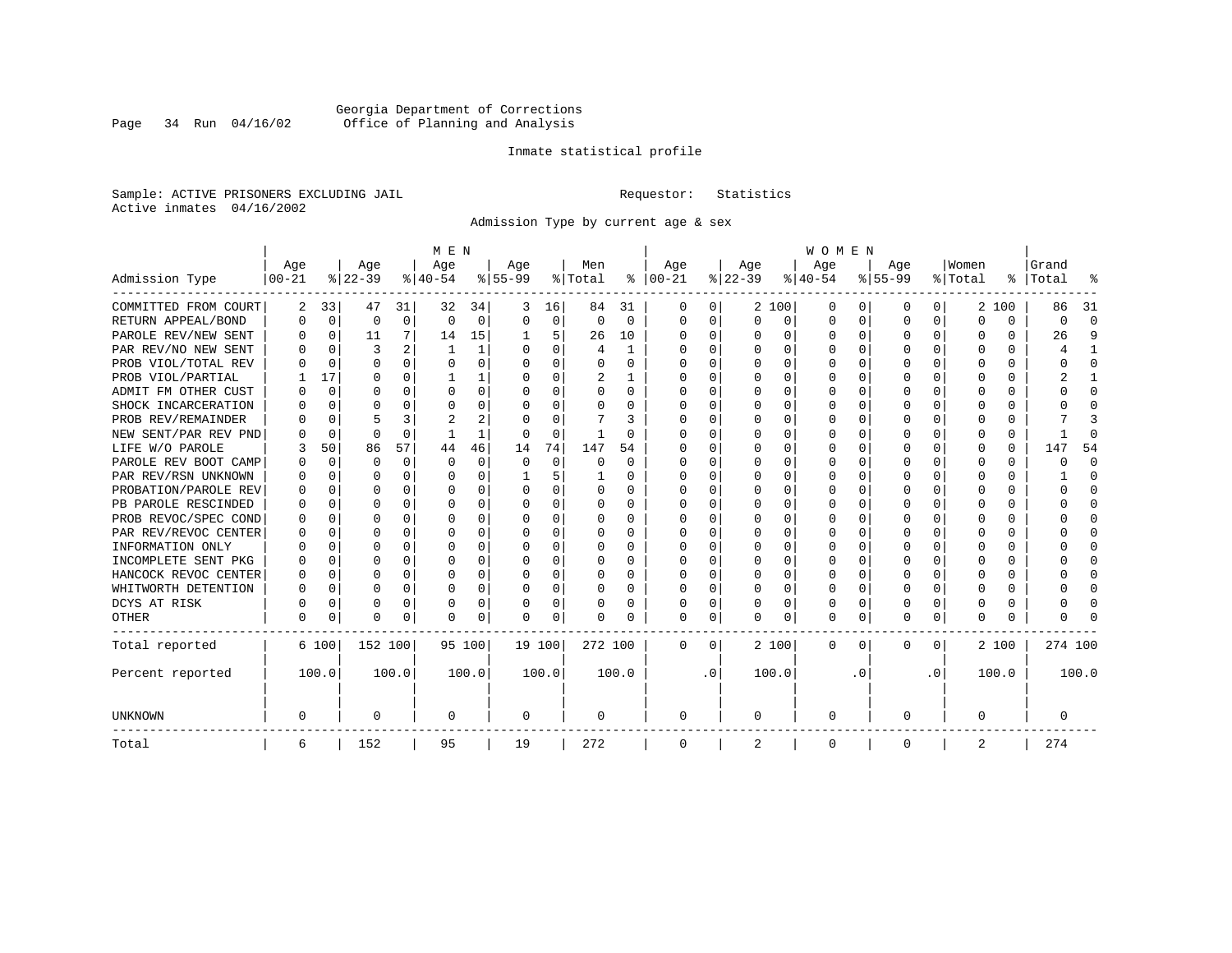#### Georgia Department of Corrections Page 35 Run 04/16/02 Office of Planning and Analysis

# Inmate statistical profile

| Active inmates | Sample: ACTIVE PRISONERS EXCLUDING JAIL<br>04/16/2002 | Requestor:                                                | Statistics                                  |                                                            |                    |
|----------------|-------------------------------------------------------|-----------------------------------------------------------|---------------------------------------------|------------------------------------------------------------|--------------------|
|                |                                                       | Release Type by current age & sex                         |                                             |                                                            |                    |
|                | M E N<br>Aqe<br>Age<br>Age                            | Age<br>Age<br>Men                                         | <b>WOMEN</b><br>Age<br>Age                  | Women<br>Age                                               | Grand              |
| Release Type   | $8 40-54$<br>  00-21<br>$8122 - 39$                   | $\frac{1}{2}$ Total $\frac{1}{2}$<br>00-21<br>$8155 - 99$ | $ 22-39 $<br>$\frac{1}{6}$   40-54          | $8155 - 99$<br>% Total                                     | %   Total %        |
| Active         | 152 100<br>6 100                                      | 19 100   272 100  <br>95 100<br>$\overline{0}$            | 2 100<br>$\begin{array}{c c} 0 \end{array}$ | $0 \qquad 0$<br>$\overline{\phantom{0}}$<br>$\overline{0}$ | 2 100  <br>274 100 |
| Total          | 152<br>95<br>6                                        | 272<br>$\mathbf 0$<br>19                                  | $\overline{2}$<br>$\circ$                   | 0                                                          | 274                |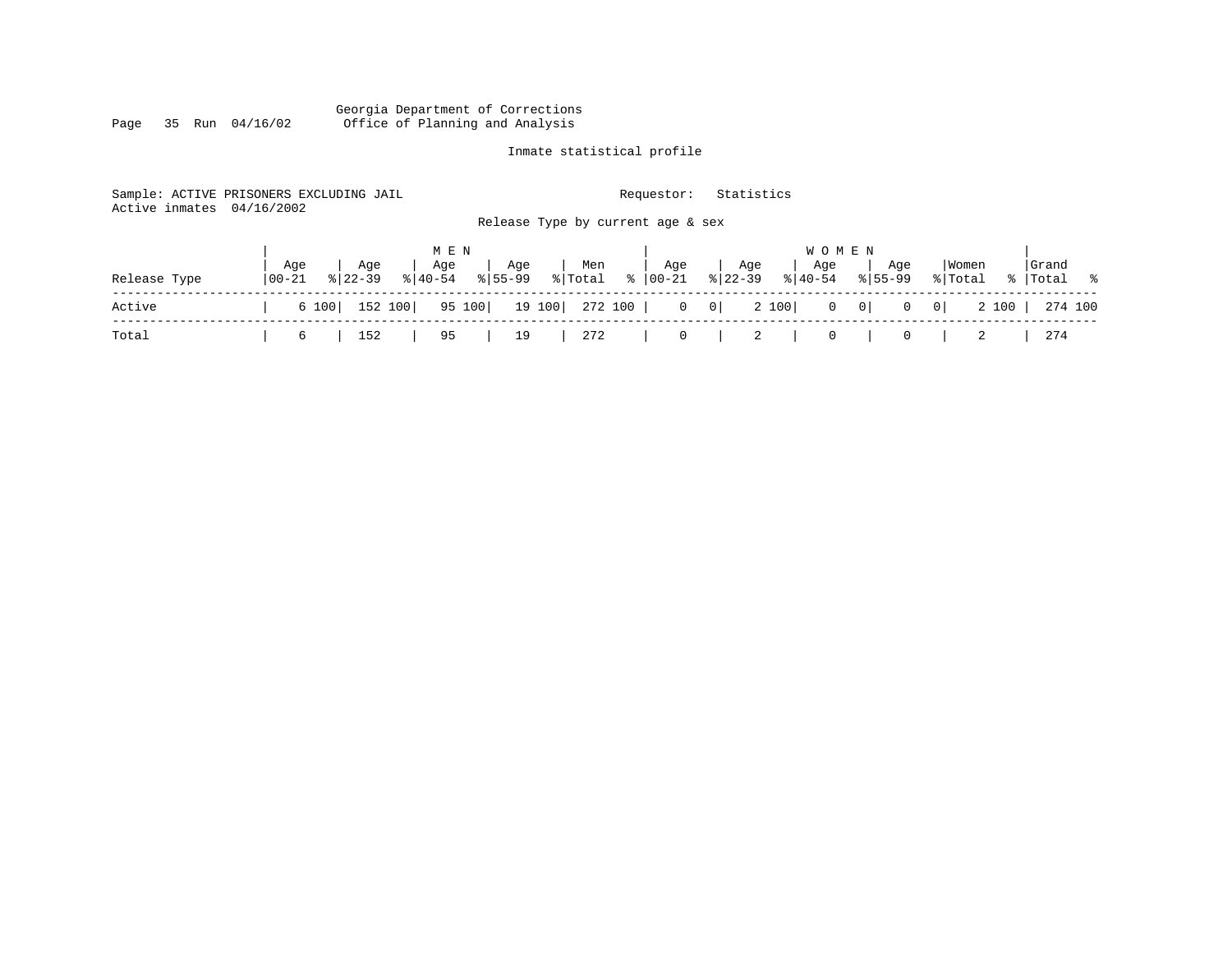# Georgia Department of Corrections<br>Page 36 Run 04/16/02 Office of Planning and Analysis Page 36 Run 04/16/02 Office of Planning and Analysis

#### Inmate statistical profile

Sample: ACTIVE PRISONERS EXCLUDING JAIL **Requestor:** Statistics Active inmates 04/16/2002

Inst By Group by current age & sex

|                      | M E N       |             |             |                |             |             |           |             |          |          |             |             | WOMEN       |             |             |          |             |                 |          |       |           |          |
|----------------------|-------------|-------------|-------------|----------------|-------------|-------------|-----------|-------------|----------|----------|-------------|-------------|-------------|-------------|-------------|----------|-------------|-----------------|----------|-------|-----------|----------|
|                      | Age         |             | Age         |                | Age         |             | Age       |             | Men      |          | Age         |             | Age         |             | Age         |          | Age         |                 | Women    |       | Grand     |          |
| Inst By Group        | $100 - 21$  |             | $8 22-39$   |                | $8 40-54$   |             | $8 55-99$ |             | % Total  | ႜ        | $ 00-21 $   |             | $ 22-39$    |             | $8 40-54$   |          | $8155 - 99$ |                 | % Total  |       | %   Total | ွေ       |
| County jails         | 0           | 0           | 0           | 0              |             | 0           |           | 0           | 0        |          | 0           | $\Omega$    |             | 0           | $\Omega$    |          | 0           |                 |          |       |           |          |
| Transitional centers | $\mathbf 0$ | $\mathbf 0$ | 0           | $\mathbf 0$    | $\Omega$    | 0           | $\Omega$  | $\Omega$    | $\Omega$ | $\Omega$ | $\mathbf 0$ | $\Omega$    | $\mathbf 0$ | $\Omega$    | $\Omega$    | $\Omega$ | $\Omega$    | $\Omega$        | $\Omega$ |       |           |          |
| County camps         | $\Omega$    |             | 0           |                | $\Omega$    | 0           | $\Omega$  |             | $\Omega$ | $\Omega$ | $\Omega$    |             | $\Omega$    |             | $\Omega$    |          | $\Omega$    |                 | $\Omega$ |       |           |          |
| Inmate boot camps    | 0           | 0           | $\Omega$    |                |             | $\Omega$    |           | $\Omega$    | $\Omega$ |          |             | 0           |             |             | $\Omega$    |          |             |                 | U        |       |           |          |
| State prisons        |             | 6 100       | 152 100     |                | 95          | 100         | 19        | 100         |          | 272 100  |             |             |             | 2 100       | $\Omega$    |          | $\Omega$    |                 |          | 2 100 |           | 274 100  |
| Private prisons      | 0           | 0           | 0           | $\Omega$       | $\Omega$    | 0           | $\Omega$  | $\Omega$    | 0        | $\Omega$ | $\mathbf 0$ | $\Omega$    | $\Omega$    | $\mathbf 0$ | $\Omega$    | $\Omega$ | $\Omega$    |                 | 0        | 0     | 0         | $\Omega$ |
| Other                | 0           | 0           | $\mathbf 0$ | $\overline{0}$ | 0           | $\mathbf 0$ | $\Omega$  | $\mathbf 0$ | $\Omega$ |          | $\mathbf 0$ | $\mathbf 0$ | $\Omega$    | $\mathbf 0$ | $\mathbf 0$ | $\Omega$ | $\Omega$    | 0               | 0        | 0     | 0         |          |
| Total reported       |             | 6 100       | 152 100     |                |             | 95 100      |           | 19 100      |          | 272 100  | $\mathbf 0$ | 0           |             | 2 100       | $\Omega$    | $\Omega$ | $\mathbf 0$ | 0 <sup>1</sup>  |          | 2 100 |           | 274 100  |
| Percent reported     |             | 100.0       |             | 100.0          |             | 100.0       |           | 100.0       |          | 100.0    |             | $\cdot$ 0   |             | 100.0       |             | . 0      |             | .0 <sup>1</sup> |          | 100.0 |           | 100.0    |
| Not reported         | $\mathbf 0$ |             | $\Omega$    |                | $\mathbf 0$ |             | $\Omega$  |             | $\Omega$ |          | $\Omega$    |             | $\Omega$    |             | $\Omega$    |          | $\Omega$    |                 | $\Omega$ |       | $\Omega$  |          |
| Total                | 6           |             | 152         |                | 95          |             | 19        |             | 272      |          | 0           |             | 2           |             | 0           |          | 0           |                 | 2        |       | 274       |          |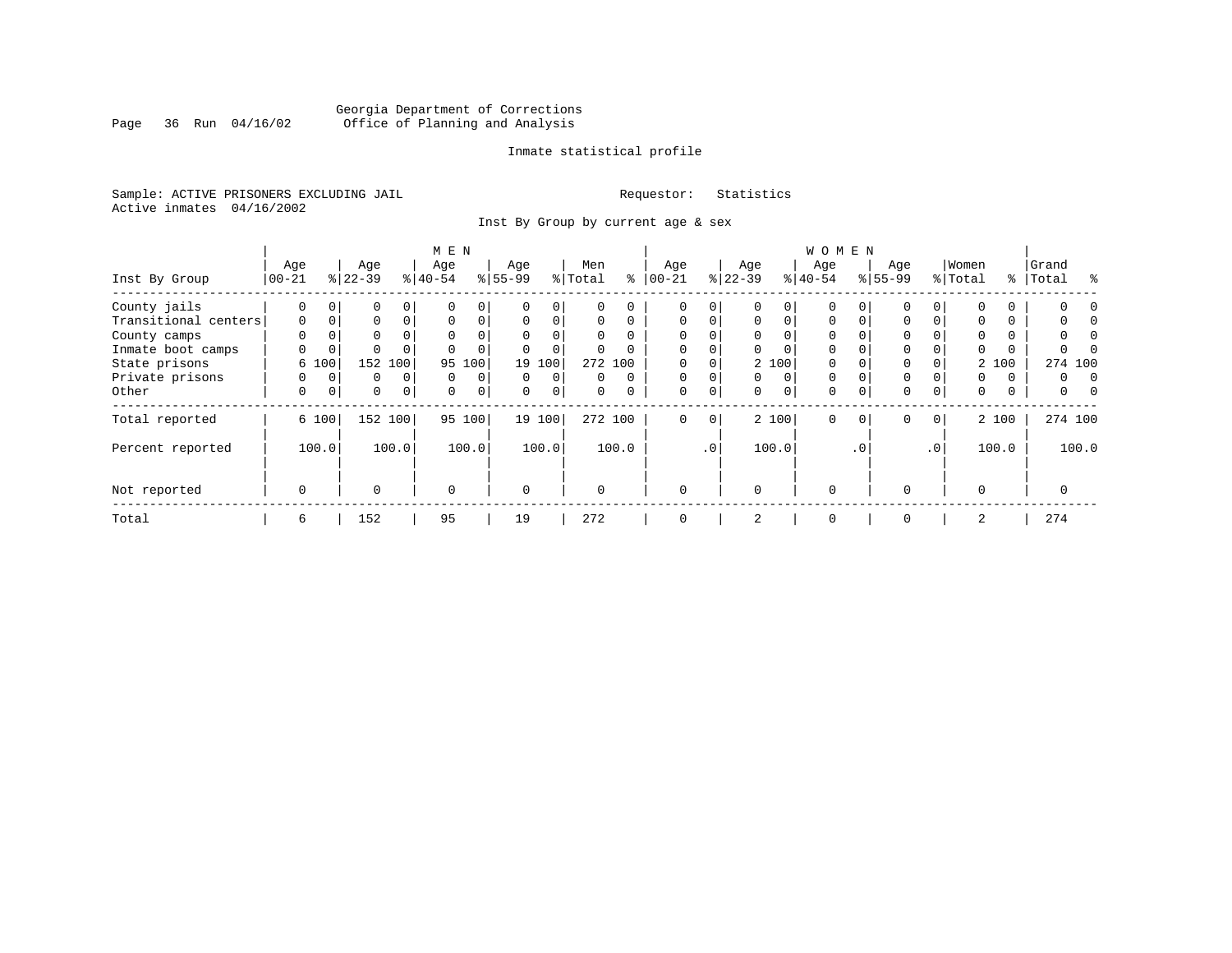# Georgia Department of Corrections<br>Page 37 Run 04/16/02 Office of Planning and Analysis Page 37 Run 04/16/02 Office of Planning and Analysis

#### Inmate statistical profile

Sample: ACTIVE PRISONERS EXCLUDING JAIL **Requestor:** Statistics Active inmates 04/16/2002

Institution by current age & sex

|                      | M E N     |          |           |                |          |          |                |          |          |                |              |           | <b>WOMEN</b>   |          |           |              |           |           |                |          |           |         |                |
|----------------------|-----------|----------|-----------|----------------|----------|----------|----------------|----------|----------|----------------|--------------|-----------|----------------|----------|-----------|--------------|-----------|-----------|----------------|----------|-----------|---------|----------------|
|                      | Age       |          | Age       |                | Age      |          | Age            |          | Men      |                | Age          |           | Age            |          | Age       |              | Age       |           | Women          |          | Grand     |         |                |
| Institution          | $00 - 21$ |          | $ 22-39 $ |                | $ 40-54$ |          | $8 55-99$      |          | % Total  | ႜ              | $ 00-21 $    |           | $ 22-39 $      |          | $ 40-54 $ |              | $ 55-99 $ |           | % Total        |          | %   Total |         | ႜ              |
| Ware Prison          | 2         | 33       | 14        | 9              |          |          | 2              | 11       | 27       | 10             |              |           |                |          |           |              |           | 0         |                |          |           | 27      | 10             |
| Phillips Prison      |           | 0        | 5         | 3              | २        |          |                | 0        | 8        | 3              | U            |           | $\Omega$       | O        | 0         | 0            |           | 0         | ∩              | $\Omega$ |           | 8       | 3              |
| Arrendale Prison     |           | $\Omega$ | 4         | 3              |          |          |                | 0        |          | $\mathfrak{D}$ | $\cap$       |           | $\Omega$       | O        | $\Omega$  |              |           | $\Omega$  |                | $\Omega$ |           |         | $\overline{2}$ |
| Georgia State Prison | $\Omega$  | $\Omega$ | 32        | 21             | 12       | 13       | 3              | 16       | 47       | 17             |              |           | ∩              | O        | $\Omega$  |              |           | $\Omega$  |                | $\Omega$ |           | 47      | 17             |
| Jackson Prison-Diag  | $\Omega$  | $\Omega$ | 3         | $\overline{a}$ |          |          |                | $\Omega$ |          |                |              |           | $\Omega$       | O        | $\Omega$  |              |           | $\Omega$  |                | $\Omega$ |           |         | 1              |
| Coastal Prison       |           | $\Omega$ | 2         |                |          |          |                | $\Omega$ |          |                |              |           | $\Omega$       | U        | $\Omega$  | $\Omega$     |           | $\Omega$  | ∩              | $\Omega$ |           |         |                |
| Augusta Med Prison   |           | $\Omega$ | 9         | 6              |          |          | 4              | 21       | 18       |                |              |           | $\Omega$       | O        | $\Omega$  |              |           | O         | ∩              | $\Omega$ |           | 18      | 7              |
| Valdosta Prison      |           | $\Omega$ | 23        | 15             | 12       | 13       | $\mathbf{2}$   | 11       | 37       | 14             | U            |           | $\Omega$       | O        | $\Omega$  | <sup>0</sup> | U         | $\Omega$  | ∩              | $\Omega$ |           | 37      | 14             |
| Hays Prison          |           | $\Omega$ | 13        | 9              | 5        |          |                | 16       | 21       | $\mathsf{R}$   |              |           | $\Omega$       | $\Omega$ | $\Omega$  | $\Omega$     |           | $\Omega$  | ∩              | $\Omega$ |           | 21      | 8              |
| Hancock Prison       |           | $\Omega$ | 8         | 5              |          |          |                | $\Omega$ | 14       |                |              |           | $\Omega$       | $\cap$   | $\Omega$  | $\Omega$     |           | $\Omega$  |                | $\Omega$ |           | 14      | 5              |
| Telfair Prison       |           | 17       | 13        | 9              | 10       | 11       |                | 5        | 25       |                |              |           | $\Omega$       | O        |           |              |           | O         |                |          |           | 25      | 9              |
| Macon Prison         |           | 33       | 11        | 7              | 18       | 19       | $\overline{a}$ | 11       | 33       | 12             | U            |           | $\Omega$       | $\Omega$ | $\Omega$  | U            |           | $\Omega$  | ∩              | $\Omega$ |           | 33      | 12             |
| Smith Prison         |           | 17       | 14        | 9              | 10       | 11       | $\overline{a}$ | 11       | 27       | 10             |              |           | $\Omega$       | $\Omega$ | $\Omega$  | $\Omega$     |           | O         | $\Omega$       | $\Omega$ |           | 27      | 10             |
| Baldwin Prison       |           | $\Omega$ |           |                |          |          |                | $\Omega$ | 2        |                | ∩            |           | ∩              | O        | $\Omega$  | $\Omega$     |           | U         | $\Omega$       | $\Omega$ |           | ◠       |                |
| Metro Womens Prison  |           | 0        | $\Omega$  | $\Omega$       | $\Omega$ | $\Omega$ |                | $\Omega$ | $\Omega$ | U              | U            |           |                | 50       | $\Omega$  | $\Omega$     |           | $\Omega$  |                | 50       |           |         | $\Omega$       |
| Pulaski Womens Pris  | 0         | 0        | U         | $\Omega$       | ∩        | 0        | <sup>n</sup>   | 0        |          |                | U            | 0         |                | 50       | $\Omega$  | 0            | N         | 0         |                | 50       |           |         | U              |
| Total reported       |           | 6 100    | 152 100   |                |          | 95 100   |                | 19 100   | 272 100  |                | $\Omega$     | $\Omega$  |                | 2 100    | $\Omega$  | 0            | 0         | $\Omega$  |                | 2 100    |           | 274 100 |                |
| Percent reported     |           | 100.0    |           | 100.0          |          | 100.0    |                | 100.0    |          | 100.0          |              | $\cdot$ 0 |                | 100.0    |           | . 0          |           | $\cdot$ 0 |                | 100.0    |           | 100.0   |                |
| Not Reported         | $\Omega$  |          | U         |                | ∩        |          | 0              |          |          |                | <sup>0</sup> |           | $\mathbf 0$    |          | 0         |              | U         |           | $\Omega$       |          |           | O       |                |
| Total                | 6         |          | 152       |                | 95       |          | 19             |          | 272      |                | $\Omega$     |           | $\overline{2}$ |          | $\Omega$  |              | O         |           | $\overline{2}$ |          | 274       |         |                |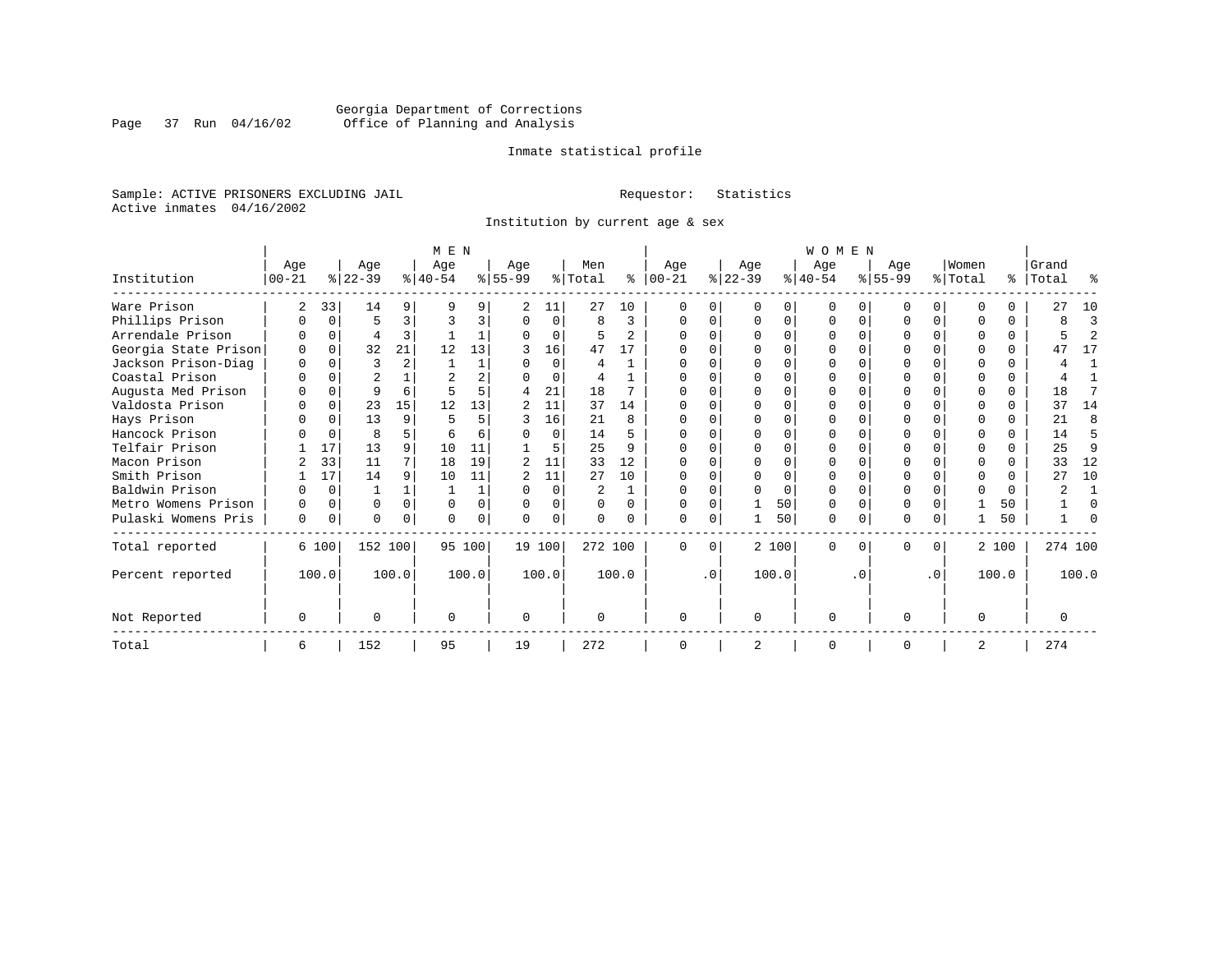#### Georgia Department of Corrections Page 38 Run 04/16/02 Office of Planning and Analysis

#### Inmate statistical profile

Sample: ACTIVE PRISONERS EXCLUDING JAIL **Requestor:** Statistics Active inmates 04/16/2002

Misdemeanors And Felonies by current age & sex

| Crime Type                   | Age<br>$00 - 21$                  | Age<br>$8122 - 39$         | M E N<br>Age<br>$8 40-54$ | Age<br>$8155 - 99$          | Men<br>⊱<br>% Total                | Age<br>$00 - 21$                        | Age<br>$ 22-39 $           | <b>WOMEN</b><br>Aqe<br>$8 40-54$ | Age<br>$8155 - 99$ | Women<br>% Total                                                   | Grand<br>% Total %                    |
|------------------------------|-----------------------------------|----------------------------|---------------------------|-----------------------------|------------------------------------|-----------------------------------------|----------------------------|----------------------------------|--------------------|--------------------------------------------------------------------|---------------------------------------|
| <b>MISDEMEANOR</b><br>FELONY | $\Omega$<br>$\mathbf{0}$<br>6 100 | $\Omega$<br> 0 <br>152 100 | $\Omega$<br>0<br>95 100   | $\mathbf{0}$<br>0<br>19 100 | $\Omega$<br>$\mathbf 0$<br>272 100 | 0<br>0<br>$\overline{0}$<br>$\mathbf 0$ | 0<br>$\mathbf{0}$<br>2 100 | $\mathbf 0$<br>$\mathbf{0}$      | 0<br>0<br> 0 <br>0 | $\mathbf{0}$<br>$\Omega$<br>$\mathbf 0$<br>$\overline{0}$<br>2 100 | $\Omega$<br>$\overline{0}$<br>274 100 |
| Total reported               | 6 100                             | 152 100                    | 95 100                    | 19 100                      | 272 100                            | $\mathbf 0$<br>0                        | 2 100                      | 0                                | 0<br>0             | 2 100<br>$\overline{0}$                                            | 274 100                               |
| Percent reported             | 100.0                             | 100.0                      | 100.0                     | 100.0                       | 100.0                              | .0 <sup>1</sup>                         | 100.0                      |                                  | $\cdot$ 0          | 100.0<br>.0 <sup>1</sup>                                           | 100.0                                 |
| NOT REPORTED                 | $\mathbf 0$                       | 0                          | $\mathbf 0$               | $\mathbf 0$                 | $\mathbf 0$                        | $\mathbf 0$                             | 0                          | $\mathbf 0$                      | $\Omega$           | $\Omega$                                                           | $\mathbf 0$                           |
| Total                        | 6                                 | 152                        | 95                        | 19                          | 272                                | $\Omega$                                | 2                          | $\mathbf 0$                      | $\Omega$           | 2                                                                  | 274                                   |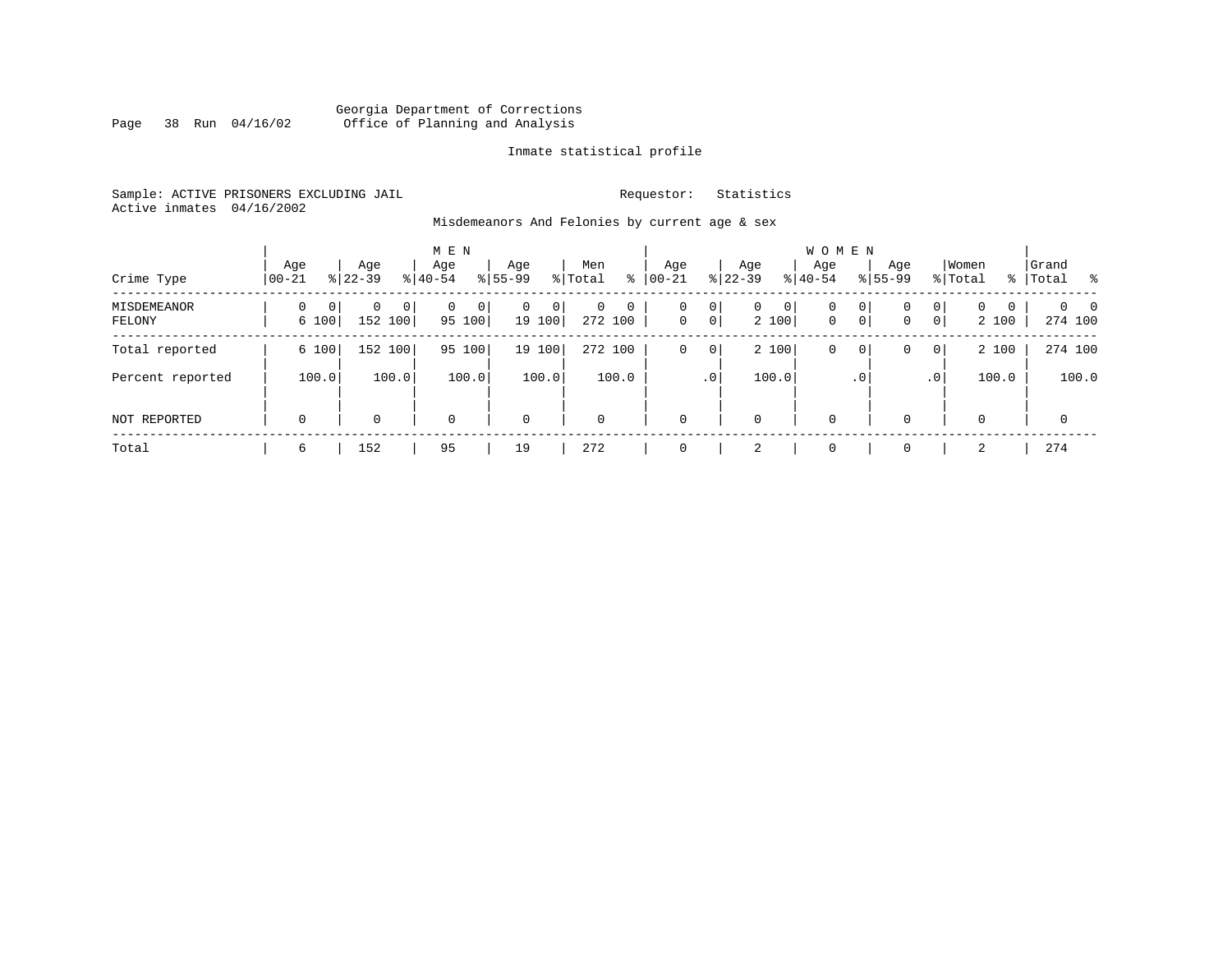# Georgia Department of Corrections<br>Page 39 Run 04/16/02 Office of Planning and Analysis Page 39 Run 04/16/02 Office of Planning and Analysis

#### Inmate statistical profile

Sample: ACTIVE PRISONERS EXCLUDING JAIL **Requestor:** Statistics Active inmates 04/16/2002

Crimes By Group by current age & sex

|                      | M E N      |             |          |              |             |          |           |             |          |          |             |           |             |          | W O M E N   |          |           |           |             |          |              |             |
|----------------------|------------|-------------|----------|--------------|-------------|----------|-----------|-------------|----------|----------|-------------|-----------|-------------|----------|-------------|----------|-----------|-----------|-------------|----------|--------------|-------------|
|                      | Age        |             | Age      |              | Age         |          | Age       |             | Men      |          | Age         |           | Age         |          | Age         |          | Age       |           | Women       |          | Grand        |             |
| Crimes By Group      | $ 00 - 21$ |             | $ 22-39$ |              | $ 40-54$    |          | $8 55-99$ |             | % Total  | ႜ        | $ 00-21$    |           | $ 22-39$    |          | $ 40-54$    |          | $8 55-99$ |           | % Total     | ႜ        | Total        | 읏           |
| HOMICIDE             | 6          | 100         | 106      | 70           | 41          | 43       | 11        | 58          | 164      | 60       | 0           | 0         |             | 2 100    | 0           | 0        | $\Omega$  | 0         |             | 2 100    | 166          | - 61        |
| ABORTION             | U          | 0           | 0        | $\mathbf 0$  | $\mathbf 0$ | 0        | $\Omega$  | $\mathbf 0$ | 0        | 0        | 0           | 0         | 0           | 0        | 0           | 0        | $\Omega$  | 0         | $\Omega$    | 0        | $\Omega$     | $\mathbf 0$ |
| BODILY INJRY&REL OFF | 0          | $\mathbf 0$ | 12       | 8            | 17          | 18       | 2         | 11          | 31       | 11       | 0           | 0         | 0           | 0        | 0           | 0        | $\Omega$  | 0         | O           | 0        | 31           | 11          |
| ARSON & REL OFF      | O          | $\Omega$    | $\Omega$ | 0            | $\Omega$    | 0        |           | $\Omega$    | $\Omega$ | $\Omega$ | $\Omega$    | $\Omega$  | 0           | 0        | $\Omega$    | $\Omega$ | $\Omega$  | $\Omega$  | C           | 0        | $\Omega$     | $\Omega$    |
| DAMAGE OF PROPERTY   | U          | $\Omega$    | $\Omega$ | 0            | $\Omega$    | 0        | O         | $\Omega$    | 0        | 0        | $\Omega$    | 0         | $\Omega$    | 0        | $\Omega$    | $\Omega$ | $\Omega$  | $\Omega$  | C           | 0        | $\Omega$     | $\Omega$    |
| BURGLARY & REL OFF   |            | $\Omega$    | $\Omega$ | $\Omega$     | 1           | 1        |           | $\Omega$    | 1        | 0        | $\Omega$    | $\Omega$  | 0           | $\Omega$ | 0           | $\Omega$ | $\Omega$  | $\Omega$  | O           | $\Omega$ |              | $\Omega$    |
| FORGERY & REL OFF    |            | $\Omega$    | $\Omega$ | $\Omega$     | $\Omega$    | 0        |           | $\Omega$    | 0        | O        | O           | $\Omega$  | 0           | $\Omega$ | 0           | $\Omega$ | $\Omega$  | $\Omega$  | C           | 0        | 0            | $\bigcap$   |
| THEFT                |            | 0           | $\Omega$ | $\Omega$     | $\cap$      | $\Omega$ |           | 0           | 0        | $\Omega$ | $\Omega$    | 0         | U           | O        | U           | 0        | $\Omega$  | $\Omega$  | O           | 0        | <sup>0</sup> | $\Omega$    |
| <b>ROBBERY</b>       | U          | 0           | 17       | 11           | 18          | 19       |           | 26          | 40       | 15       | $\Omega$    | 0         | 0           | O        | 0           | 0        | $\Omega$  | $\Omega$  | C           | 0        | 40           | 15          |
| SEXUAL OFFENSES      | U          | $\Omega$    | 11       | 7            | 16          | 17       |           | 5           | 28       | 10       | $\Omega$    | 0         | U           | O        | $\Omega$    | $\Omega$ | $\Omega$  | $\Omega$  | C           | U        | 28           | 10          |
| OBSCENITY CRIMES     |            | $\Omega$    | $\Omega$ | 0            | 0           | 0        | $\Omega$  | 0           | 0        | $\Omega$ | $\Omega$    | 0         | U           | O        | 0           | $\Omega$ | $\Omega$  | $\Omega$  | C           | 0        | <sup>0</sup> | $\mathbf 0$ |
| TREASON & REL OFF    |            | 0           | $\Omega$ | 0            | 0           | 0        | $\Omega$  | 0           | 0        | 0        | $\Omega$    | 0         | 0           | 0        | 0           | 0        | $\Omega$  | 0         | O           | 0        | O            | $\mathbf 0$ |
| CRIMES INVOLVNG GOVT |            | $\Omega$    | $\Omega$ | $\Omega$     | 0           | 0        |           | 0           | 0        | $\Omega$ | $\Omega$    | $\Omega$  | $\Omega$    | $\Omega$ | 0           | $\Omega$ | $\Omega$  | $\Omega$  | $\Omega$    | 0        | U            | $\Omega$    |
| FALSIFICATIONS       | O          | $\Omega$    | $\Omega$ | $\Omega$     | $\Omega$    | 0        | ∩         | 0           | 0        | 0        | $\Omega$    | 0         | 0           | $\Omega$ | 0           | 0        | $\Omega$  | $\Omega$  | O           | 0        | U            | $\mathbf 0$ |
| OBSTRUCT LAW ENFORCE | U          | $\Omega$    | $\Omega$ | 0            | 0           | 0        |           | 0           | 0        | 0        | $\Omega$    | 0         | 0           | $\Omega$ | 0           | 0        | $\Omega$  | 0         | C           | 0        |              | $\mathbf 0$ |
| DISORDERLY CONDUCT   | O          | $\Omega$    | $\Omega$ | <sup>0</sup> | $\Omega$    | 0        |           | $\Omega$    | 0        | O        | $\Omega$    | $\Omega$  | U           | $\Omega$ | $\Omega$    | $\Omega$ | $\Omega$  | $\Omega$  | C           | 0        |              | $\cap$      |
| GAMBLING & REL OFF   | U          | $\Omega$    | O        | 0            | $\Omega$    | 0        | $\Omega$  | $\Omega$    | 0        | 0        | $\Omega$    | $\Omega$  | O           | 0        | U           | O        | O         | $\Omega$  | O           | 0        |              | $\Omega$    |
| CRUELTY TO CHILDREN  | 0          | 0           | $\Omega$ | $\Omega$     | $\Omega$    | 0        |           | $\mathbf 0$ | 0        | 0        | $\Omega$    | $\Omega$  | 0           | 0        | 0           | 0        | $\Omega$  | $\Omega$  | C           | 0        |              | $\Omega$    |
| CRIMES WITH GUNS     | Ω          | $\Omega$    | $\Omega$ | 0            | $\Omega$    | 0        |           | $\Omega$    | 0        | O        | $\Omega$    | $\Omega$  | U           | O        | U           | $\Omega$ | $\Omega$  | $\Omega$  | C           | $\Omega$ |              | $\Omega$    |
| INVASION PRIVACY     | U          | 0           | ∩        | <sup>0</sup> | $\Omega$    | 0        |           | 0           | 0        | 0        | $\Omega$    | $\Omega$  | $\Omega$    | O        | 0           | 0        | $\Omega$  | $\Omega$  | O           | 0        |              | $\Omega$    |
| RACKETEERING         |            | $\Omega$    | ∩        | 0            | n           | 0        |           | 0           | 0        | O        | $\Omega$    | 0         | O           | O        | 0           | $\Omega$ | $\Omega$  | $\Omega$  | O           | 0        |              | $\cap$      |
| DRUG ABUSE OFFENSES  | n          | $\Omega$    | 5        | 3            | 2           | 2        |           | $\Omega$    |          | 3        | $\Omega$    | $\Omega$  | $\Omega$    | $\Omega$ | 0           | $\Omega$ | $\Omega$  | $\Omega$  | $\Omega$    | 0        |              | 3           |
| DRUG TRAFFICKING     | Ω          | $\Omega$    |          | 1            | $\Omega$    | 0        | $\Omega$  | 0           | 1        | 0        | $\Omega$    | $\Omega$  | 0           | 0        | 0           | $\Omega$ | $\Omega$  | $\Omega$  | O           | 0        |              | $\Omega$    |
| AUTO CRIMES          |            | $\Omega$    | $\Omega$ | 0            | $\Omega$    | 0        |           | 0           | $\Omega$ | 0        | 0           | 0         | 0           | 0        | 0           | 0        | $\Omega$  | 0         | O           | 0        |              | $\mathbf 0$ |
| REVENUE & CONTRABAND | 0          | $\Omega$    | $\Omega$ | $\Omega$     | 0           | 0        | $\Omega$  | 0           | 0        | $\Omega$ | $\Omega$    | 0         | 0           | 0        | 0           | $\Omega$ | $\Omega$  | 0         | O           | 0        | U            | $\Omega$    |
| CRIMES OF OTH STATES | 0          | $\Omega$    | $\Omega$ | $\Omega$     | $\Omega$    | 0        | $\Omega$  | $\Omega$    | 0        | 0        | $\Omega$    | $\Omega$  | $\Omega$    | $\Omega$ | 0           | $\Omega$ | $\Omega$  | $\Omega$  | $\Omega$    | 0        | U            | $\Omega$    |
| MISC. FELONIES       | 0          | $\Omega$    | $\Omega$ | 0            | 0           | 0        |           | 0           | 0        | 0        | $\Omega$    | 0         | 0           | $\Omega$ | 0           | $\Omega$ | $\Omega$  | $\Omega$  | O           | 0        |              | $\bigcap$   |
| MISDEMEANORS         | 0          | 0           | $\Omega$ | 0            | $\Omega$    | 0        | $\Omega$  | 0           | 0        | O        | 0           | 0         | U           | 0        | $\Omega$    | 0        | $\Omega$  | 0         | C           | 0        | Λ            |             |
| Total reported       |            | 6 100       | 152 100  |              |             | 95 100   |           | 19 100      | 272 100  |          | 0           | 0         |             | 2 100    | $\mathbf 0$ | 0        | 0         | 0         |             | 2 100    | 274 100      |             |
| Percent reported     |            | 100.0       |          | 100.0        |             | 100.0    |           | 100.0       |          | 100.0    |             | $\cdot$ 0 |             | 100.0    |             | . 0      |           | $\cdot$ 0 |             | 100.0    |              | 100.0       |
| NOT REPORTED         | 0          |             | 0        |              | 0           |          | 0         |             | 0        |          | 0           |           | $\mathbf 0$ |          | $\mathbf 0$ |          | 0         |           | $\mathbf 0$ |          | 0            |             |
| Total                | 6          |             | 152      |              | 95          |          | 19        |             | 272      |          | $\mathbf 0$ |           | 2           |          | $\mathbf 0$ |          | 0         |           | 2           |          | 274          |             |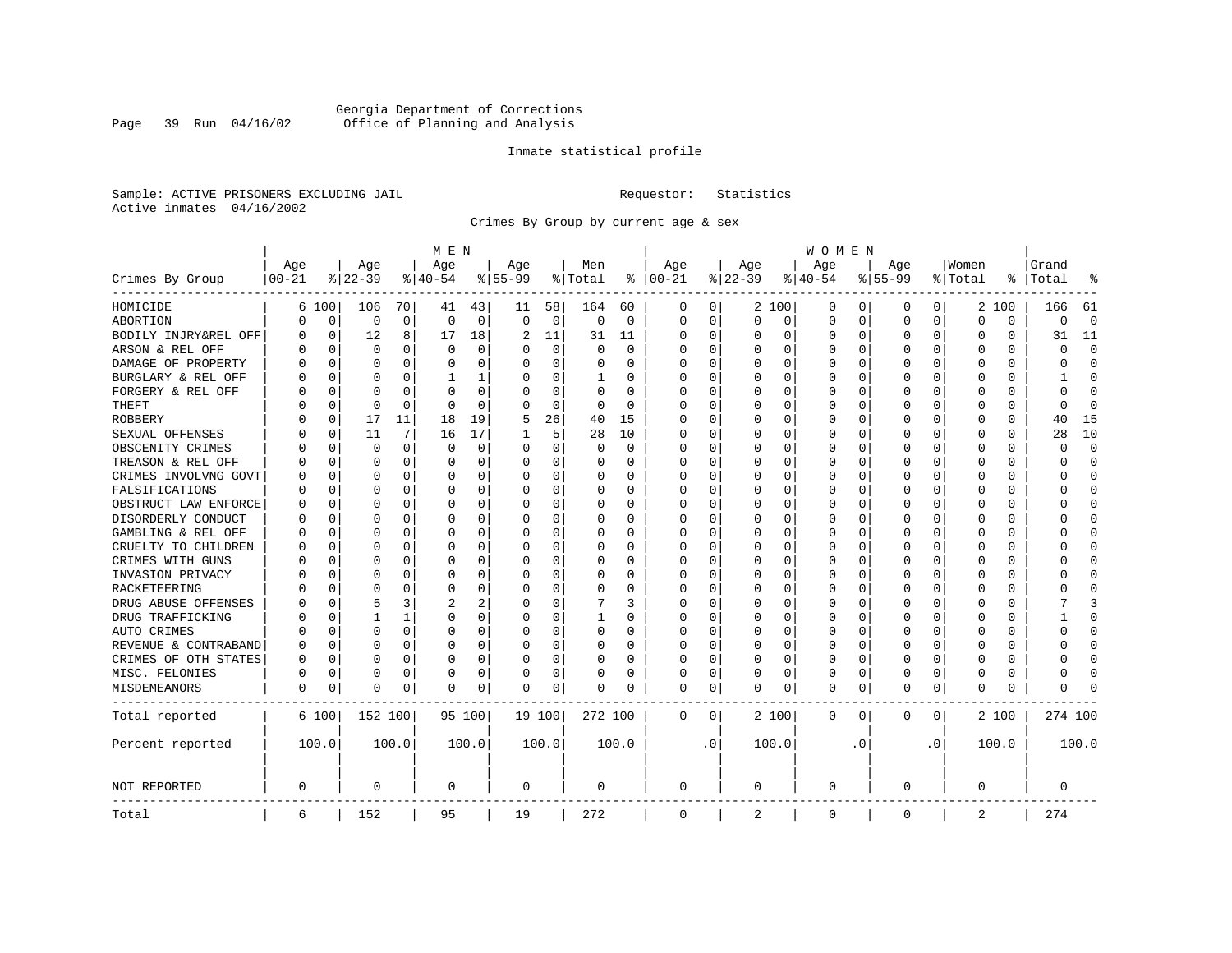Georgia Department of Corrections Page 40 Run 04/16/02 Office of Planning and Analysis

# Inmate statistical profile

| Sample: ACTIVE PRISONERS EXCLUDING JAIL<br>Active inmates<br>04/16/2002 |                      |                | Requestor:                 |                | Statistics                                |                |                |             |           |                                                                             |              |             |             |                |                         |                    |                |
|-------------------------------------------------------------------------|----------------------|----------------|----------------------------|----------------|-------------------------------------------|----------------|----------------|-------------|-----------|-----------------------------------------------------------------------------|--------------|-------------|-------------|----------------|-------------------------|--------------------|----------------|
|                                                                         |                      |                |                            |                | Most Serious Offense by current age & sex |                |                |             |           |                                                                             |              |             |             |                |                         |                    |                |
|                                                                         |                      |                | M E N                      |                |                                           |                |                |             |           |                                                                             | W O M E N    |             |             |                |                         |                    |                |
| Most Serious Offense 00-21                                              | Age                  | Age<br>% 22-39 | Age                        |                | Age                                       | Men            |                | Age         |           | Age<br>$ 40-54 \t  55-99 \t  Total \t  00-21 \t  22-39 \t  40-54 \t  55-99$ | Age          |             | Age         |                | Women<br>% Total        | Grand<br>%   Total |                |
| Misdemeanors                                                            |                      |                |                            |                |                                           |                |                |             |           |                                                                             |              |             |             |                |                         |                    |                |
| FELONIES                                                                |                      |                |                            |                |                                           |                |                |             |           |                                                                             |              |             |             |                |                         |                    |                |
| <b>MURDER</b>                                                           | 6 100                | 106            | 70<br>41                   | 43             | 11                                        | 164            | 60             | $\mathbf 0$ | 0         | 2 100                                                                       | 0            | $\mathbf 0$ | 0           | $\overline{0}$ | 2 100                   | 166 61             |                |
| KIDNAPPING                                                              | $\mathbf 0$<br>0     | 12             | 8<br>17                    | 18             | 58<br>11<br>2                             | 31             | 11             | $\mathbf 0$ | $\Omega$  | $\mathbf 0$<br>$\mathbf 0$                                                  | 0            | $\mathbf 0$ | $\mathbf 0$ | $\Omega$       | $\Omega$<br>$\Omega$    | 31<br>11           |                |
| <b>BURGLARY</b>                                                         | $\mathbf 0$<br>0     | $\mathbf 0$    | $\Omega$<br>-1             | $\mathbf{1}$   | $\mathbf 0$<br>$\Omega$                   | 1              | $\Omega$       | $\mathbf 0$ | $\Omega$  | $\Omega$<br>$\Omega$                                                        | $\mathbf 0$  | $\mathbf 0$ | $\Omega$    | $\Omega$       | $\mathbf 0$<br>$\Omega$ | 1                  | $\overline{0}$ |
| ARMED ROBBERY                                                           | 0 <sup>1</sup><br>0  | 17             | 11<br>18                   | 19             | 26<br>5                                   | 40             | 15             | $\mathbf 0$ | $\Omega$  | $\Omega$<br>$\Omega$                                                        | 0            | $\Omega$    | $\Omega$    | $\Omega$       | $\Omega$<br>$\Omega$    | 40 15              |                |
| <b>RAPE</b>                                                             | $\Omega$             | 8              | 5 <sup>1</sup><br>14       | 15             | 5<br>$\mathbf{1}$                         | 23             | 8              | $\Omega$    | $\Omega$  | $\Omega$<br>$\Omega$                                                        | 0            | $\Omega$    | $\Omega$    | $\Omega$       | $\Omega$<br>$\Omega$    | 23                 | 8              |
| AGGRAV CHILD MOLESTA                                                    | $\Omega$<br>0        | 3              | 2 <sup>1</sup><br>2        | $\overline{a}$ | $\Omega$<br>$\Omega$                      | 5              | $\overline{2}$ | $\mathbf 0$ | $\Omega$  | $\Omega$<br>$\Omega$                                                        | 0            | $\Omega$    | $\Omega$    | $\Omega$       | $\Omega$<br>$\Omega$    | 5                  | $\overline{a}$ |
| VIOL GA CNTRL SBST A                                                    | $\Omega$<br>0        | $\mathbf{1}$   | 1<br>$\Omega$              | $\Omega$       | $\Omega$<br>$\Omega$                      | $\mathbf{1}$   | $\Omega$       | $\Omega$    | $\Omega$  | $\Omega$<br>$\Omega$                                                        | $\Omega$     | $\Omega$    | $\Omega$    | $\Omega$       | $\Omega$<br>$\Omega$    | 1                  | $\Omega$       |
| S/D COCAINE                                                             | $\Omega$<br>$\Omega$ | 3              | 2 <br>$\Omega$             | $\Omega$       | $\Omega$<br>$\Omega$                      | 3              | $\mathbf{1}$   | $\Omega$    | $\Omega$  | $\Omega$<br>$\Omega$                                                        | $\Omega$     | $\Omega$    | $\Omega$    | $\Omega$       | $\Omega$<br>$\Omega$    | 3                  | $\mathbf{1}$   |
| POSS OF COCAINE                                                         | $\Omega$<br>$\Omega$ | $\mathbf{1}$   | 1<br>$\overline{2}$        | 2 <sup>1</sup> | $\Omega$<br>$\Omega$                      | 3              | $\mathbf{1}$   | $\Omega$    | $\Omega$  | $\Omega$<br>$\Omega$                                                        | $\Omega$     | $\Omega$    | $\Omega$    | $\Omega$       | $\Omega$<br>$\Omega$    |                    | $\mathbf{1}$   |
| ATT/CONSPRCY COMMT C                                                    | $\Omega$<br>$\Omega$ | $\mathbf{1}$   | 1 <sup>1</sup><br>$\Omega$ | $\Omega$       | $\Omega$<br>$\Omega$                      | $\mathbf{1}$   | $\cap$         | $\Omega$    | $\Omega$  | $\Omega$<br>$\Omega$                                                        | $\Omega$     | $\Omega$    | $\Omega$    | $\Omega$       | $\Omega$<br>$\Omega$    |                    | $\Omega$       |
| NONPYMT AGR NVL STOR                                                    | $\Omega$<br>$\Omega$ | ζ              | $\overline{2}$             | $\mathbf{1}$   | $\Omega$<br>$\Omega$                      | $\overline{4}$ | $\mathbf{1}$   | $\cap$      | $\Omega$  | $\Omega$<br>$\cap$                                                          | $\Omega$     | $\Omega$    | $\Omega$    | $\Omega$       | $\cap$<br>0             |                    | -1             |
| CRMNL SOLICITATION                                                      | 6 100                | 149            | 98<br>94                   | 99             | 19 100                                    | 268            | 99             | $\Omega$    | $\Omega$  | 2 100                                                                       | $\Omega$     | 0           | $\Omega$    | 0              | 2 100                   | 270                | 99             |
| Total reported                                                          | 12 100               | 304 100        | 190 100                    |                | 38 100                                    | 544 100        |                | $\Omega$    | $\Omega$  | 4 100                                                                       | $\Omega$     | $\Omega$    | $\Omega$    | 0 <sup>1</sup> | 4 100                   | 548 100            |                |
| Percent reported                                                        | 100.0                | 100.0          |                            | 100.0          | 100.0                                     |                | 100.0          |             | $\cdot$ 0 | 100.0                                                                       |              | $\cdot$ 0   |             | $\cdot$ 0      | 100.0                   | 100.0              |                |
| NOT REPORTED                                                            | $\Omega$             | 0              | $\Omega$                   |                | $\Omega$                                  | $\Omega$       |                |             |           | $\Omega$                                                                    | <sup>0</sup> |             | U           |                | $\Omega$                | $\Omega$           |                |
| Total                                                                   | 6                    | 152            | 95                         |                | 19                                        | 272            |                | 0           |           | 2                                                                           | 0            |             | 0           |                | 2                       | 274                |                |